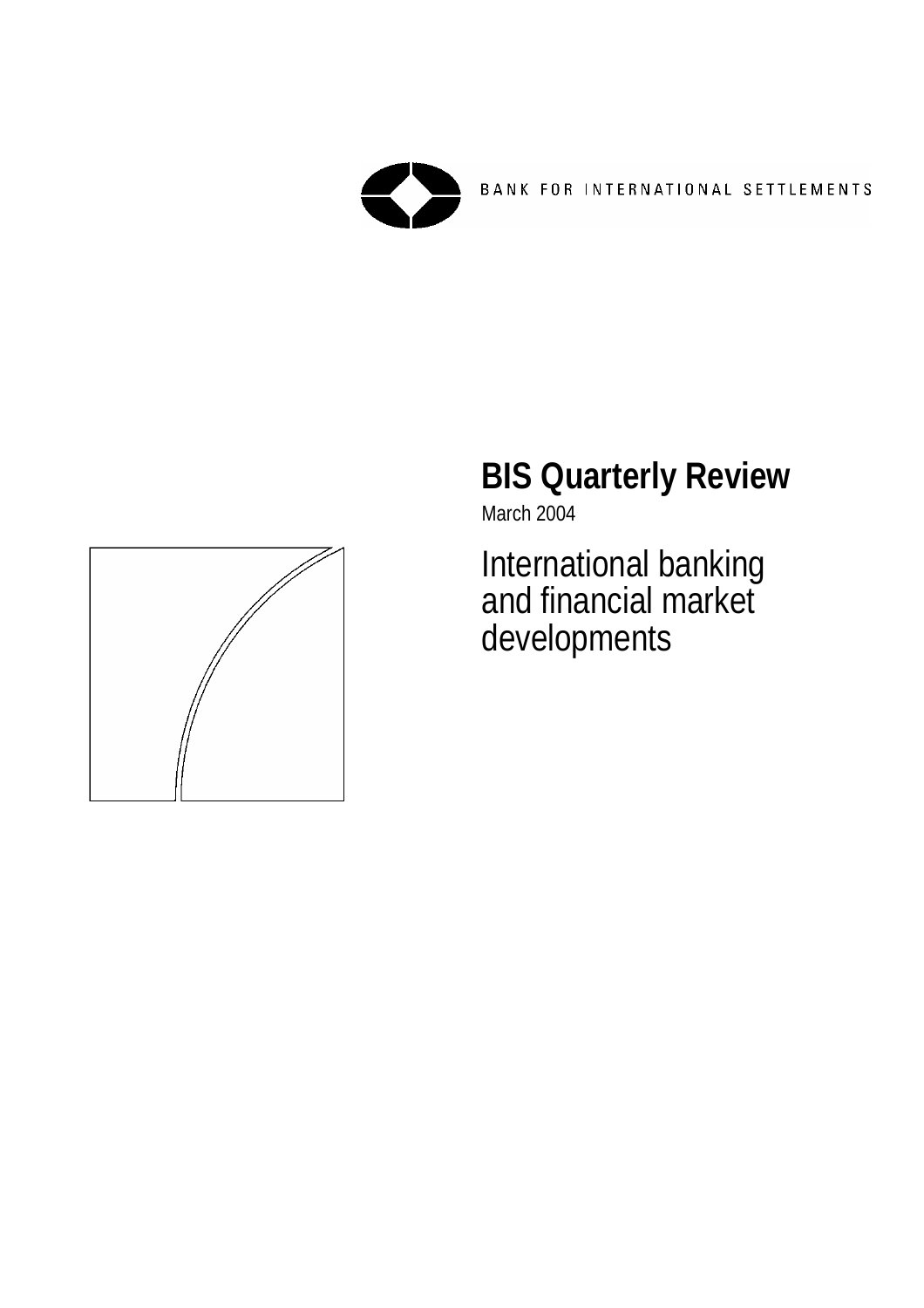BIS Quarterly Review Monetary and Economic Department

Editorial Committee:

Joseph Bisignano Eli Remolona William White Claudio Borio **Philip Turner** 

Robert McCauley Paul Van den Bergh

General queries concerning this commentary should be addressed to Eli Remolona (tel +41 61 280 8414, e-mail: eli.remolona@bis.org), queries concerning specific parts to the authors, whose details appear at the head of each section, and queries concerning the statistics to Rainer Widera (tel +41 61 280 8425, e-mail: rainer.widera@bis.org).

Requests for copies of publications, or for additions/changes to the mailing list, should be sent to:

Bank for International Settlements Press & Communications CH-4002 Basel, Switzerland

E-mail: publications@bis.org

Fax: +41 61 280 9100 and +41 61 280 8100

This publication is available on the BIS website (www.bis.org).

© *Bank for International Settlements 2004. All rights reserved. Brief excerpts may be reproduced or translated provided the source is cited.* 

ISSN 1683-0121 (print) ISSN 1683-013X (online)

Also published in French, German and Italian.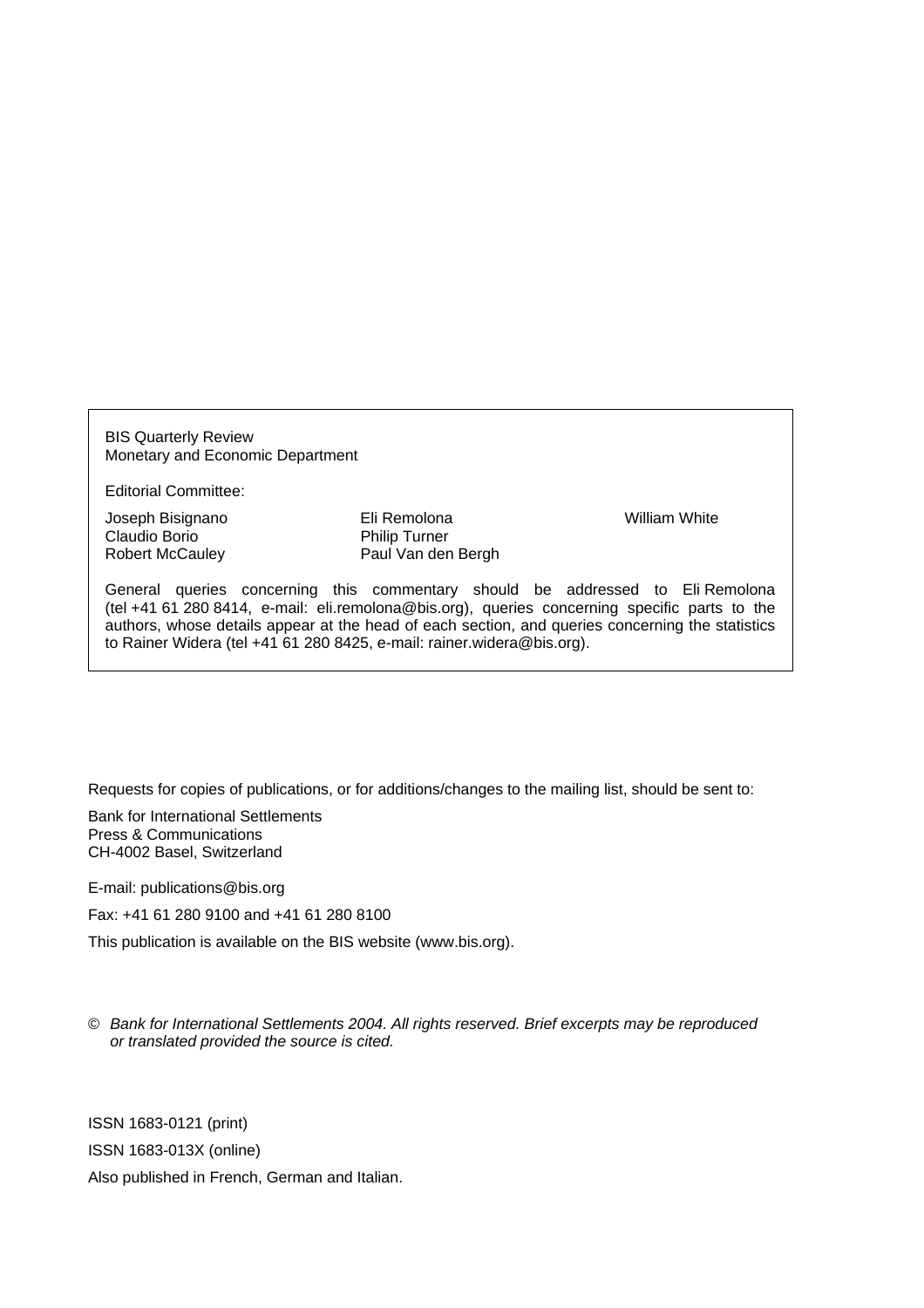# BIS Quarterly Review

March 2004

### International banking and financial market developments

| 1. |                                                                        | 1              |
|----|------------------------------------------------------------------------|----------------|
|    |                                                                        | 1              |
|    |                                                                        | $\overline{4}$ |
|    | Credit markets rally despite the collapse of Parmalat                  | 5              |
|    |                                                                        | $\overline{7}$ |
|    |                                                                        | 9              |
|    | Box: Treasury yields and foreign official holdings of US bonds         | 11             |
| 2. |                                                                        | 13             |
|    | Interbank market unwinds as loans flow to end users                    | 13             |
|    | Box: Long-run equilibrium in the interbank market                      | 15             |
|    | Emerging markets increase deposits, driving net outflow                | 20             |
|    | Box: Tracing China's foreign exchange liquidity                        | 26             |
|    | International syndicated credits in the fourth quarter of 2003<br>Box: | 29             |
| 3. |                                                                        | 31             |
|    | Euro market gains on the back of euro area issuance                    | 33             |
|    | Fund-raising strong in US dollars and other currencies                 | 35             |
|    | Borrowers opt for short-term, variable rate finance                    | 35             |
|    | Private corporate borrowing takes a high-yield turn                    | 36             |
|    | Asian markets drive fourth quarter emerging market borrowing           | 37             |
|    |                                                                        | 39             |
|    |                                                                        | 39             |
| 4. |                                                                        | 41             |
|    | Fixed income contracts slow down in calmer markets                     | 42             |
|    | Box: Exchange-traded markets remain buoyant in 2003                    | 44             |
|    |                                                                        | 46             |
|    |                                                                        | 49             |
|    | Global recovery and flight to safety drive commodity contracts         | 49             |

### Special features

|                                                                   | 51 |
|-------------------------------------------------------------------|----|
| <b>Guy Debelle</b>                                                |    |
| Facts …………………………………………………………………………………………                          | 52 |
|                                                                   | 54 |
|                                                                   | 56 |
|                                                                   | 62 |
|                                                                   | 65 |
| Kostas Tsatsaronis and Haibin Zhu                                 |    |
|                                                                   | 66 |
| Measuring the impact of different factors: cross-country evidence | 71 |
| Box: The SVAR (structural vector autoregression) framework        | 72 |
|                                                                   | 78 |
|                                                                   |    |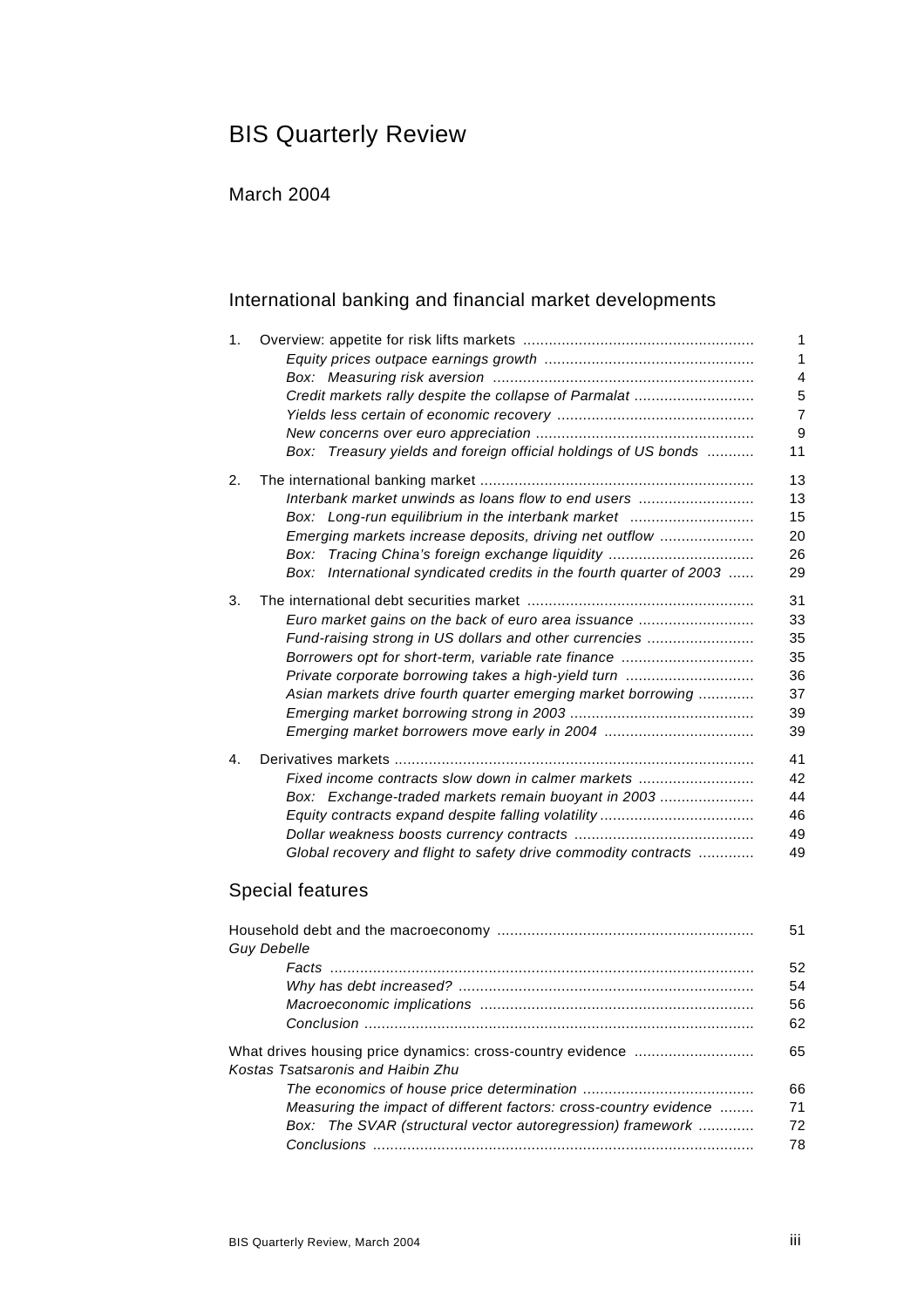| <b>Claudio Borio and Patrick McGuire</b>                               | 79  |  |  |  |  |  |  |
|------------------------------------------------------------------------|-----|--|--|--|--|--|--|
|                                                                        | 80  |  |  |  |  |  |  |
| Do equity price peaks predict housing price peaks?                     | 84  |  |  |  |  |  |  |
|                                                                        | 88  |  |  |  |  |  |  |
|                                                                        | 89  |  |  |  |  |  |  |
|                                                                        | 92  |  |  |  |  |  |  |
|                                                                        | 95  |  |  |  |  |  |  |
| Allen Frankel, Jacob Gyntelberg, Kristian Kjeldsen and Mattias Persson |     |  |  |  |  |  |  |
|                                                                        | 96  |  |  |  |  |  |  |
|                                                                        | 98  |  |  |  |  |  |  |
|                                                                        | 99  |  |  |  |  |  |  |
|                                                                        | 100 |  |  |  |  |  |  |
| Box: Origination, structuring, issuance and servicing of               |     |  |  |  |  |  |  |
|                                                                        | 102 |  |  |  |  |  |  |
| The mortgage contract, prepayments and hedging                         |     |  |  |  |  |  |  |
|                                                                        | 107 |  |  |  |  |  |  |

#### Recent initiatives by Basel-based committees and the Financial Stability Forum

| Box: The latest on the New Basel Capital Accord | 111<br>111<br>111<br>112 |
|-------------------------------------------------|--------------------------|
|                                                 | A1                       |
| Special features in the BIS Quarterly Review    | В1                       |
|                                                 | B2                       |

#### Notations used in this Review

| e                                          | estimated                            |  |  |  |  |  |  |
|--------------------------------------------|--------------------------------------|--|--|--|--|--|--|
| lhs, rhs                                   | left-hand scale, right-hand scale    |  |  |  |  |  |  |
| billion                                    | thousand million                     |  |  |  |  |  |  |
|                                            | not available                        |  |  |  |  |  |  |
| J.                                         | not applicable                       |  |  |  |  |  |  |
|                                            | nil or negligible                    |  |  |  |  |  |  |
| \$                                         | US dollar unless specified otherwise |  |  |  |  |  |  |
| Differences in totals are due to rounding. |                                      |  |  |  |  |  |  |
|                                            |                                      |  |  |  |  |  |  |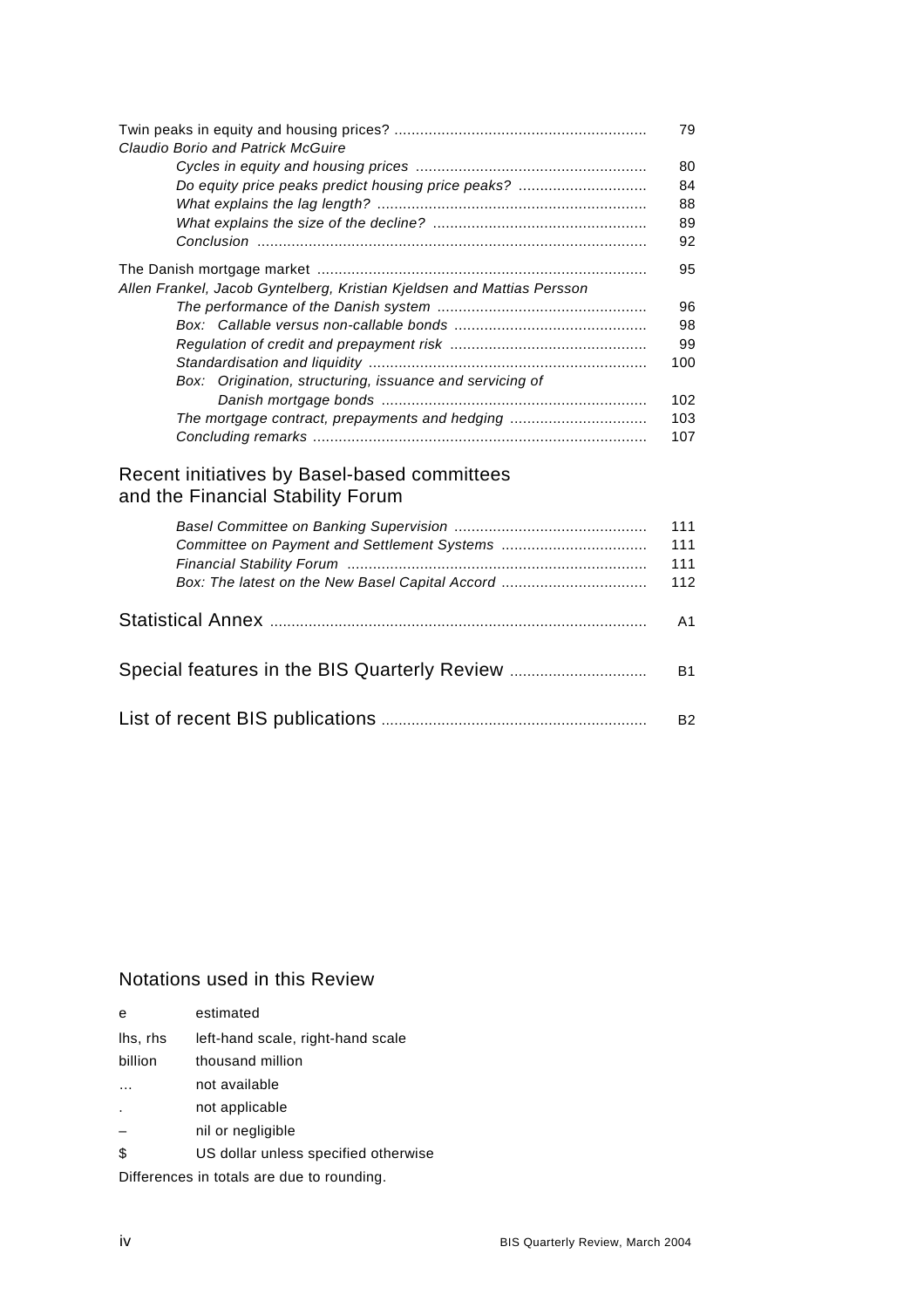Frank Packer

*+41 61 280 8449 frank.packer@bis.org* Philip D Wooldridge

*+41 61 280 8819 philip.wooldridge@bis.org*

## 1. Overview: appetite for risk lifts markets

Financial markets around the world rallied into the new year, adding to the impressive gains recorded in 2003. Improvements in global growth prospects and corporate finances, coupled with a robust appetite for risk, underpinned increases in equity and credit prices. Not even further revelations of corporate malfeasance seemed to unsettle investors.

Even as equity and credit markets rallied, the general level of yields declined. Government securities markets appeared to pay greater attention to the lack of inflationary pressures and the likely stance of US and euro area monetary policy than to the global recovery per se. Possibly illustrating the importance of the low level of interest rates for current market valuations, a rise in yields in late January following a change in the US Federal Reserve's language on policy accommodation led to a temporary fall in credit and equity prices.

Prior to the brief sell-off in late January, equity and debt prices in emerging markets had outperformed most other markets. Investors' appetite for risk contributed to a marked pickup in equity issuance in Asia and international bond issuance in Latin America. It also led Asian authorities to intensify their efforts to stem the appreciation of their currencies against the US dollar, efforts which may have contributed to the low level of dollar yields.

#### Equity prices outpace earnings growth

The rally in global equity markets which had begun in March 2003 continued through the early part of 2004. Following three successive years of losses, the MSCI World index gained 23% in 2003 and a further 3% over the first eight weeks of 2004 (Graph 1.1). Markets were especially buoyant in December and early January, on expectations of robust earnings growth.

Earnings have recovered strongly from their 2001–02 lows. Profits of listed firms rose by more than expected in 2003: 27% year-on-year in the United States and almost 100% in the euro area according to I/B/E/S (Graph 1.2). For 2004, analysts forecast another year of double digit earnings growth. The impressive results posted by many firms in the final quarter of 2003 appear to have given analysts greater confidence in their forecasts. However, firms seem less confident in the strength of the economic recovery. US companies

Profits exceed expectations ...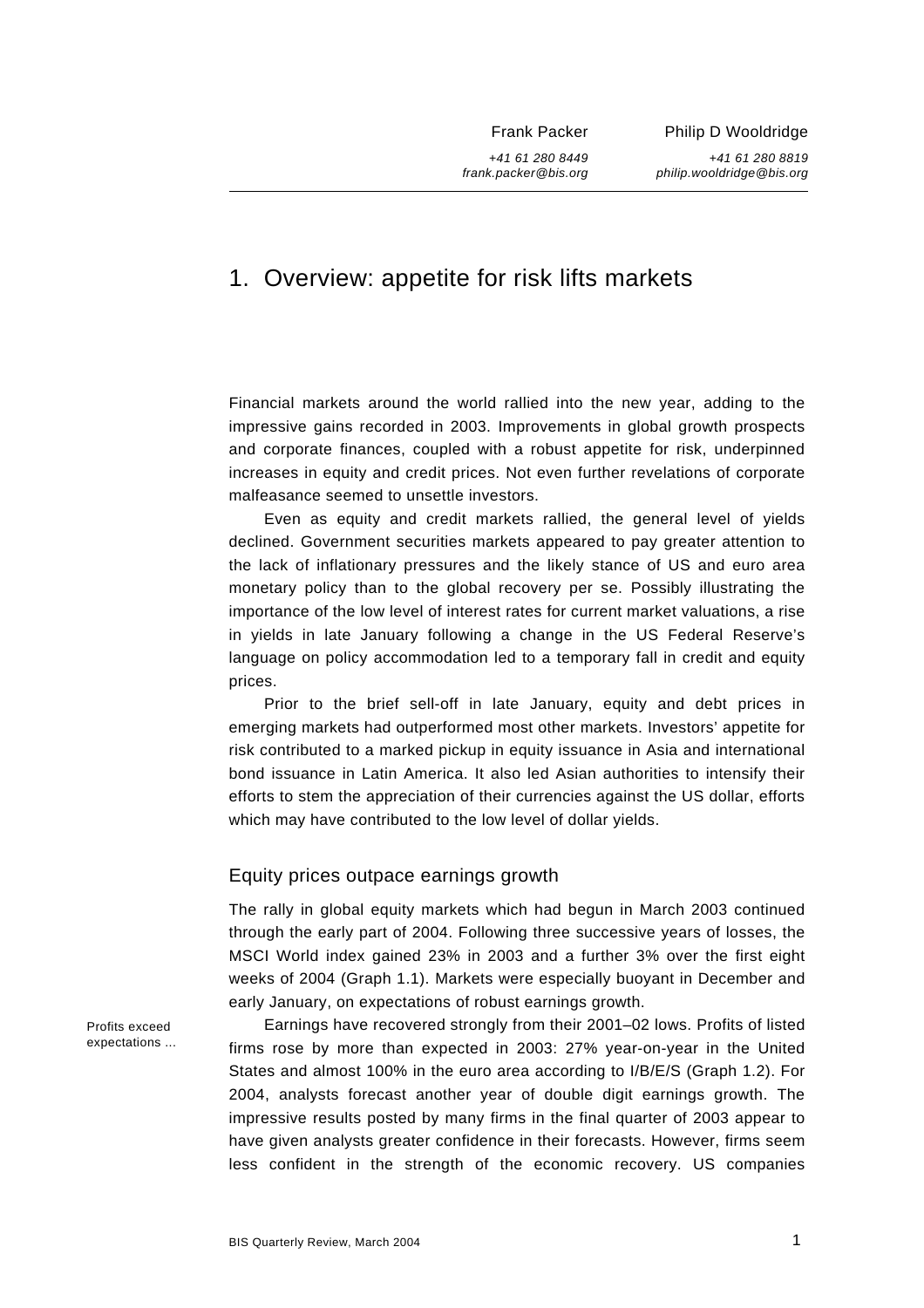

announcing negative outlooks for future earnings continued to outnumber those announcing positive outlooks.

Since early 2003 the improvement in earnings has been outpaced by increases in equity prices. Consequently, price/earnings ratios have trended upwards. Although still below their recent peak, valuations in some major markets are high relative to their historical average. Based on a five-year average of trailing earnings – which smooths out the effects of the business cycle – the price/earnings multiple for the S&P 500 equalled 29 at the end of January 2004, well above its 1961–2003 average of 20. If based on forward earnings, the price/earnings ratio is closer to historical norms.

Investors were not insensitive to news that might call current valuation levels into question. The S&P 500 fell by 1.4% on 28 January after the US Federal Reserve was perceived to have weakened its commitment to leaving policy rates unchanged and by 0.8% on 4 February following a profit warning by leading technology firm Cisco Systems. The TOPIX fell by 0.8% on 26 January in response to a news report that regulators would make a special inspection of UFJ Bank's valuation of its non-performing loan portfolio.

Yet any doubts proved short-lived. Indeed, the implied volatility of options on US equity indices, which reflects investors' perceptions of future volatility as well as their aversion to risk, fell to a record low early in the new year. Estimates of effective risk aversion derived from these options suggest that investors' aversion to risk continued to decline up to December before increasing slightly in January and February (see the box on page 4). This is consistent with an ongoing portfolio shift by US investors out of cash equivalents and into equities and other higher-risk assets.

... but equity valuations still seem high ...

... boosted by declining risk aversion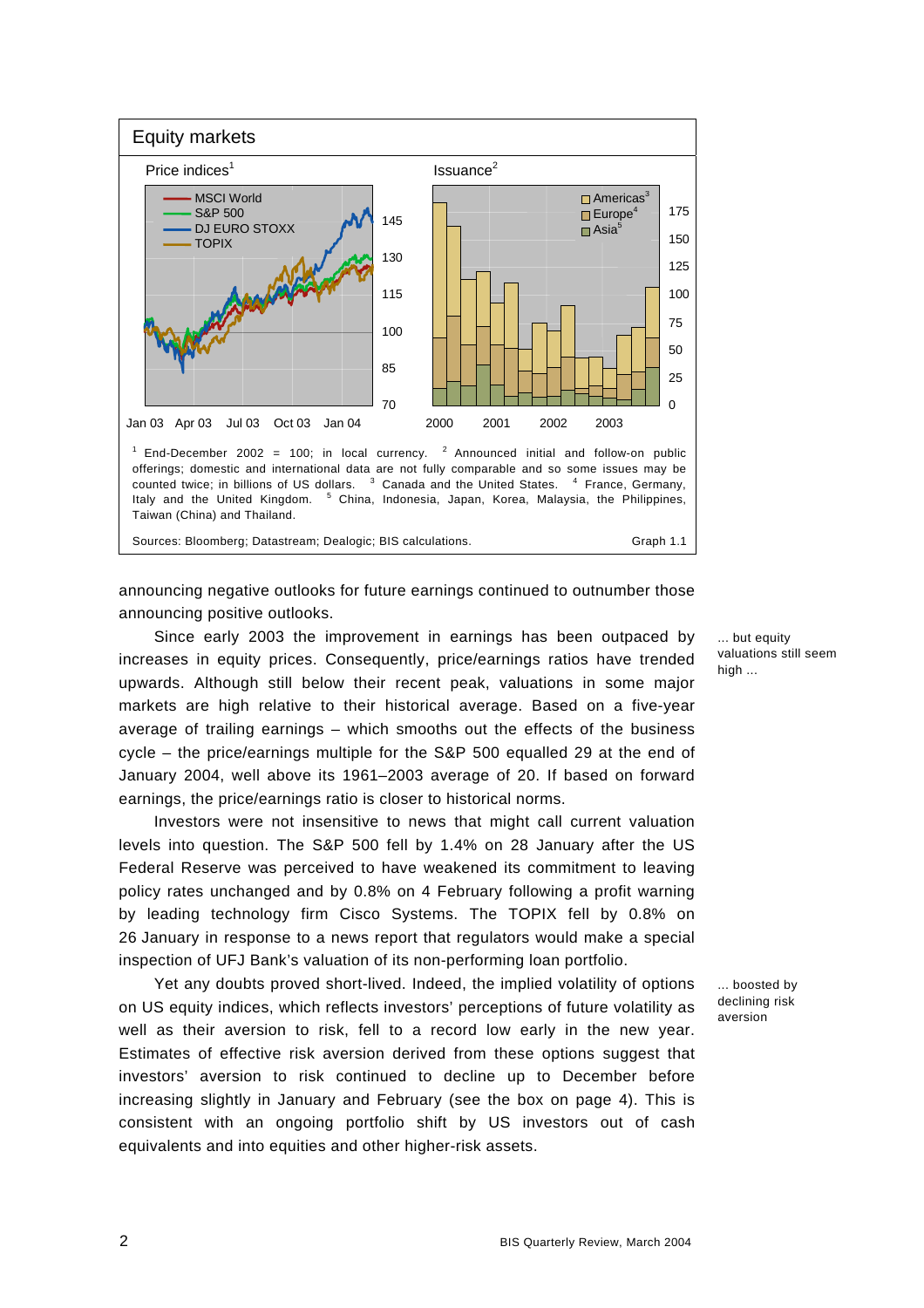The worldwide rally in equity markets stimulated a pickup in equity issuance in late 2003 (Graph 1.1). Equity issuance rose to its highest level in more than two years. Led by Japanese and Chinese companies, Asian firms raised \$35 billion in domestic and international equity markets in the fourth quarter of 2003. The largest initial public offering of the year was by a Chinese life insurance company, China Life, which tapped international markets for almost \$4 billion. Domestic Chinese investors seemed not to share international investors' enthusiasm for Chinese equities; the Shanghai stock market, where the participation of international investors is tightly restricted, was one of the worst performing markets in the world in 2003, rising by only 10% in local currency terms. By contrast, the Thai and Indonesian stock markets rose by 117% and 63% respectively in 2003. Thai and Indonesian firms took advantage of the rally by tapping domestic equity markets for funding.

Rally leads to an increase in equity issuance and mergers

Current equity market valuations facilitated firms' efforts to strengthen their balance sheets as well as to engage in mergers and acquisitions (M&As). In Europe and North America, several fallen angels (companies whose debt had once been rated investment grade but was subsequently downgraded to below BBB–) raised large amounts in equity markets as part of their restructuring plans. Dutch food retailer Ahold, which had reported serious accounting irregularities in early 2003, offered rights totalling €3 billion, with the proceeds directed towards the retirement of debt. M&A activity also began to revive, with several multibillion dollar deals announced in late 2003 and early 2004. In the largest deal for several years, JPMorgan Chase announced in January a stock-for-stock merger with Chicago-based Bank One worth \$58 billion.

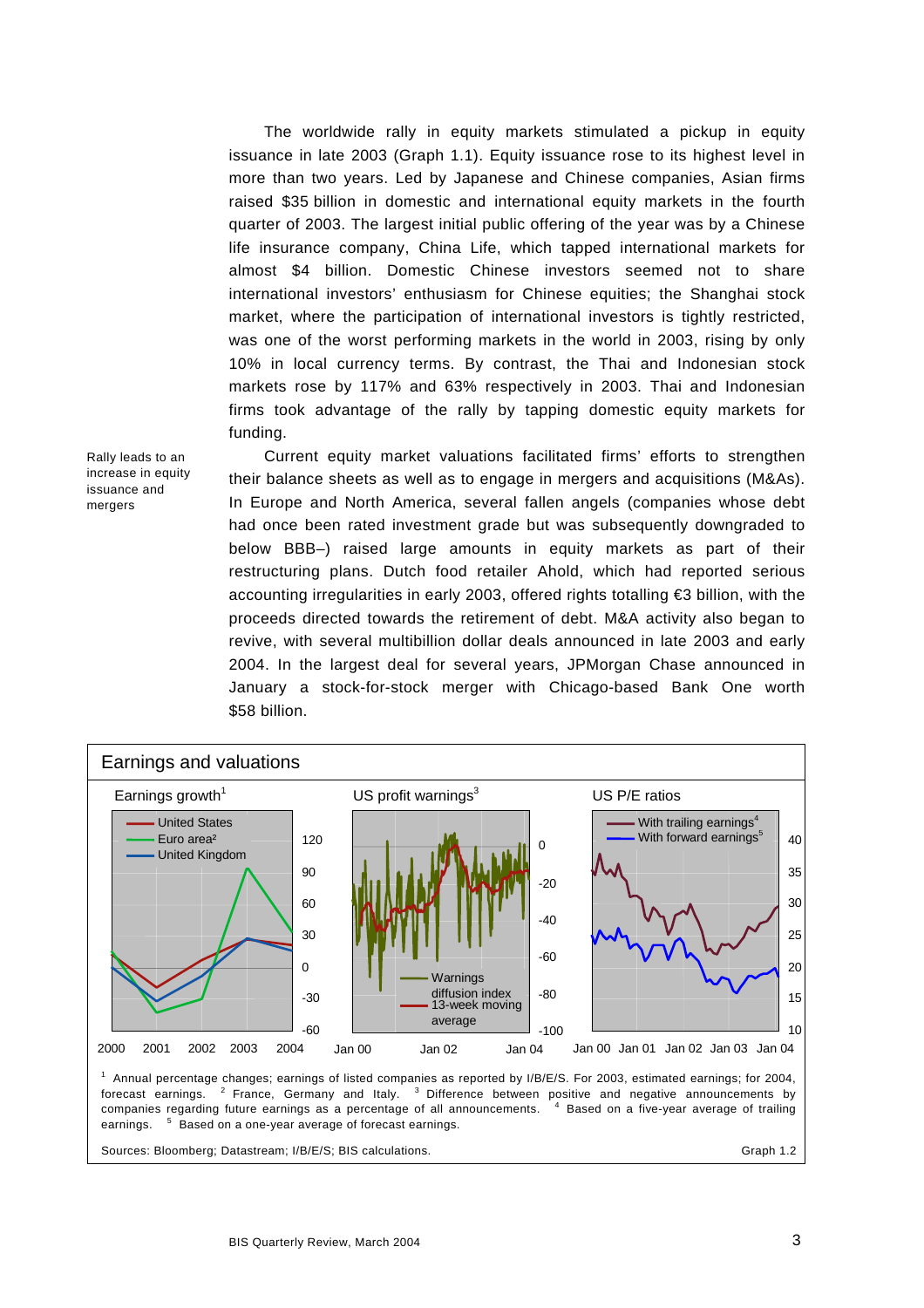#### Measuring risk aversion

Movements in asset prices may be driven by a shift in fundamentals or a change in investors' effective aversion to risk. It is difficult to disentangle the two effects because neither is directly observable. Market participants often rely on simple proxies to capture risk aversion. One popular such proxy is JPMorgan's Liquidity, Credit and Volatility Index (LCVI). $^{\circ}$  It incorporates seven different measures of risk – from the swap spread and high-yield spreads to the implied volatility of currency options – but its conceptual link to risk aversion is not well specified. In recent years, modern finance theory has provided tools that have facilitated the construction of indicators of risk aversion with solid conceptual underpinnings.

One such indicator, State Street's Investor Confidence Index (ICI), relies on information from global portfolio flows. $\degree$  The ICI is based on a model that employs information about global investors' equity holdings and purchases to separate changes in fundamentals from changes in the relative risk aversion of global (institutional) investors and domestic (retail) investors. Changes in risk aversion are captured by the common component across all countries of sales or purchases of equities by global investors as a proportion of their individual country holdings.

A second indicator, reported in this *Quarterly Review* since June 2003, exploits information from the prices of equity index options.<sup> $\circ$ </sup> It measures risk aversion by comparing the empirical distribution of equity returns with the distribution implied in options prices. The latter distribution weights the empirical probabilities according to investors' risk preferences, attaching greater value to the avoidance of low payoffs and less value to the possibility of high payoffs. The greater the area under the left tail of the option-implied distribution, the greater is investors' effective aversion to negative outcomes.

Despite different sources of information, the ICI and the BIS indicator seem to give similar signals regarding risk aversion. According to both indicators, risk aversion declined during much of 2003 and increased slightly in January 2004. One possible reason for the similarity of the signals is that the global investors in the ICI model may also represent the marginal investor driving options prices in the BIS model.



#### Alternative measures of risk aversion

Sources: State Street; Bloomberg; BIS calculations.

\_\_\_\_\_\_\_\_\_\_\_\_\_\_\_\_\_\_\_\_\_\_\_\_\_\_\_\_\_\_\_\_\_\_\_\_\_\_\_\_\_\_\_\_\_\_\_\_\_\_\_\_\_

 $^\circ$  See JPMorgan Chase: "Using equities to trade FX: introducing the LCVI", Global Foreign Exchange research note, 1 October 2002. <sup>©</sup> See Kenneth Froot and Paul O'Connell: "The risk tolerance of international investors", NBER *Working Papers*, no 10157, December 2003. <sup>®</sup> See Nikola Tarashev, Kostas Tsatsaronis and Dimitrios Karampatos: "Investors' attitude towards risk: what can we learn from options?", *BIS Quarterly Review*, June 2003, pp 57–65.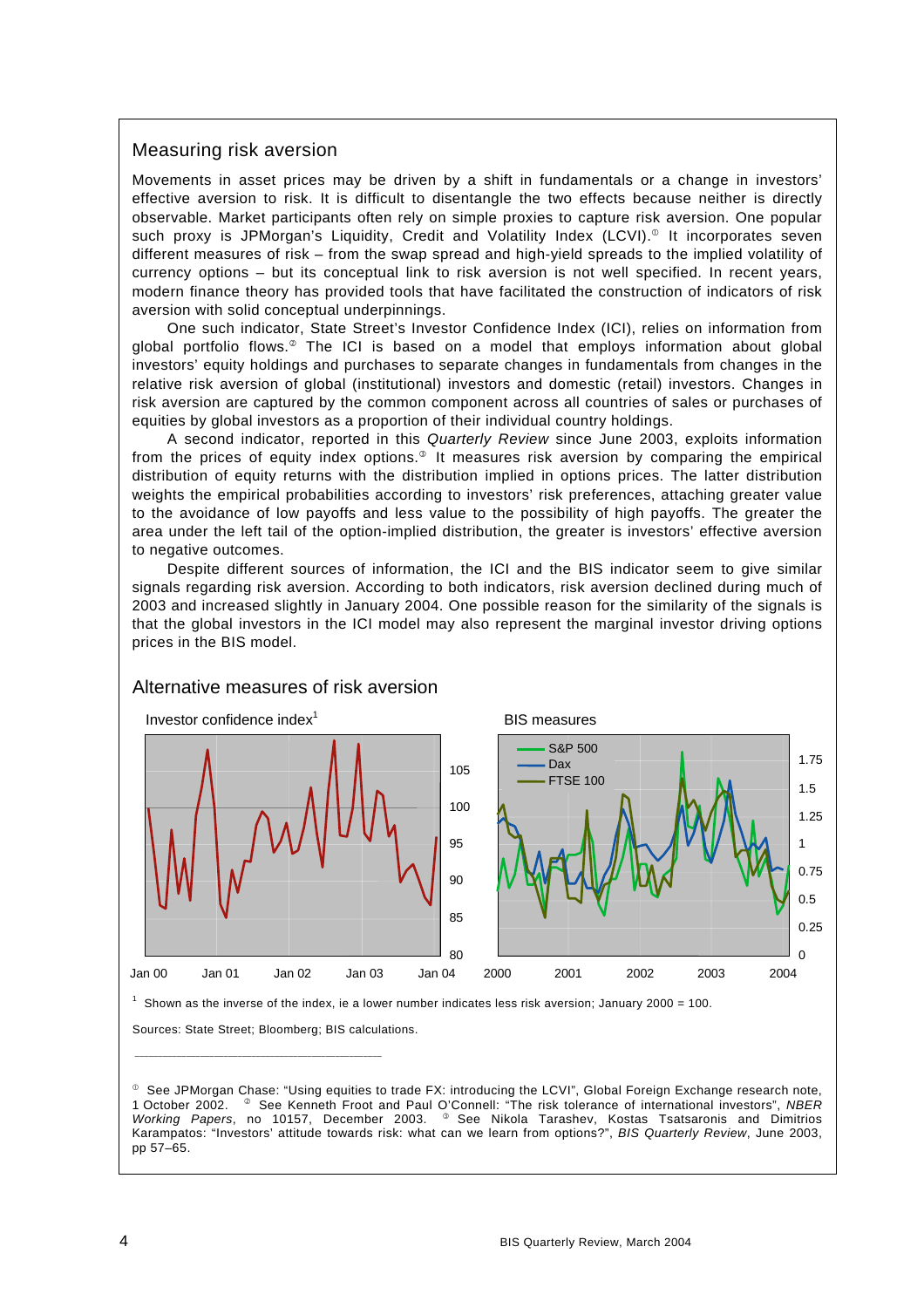#### Credit markets rally despite the collapse of Parmalat

Like equity markets, credit markets also continued to rally into the new year. The spread between dollar-denominated BBB-rated corporate bonds and US Treasuries fell to approximately 130 basis points by 27 February 2004, 260 basis points below its October 2002 peak and its lowest level since August 1998 (Graph 1.3). Spreads on emerging market debt declined to near record lows, a remarkable 490 basis points below their October 2002 level.

Improvements in corporate finances helped to support the narrowing of credit spreads. Corporate defaults fell sharply from their 2001 high, and measures of default risk derived from equity prices declined from their 2002 high (Graph 1.4). Despite exceptionally favourable financing conditions, borrowing by investment grade corporations remained restrained in the latter half of 2003. Business investment in the major economies accelerated in 2003, with the increase financed largely from rising profits; firms seemed hesitant to take on new debt to fund investment. While corporate issuance in the international bond market picked up towards the end of the year, in large part this reflected firms' efforts to lengthen the maturity of their debt.

As a result of such improvements in corporate balance sheets, the number of credit rating downgrades declined substantially over the past year. Although downgrades of US companies continued to exceed upgrades, the share of downgrades in all rating actions by Standard & Poor's fell from 82% in 2002 to 74% a year later. In Japan, upgrades exceeded downgrades in 2003, with downgrades accounting for only 48% of rating actions. Europe lagged the other two regions but still recorded a decline in the share of downgrades, to 83% of all rating actions.



Credit spreads tighten ...

... supported by stronger financials ...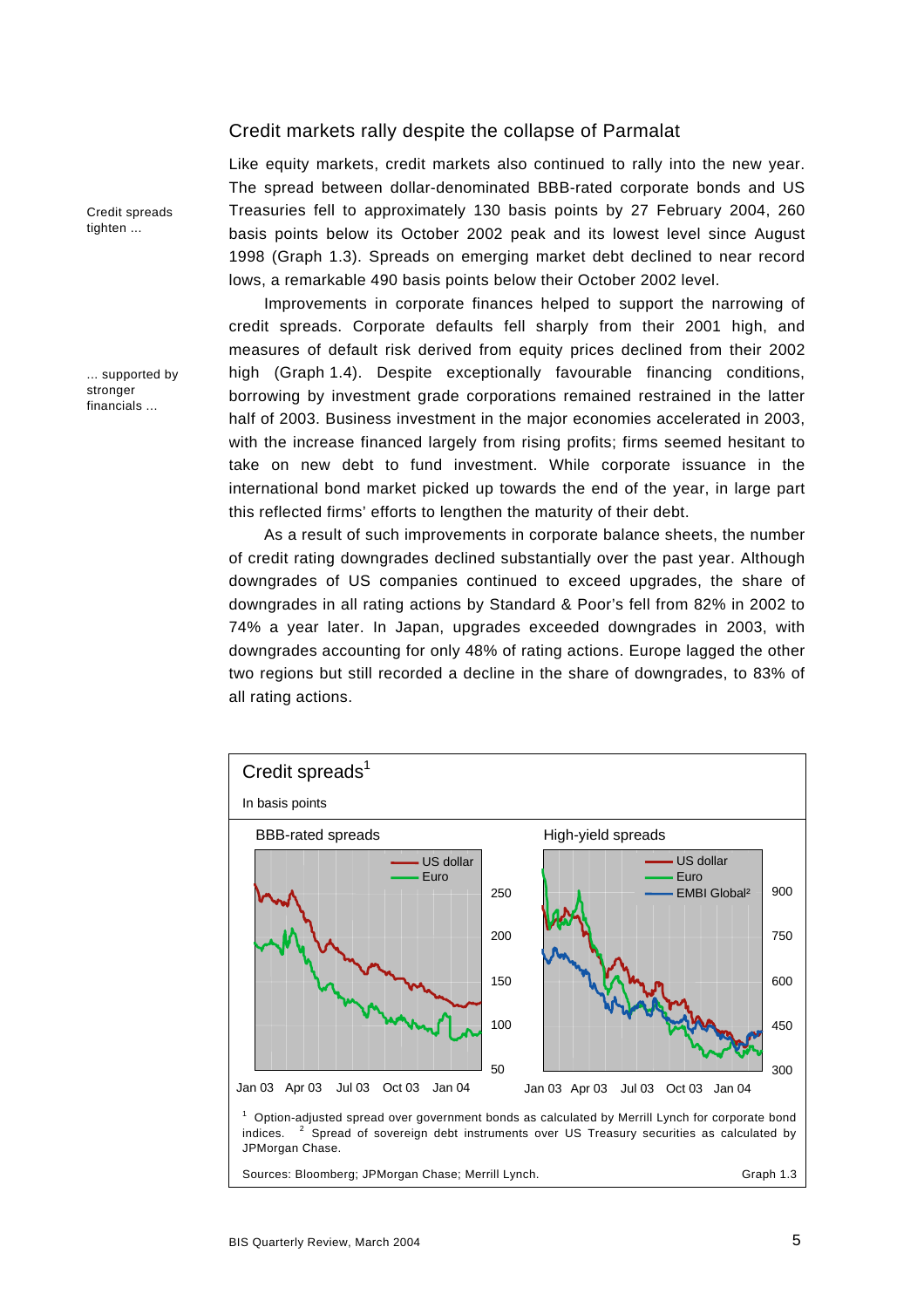

Investors' growing appetite for risk – manifested in credit markets as a search for yield – also contributed to the narrowing of spreads. This was especially evident in the high-yield debt market, where investors bid up prices even while sovereign and corporate borrowers stepped up their activity. Emerging market borrowers raised \$19 billion in the international debt securities market in January 2004, the largest amount since June 1997 prior to the Asian financial crisis. A surprisingly large amount, 35% of the total, was raised by borrowers rated B or lower, including Brazil, Turkey and Venezuela (see "The international debt securities market" on page 31). By contrast, in 2003 such borrowers had accounted for 20% of gross issuance by emerging markets, and in 2002 only 10%.

In a further sign of investors' willingness to discount risks in their search for yield, financing for leveraged buyouts (LBOs) increased after years of lacklustre activity (see "International syndicated credits in the fourth quarter of 2003" on page 29). Whereas the LBOs of the late 1980s had contributed to rising levels of corporate indebtedness, the same was not necessarily true of the most recent deals. Several of the largest LBOs involved the sale of subsidiaries of firms seeking to strengthen their balance sheets, such as Fiat's sale of its aviation division.

Thanks in large part to the favourable credit environment, contagion from new revelations of corporate malfeasance, most notably at the Italian dairy conglomerate Parmalat in December, was limited. Parmalat is estimated to have understated its net indebtedness by upwards of €12 billion, more than even Enron or WorldCom. Parmalat's collapse appeared to interrupt temporarily the narrowing of credit spreads in the euro market; however, the widening was in fact driven almost entirely by Parmalat's own spreads, and euro spreads narrowed sharply once Parmalat was removed from the index at the end of December (Graph 1.3). The default swap premium on several of

... and a growing appetite for risk

Credit markets shrug off Parmalat ...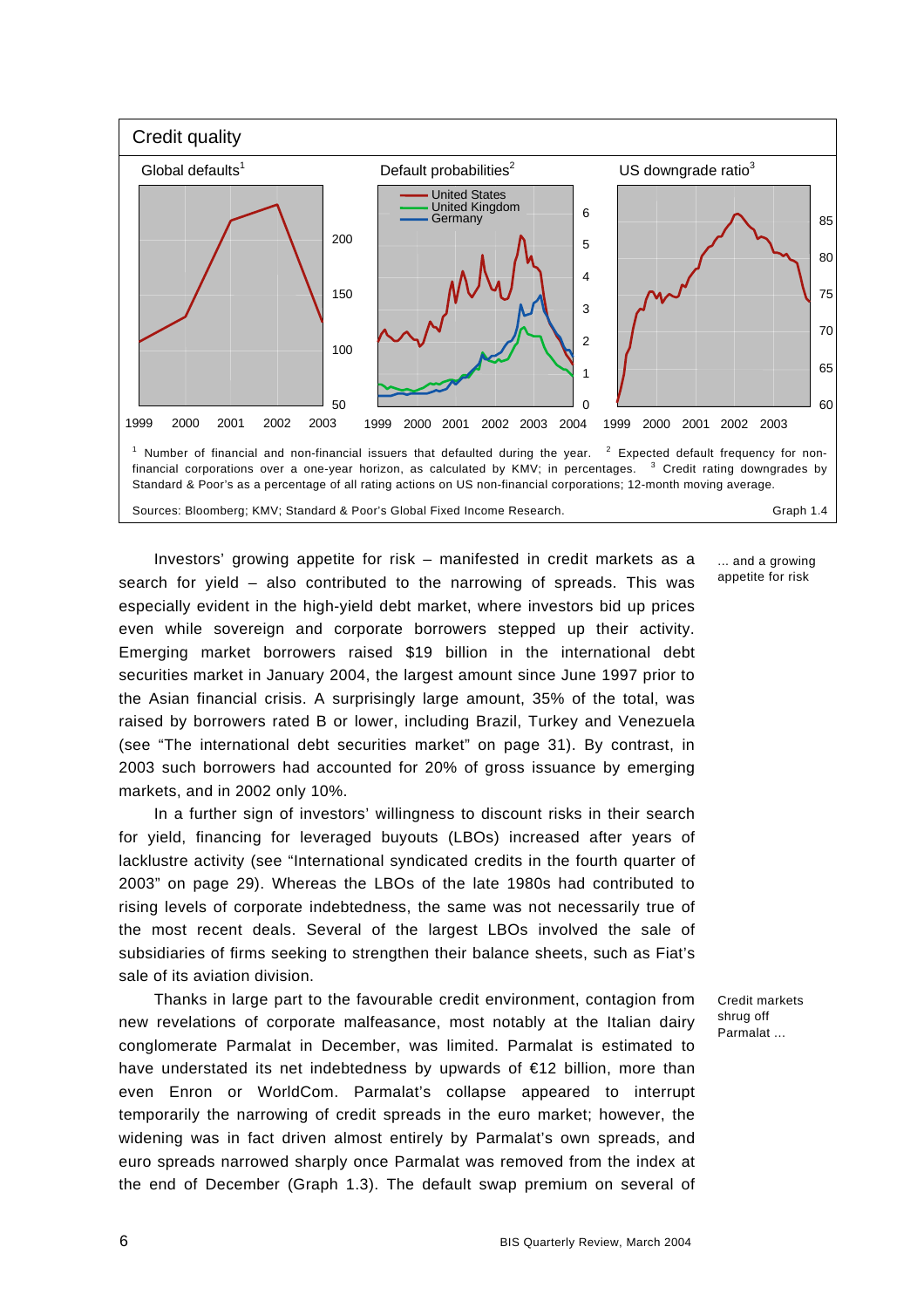Parmalat's major creditors, mainly Italian banks, widened as events unfolded, but not significantly so.

... but are unsettled by the prospect of higher interest rates

US yields decline

on weak employment and subdued prices ...

Possibly foreshadowing events that could end the long rally in credit markets, financing conditions in the high-yield market deteriorated in late January. The trigger was a perceived weakening in the Federal Reserve's commitment to leaving policy rates unchanged. In the days that followed the Fed's policy meeting on 28 January, spreads on high-yield corporate bonds and emerging market debt widened by approximately 35 basis points. Sovereign spreads on Brazilian dollar debt widened by as much as 100 basis points. While the high-yield market quickly stabilised, the episode illustrated the importance of the low level of interest rates for the rally in credit markets.

#### Yields less certain of economic recovery

Despite the improved economic outlook and related gains in other markets, government yields in the G3 declined markedly in the new year. The most pronounced decline was in the US dollar market, where 10-year Treasury yields sank under the 4% mark on 14 January for the first time since early October. The key data release was the December employment report announced on 9 January, which greatly undershot market expectations. Evidence of subdued producer prices also helped keep yields down, as did a number of speeches made in early January by Federal Reserve officials suggesting that the Fed would not raise rates until the emergence of risks of inflation, which at the time were seen as remote.

Other major bond markets saw less pronounced declines in yields, but the general direction of moves tended to mirror those in the US dollar segment (Graph 1.5). In the euro market, yields declined in December and early January

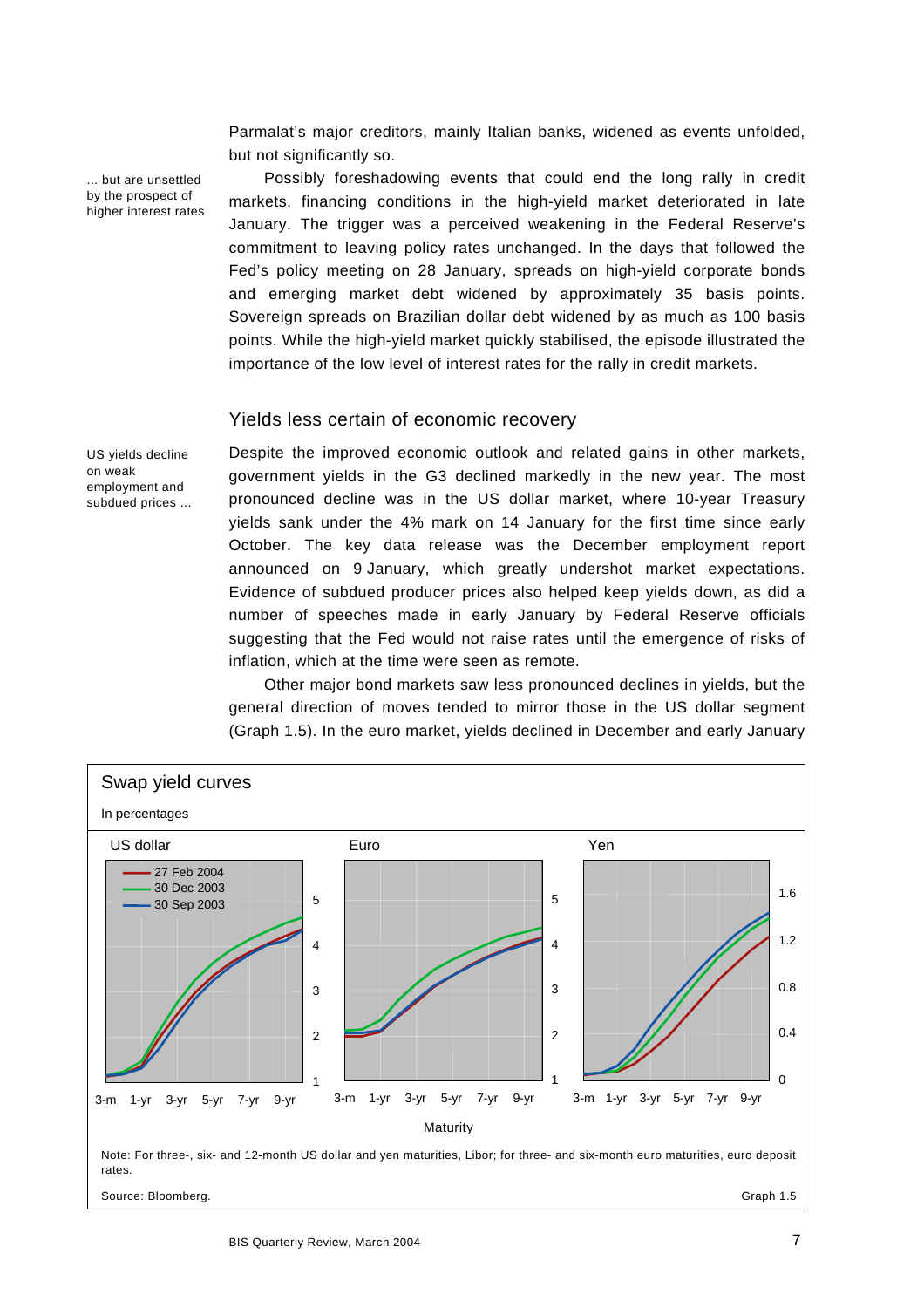

despite a positive tenor to euro area macroeconomic announcements (Graph 1.6). One contributing factor seems to have been the appreciation of the euro, which many market participants appeared to associate with lower growth prospects. In Japan, yields declined till late February as indicators pointed to persistent deflation, despite surprising momentum to the recovery. Meanwhile, declining implied volatilities for Japanese government bonds suggested that the increased uncertainty that had accompanied the sharp bond market sell-off of mid-2003 had diminished considerably (Graph 1.7).

A number of factors that had been keeping down yields in the dollar bond market weakened in late January. Markets appeared to be reminded of the United States' deteriorating fiscal situation on 23 January, when yields rose by nearly 10 basis points on news that the US Treasury was considering plans to introduce a 20-year inflation-indexed bond. More importantly, the change on 28 January in the Federal Reserve's language on policy accommodation, which dropped mention of "a considerable period" and inserted a reference to "patience", temporarily shifted forward most market participants' expectations of a policy rate hike in 2004. Nonetheless, a sustained move up in yields was stopped short by a weaker than expected US employment report on 6 February, which signalled again that the US labour market had yet to join in fully in the recovery.

Despite the low level of nominal yields on longer-dated dollar bonds, the slope of the term structure remained steep by historical standards. For instance, in the early part of 2004 the difference between 10-year and threemonth rates remained above 300 basis points, more than twice the average

... but increase briefly following a Fed policy meeting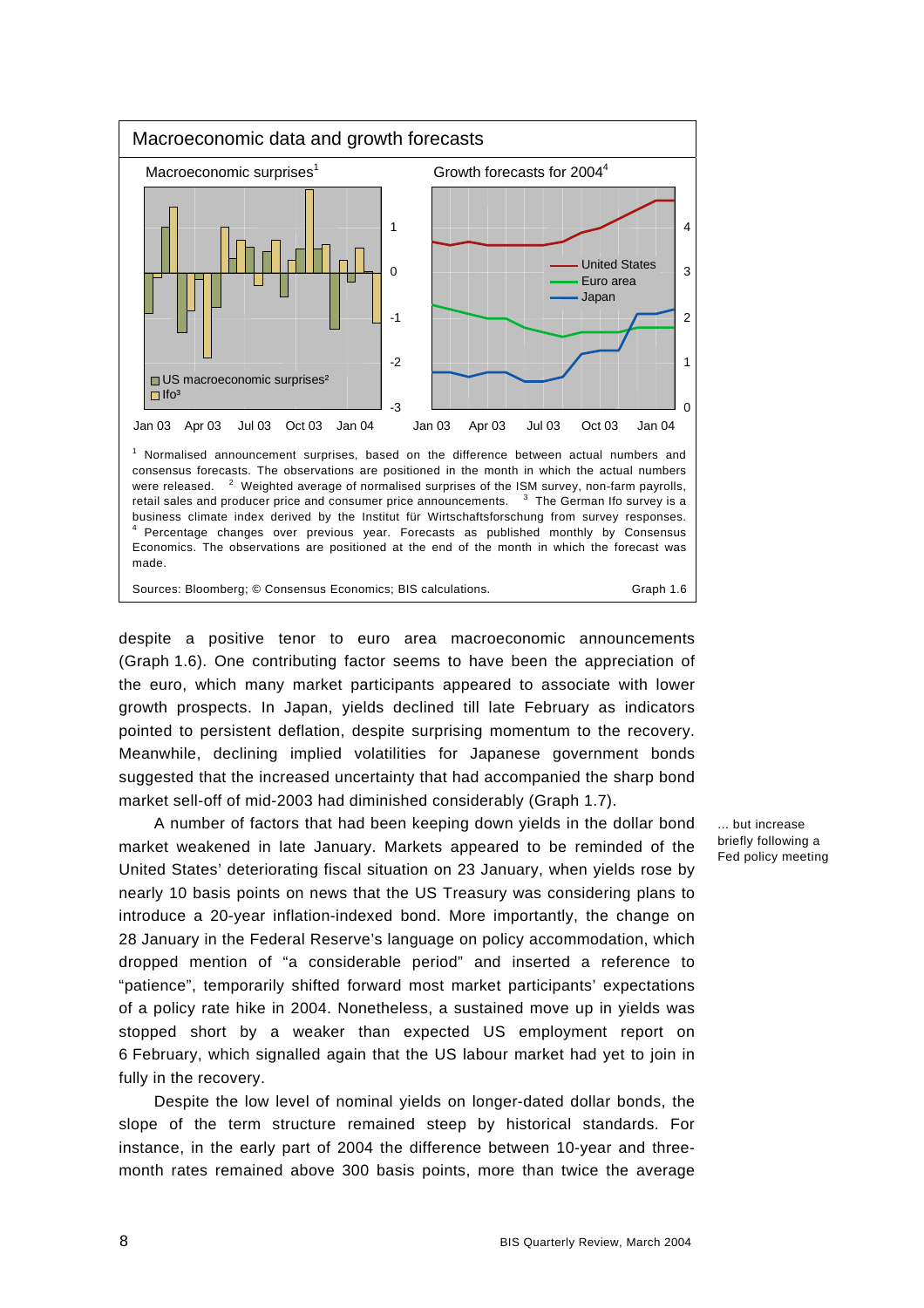

since January 1990. The steep slope of the term structure can be viewed as largely attributable to expectations of a change in the monetary stance beyond the short term as well as increased risk premia due to uncertainty about that stance. Indeed, in contrast to Japanese government securities, implied volatilities on 10-year US Treasuries remained at relatively elevated levels (Graph 1.7).

#### New concerns over euro appreciation

Exceptional volatility was evident in foreign exchange markets at the turn of the year, particularly for the euro. The euro's steep appreciation against the dollar dating from November intensified further in early January, contributing to a pickup in trading of currency derivatives (see "Derivatives markets" on page 41). Subsequently, the ECB President's remarks on 12 January about "brutal" moves in the euro were interpreted as indicating that European financial authorities at the highest levels were concerned and helped temporarily to halt the euro's rapid rise (Graph 1.8). Nonetheless, the implied volatility of the euro/dollar exchange rate remained high, suggesting considerable uncertainty over whether an appreciating euro might continue to bear the brunt of the adjustment of US external imbalances (Graph 1.7).

Upward pressures on Asian currencies vis-à-vis the US dollar remained a concern in many Asian countries. Asian financial authorities continued to accumulate dollar reserves in the new year as a by-product of foreign exchange intervention to stem those pressures. Many observers also cited this accumulation as a technical factor holding down dollar yields, although the direction and degree of causation are by no means clear (see the box on page 11). In the case of Japan, the scale of foreign exchange intervention seen in 2003 was raised a notch with a record ¥7 trillion of yen sales in January

Euro strength becomes more of a concern ...

... while Asian intervention to support the dollar continues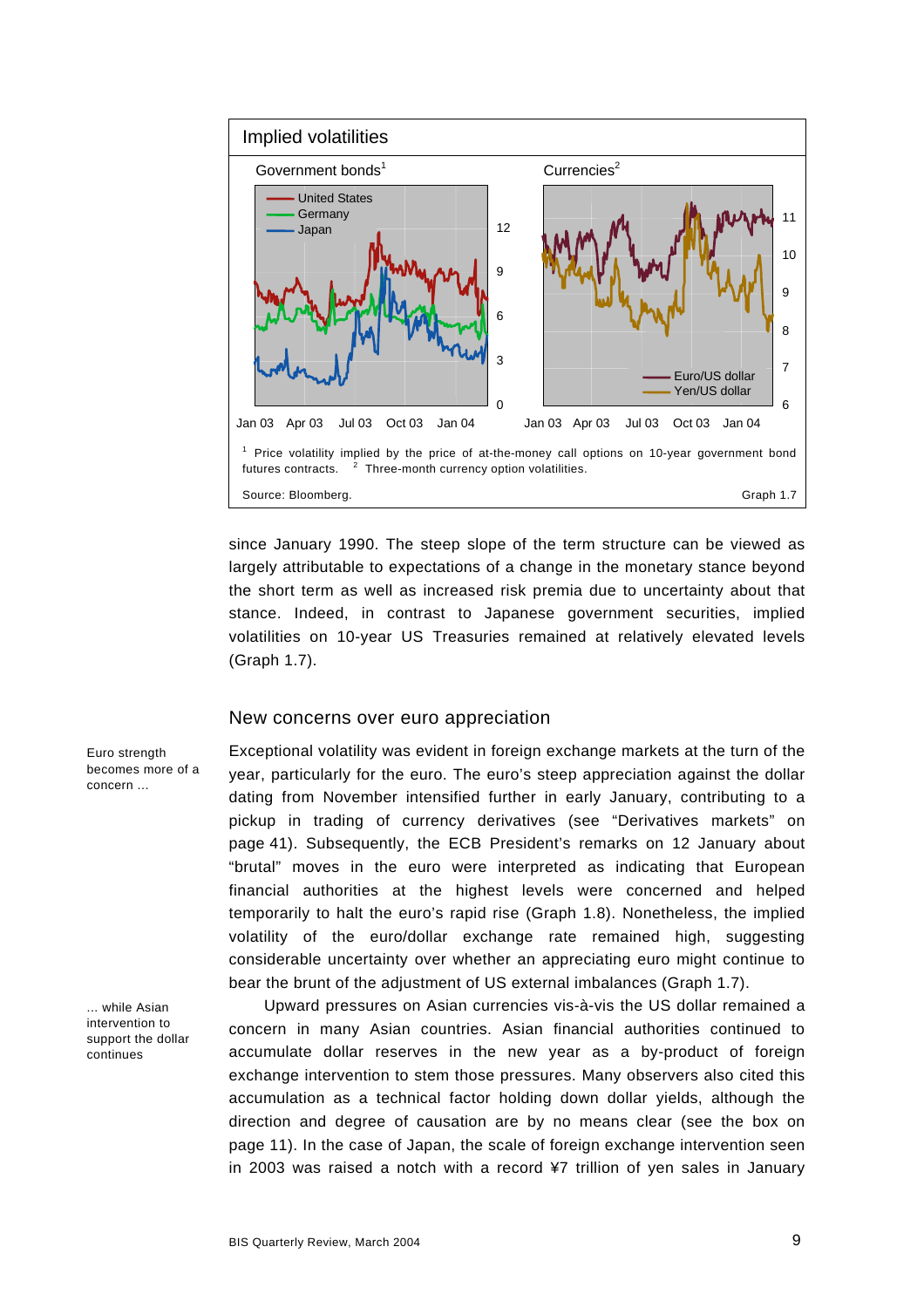

alone. An unexpected increase in the Bank of Japan's target range for current account deposits on 20 January was interpreted as supporting the government's efforts to restrain the pace of yen appreciation. As China continued to accumulate reserves at more than \$10 billion per month to maintain the renminbi peg, speculation grew over the possibility of a revaluation, reflected in forward markets (Graph 1.8). In Korea the authorities took measures to curb offshore trading of foreign exchange derivatives, which they viewed as contributing to upward pressure on the won.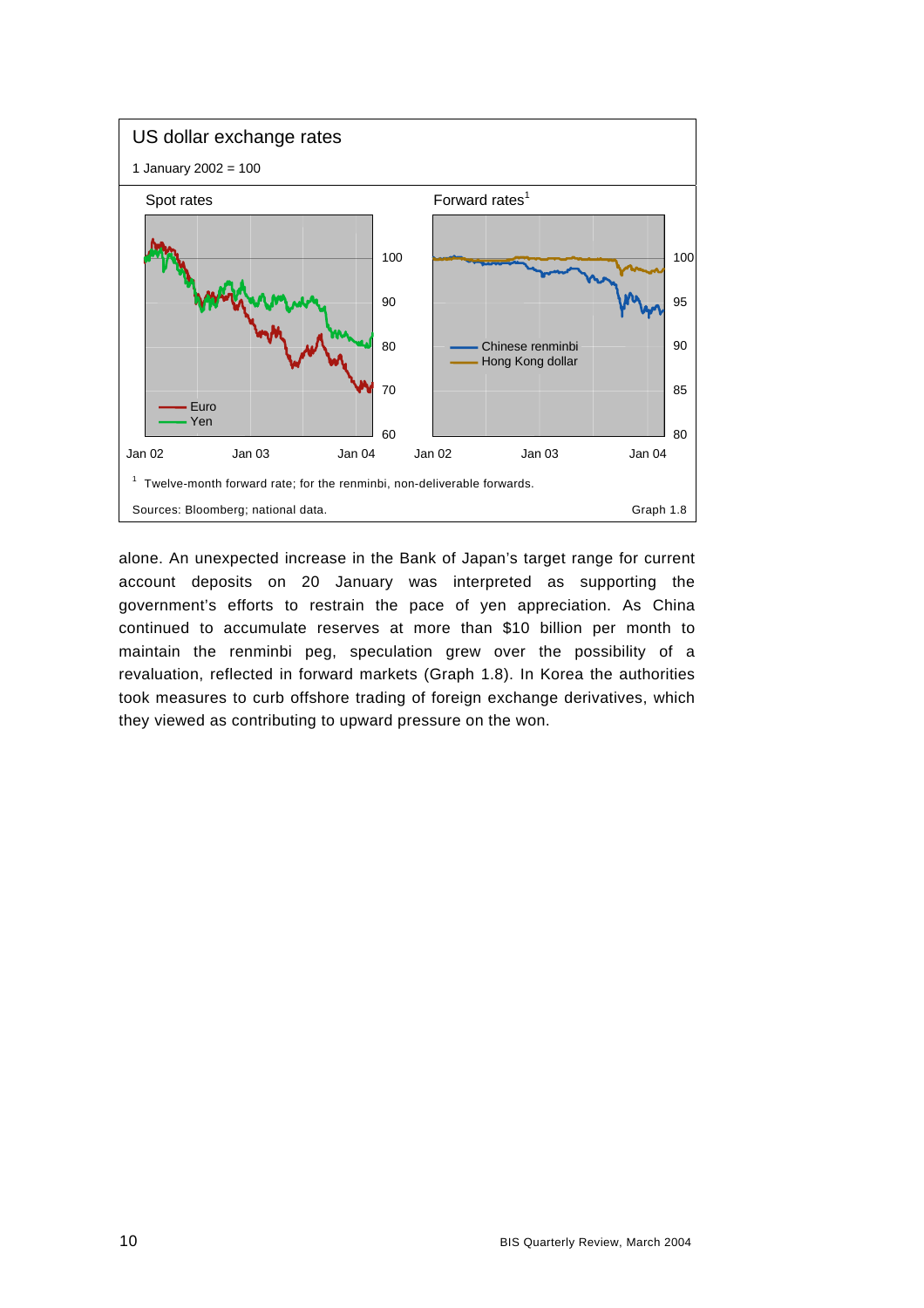#### Treasury yields and foreign official holdings of US bonds

#### *Robert McCauley and Guorong Jiang*

In the process of resisting appreciation of their currencies, Asian central banks have recently accumulated substantial foreign exchange reserve holdings. A large portion of reserves are held in US dollar assets, and many central banks invest much of their dollar holdings in US Treasury and agency securities. Even though not all central banks use the Federal Reserve as custodian for such securities holdings, market participants try to track these holdings by closely watching the Federal Reserve's weekly report on changes in marketable securities held in custody for foreign official and international accounts (the H.4.1 release). Treasury and agency securities held in custody by the Fed for foreign official and international accounts started to rise more quickly after the dollar began to depreciate in early 2002 (see graph below).

The effects and sustainability of such flows have become an important topic of discussion among market participants. Many have persuaded themselves that such securities flows are holding down US long-term interest rates and worry about potential bond market turbulence if Asian official flows stopped or even reversed. Official investment in US fixed income markets might affect yields on long-term securities because official buying is nowadays focused on Treasury and agency coupon securities, rather than the more traditional Treasury bills.<sup>®</sup> Others have downplayed the significance of Asian central bank buying, however, highlighting more fundamental factors as well as private inflows as determinants of US interest rates. To shed some light on this controversy, we go beyond the often indirect inferences based on deviations from warranted yields or spreads between swap and Treasury yields. Instead, we use regression analysis to examine the hypothesis of a negative relationship between central bank investment in US bonds and their yields and consider alternative explanations for the observed results.



#### Foreign official holdings of US bonds

\_\_\_\_\_\_\_\_\_\_\_\_\_\_\_\_\_\_\_\_\_\_\_\_\_\_\_\_\_\_\_\_\_\_\_\_\_\_\_\_\_\_\_\_\_\_\_\_\_\_\_\_\_\_

<sup>1</sup> In billions of US dollars. <sup>2</sup> Foreign exchange reserves held by China, Hong Kong SAR, Japan, Korea, Taiwan (China), Thailand and Singapore. <sup>3</sup> US Treasury and agency securities held in custody by the Federal Reserve for foreign official institutions, including Asian and other central banks. <sup>4</sup> Estimated from a 26-week rolling regression of the weekly change in 10-year US Treasury bond yields on the change in custody holdings for foreign official accounts; in basis points per \$1 billion change in foreign official custody holdings. <sup>5</sup> Period in which the beta coefficient from the bivariate regression is significant at the 95% level of significance.  $6$  Coefficient on the change in custody holdings.

Sources: US Federal Reserve; International Monetary Fund; Bloomberg; BIS calculations.

 $\degree$  Treasury international capital data show that officials purchased three times as many Treasury and agency coupon securities as Treasury bills in 2002–03, similar to the proportions in the benchmark survey of 2000 reported in Robert McCauley and Ben Fung: "Choosing instruments in managing dollar foreign exchange reserves", *BIS Quarterly Review*, March 2003, pp 39–45.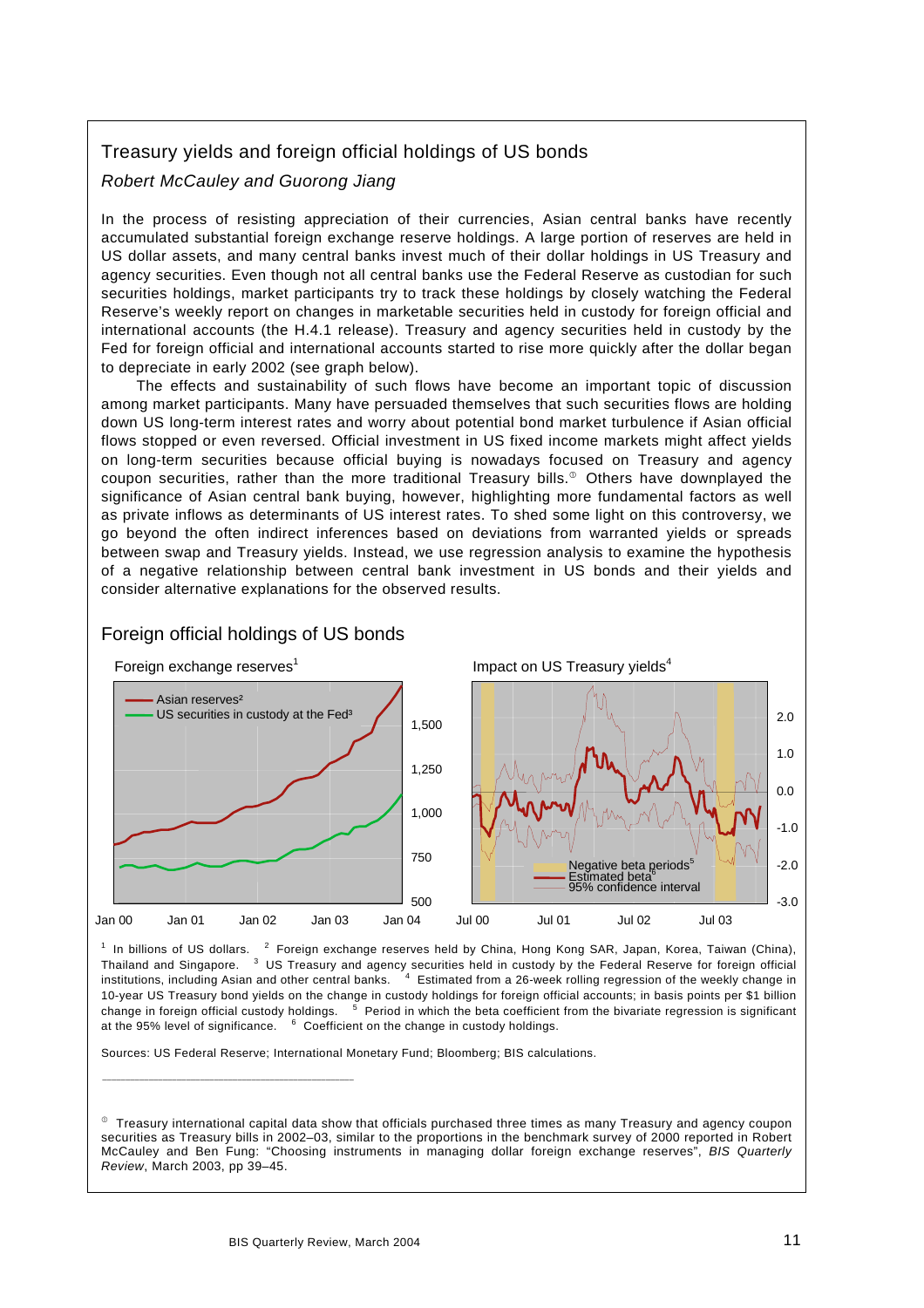Some initial evidence can be found for such a negative relationship, but this evidence is mixed and seems even less strong upon closer examination. A simple regression of the weekly changes in 10-year Treasury yields on the weekly change in custody holdings suggests a statistically significant relationship, but only over a specific and short period last year, despite continued reserve accumulation by Asian central banks. Moreover, changes in the methodology indicate that these results are not very robust.

The yield change is measured as the weekly change to Tuesday's closing yield to match the custody data on the weekly change up to Wednesday, given the one-day settlement lag in the US bond market. This way of specifying the relationship posits that the flow of purchases itself affects yields; separate tests find no evidence of an effect of the Thursday announcement of custody holdings. Each coefficient (beta) is estimated from a (rolling) regression over a 26-week period. The estimated relationship only reached standard levels of statistical significance from mid-July to end-September last year and in an even shorter period during 2000, from mid-August to mid-October. To be sure, if taken at face value, the estimates would suggest that the impact of the central bank buying at the time was economically sizeable. A \$1 billion inflow was associated with about a 1 basis point decline in the 10-year yield, based on an average weekly inflow of around \$2.3 billion. Much the same results are obtained if one analyses the five-year yield, which may better approximate the official habitat. These findings would seem to underpin the market perception of the significance of Asian central bank inflows on yields. However, such an estimated impact should not be taken at face value. A widening of the regression window to 52 weeks results in less reliable estimates.

More fundamentally, a third factor may underlie both bond market performance and central bank investments. In particular, surprisingly well behaved US inflation readings, weak job growth or indications of the Federal Reserve's patience in setting policy might lead to lower short-term rates, lower bond yields, a weaker dollar, intervention by Asian central banks and thus strong official inflows. Indeed, the inclusion in the regression analysis of the change in six-month Libor six months forward, as a proxy for short-term interest rate expectations, lowers the estimated coefficient from about 1 basis point per billion dollar inflow to about 0.7 basis points per billion dollar inflow during the period when a significant relationship was found. Even the direction of causality in the relationship is not clear. The data show a stronger relationship between the previous week's change in yields and the current week's change in custody holdings than between the contemporaneous changes. One could read this to suggest the dominance of official reactions to the exchange market effects of lower US bond yields, compared to the effects on the bond markets of official investments.

Analysis of this matter to date has certainly not settled the question of the importance of foreign central bank buying of US bonds to US fixed income markets. While the asserted importance has gained currency through the force of repetition, robust direct evidence for it is not so easy to come by.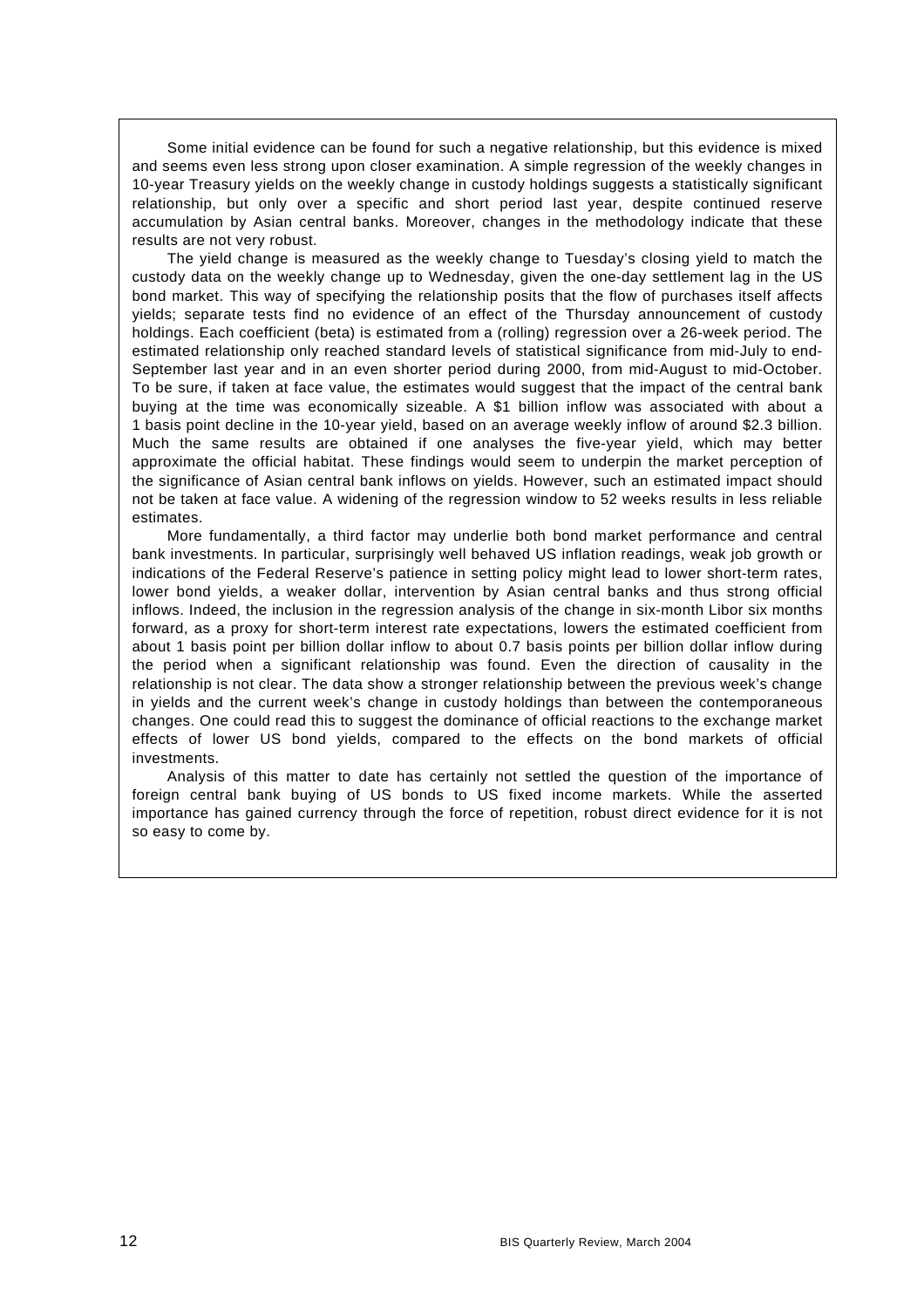# 2. The international banking market

The interbank market contracted considerably in the third quarter of 2003, with nearly one third of the funds built up during the expansion of the previous three quarters disappearing from bank balance sheets. Much of this reflected reduced lending by European and US banks in the interbank market via their offices in the United Kingdom and offshore centres. At the same time, loans to non-bank borrowers rose noticeably. While possibly indicative of a pickup in corporate loan demand, the rise was partially the result of lending to this sector in offshore centres, which is more suggestive of increased hedge fund activity.

Banks in the reporting area continued to move their exposures to emerging markets into safer assets. This shift took the form of a rise in the share of claims on the public sector, a shift out of Latin America into credits perceived to be less risky, and a further improvement in the average rating of the overall emerging market portfolio. In addition, growth in net risk transfers from some regions suggests that banks may increasingly be seeking third-party guarantees for their loans to emerging markets. In the third quarter, an expansion in deposits placed with BIS reporting banks outpaced a rise in lending, resulting in an overall net outflow from emerging market economies. Growth in claims on emerging Europe led to a net inflow to the region, while increased deposits with reporting area banks contributed to net outflows from Asia-Pacific and Latin America.

#### Interbank market unwinds as loans flow to end users

Following a build-up in interbank claims in the previous three quarters, banks reduced lending to other banks in the third quarter of 2003, signalling a possible beginning of the periodic contractionary phase in interbank loan flows. Roughly one third of the funds which had accumulated in the interbank market disappeared from bank balance sheets in the third quarter, as US and European banks withdrew. At the same time, some banking systems increased lending to non-bank borrowers, particularly in the United States and Germany. In seasonally unadjusted terms, a reduction in interbank claims led to a fall in the outstanding stock of total cross-border claims, the first decline in a year. This pushed the year-over-year growth in claims down to 8% from 10% in the previous quarter (Graph 2.1, left-hand panel).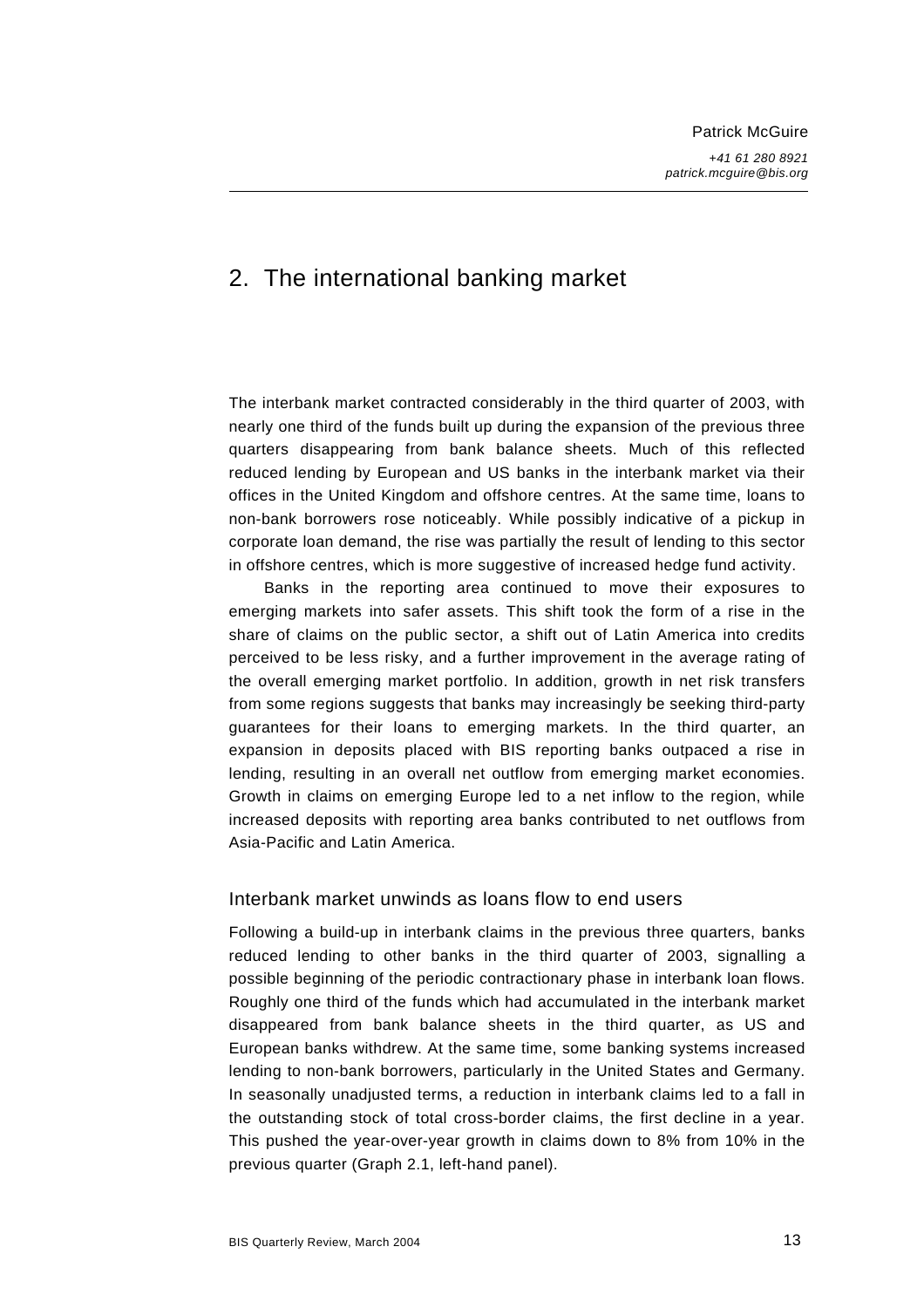

#### *Interbank lending contracts by record amount*

Claims on banks, typically the main component of quarterly loan flows, declined substantially in the third quarter of 2003 (Graph 2.1, left-hand panel). A \$259 billion decrease in loans to other banks (including to own offices) led to the largest contraction in the interbank market in the BIS coverage period. Interbank claims had swelled by \$788 billion in the previous three quarters as banks parked funds with other banks, possibly because of muted demand for corporate loans and uncertainty over future interest rate movements (Table 2.1). However, roughly one third of these funds disappeared from bank balance sheets in the third quarter, largely as a result of reduced inter-office activity. Despite the build-up of funds earlier in the year, this decline in the third quarter seems to have pushed the stock of interbank claims farther from its long-term equilibrium level vis-à-vis liabilities to non-bank borrowers (see the box on page 15).

While the contraction in the interbank market was widespread, it primarily took the form of reduced business with banks in the United Kingdom and the United States, and to a lesser extent with those in Japan and the euro area. Loans to banks in the United States fell by \$59 billion, a decline of 5% from the previous quarter, largely explained by reduced loans from banks in the United Kingdom, the euro area, Switzerland and offshore centres. Similarly, claims on banks in the United Kingdom also dropped substantially, by \$71 billion, as banks in the euro area cut a combined \$31 billion in loans and banks in offshore centres an additional \$18 billion. In the euro area as a whole, \$24 billion in interbank loans disappeared, while claims on banks in Japan fell

Following a build-up in the three previous quarters ...

... a third of funds disappears in the third quarter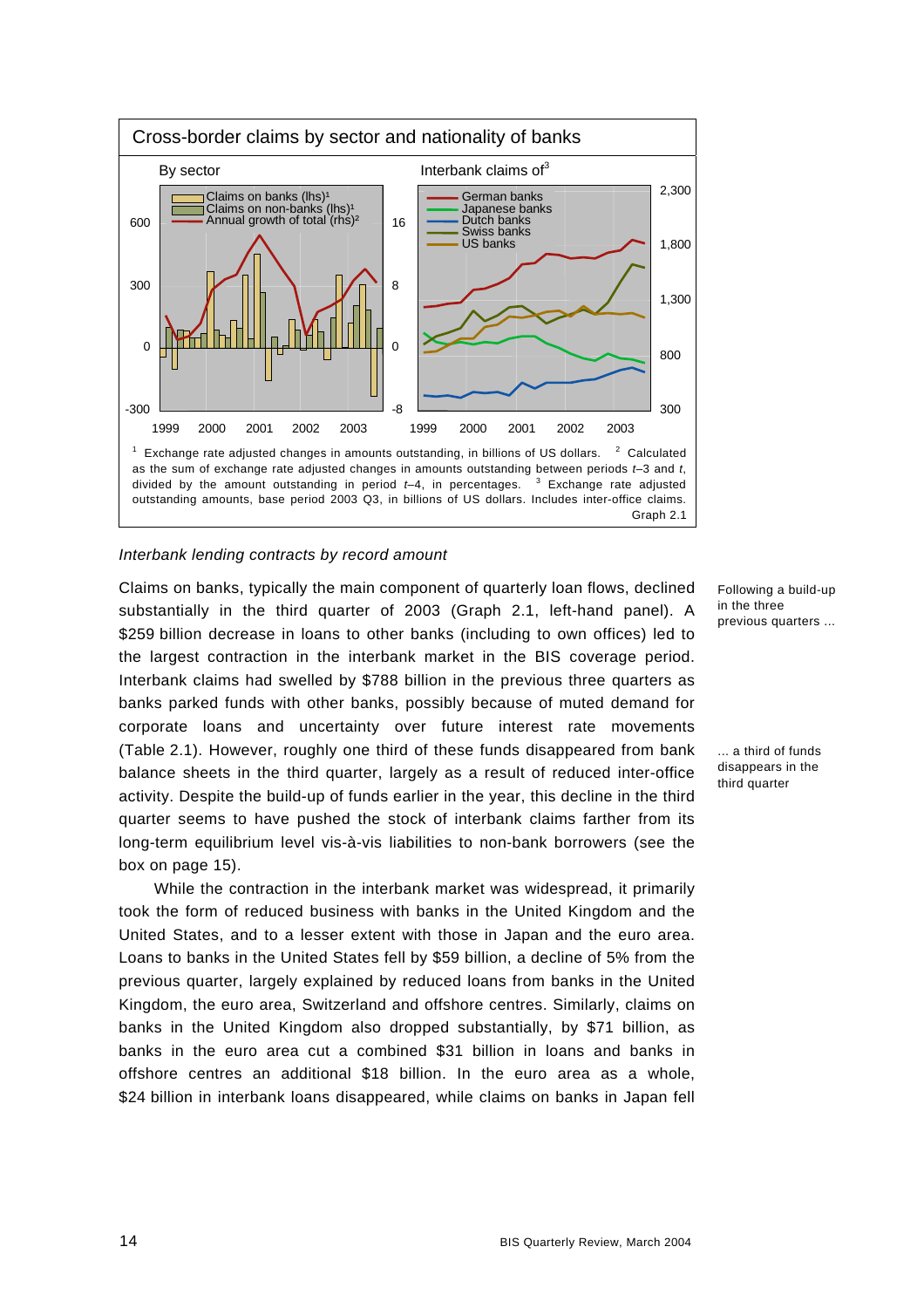#### Long-run equilibrium in the interbank market

Large expansions and contractions in the interbank market occur frequently. What drives these movements? Aggregate data on cross-border bank claims suggest that a portion of increases in deposits is initially recycled in the interbank market, possibly because of short-term misalignments in the demand for and supply of funds to end-use borrowers. As these funds are passed from one bank to the next, each leg of the transaction is reflected in the aggregate claims figure, and generates swellings in interbank loan flows. All else equal, a permanent increase in deposits should (ultimately) result in a corresponding permanent rise in claims on non-bank borrowers. $\degree$  However, in the short term, the stock of claims on banks may only gradually return to its equilibrium level visà-vis the stock of liabilities as funds are passed out of the interbank market.

With this function of the interbank market in mind, this box touches on the long-term relationship between the size of the interbank market and the stock of banks' liabilities to providers of funds. Such an analysis may be useful in determining whether a large contraction in interbank lending, such as that which occurred in the third quarter, is a move towards a long-term equilibrium or a new shock to the system. More broadly, we address questions related to the relative size of the interbank market; for each dollar of bank funding, how many dollars appear in the interbank market as this dollar is passed around? Has this relationship changed over time as banks have become more globalised?

The simple framework described above suggests a statistical relationship called cointegration. Our model includes bank liabilities vis-à-vis non-banks (primarily deposits from governments and the private sector) and the stock of claims on other banks (a measure of the size of the interbank market), and assumes that these variables will tend to gravitate towards an equilibrium relationship following shocks to the system. Taking time trends into account, estimates of the parameters governing this long-term relationship can shed light on whether large movements in claim flows represent a return to equilibrium.

The broad characteristics of the size of the interbank market are summarised in the graph below. As shown in the left-hand panel, both the stock of claims on banks and liabilities vis-à-vis non-banks rose consistently over the last two decades.<sup>®</sup> The size of the interbank market has been, on average, twice the size of the stock of liabilities to non-banks, although this ratio has been



#### Long-term relationship between interbank assets and liabilities to non-banks

 $\degree$  Since the international banking market is not a closed system, movements in domestic lending markets will also affect international loan flows.  $\degree$  This analysis relies on data from 24 reporting countries which have This analysis relies on data from 24 reporting countries which have continuously reported since the fourth quarter of 1983. The stock of claims/liabilities is calculated as the sum of the outstanding exchange rate adjusted stock of claims/liabilities of these 24 reporting countries vis-à-vis the world. Thus the stocks displayed in the graph will not correspond exactly to those reported elsewhere due to the exclusion of certain reporting countries.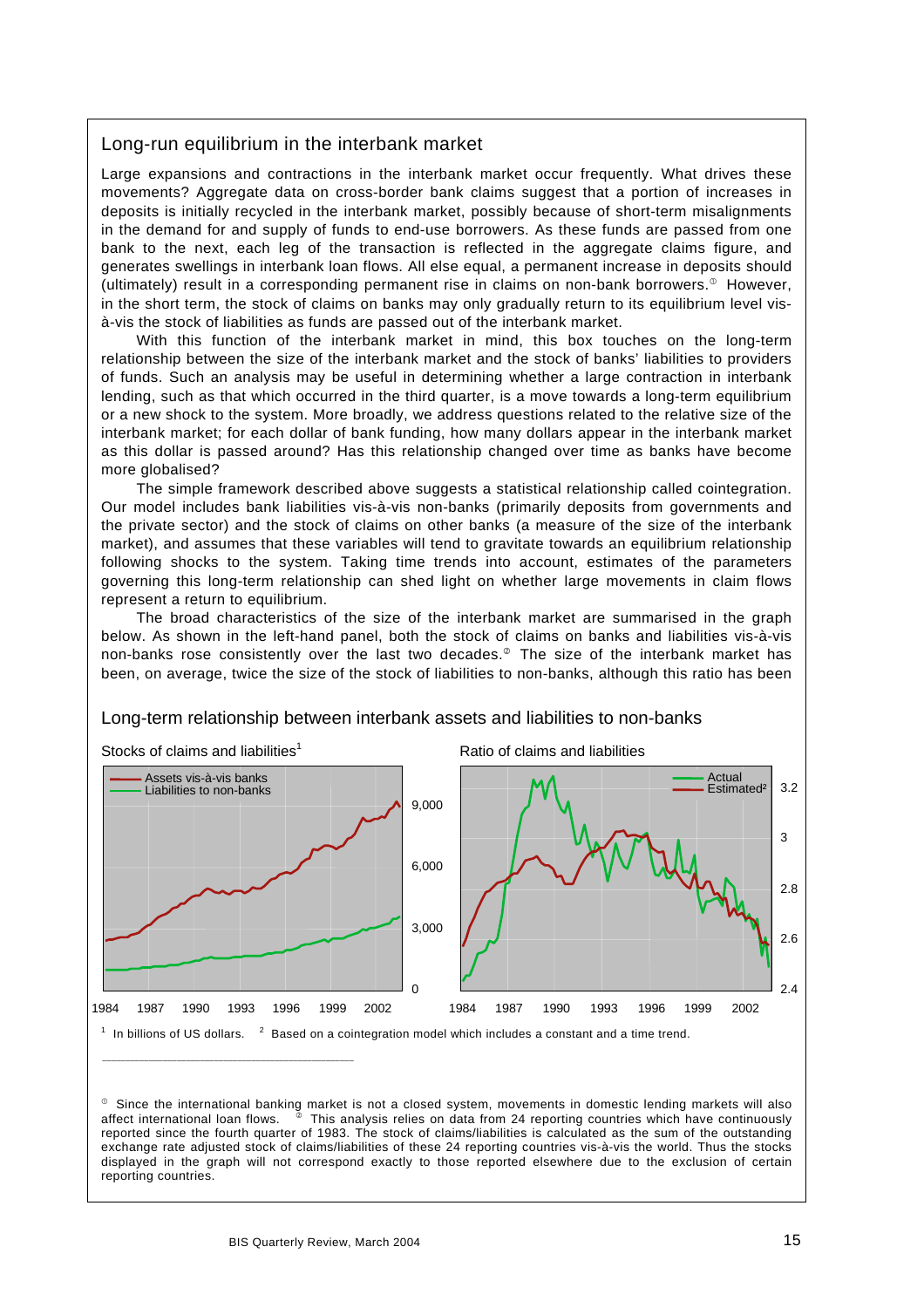declining since the early 1990s (as shown in the right-hand panel). While this probably reflects to some extent the retrenchment of Japanese banks over the last decade, it may also be due to other, more structural factors. For example, globalisation and consolidation (and possibly the rise in offshore centre activity) in the international banking market over the 1990s may have led to increased economies in funds placement as the global reach of commercial banks expanded. Consistent with this hypothesis, the share of inter-office claims in total interbank claims has risen over this same period.

The longer-term relationship between claims on banks and liabilities to non-banks implied by the data suggests that the large contraction in the third quarter of 2003 may have been a movement away from equilibrium rather than a shedding of the build-up in interbank claims in recent quarters. While the evidence is tentative at best, the estimates of the long-term ratio of these stocks are graphed alongside the actual ratio in the right-hand panel of the graph.<sup>®</sup> The decline in the actual ratio reflects the large fall in interbank lending in the third quarter. While the estimated equilibrium ratio does decrease in the third quarter of 2003, the actual decline is much larger and implies the system moved farther from equilibrium relative to the previous three quarters.

 $\degree$  The estimates are based on a simple error correction model which includes a constant and time trend, and uses data up to 2002 Q3. Other, more sophisticated models which include the stock of claims on non-banks as an endogenous variable in the system also indicate that the actual ratio and the implied equilibrium ratio of claims on banks and liabilities to non-banks diverged in the third quarter of 2003.

by \$49.5 billion, reflecting reduced business with banks in the United Kingdom.<sup>1</sup>

#### *Contraction resonates in major financial centres*

\_\_\_\_\_\_\_\_\_\_\_\_\_\_\_\_\_\_\_\_\_\_\_\_\_\_\_\_\_\_\_\_\_\_\_\_\_\_\_\_\_\_\_\_\_\_\_\_\_\_\_\_\_

Which national banking systems figured prominently in reducing interbank activity? Overall, much of the decrease in interbank lending was initiated by banks *located* in major financial centres or in offshore centres, as is typical of large contractions in the interbank market. However, very little of the overall movement was explained by banks *headquartered* in these financial centres. Roughly one quarter of the total reduction in claims on banks was accounted for by banks located in the United Kingdom, and an additional 17% by banks in offshore centres.<sup>2</sup> Yet the activity of UK banks themselves was hardly a contributing factor. As shown in Table 2.2, Dutch banks actually cut interbank claims the most, and did so largely through their domestic offices and their offices in the United Kingdom. Similarly, US, German, Japanese and Swiss banks also experienced large declines in interbank claims, a significant portion being recorded at their offices in the United Kingdom or offshore centres.<sup>3</sup>

 $\overline{a}$ 

Banks reduce interbank loans from UK offices ...

<sup>1</sup> Intra-euro area interbank lending actually rose by \$9 billion, a small rise relative to those in recent quarters.

<sup>2</sup> Overall, roughly 90% of the decrease in interbank lending was accounted for by inter-office activity. UK banks located in the United Kingdom increased interbank lending by \$5 billion, contributing to a \$14 billion increase for UK banks globally.

<sup>3</sup> The breakdown of national banking systems also suggests that those banks that did not book their activity through offices in the United Kingdom tended to use offshore centres more intensively (Swedish, German, Canadian and US banks). The scale of activity recorded through offices in United Kingdom in the third quarter of 2003 was roughly similar to previous quarters in which there were large contractions in the interbank market. Furthermore, as might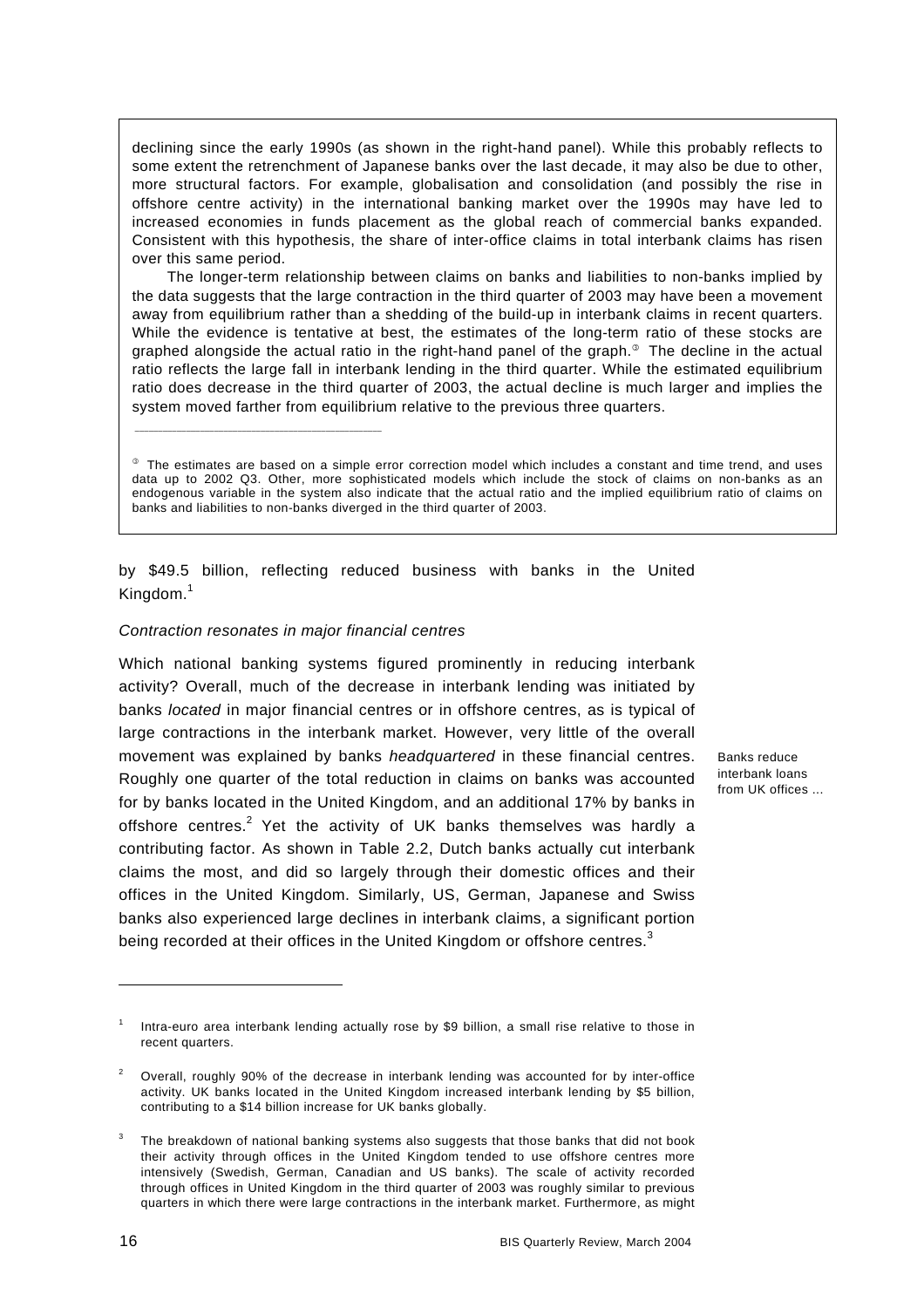#### Cross-border claims of BIS reporting banks

|                                                                                                                                                                                                                                                             | 2001    |         | 2002     |         |         | Stocks at      |                |                 |  |
|-------------------------------------------------------------------------------------------------------------------------------------------------------------------------------------------------------------------------------------------------------------|---------|---------|----------|---------|---------|----------------|----------------|-----------------|--|
|                                                                                                                                                                                                                                                             | Year    | Year    | Q3       | Q4      | Q1      | Q <sub>2</sub> | Q <sub>3</sub> | end-Sep<br>2003 |  |
| Total cross-border claims                                                                                                                                                                                                                                   | 859.2   | 742.0   | 92.9     | 366.9   | 335.8   | 494.4          | $-132.8$       | 14,929.9        |  |
| on banks                                                                                                                                                                                                                                                    | 417.1   | 438.9   | $-54.6$  | 356.0   | 123.3   | 308.4          | $-229.6$       | 9,572.2         |  |
| on non-banks                                                                                                                                                                                                                                                | 442.1   | 303.1   | 147.5    | 10.8    | 212.5   | 186.0          | 96.8           | 5,357.7         |  |
| Loans: banks                                                                                                                                                                                                                                                | 362.8   | 408.1   | $-65.3$  | 433.4   | 98.1    | 322.7          | $-259.1$       | 8,202.6         |  |
| non-banks                                                                                                                                                                                                                                                   | 249.2   | 93.1    | 67.1     | $-16.2$ | 167.1   | 14.7           | 64.9           | 2,887.1         |  |
| Securities: banks                                                                                                                                                                                                                                           | 27.3    | 36.3    | 8.4      | $-51.9$ | 18.7    | $-4.7$         | 18.1           | 958.1           |  |
| non-banks                                                                                                                                                                                                                                                   | 201.4   | 202.2   | 98.8     | 27.9    | 55.2    | 133.0          | 12.5           | 2,217.0         |  |
| Total claims by currency                                                                                                                                                                                                                                    |         |         |          |         |         |                |                |                 |  |
| US dollar                                                                                                                                                                                                                                                   | 422.7   | 320.8   | $-114.4$ | 201.9   | 93.8    | 251.9          | $-90.0$        | 6,008.7         |  |
| Euro                                                                                                                                                                                                                                                        | 439.6   | 463.0   | 201.1    | 119.1   | 226.8   | 206.1          | $-3.0$         | 5,408.6         |  |
| Yen                                                                                                                                                                                                                                                         | $-65.5$ | $-40.0$ | 16.6     | 19.4    | $-16.2$ | $-25.6$        | $-0.3$         | 751.6           |  |
| Other currencies <sup>2</sup>                                                                                                                                                                                                                               | 62.3    | $-1.8$  | $-10.4$  | 26.5    | 31.4    | 63.0           | $-39.5$        | 2,761.0         |  |
| By residency of non-bank                                                                                                                                                                                                                                    |         |         |          |         |         |                |                |                 |  |
| borrower                                                                                                                                                                                                                                                    |         |         |          |         |         |                |                |                 |  |
| Advanced economies                                                                                                                                                                                                                                          | 384.8   | 303.1   | 134.2    | 64.2    | 158.8   | 160.2          | 80.2           | 4,166.3         |  |
| Euro area                                                                                                                                                                                                                                                   | 139.0   | 118.4   | 49.7     | 7.2     | 55.4    | 67.6           | 52.1           | 1,891.3         |  |
| Japan                                                                                                                                                                                                                                                       | $-3.7$  | 4.1     | $-0.4$   | 0.5     | 21.5    | 15.6           | 6.5            | 179.8           |  |
| <b>United States</b>                                                                                                                                                                                                                                        | 183.4   | 153.1   | 59.1     | 59.1    | 25.8    | 60.0           | 17.0           | 1,407.4         |  |
| Offshore centres                                                                                                                                                                                                                                            | 55.0    | 18.9    | 16.7     | $-28.2$ | 80.8    | 18.9           | 10.3           | 613.8           |  |
| <b>Emerging economies</b>                                                                                                                                                                                                                                   | 2.5     | $-16.5$ | 2.4      | $-23.8$ | $-6.4$  | 3.3            | 5.6            | 527.7           |  |
| Unallocated $3$                                                                                                                                                                                                                                             | $-0.1$  | $-3.5$  | $-5.8$   | $-1.3$  | $-20.8$ | 3.6            | 0.6            | 49.9            |  |
| Memo: Local claims <sup>4</sup>                                                                                                                                                                                                                             | 84.1    | 52.4    | $-26.8$  | 36.9    | 184.1   | 83.0           | 49.4           | 2,073.6         |  |
| $2$ Including unallocated currencies. $3$ Including claims on international organisations.<br><sup>1</sup> Not adjusted for seasonal effects.<br>Foreign currency claims on residents of the country in which the reporting bank is domiciled.<br>Table 2.1 |         |         |          |         |         |                |                |                 |  |

Exchange rate adjusted changes in amounts outstanding, in billions of US dollars<sup>1</sup>

Not all national banking systems that had participated in the expansionary phase of the interbank market experienced an unwinding of positions in the third quarter, or at least not to an extent that reflected the previous build-up. French and UK banks, which were amongst the top 10 lenders during the swelling phase, have yet to unwind their interbank positions, while more than 50% of the funds placed in the market by Swiss, German, Italian, Danish and Dutch banks are still in search of end-use borrowers.

#### *Loans directed to private borrowers*

... and channel funds to non-bank borrowers

Concurrent with the contraction in interbank lending, loans to non-bank borrowers picked up in the third quarter of 2003. Total claims on non-banks rose by \$97 billion, not a large amount by the standard of recent quarters, but noteworthy nonetheless, particularly because this increase was largely driven

l

be expected, roughly the same share of overall activity during the swelling of the interbank market in the previous three quarters was booked through offices in the United Kingdom.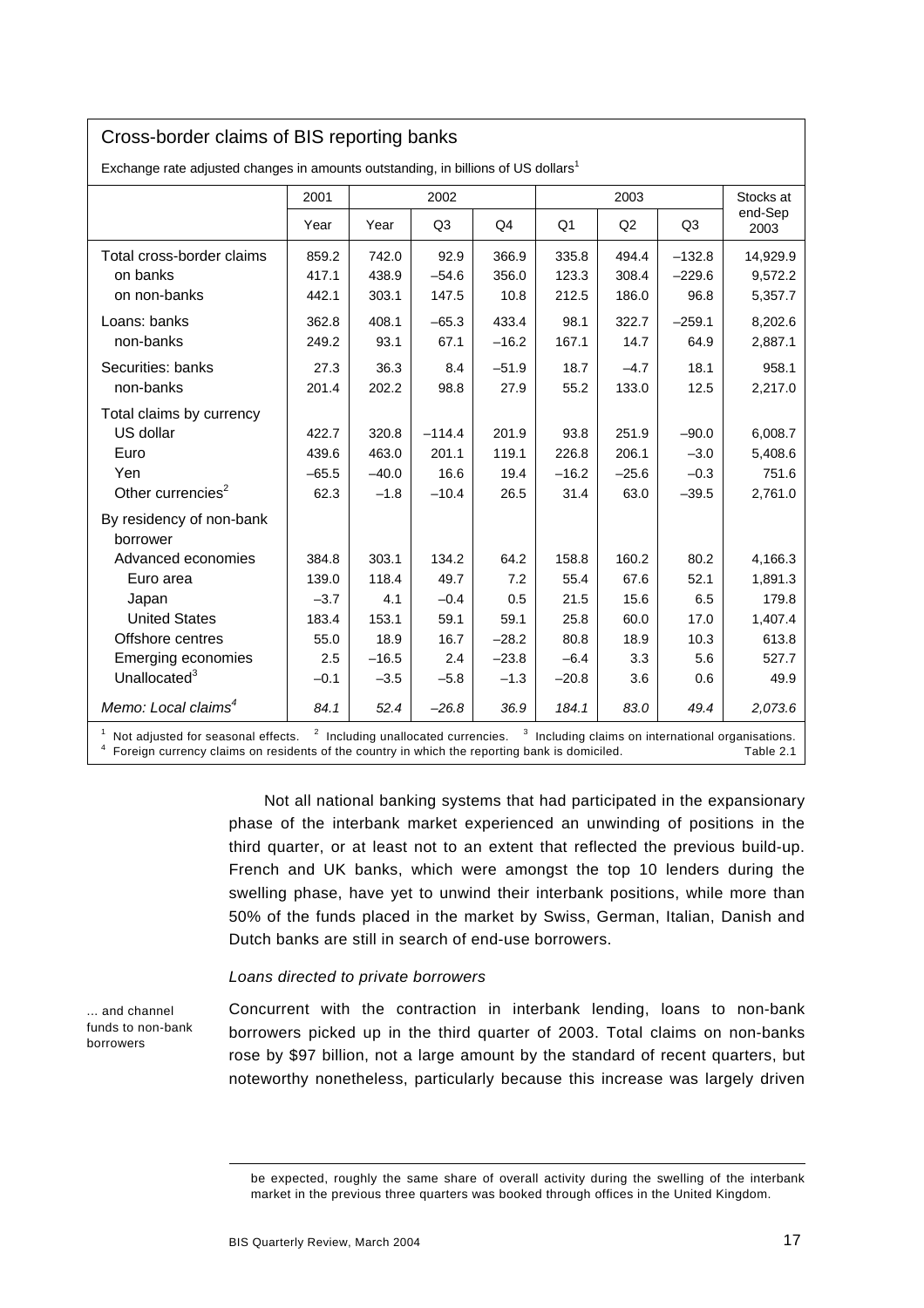| Contractions in interbank claims by office location                                                                                                                                                                               |                                 |                 |         |                                              |                   |                     |  |  |  |
|-----------------------------------------------------------------------------------------------------------------------------------------------------------------------------------------------------------------------------------|---------------------------------|-----------------|---------|----------------------------------------------|-------------------|---------------------|--|--|--|
|                                                                                                                                                                                                                                   |                                 |                 |         | Percentage share <sup>2</sup> for offices in |                   |                     |  |  |  |
|                                                                                                                                                                                                                                   | Claims on<br>banks <sup>1</sup> | Home<br>offices | Germany | United<br><b>States</b>                      | United<br>Kingdom | Offshore<br>centres |  |  |  |
| Most recent:                                                                                                                                                                                                                      |                                 |                 |         |                                              |                   |                     |  |  |  |
| 2003 Q3 grand total                                                                                                                                                                                                               | $-194.6$                        | 66.7            | 13.7    | 12.8                                         | 26.2              | 16.9                |  |  |  |
| Banks headquartered in:                                                                                                                                                                                                           |                                 |                 |         |                                              |                   |                     |  |  |  |
| <b>Netherlands</b>                                                                                                                                                                                                                | $-48.1$                         | 52.2            | $-2.0$  | 13.6                                         | 34.8              | 25.5                |  |  |  |
| <b>United States</b>                                                                                                                                                                                                              | $-46.7$                         | 63.5            | 5.1     | 63.5                                         | 10.2              | 31.7                |  |  |  |
| Germany                                                                                                                                                                                                                           | $-38.8$                         | 44.0            | 44.0    | 14.2                                         | 20.9              | 67.3                |  |  |  |
| Japan                                                                                                                                                                                                                             | $-34.4$                         | 46.9            | 14.1    | 13.3                                         | 38.8              | $-17.6$             |  |  |  |
| Switzerland                                                                                                                                                                                                                       | $-30.7$                         | 77.4            | $-7.4$  | $-18.8$                                      | 61.0              | $-11.5$             |  |  |  |
| Sweden                                                                                                                                                                                                                            | $-21.5$                         | 50.0            | 4.6     | 12.6                                         | $-1.6$            | 26.3                |  |  |  |
| Finland                                                                                                                                                                                                                           | $-15.6$                         | 51.2            | 0.0     | 0.0                                          | 37.4              | 11.4                |  |  |  |
| Canada                                                                                                                                                                                                                            | $-12.7$                         | 18.7            | $-2.0$  | 47.9                                         | $-21.2$           | 50.5                |  |  |  |
| Italy                                                                                                                                                                                                                             | $-12.1$                         | 13.5            | 18.7    | $-4.3$                                       | 4.8               | 9.0                 |  |  |  |
| Denmark                                                                                                                                                                                                                           | $-8.9$                          | 98.3            | $-4.1$  | 0.0                                          | $-17.6$           | 18.9                |  |  |  |
| Total of above                                                                                                                                                                                                                    | $-269.5$                        | 53.2            | 8.8     | 18.1                                         | 23.6              | 22.3                |  |  |  |
| Previous contractions:                                                                                                                                                                                                            |                                 |                 |         |                                              |                   |                     |  |  |  |
| 1999 Q2 grand total                                                                                                                                                                                                               | $-88.3$                         | 56.5            | $-13.9$ | $-53.6$                                      | 34.4              | $-17.0$             |  |  |  |
| 2001 Q2 grand total                                                                                                                                                                                                               | $-153.0$                        | 43.5            | $-8.9$  | $-3.2$                                       | 38.5              | 28.3                |  |  |  |
| Recent expansion:<br>2002 Q4 to 2003 Q2                                                                                                                                                                                           |                                 |                 |         |                                              |                   |                     |  |  |  |
| grand total                                                                                                                                                                                                                       | 1,073.5                         | 44.8            | 16.1    | 14.3                                         | 39.0              | 5.2                 |  |  |  |
| <sup>2</sup> Negative<br>Exchange rate adjusted changes in claims on banks, including inter-office activity. Billions of US dollars.<br>numbers indicate an increase in claims (except during the recent expansion).<br>Table 2.2 |                                 |                 |         |                                              |                   |                     |  |  |  |

by increased loan flows rather than repo activity and investment in government and other debt securities. Roughly one third of the \$65 billion increase in loans flowed to non-bank borrowers in the United States, followed by those in Germany and the United Kingdom.

While greater loan flows to non-banks can be indicative of a pickup in corporate loan demand, particularly if directed towards non-bank *private sector* borrowers, definitive evidence of renewed corporate lending remained absent (see also the Overview on page 1). The BIS consolidated data (which net out inter-office positions) suggest that several banking systems did shift their claim portfolios away from public sector and interbank lending and towards claims on the non-bank private sector, a key element that was not evident in the first quarter of 2003, when the increase in claims on non-bank borrowers had been unusually large. However, the latest portfolio shift was concentrated in only a few banking systems and partially reflected a rise in lending to the non-bank private sector in offshore centres, which could be more indicative of increased hedge fund activity.<sup>4</sup>

Lending to the nonbank private sector ...

 $\overline{a}$ 

<sup>4</sup> Total loans to non-banks in offshore centres rose \$6 billion. However, excluding a relatively large cutback in loans by a single reporting country on one offshore centre, loans to these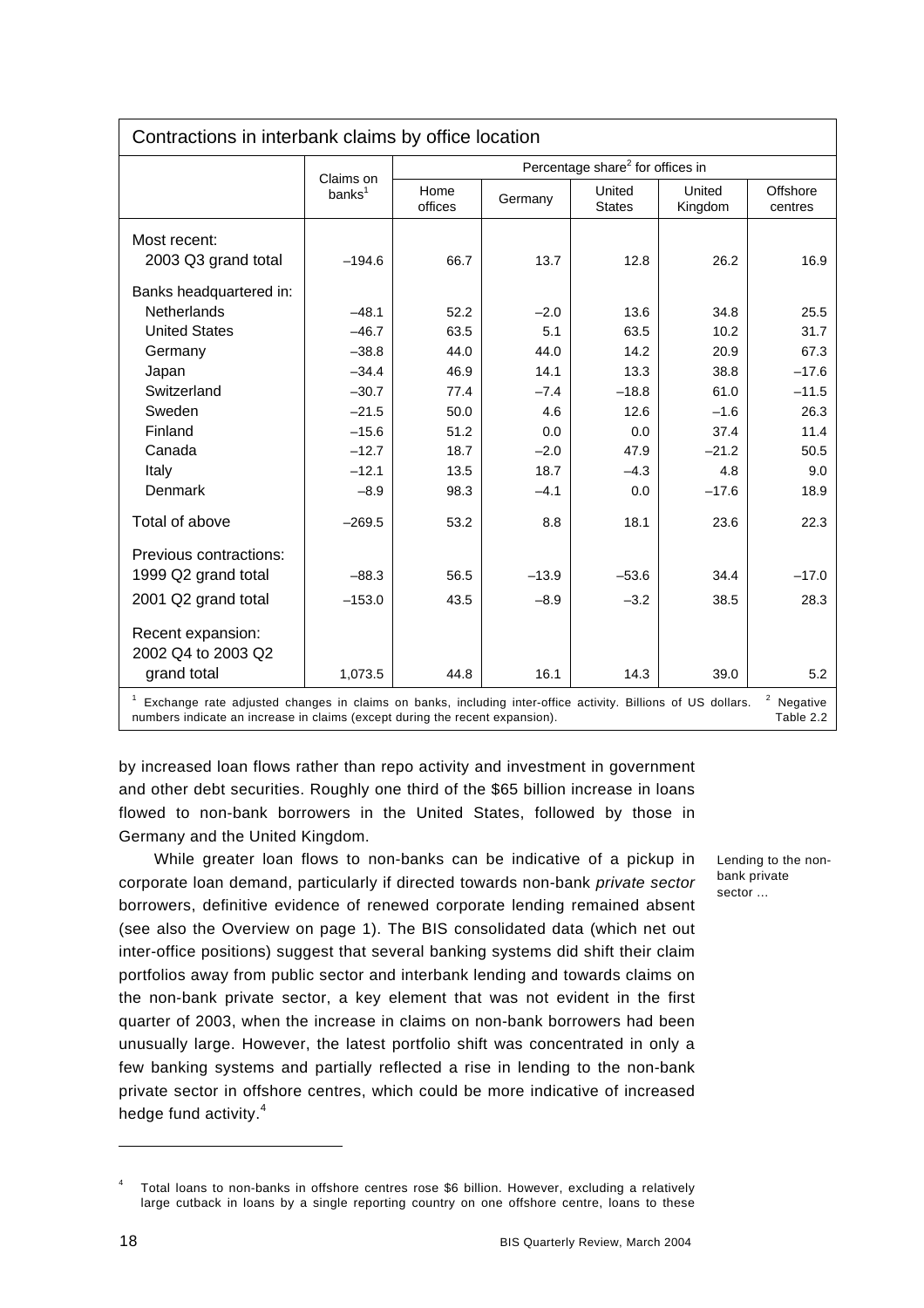The portfolio shift towards non-bank private sector borrowers seems to have been most pronounced among European banks (Graph 2.2, left-hand panel). Overall, claims of banks in the euro area on the non-bank private sector rose to 39% of their total international claims (from 38% in the previous quarter), with a corresponding fall in the share of their claims on other banks. Particularly noteworthy was the shift in the portfolio of German banks; they channelled funds to such borrowers in Japan and the euro area, primarily in the Netherlands, France and Italy. This, combined with growth in claims on this sector in developing countries and offshore centres, pushed total international claims of German banks on the non-bank private sector to \$993 billion, or 51.5% of their total international claims (up from 50% in the previous three quarters).<sup>5</sup>

Elsewhere, Japanese banks reduced their holdings of securities issued by foreign governments, possibly a reaction to the sudden rise in interest rates during the quarter.<sup>6</sup> The BIS consolidated data indicate that Japanese banks' international claims on the public sector fell to \$387 billion after they cut their holdings of euro area and US government securities. Their claims on the US public sector totalled \$179.5 billion, or 47% of their total international claims on



borrowers rose by \$15.2 billion. The BIS consolidated data indicate that international claims on offshore centres reached \$799 billion in the third quarter; 72% of these claims were on non-bank private sector borrowers (up from 71% in the previous quarter and 69% a year earlier). Moreover, claims on the non-bank private sector in offshore centres continued to trend upwards, surpassing 14% of total claims on this sector in the third quarter.

- 5 Over the longer term, German banks make up an increasingly larger share of claims on this sector; they accounted for 27% of total international claims on the non-bank private sector in the third quarter of 2003, up from 25% a year earlier and 22% in the third quarter of 2000.
- 6 This was the first decline in claims on this sector for Japanese banks since the first quarter of 2002.

... partially reflects activity in offshore centres

l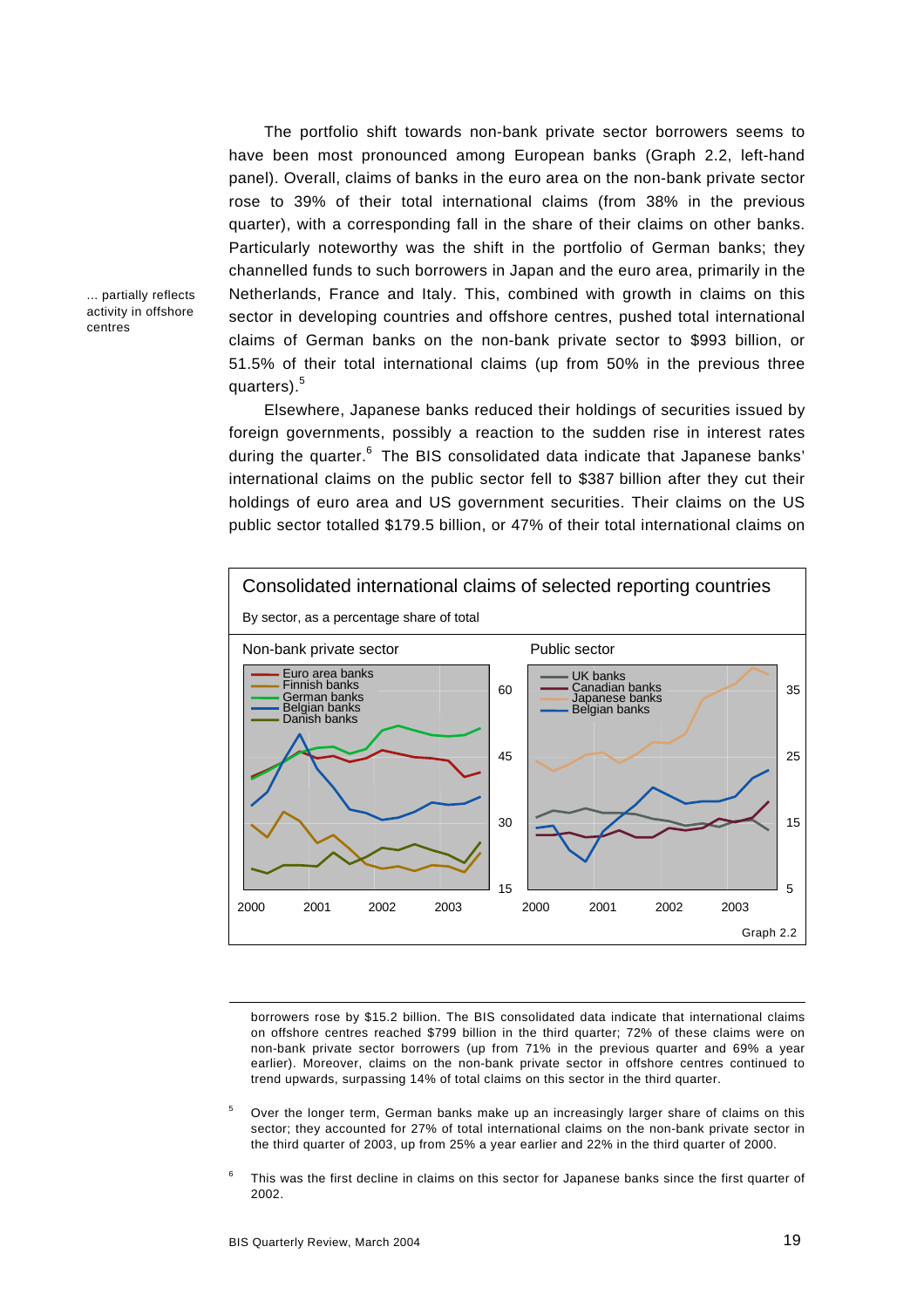the United States (down from 47.5% in the previous quarter), while their share of claims on the public sector in the euro area fell to 54% of their total international claims on that region, from 57% in the previous quarter.

#### Emerging markets increase deposits, driving net outflow

Following two consecutive quarters of net inflows into emerging markets, increased deposits placed with BIS reporting banks overshadowed a substantial rise in lending to emerging markets. This yielded a net outflow of \$9.8 billion in the third quarter (Graph 2.3). Greater lending contributed to net inflows of funds to emerging Europe, while growth in deposits with reporting area banks contributed to net outflows from Asia-Pacific and Latin America. Total gross claims on emerging markets rose by \$20.5 billion, the second largest quarterly expansion since the third quarter of 1997 (Table 2.3). At the same time, the liabilities of reporting area banks vis-à-vis emerging markets grew by \$30.4 billion as banks in Brazil, Russia, India and Taiwan, China increased deposits with BIS reporting banks.

#### *Claims on emerging markets shift into safer credits*

While increasing the overall size of claims on emerging markets, banks continued to move their emerging market portfolios out of riskier credits. This was evidenced by the persistence in the third quarter of three broad trends that had been observable over the previous year: a shift away from claims on Latin America, a portfolio shift towards public sector claims, and a fall in reporting banks' ultimate risk claims as a share of contractual claims on emerging markets (a measure of exposure).

A discernible shift to safer emerging market credits ...

The shift in claims on emerging markets towards regions with higher average credit ratings occurred even as the share of total claims flowing to

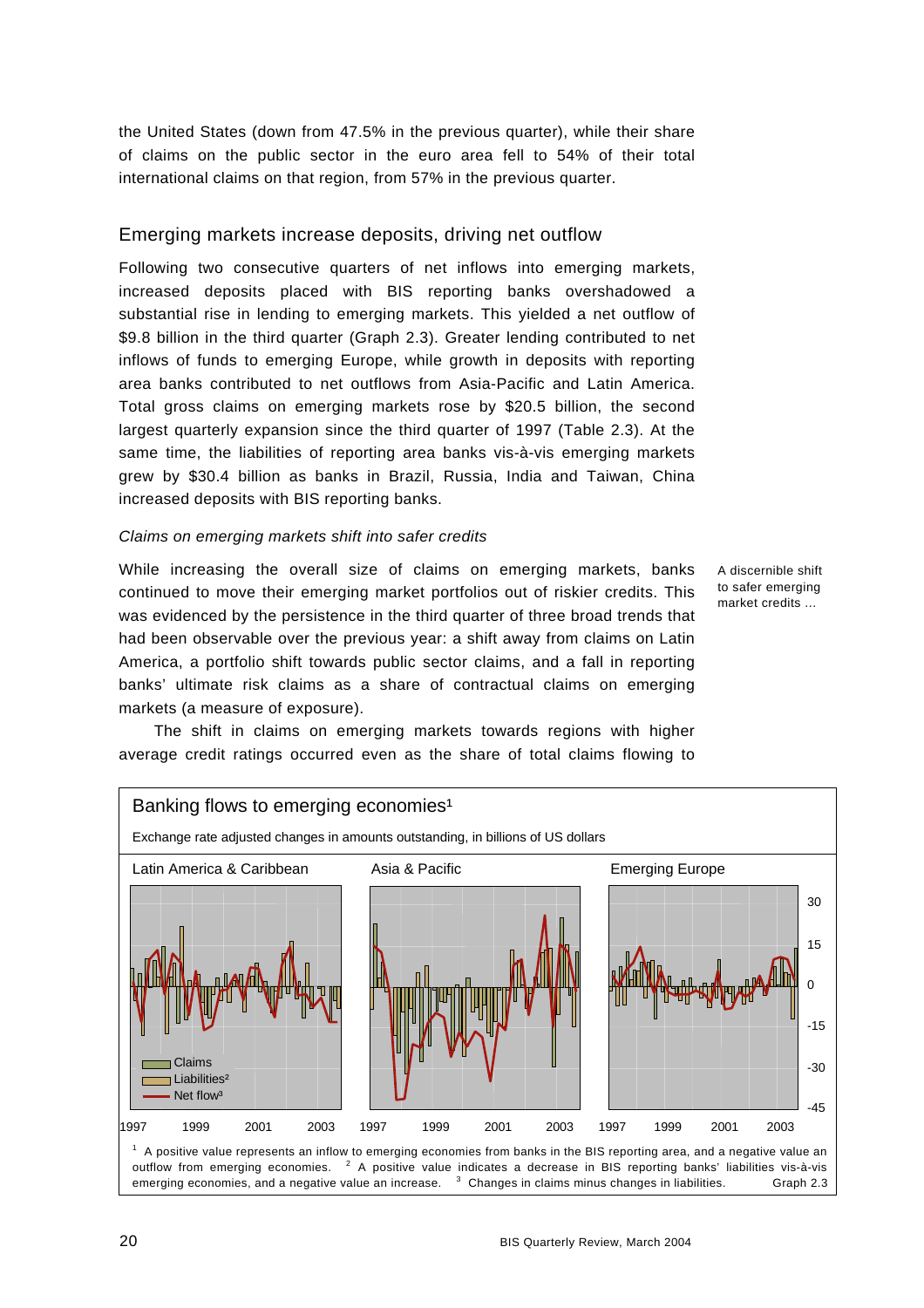

emerging market borrowers remained stable. Claims on Latin America, which have an estimated (claim-weighted) average rating near Standard & Poor's B rating, fell to 28% of total claims on emerging markets, from 30% in the previous quarter and 31% in late 2002.<sup>7</sup> Over this same period, the share for Asia-Pacific (with close to a BB estimated rating) rose to 32% from 31% last quarter and that for emerging Europe (with between a BB and BB+ estimated rating) to 22% from 21% in the previous quarter. Overall, this shift to betterquality credits, both within and across emerging market regions, went hand in hand with a continued improvement in the average rating of reporting area banks' total emerging market portfolio. With the Standard & Poor's sovereign ratings of the emerging market vis-à-vis countries held constant at their 2002 Q4 levels, the average rating of the emerging market portfolio for all reporting countries has edged above B+ (Graph 2.4, left-hand panel).

Further indicating a move towards safer assets, banks in the reporting area continued to adjust their emerging market claim portfolios away from nonbank private sector borrowers and towards the public sector (Graph 2.4, centre panel). This shift took place against a backdrop of robust debt issuance by emerging market governments and falling spreads on emerging market debt. The BIS consolidated statistics, which net out inter-office claims, show that the share of claims on the non-bank private sector in emerging markets fell to 52% of total international claims on emerging markets in the third quarter of 2003, the third consecutive quarterly decline. At the same time, the share of claims

... shows up in improved average ratings ...

... and more lending to the public sector

-

<sup>7</sup> The average rating of the emerging market portfolio is calculated as the weighted average of the Standard & Poor's sovereign ratings of all vis-à-vis countries to which banks in the reporting area lend. The weights are the share of ultimate risk claims on each vis-à-vis country in total ultimate risk claims. See the September 2003 issue of the *BIS Quarterly Review* for details of the calculation.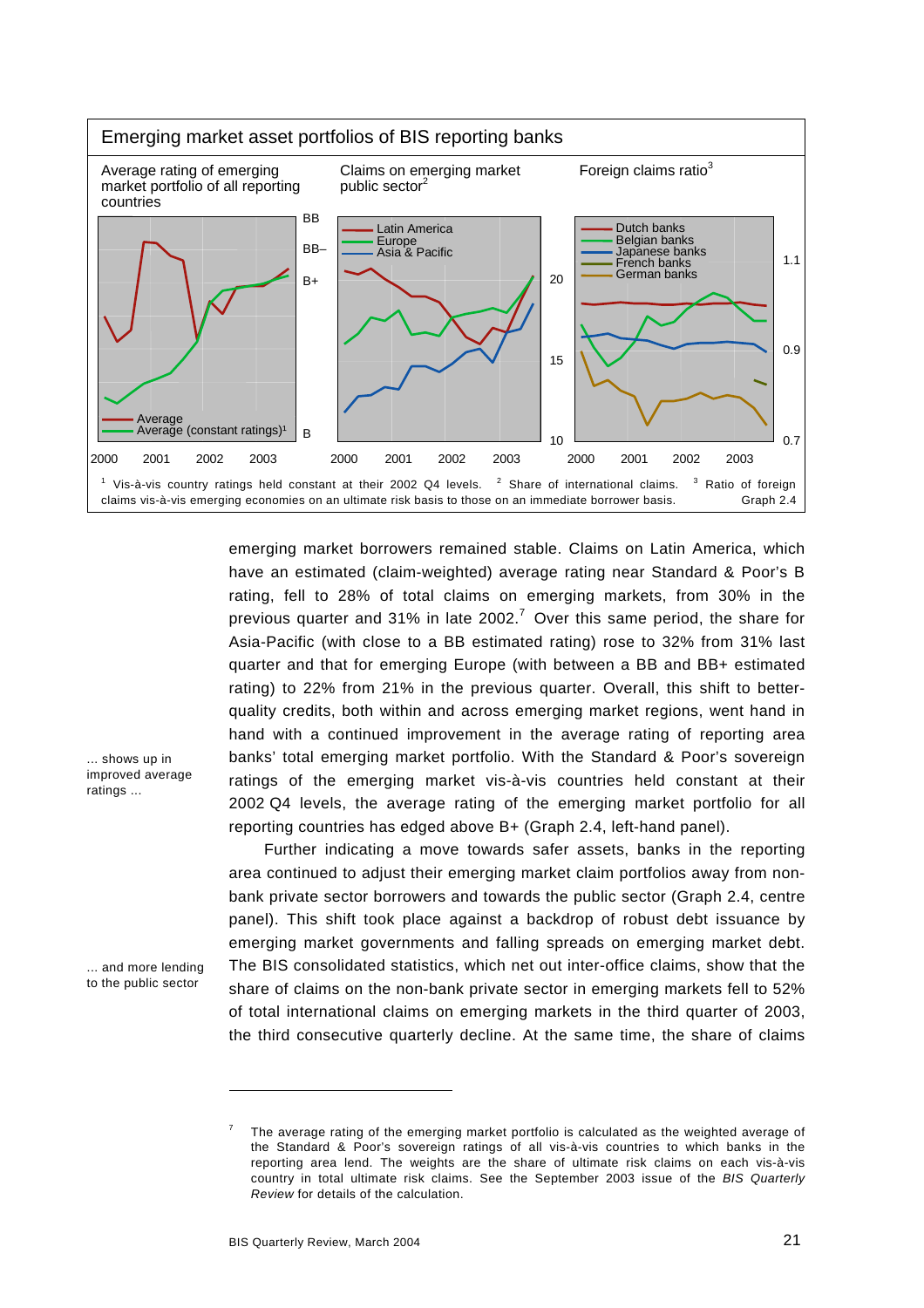| Cross-border bank flows to emerging economies                                                                                             |                                  |         |         |         |         |        |         |                |                        |  |
|-------------------------------------------------------------------------------------------------------------------------------------------|----------------------------------|---------|---------|---------|---------|--------|---------|----------------|------------------------|--|
| Exchange rate adjusted changes in amounts outstanding, in billions of US dollars                                                          |                                  |         |         |         |         |        |         |                |                        |  |
|                                                                                                                                           |                                  | 2001    |         | 2002    |         |        | 2003    |                |                        |  |
|                                                                                                                                           | Banks'<br>positions <sup>1</sup> | Year    | Year    | Q3      | Q4      | Q1     | Q2      | Q <sub>3</sub> | at end-<br>Sep<br>2003 |  |
| Total <sup>2</sup>                                                                                                                        | Claims                           | $-27.0$ | $-36.9$ | $-0.3$  | $-37.0$ | 32.9   | $-3.5$  | 20.5           | 963.1                  |  |
|                                                                                                                                           | Liabilities                      | 20.3    | $-45.9$ | $-18.2$ | $-11.0$ | 10.9   | $-10.3$ | 30.4           | 1,157.9                |  |
| Argentina                                                                                                                                 | Claims                           | $-5.8$  | $-11.8$ | $-4.5$  | $-2.3$  | $-1.9$ | 0.9     | $-5.3$         | 25.5                   |  |
|                                                                                                                                           | Liabilities                      | $-16.7$ | 0.0     | 0.3     | 0.2     | 0.6    | 0.1     | $-2.2$         | 24.0                   |  |
| <b>Brazil</b>                                                                                                                             | Claims                           | 0.9     | $-11.2$ | $-3.5$  | $-6.3$  | 2.2    | $-1.7$  | 1.0            | 90.7                   |  |
|                                                                                                                                           | Liabilities                      | 0.4     | $-8.0$  | $-1.4$  | $-4.3$  | 3.3    | 6.6     | 7.7            | 59.4                   |  |
| China                                                                                                                                     | Claims                           | $-3.5$  | $-12.4$ | 4.1     | $-10.2$ | 16.0   | $-6.4$  | 4.9            | 60.5                   |  |
|                                                                                                                                           | Liabilities                      | $-6.5$  | $-3.6$  | $-1.0$  | $-1.9$  | 1.4    | $-11.3$ | 1.6            | 86.6                   |  |
| Czech Rep                                                                                                                                 | Claims                           | 0.9     | 2.3     | 0.5     | 0.3     | 0.7    | 0.5     | 0.8            | 16.7                   |  |
|                                                                                                                                           | Liabilities                      | 3.4     | $-3.7$  | $-1.3$  | $-2.7$  | $-1.8$ | 0.1     | 0.2            | 10.5                   |  |
| India                                                                                                                                     | Claims                           | $-1.4$  | $-0.1$  | 0.1     | $-0.2$  | 2.1    | 2.4     | 3.4            | 28.5                   |  |
|                                                                                                                                           | Liabilities                      | 0.7     | $-1.1$  | $-0.4$  | $-0.9$  | $-1.7$ | 3.4     | 6.8            | 33.9                   |  |
| Indonesia                                                                                                                                 | Claims                           | $-5.4$  | $-6.0$  | $-1.3$  | $-1.2$  | $-1.1$ | $-1.0$  | $-1.9$         | 28.6                   |  |
|                                                                                                                                           | Liabilities                      | 1.1     | $-2.4$  | $-0.2$  | $-0.5$  | 0.4    | $-0.1$  | $-0.5$         | 12.0                   |  |
| Korea                                                                                                                                     | Claims                           | $-0.2$  | 8.2     | 6.5     | $-6.4$  | 2.3    | $-2.0$  | $-1.7$         | 74.8                   |  |
|                                                                                                                                           | Liabilities                      | 1.7     | 0.5     | $-0.4$  | $-4.8$  | $-0.8$ | $-6.1$  | 1.8            | 26.9                   |  |
| Mexico                                                                                                                                    | Claims                           | 2.0     | 3.1     | $-1.9$  | 0.0     | $-0.5$ | $-0.1$  | 0.8            | 65.4                   |  |
|                                                                                                                                           | Liabilities                      | 8.8     | $-11.4$ | $-0.3$  | 1.7     | 4.5    | 2.2     | 0.2            | 62.0                   |  |
| Poland                                                                                                                                    | Claims                           | 2.3     | 2.9     | 1.1     | $-0.4$  | 0.9    | 0.9     | 1.1            | 30.9                   |  |
|                                                                                                                                           | Liabilities                      | 2.8     | $-3.1$  | $-0.8$  | $-2.5$  | 0.8    | $-1.1$  | $-1.2$         | 16.5                   |  |
| Russia                                                                                                                                    | Claims                           | 1.3     | 3.6     | $-1.1$  | 2.4     | 1.8    | 1.7     | 3.3            | 42.9                   |  |
|                                                                                                                                           | Liabilities                      | 5.2     | 9.6     | 4.0     | 2.0     | 5.6    | $-4.4$  | 6.9            | 48.3                   |  |
| Thailand                                                                                                                                  | Claims                           | $-3.5$  | $-5.0$  | $-0.5$  | $-1.8$  | $-0.3$ | 0.3     | 0.0            | 19.8                   |  |
|                                                                                                                                           | Liabilities                      | 1.3     | -4.6    | $-1.4$  | $-1.2$  | 2.5    | $-0.9$  | 0.9            | 14.2                   |  |
| Turkey                                                                                                                                    | Claims                           | $-12.0$ | $-2.8$  | $-2.1$  | $-0.1$  | 2.4    | $-0.5$  | 3.5            | 43.1                   |  |
|                                                                                                                                           | Liabilities                      | $-2.1$  | 0.0     | $-0.2$  | 0.5     | $-3.9$ | 1.5     | 1.0            | 18.9                   |  |
| Memo:                                                                                                                                     |                                  |         |         |         |         |        |         |                |                        |  |
| EU accession                                                                                                                              | Claims                           | 6.3     | 10.1    | 3.4     | 3.3     | 5.7    | 1.4     | 5.8            | 110.9                  |  |
| countries <sup>3</sup>                                                                                                                    | Liabilities                      | 9.9     | $-6.4$  | $-1.3$  | $-5.4$  | $-2.1$ | $-1.2$  | 1.9            | 63.2                   |  |
| <b>OPEC</b>                                                                                                                               | Claims                           | $-13.7$ | $-9.8$  | $-4.4$  | $-8.2$  | $-0.3$ | $-6.4$  | $-1.5$         | 124.6                  |  |
| members                                                                                                                                   | Liabilities                      | $-2.9$  | $-8.8$  | $-1.1$  | 1.5     | $-5.2$ | $-11.8$ | $-9.1$         | 233.8                  |  |
| <sup>1</sup> External on-balance sheet positions of banks in the BIS reporting area. Liabilities mainly comprise deposits. An increase in |                                  |         |         |         |         |        |         |                |                        |  |

claims represents an inflow to emerging economies; an increase in liabilities represents an outflow from emerging economies. <sup>2</sup> All emerging economies. For details on additional countries, see Tables 6 and 7 in the Statistical Annex.<br><sup>3</sup> Bulgaria. Cynrus the Czech Bopublic, Estonia. Hungary Latvie, Lithuania. Malta Poland Bomania. Sl  $3$  Bulgaria, Cyprus, the Czech Republic, Estonia, Hungary, Latvia, Lithuania, Malta, Poland, Romania, Slovakia and Slovenia. Table 2.3

on the public sector increased in all emerging market regions (except Africa and the Middle East), pushing the overall share to 19% from 18% in the second quarter and 16% a year earlier.

A final trend consistent with banks' heightened sensitivity to risk is the increase in the share of claims on emerging markets backed by third-party guarantees. The BIS consolidated data indicate that relatively large outward risk transfers led to a third consecutive quarterly decline in the ratio of ultimate risk claims to claims on an immediate borrower basis, from 92% in the second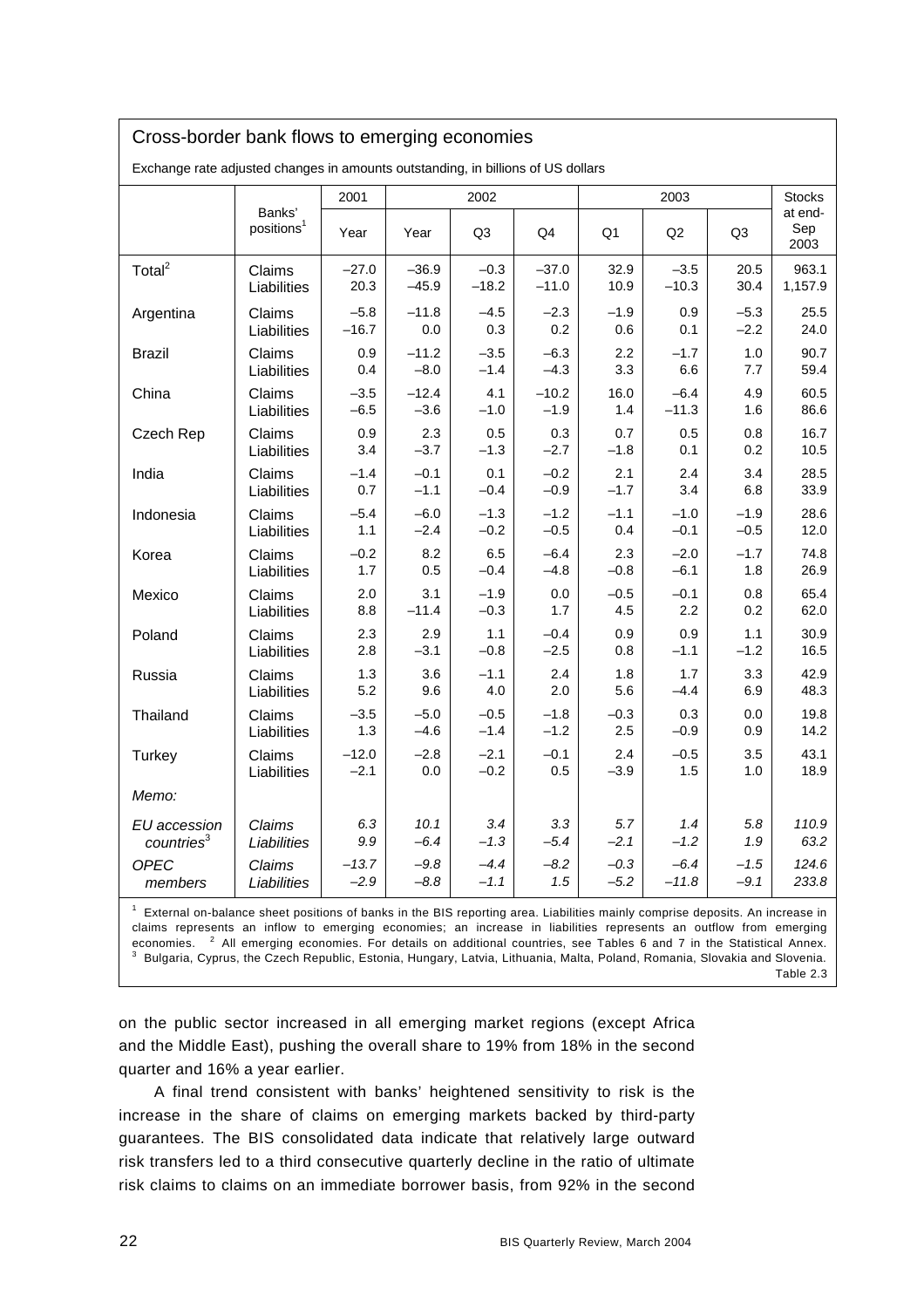quarter of 2003 to 91% in the third (Graph 2.4, right-hand panel). In particular, net risk transfers out of emerging Europe and the Middle East and Africa over the last year have been noteworthy. Reflecting activity vis-à-vis Russia, Poland, Turkey and Hungary, net risk transfers out of emerging Europe rose from \$25 billion in the second quarter of 2002 to \$37 billion in the third quarter of 2003. $8$  Over this same time period, the ratio of ultimate risk to immediate borrower claims of German banks, the largest creditor banking system to emerging Europe, fell from 79% to 72%. Similarly, euro area banks were largely responsible for the change in the ratio of ultimate risk to immediate borrower claims on Africa and the Middle East; it declined from 98% in the first quarter of 2003 to 91.5% in the third, partially as a result of an increase in net risk transfers (from \$0.9 billion to \$4.2 billion).

#### *Net outflow from Latin America for the sixth quarter in a row*

Latin America experienced its sixth consecutive net outflow in the third quarter of 2003, due both to reduced lending to non-bank borrowers in the region and to increased deposits placed with banks in the reporting area. Despite a relatively steep fall in claims on the region (the ninth consecutive quarterly decline), the year-over-year rate of contraction in claims continued to fall, reaching 5.2% (from 7.2% in the previous quarter). At the same time, liabilities vis-à-vis Latin America rose by \$8.2 billion as both banks and non-banks in the region built up deposits with reporting area banks. Reduced claims on Argentine residents and increased deposits by Brazilian residents were noteworthy, while activity in most other countries was subdued.

Restructuring reduces claims on Argentina ...

.. while banks in Brazil place deposits abroad ...

Following a pickup in lending in the previous quarter, claims on Argentina fell by \$5.3 billion amidst the restructuring of several of the largest banks in the country. This was the largest quarterly decline in the BIS coverage period. Banks in offshore centres cut loans to the Argentine banking sector by \$2.9 billion, a partial reversal of increased credit in the previous quarter, while banks in the United States reduced loans to Argentine non-bank borrowers. Combined, this pushed claims on Argentina down to 9% of claims on the region, from 11% in the previous three quarters. Banks in Argentina also repatriated \$1.8 billion in deposits, primarily from banks in offshore centres, partially offsetting the reduction in claims.

As in the second quarter of 2003, banks in Brazil built up deposits in reporting area banks in the third quarter. Coinciding with a substantial expansion in issuance in capital markets by Brazilian residents, banks in Brazil deposited a total of \$5.1 billion with banks in the United States, the United Kingdom, offshore centres and the euro area, the third consecutive quarterly rise. Similarly, growth in the deposits of the Brazilian non-bank sector with banks in the United States and offshore centres led to a net outflow of \$6.7 billion, the second largest since the third quarter of 1999.

 $\overline{a}$ 

<sup>8</sup> These figures, and those for the Middle East and Africa which follow, exclude France as a reporting country because of recent reporting changes.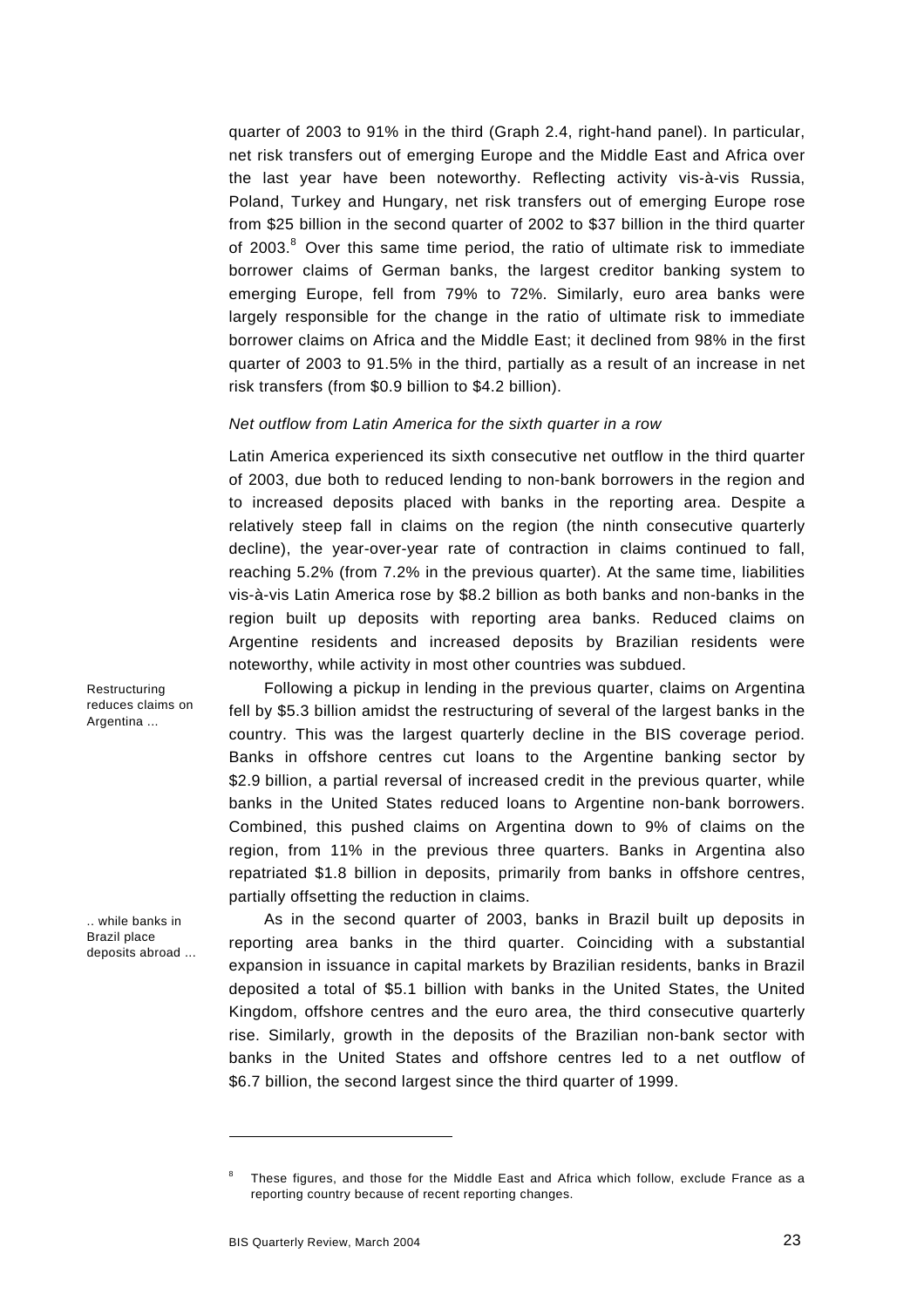#### *Increased deposits by banks in India drives net outflow from Asia-Pacific*

Increased deposits placed with reporting area banks slightly outpaced new lending to Asia-Pacific in the third quarter, yielding a modest net outflow of \$2.0 billion. Funds flowed out of Korea and India as banks in these countries boosted deposits abroad, and into Taiwan and China as lending to banks in these countries expanded. Overall, claims on non-bank borrowers in the region remained stable from the previous quarter. However, total claims on the region's banking sector grew by \$12.8 billion, the second largest increase since the first quarter of 1997.

Robust lending to banks in India was insufficient to counter a substantial rise in deposits placed with reporting area banks. As a result, India saw its largest net outflow in the BIS coverage period, at \$3.5 billion. Banks in India deposited a total of \$6.7 billion, mostly with banks in the United States, and pushed the liabilities vis-à-vis the country to \$33.9 billion. $9$  At 9% of total liabilities vis-à-vis the region in the third quarter, liabilities to India surpassed those vis-à-vis Korean residents, placing India in third position behind China and Taiwan (Graph 2.5, left-hand panel). At the same time, claims on the Indian banking sector increased for the fourth consecutive quarter, by \$2.9 billion, as banks in offshore centres, the United Kingdom and the euro area extended new loans. Reflecting relatively robust lending to this sector over the past year, India accounted for 9% of all claims on the region in the third quarter, up from 8% in the previous quarter and 7% a year earlier. As a result, India overtook Malaysia, and is now tied with Indonesia as the fourth largest borrowing nation in the region.



<sup>9</sup> A portion of this probably reflected deposits of foreign currency reserves with banks abroad. Data from the Reserve Bank of India indicate that the approximate market value of official reserve assets and other foreign currency assets placed abroad increased from \$50 billion at end-June 2003 to \$55.5 billion by end-September.

... as do banks in India ...

 $\overline{a}$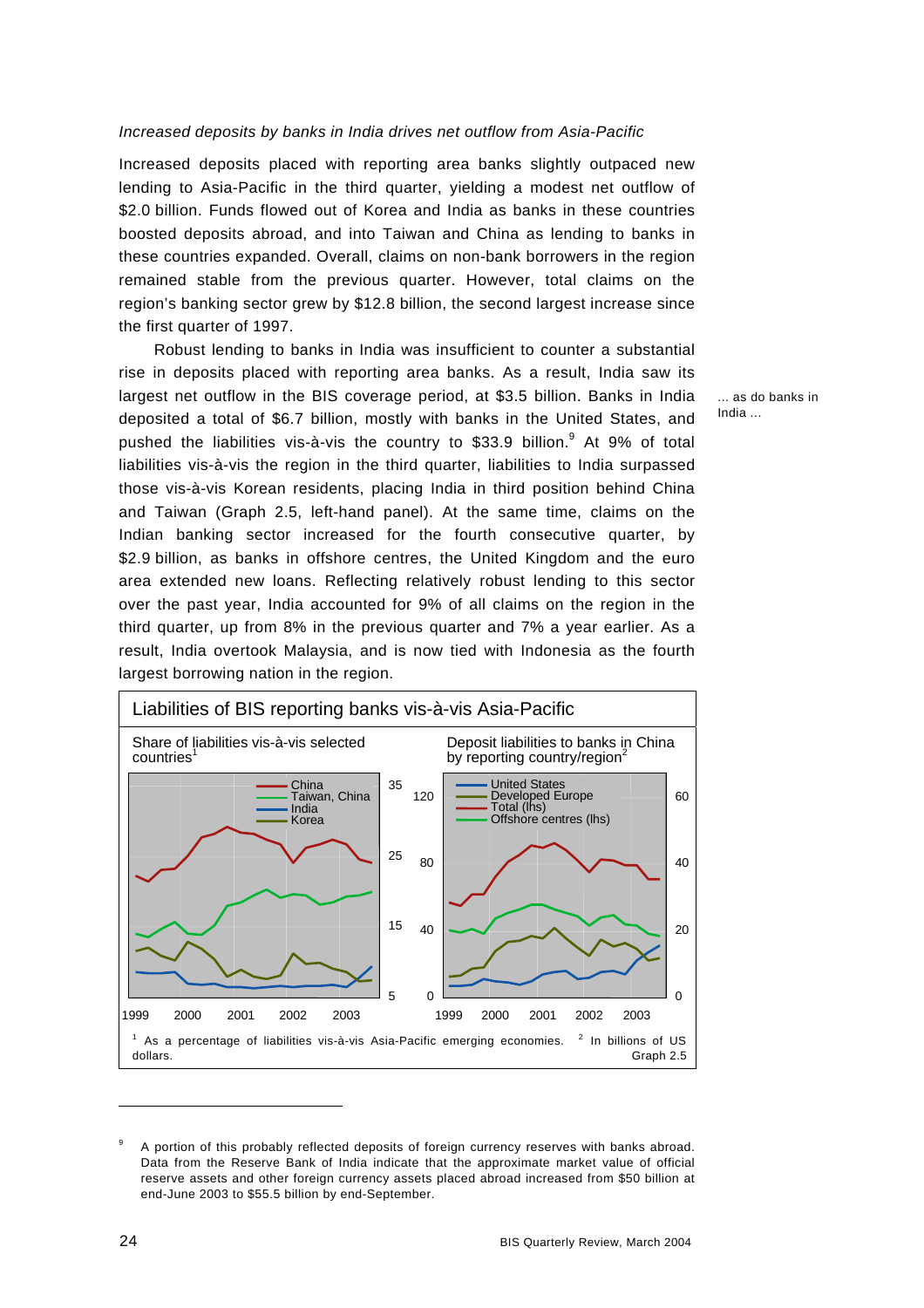Funds flowed into Taiwan for the second consecutive quarter, as increased claims on Taiwanese borrowers compensated for greater deposits placed with banks in the reporting area. Banks in the United States, the United Kingdom and offshore centres channelled a combined \$5 billion in new loans to banks in Taiwan, while banks in the United Kingdom also invested in equity and securities issued by Taiwanese non-bank borrowers. Combined, this pushed total claims on Taiwan to \$36.1 billion, or 12% of all claims on the region, from 10% in the previous quarter and 9% a year earlier.

The stock of net claims vis-à-vis the Chinese banking sector continued to move towards positive territory in the third quarter, reflecting the longer-term trend described in the December 2003 *Quarterly Review*. Increased lending to as well as deposit repatriations by banks in China contributed to the country's third consecutive net inflow, of \$3.3 billion. Banks in the United States and the United Kingdom channelled a combined \$3.7 billion in loans to banks in China, much of it denominated in US dollars. This pushed the share of claims on the Chinese banking sector to 24% of total claims on this sector in the region, from 23% in the previous quarter.

... while banks in China continue to repatriate

Robust lending to

emerging Europe ...

Contributing to the rise in the stock of net claims on China, deposits placed by the Chinese banking sector in the international banking system declined for the fifth consecutive quarter. The \$634 million net repatriation in the third quarter, although smaller than that in previous quarters, brought the net repatriation of deposits by the Chinese banking sector since the first quarter of 2001 to \$23 billion (see box on page 26). Much of this reflected an \$8 billion drop in US dollar deposits placed with banks in Europe, a \$6 billion decline in US dollar deposits with banks in Japan, and an \$11 billion contraction in Hong Kong dollar deposits placed with banks in Hong Kong SAR over this period. By contrast, deposits placed with banks located in the United States by the Chinese banking sector rose further; deposits totalled \$16 billion in the third quarter of 2003, up from \$13.5 billion in the previous quarter and \$7 billion in the first quarter of 2001 (Graph 2.5, right-hand panel).

#### *Record claims on emerging Europe drive fourth consecutive net inflow*

Increased claims overshadowed a rise in deposits placed abroad to produce a fourth consecutive net inflow into emerging Europe in the third quarter of 2003. While Russia continued to be a net contributor of funds to the international banking community, positive loan flows over the past year to the EU accession countries drove up the net stock of claims on the region (Graph 2.6, left-hand panel). Claims on the region rose by \$13.9 billion, the largest increase in the period covered by the BIS statistics, reflecting greater lending to all sectors from virtually every major banking system. Six billion dollars of this increase flowed to EU accession countries, with new claim flows to Turkey and Russia accounting for much of the rest. As a result, claims on emerging Europe reached 22% of total claims on emerging markets, up from 21% in the previous two quarters. Liabilities vis-à-vis the region also experienced a marked rise, of \$11.7 billion, again the largest in the BIS coverage period. This was mainly the result of increased deposits by banks in Russia with banks in the reporting area.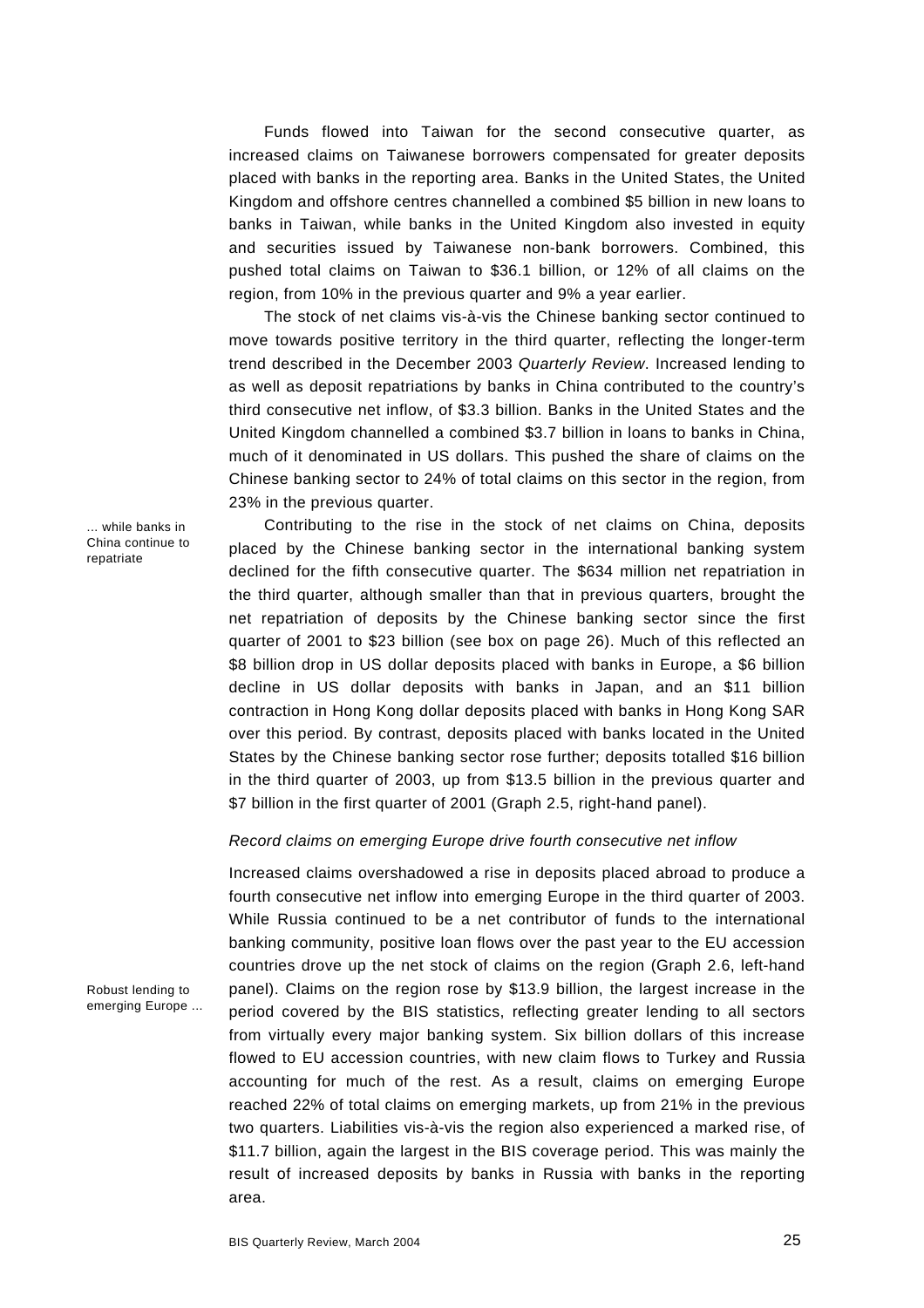#### Tracing China's foreign exchange liquidity

#### *Guonan Ma and Robert N McCauley*

The underlying growth of China's official foreign exchange reserves accelerated in 2003, expanding by over \$100 billion or some 10% of the country's GDP. To some extent, this more rapid growth reflected China's shift from building up claims on the international banking system to drawing them down. The renewed inflow of international bank funds into China came in response to an increased demand there for foreign currency loans and to a reduced supply of foreign currency deposits as US dollar interest rates fell below their renminbi counterparts. This inflow in turn fuelled sales of dollars by the private sector to the authorities, helping to accelerate official foreign exchange growth. This box updates our earlier analysis of the sources of foreign currency liquidity in the official and banking sectors in China and traces its use in overseas securities markets.<sup>®</sup>

Transactions of Chinese residents with Chinese banks in foreign currency have shifted from building up net long dollar positions to reducing them since 2001, when US short-term interest rates began their fall to current low levels. Before 2001, households and firms were increasing their foreign currency deposits in banks in China, while firms were retiring foreign currency loans. Thereafter, households and firms slowed their accumulation of foreign currency deposits and in 2003 even reduced them. In 2002, firms in China again started rapidly to step up their borrowing in

#### Changes in China's foreign currency liquidity flows

In billions of US dollars

|                                                  | 1999   | 2000   | 2001   | 2002    | 2003 <sup>1</sup> | 1999-<br>$2003^1$ |
|--------------------------------------------------|--------|--------|--------|---------|-------------------|-------------------|
| Sources <sup>2</sup>                             | 38.0   | 45.7   | 58.8   | 67.9    | 71.3              | 281.7             |
| Foreign exchange reserves                        | 9.7    | 10.9   | 46.6   | 74.3    | 97.5              | 239.0             |
| Deposits in onshore banks <sup>3</sup>           | 15.4   | 26.4   | 7.9    | 15.8    | $-2.6$            | 62.9              |
| Less loans of onshore banks <sup>3</sup>         | 12.9   | 8.4    | 4.3    | $-22.2$ | $-23.6$           | $-20.2$           |
| $Uses^2$                                         | 25.7   | 55.0   | 45.4   | 71.6    | 33.2              | 230.9             |
| Net claims on BIS reporting banks                | 10.7   | 33.6   | $-4.2$ | 5.8     | $-22.8$           | 23.1              |
| of which: on banks in Hong Kong SAR              | 3.8    | 14.4   | $-4.2$ | 2.2     | $-7.2$            | 9.0               |
| Net purchases of US debt securities <sup>4</sup> | 15.0   | 20.4   | 44.1   | 65.3    | 56.0              | 200.8             |
| Treasury bonds and notes                         | 8.2    | $-4.0$ | 19.1   | 24.1    | 19.1              | 66.5              |
| Agency bonds                                     | 8.3    | 18.8   | 26.0   | 29.3    | 24.3              | 106.7             |
| Corporate bonds                                  | 0.5    | 0.8    | 6.7    | 6.0     | 3.5               | 17.5              |
| Money market instruments                         | $-2.0$ | 4.8    | $-7.7$ | 5.9     | 9.1               | 10.1              |
| Net purchases of German securities               | 1.4    | 2.0    | 1.8    | 0.9     |                   | 6.1               |
| Net purchases of Japanese securities             | $-1.4$ | $-1.0$ | 3.7    | $-0.4$  |                   | 0.9               |

<sup>1</sup> To September 2003. <sup>2</sup> Sources do not include the corporate and non-deposit finance sectors; uses are also incomplete.<br><sup>3</sup> At both demostic and fascism banks. A decline of exphase loans adds to sources, while an incre <sup>3</sup> At both domestic and foreign banks. A decline of onshore loans adds to sources, while an increase, as in 2002–03, subtracts from sources. <sup>4</sup> Latest US Treasury data suggest that for the full year 2003, Chinese official and banking sectors continued their net purchases of US Treasury (\$30.5 billion), agency (\$29.6 billion) and corporate (\$4.6 billion) debt securities.

Sources: The People's Bank of China; Deutsche Bundesbank; Hong Kong Monetary Authority; Bank of Japan; US Treasury; BIS; authors' estimates.

<sup>®</sup> See our articles "Following Chinese banks' foreign currency liquidity", *BIS Quarterly Review*, June 2002, pp 18-19, and "Opening China's capital account amid ample dollar liquidity", in *China's capital account liberalisation: international perspectives, BIS Papers*, no 15, April 2003, pp 25–34.

\_\_\_\_\_\_\_\_\_\_\_\_\_\_\_\_\_\_\_\_\_\_\_\_\_\_\_\_\_\_\_\_\_\_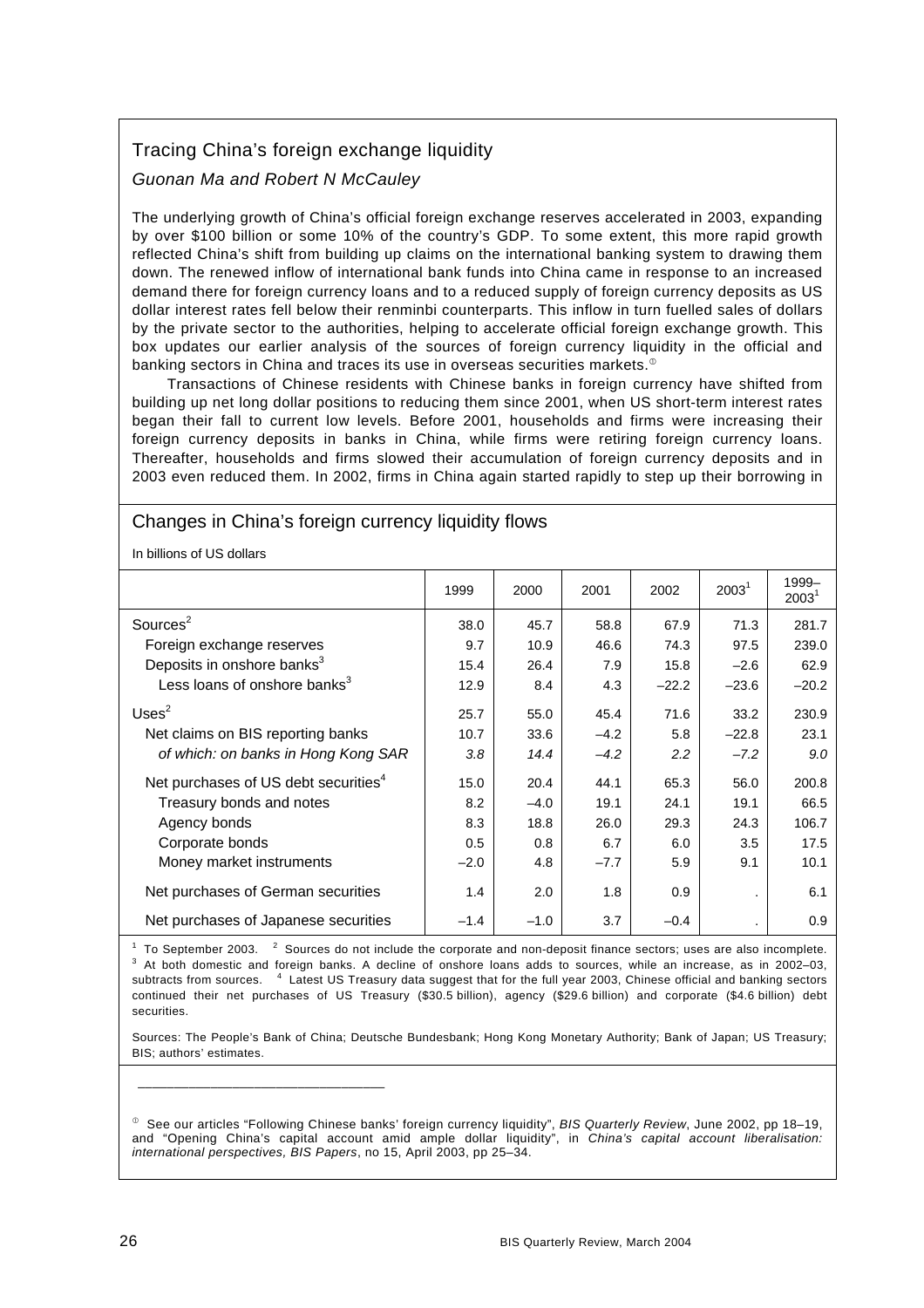foreign currency. These shifts came in response to to the decline of US short-term interest rates to levels below their Chinese equivalents.<sup>®</sup> Any consideration of possible revaluation gains on long renminbi/short dollar positions only added to the interest rate incentives to acquire renminbi deposits or borrow dollars.

Accommodating this shift, BIS area banks went from acting as an outlet for surplus dollars in China to serving as a source of dollars needed to fund foreign currency loan growth in the country, against the background of reduced domestic deposits of foreign currency by Chinese residents. In particular, China swung from providing \$6 billion to the international banking system in 2002 to withdrawing \$23 billion in the first three quarters of 2003 (both figures are adjusted for exchange rate changes). Such dollar borrowing can increase official reserves either as a result of direct dollar sales against the renminbi by the Chinese non-bank sector or, more indirectly, by financing their delayed payments for imports and accelerated receipts from exports.

Where did China's foreign currency liquidity go? Publicly available data pertain to the sum of investments by China's private sector, largely its banking system, and its official sector. On this basis, it is evident that much of China's surplus foreign currency liquidity flowed into US debt securities in the first three quarters of 2003. In particular, the US Treasury reports that Chinese residents balanced their purchases of US Treasury and agency securities. Purchases of corporate bonds in the United States continued, and purchases of money market instruments also increased.

For the first three quarters of 2003, a wider gap than usual opened up between the sources and uses of China's foreign currency. To some extent, sources are overstated by the effect of the stronger euro and yen on the change in official reserves. In addition, the flow of Chinese funds into German and Japanese securities in 2003 remains to be reported, and even then these uses capture only a limited range of non-dollar investments.

<sup>®</sup> See our article "Rising foreign currency liquidity of banks in China", *BIS Quarterly Review*, September 2002, pp 67–73, for evidence of the sensitivity of foreign currency deposits in China to interest rate differentials.

> The expansion in claims on non-bank borrowers was sizeable. Total claims on this sector rose by \$8.3 billion, as banks in the reporting area, primarily in the United Kingdom, Germany, Austria and offshore centres, channelled \$4.7 billion in new loans to non-bank borrowers, mainly in Turkey, Russia and, to a lesser extent, Poland. This constituted the sixth consecutive quarterly increase in loans to these borrowers in Russia, and the second largest rise in loans to Turkish non-bank borrowers in the BIS coverage period (\$1.8 billion).

... is partly investment in public sector debt

\_\_\_\_\_\_\_\_\_\_\_\_\_\_\_\_\_\_\_\_\_\_\_\_\_\_\_\_\_\_\_\_\_\_

This expansion in claims was partially the result of investment in public sector debt securities. Investment in international debt securities rose by \$3.2 billion, driven by increased claims on the non-bank sector in Hungary, Russia and Poland. The BIS consolidated statistics, which net out inter-office positions, indicate that US banks channelled funds to the Russian public sector, while German banks stepped up their lending to this sector in Hungary and Poland. As a result, international claims on the region's public sector rose to 20% of total international claims, from 19% in the previous quarter and 18% in the preceding four quarters.

Following three consecutive quarterly contractions, liabilities vis-à-vis the region rose dramatically in the third quarter, fuelled primarily by an expansion in deposits placed with reporting area banks. Banks in the region deposited an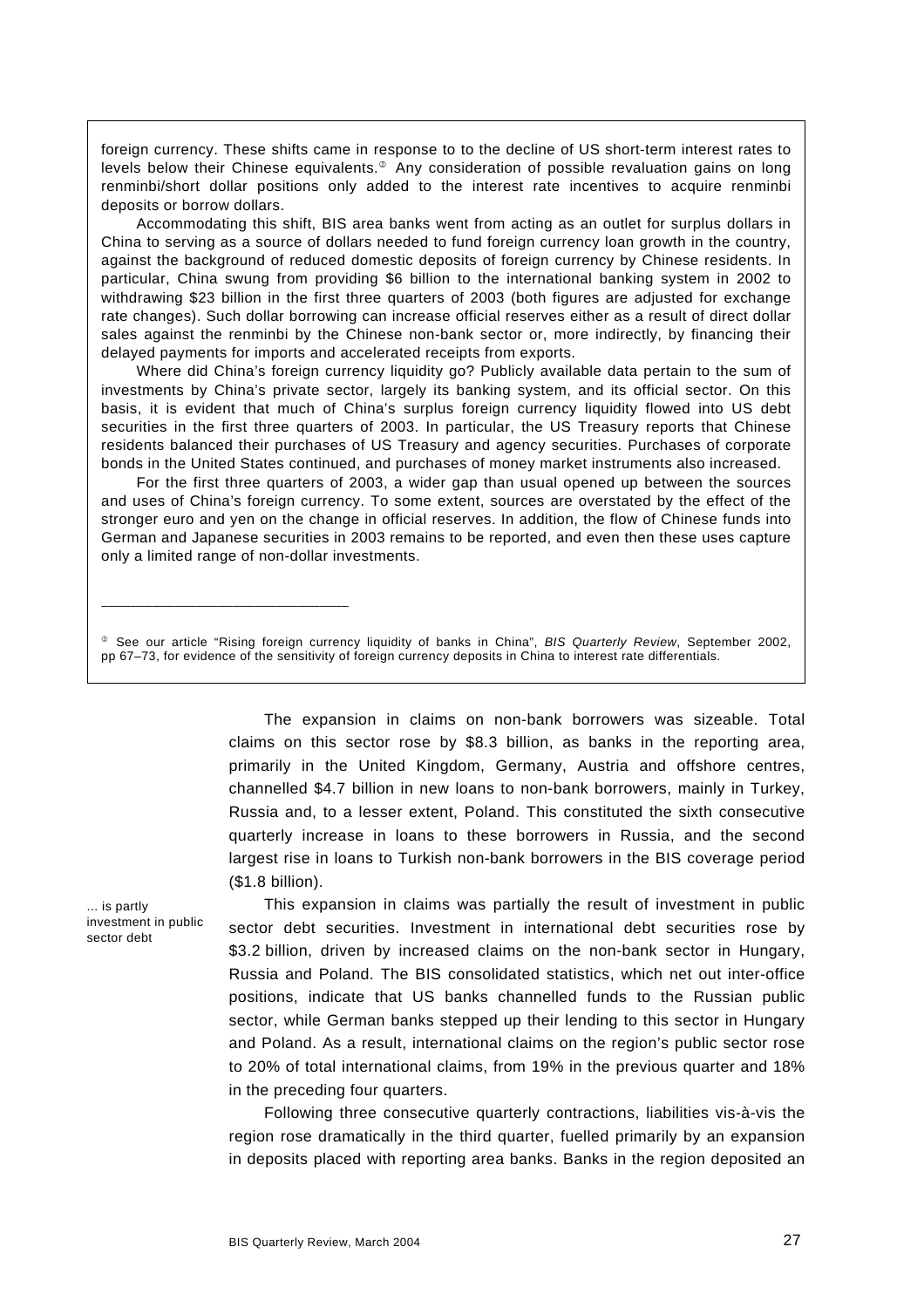

additional \$10.3 billion abroad, with a \$7.3 billion increase by banks in Russia the driving factor. These banks increased euro-denominated deposits in Germany by \$1.3 billion, and US dollar deposits in France and other euro area countries by \$2.4 billion. Deposits placed abroad by banks in Russia have risen in every quarter (except three) since end-1998 (Graph 2.6, right-hand panel), pushing total liabilities of reporting area banks vis-à-vis banks in Russia to \$41 billion (third behind the Chinese and Taiwanese banking sectors).<sup>10</sup>

 $\overline{a}$ 

<sup>&</sup>lt;sup>10</sup> Total liabilities vis-à-vis all sectors in Russia increased to \$48 billion in the third quarter and now rank fifth among emerging markets, behind China, Taiwan (China), Mexico and Brazil.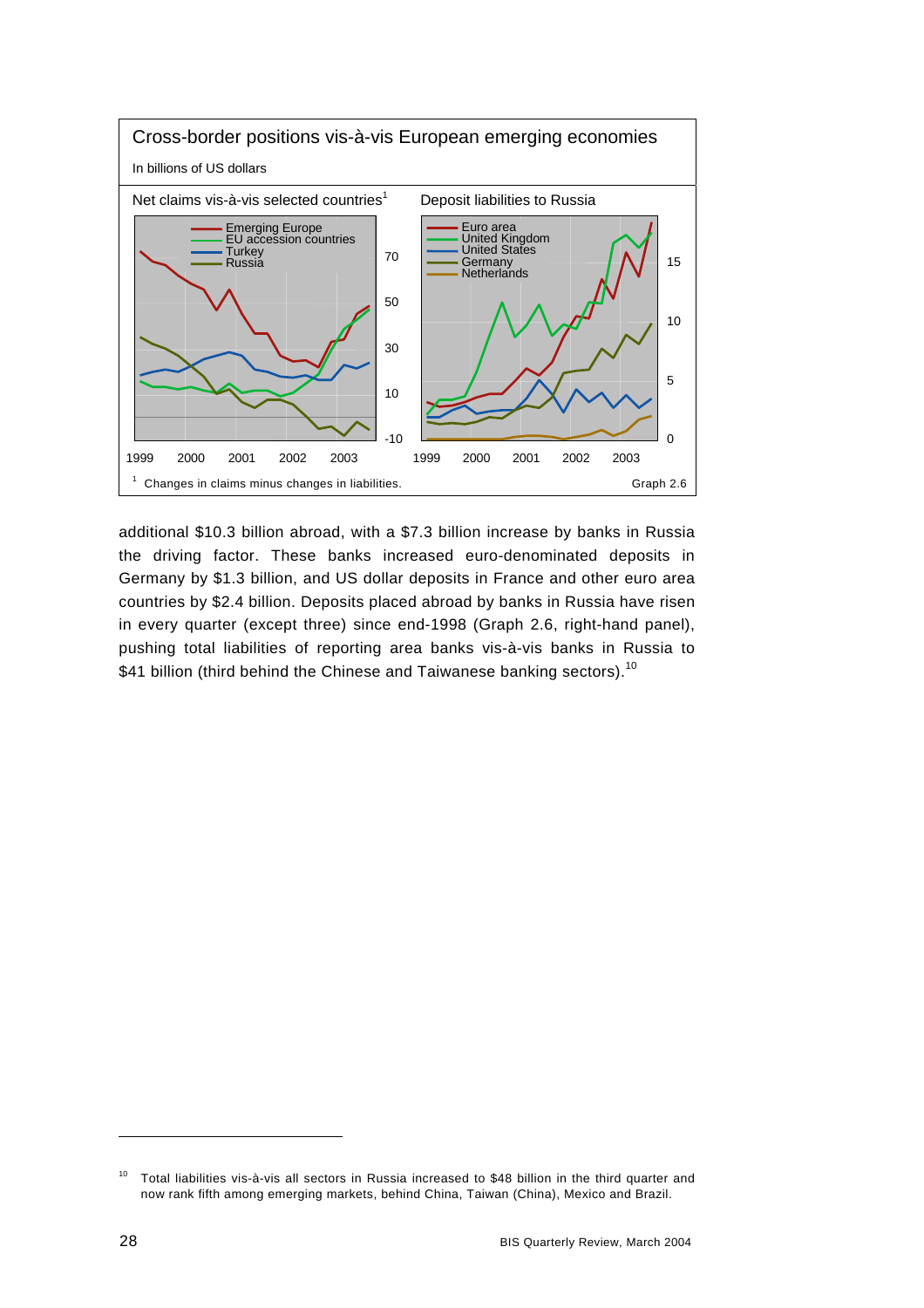#### International syndicated credits in the fourth quarter of 2003

#### *Blaise Gadanecz*

Activity on the market for international syndicated loans rebounded in the last quarter of 2003. Signings of new facilities totalled \$347 billion, which represented a 17% rise from the previous quarter on a seasonally adjusted basis. The year ended on an unusually strong note for borrowers from both industrialised countries and emerging markets. After a long period of stagnation, deals arranged to finance management and leveraged buyouts picked up in the second half of 2003.

In the United States, as the economic outlook improved, lending recovered from the historical low of the previous quarter. At \$167 billion, activity was stronger than a year earlier, mainly directed to the energy sector. The investment grade segment accounted for a sizeable 47% of lending. Spreads became narrower on loans priced off the US prime rate.

Refinancing and M&A-related funding for western European borrowers was buoyant. European borrowers, in particular Italian ones, were most active on the LBO market: some of the largest amounts were obtained by Seat Pagine Gialle SpA, a business directory publisher (€4.4 billion) and FiatAvio SpA, the aerospace division of Fiat (€1.3 billion). Activity was further boosted by largescale refinancings among vehicle manufacturers such as BMW (\$7 billion) and electricity firms (Germany's E.ON AG and RWE and Italy's Enel rolled over a combined total of €12.5 billion). The auto and energy industries helped bring syndicated lending to German, Italian, Finnish and Spanish entities to record highs for 2003 as a whole.

Japanese activity was consistent with historical levels, as international deals totalled \$5 billion. However, it should be noted that large Japanese firms – such as Mitsubishi Corp and Fujitsu Ltd, which raised the largest amounts in the fourth quarter – still commonly rely on purely domestic syndicates, which are not captured in the international data compiled by the BIS.

Lending to emerging markets was only slightly above the previous quarter's high volume, but rose by 53% from one year earlier. Spreads on emerging country loans narrowed in the second half of 2003. In the fourth quarter, a slight year-on-year reduction in Asian volumes was more than offset by strong year-on-year growth in the three other main regions. For 2003 as a whole, this brought international syndicated lending to emerging market borrowers to its highest level since 2000, albeit still far from the pre-Asian crisis peak observed in 1997.

Business was strongest in eastern Europe but Latin American borrowers were also active. Borrowing by a Czech telecoms firm and by Polish, Hungarian and Russian oil companies, as well as refinancing by Turkish banks, boosted eastern European business to a three-year high of \$9 billion. Pemex, the Mexican oil corporation, arranged a \$2.3 billion multicurrency facility. This included the largest international syndicated loan tranche to date denominated in Mexican pesos. The company also raised funds on international securities markets (see "The international debt securities market" on page 31).

#### Activity in the international syndicated credit market





Signed facilities **Facilities** Facilities for emerging economies

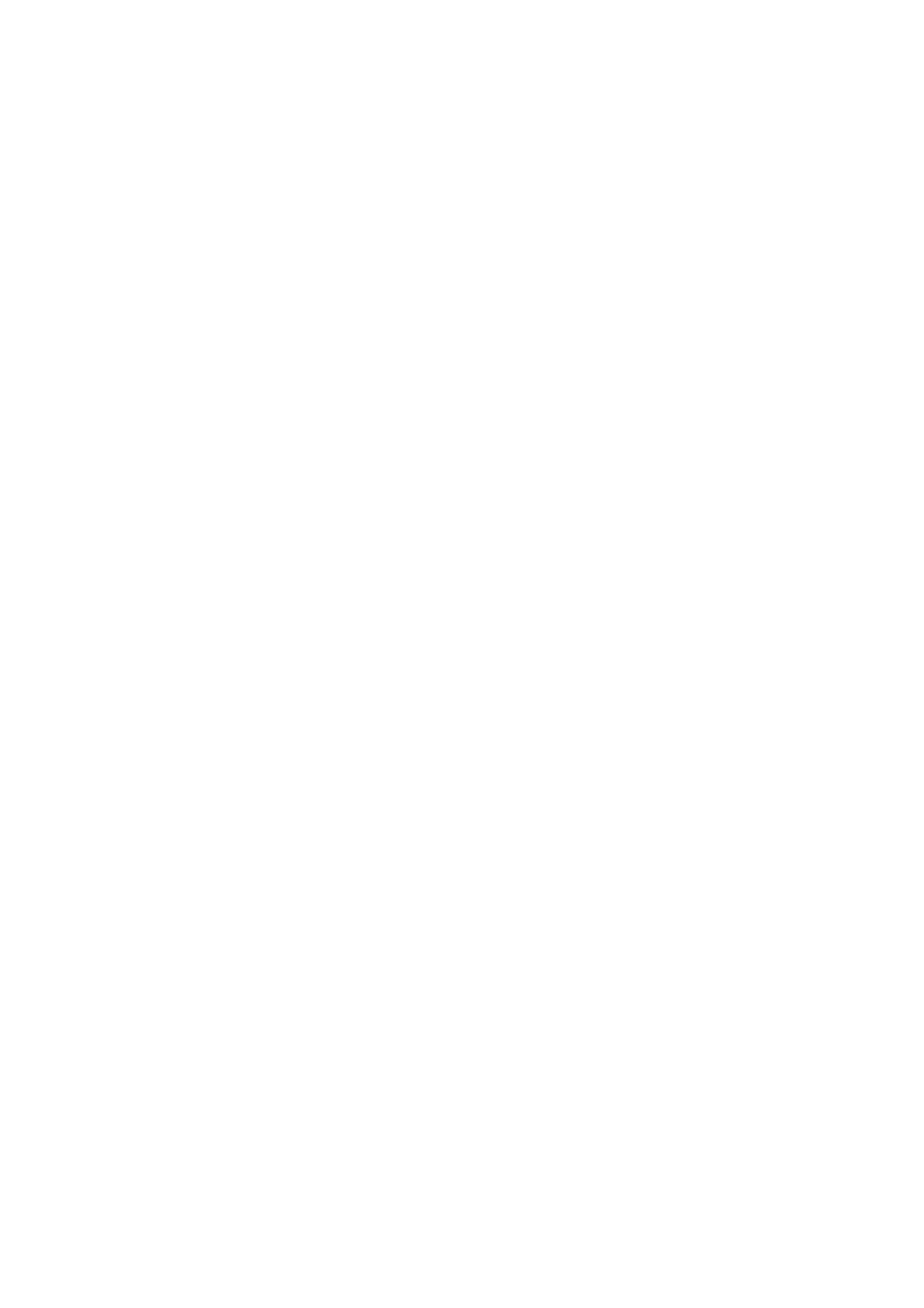Frank Packer

*+41 61 280 8449 frank.packer@bis.org* Jesper Wormstrup

*+41 61 280 8422 jesper.wormstrup@bis.org*

# 3. The international debt securities market

Net issuance of international debt securities hit an all-time high of \$460.4 billion in the fourth quarter of 2003 (Table 3.1). The rise was primarily due to sharply increased fund-raising by euro area nationals, both in

| Main features of net issuance in international debt securities markets                                         |                                    |                                       |                                  |                                  |                                  |                                  |                                |                                                             |  |
|----------------------------------------------------------------------------------------------------------------|------------------------------------|---------------------------------------|----------------------------------|----------------------------------|----------------------------------|----------------------------------|--------------------------------|-------------------------------------------------------------|--|
| In billions of US dollars                                                                                      |                                    |                                       |                                  |                                  |                                  |                                  |                                |                                                             |  |
|                                                                                                                | 2002                               | 2003                                  | 2002                             |                                  | 2003                             |                                  |                                | Stocks at                                                   |  |
|                                                                                                                | Year                               | Year                                  | Q4                               | Q <sub>1</sub>                   | Q2                               | Q <sub>3</sub>                   | Q4                             | end-Dec<br>2003                                             |  |
| Total net issues                                                                                               | 1,010.8                            | 1,467.1                               | 183.7                            | 356.7                            | 348.9                            | 301.2                            | 460.4                          | 11,681.4                                                    |  |
| Money market instruments <sup>1</sup><br>Commercial paper                                                      | 1.6<br>23.7                        | 74.9<br>83.3                          | $-10.2$<br>$-3.0$                | 55.4<br>46.8                     | 3.7<br>13.3                      | $-32.9$<br>$-25.4$               | 48.8<br>48.7                   | 569.5<br>417.9                                              |  |
| Bonds and notes <sup>1</sup><br>Floating rate issues<br>Straight fixed rate issues<br>Equity-related issues    | 1,009.2<br>199.0<br>800.1<br>10.1  | 1,392.2<br>$-37.4$<br>1,408.5<br>21.1 | 193.9<br>39.7<br>156.8<br>$-2.7$ | 301.3<br>$-41.6$<br>342.6<br>0.3 | 345.1<br>$-27.7$<br>372.2<br>0.6 | 334.2<br>$-14.5$<br>344.4<br>4.3 | 411.6<br>46.4<br>349.3<br>15.9 | 11,111.9<br>2,383.9<br>8,366.0<br>361.9                     |  |
| Developed countries<br><b>United States</b><br>Euro area<br>Japan                                              | 945.6<br>329.6<br>479.3<br>$-22.4$ | 1,363.9<br>271.0<br>770.1<br>$-0.2$   | 171.4<br>48.8<br>99.9<br>$-10.2$ | 330.7<br>55.1<br>211.9<br>$-3.0$ | 316.2<br>29.2<br>208.1<br>$-1.8$ | 279.9<br>88.3<br>125.6<br>$-3.4$ | 437.1<br>98.4<br>224.5<br>8.0  | 10,404.5<br>3,078.3<br>5,014.0<br>271.3                     |  |
| Offshore centres                                                                                               | 8.1                                | 16.4                                  | 4.7                              | 2.8                              | 4.1                              | 0.4                              | 9.1                            | 134.0                                                       |  |
| <b>Emerging markets</b>                                                                                        | 36.2                               | 64.2                                  | 10.5                             | 13.7                             | 13.3                             | 18.9                             | 18.3                           | 635.8                                                       |  |
| <b>Financial institutions</b><br>Private<br>Public                                                             | 833.6<br>698.3<br>135.4            | 1,187.8<br>989.0<br>198.9             | 168.4<br>131.8<br>36.6           | 274.1<br>225.9<br>48.2           | 247.7<br>199.5<br>48.2           | 255.5<br>212.6<br>42.9           | 410.5<br>350.9<br>59.6         | 8,546.5<br>7,235.4<br>1,311.2                               |  |
| Corporate issuers<br>Private                                                                                   | 55.0<br>53.3                       | 109.9<br>95.2                         | 2.0<br>$-3.5$                    | 16.1<br>10.6                     | 32.0<br>29.7                     | 20.9<br>17.9                     | 40.9<br>37.0                   | 1,497.0<br>1,234.2                                          |  |
| Public<br>Governments                                                                                          | 1.7<br>101.3                       | 14.7<br>146.8                         | 5.5<br>16.2                      | 5.4<br>57.1                      | 2.3<br>53.8                      | 3.1<br>22.8                      | 3.9<br>13.1                    | 262.8<br>1,130.7                                            |  |
| International organisations<br>Memo: Domestic $\mathbb{CP}^2$<br>Of which: US                                  | 20.9<br>$-102.6$<br>$-91.4$        | 22.6<br>$-36.5$<br>$-81.3$            | $-3.0$<br>22.8<br>23.8           | 9.4<br>13.6<br>$-15.7$           | 15.3<br>$-28.9$<br>$-41.9$       | 2.0<br>$-36.8$<br>$-22.3$        | $-4.2$<br>15.6<br>$-1.4$       | 507.1<br>1,893.5<br>1,288.8                                 |  |
| <sup>1</sup> Excluding notes issued by non-residents in the domestic market.<br>estimated.                     |                                    |                                       |                                  |                                  |                                  |                                  |                                | <sup>2</sup> Data for the fourth quarter of 2003 are partly |  |
| Sources: Dealogic; Euroclear; ISMA; Thomson Financial Securities Data; national authorities; BIS.<br>Table 3.1 |                                    |                                       |                                  |                                  |                                  |                                  |                                |                                                             |  |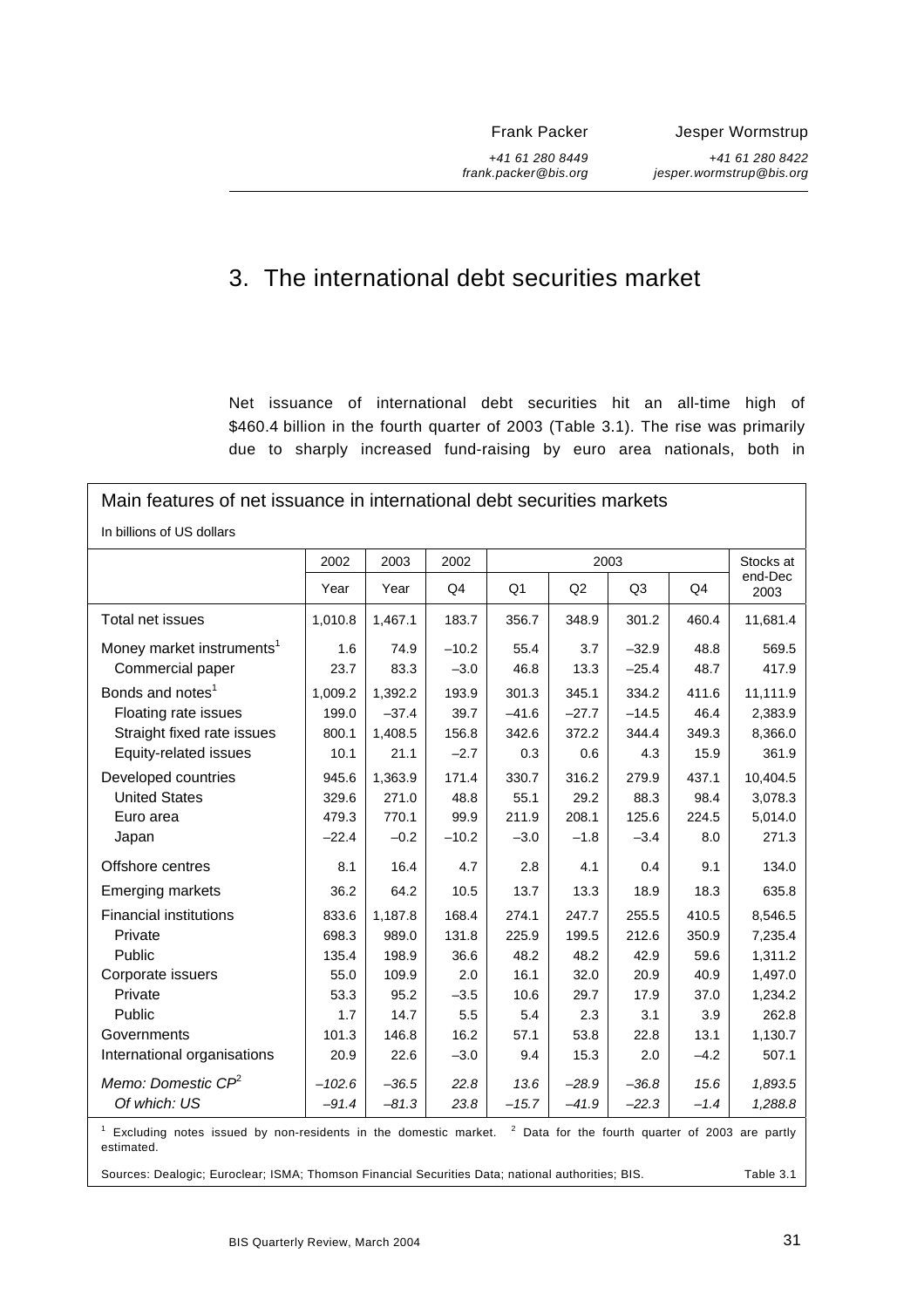#### Gross issuance in the international bond and note markets

In billions of US dollars

|                                                                                     | 2002    | 2003    | 2002           |       |       |       |           |  |
|-------------------------------------------------------------------------------------|---------|---------|----------------|-------|-------|-------|-----------|--|
|                                                                                     | Year    | Year    | Q <sub>4</sub> | Q1    | Q2    | Q3    | Q4        |  |
| Total announced issues                                                              | 2,100.6 | 2,883.9 | 490.4          | 758.8 | 755.4 | 655.1 | 714.6     |  |
| <b>Bond issues</b>                                                                  | 1,165.2 | 1,610.4 | 266.2          | 436.2 | 424.2 | 341.8 | 408.2     |  |
| Note issues                                                                         | 935.5   | 1,273.5 | 224.3          | 322.6 | 331.2 | 313.3 | 306.4     |  |
| Floating rate issues                                                                | 603.2   | 512.3   | 157.0          | 123.3 | 126.9 | 116.9 | 145.1     |  |
| Straight fixed rate issues                                                          | 1,454.7 | 2,283.7 | 325.2          | 617.3 | 611.9 | 511.3 | 543.1     |  |
| Equity-related issues <sup>1</sup>                                                  | 42.8    | 87.9    | 8.2            | 18.2  | 16.6  | 26.8  | 26.4      |  |
| US dollar                                                                           | 985.9   | 1,167.0 | 218.9          | 332.8 | 281.8 | 283.0 | 269.4     |  |
| Euro                                                                                | 806.7   | 1,289.9 | 184.9          | 330.6 | 369.6 | 272.7 | 317.0     |  |
| Yen                                                                                 | 88.3    | 102.9   | 24.5           | 23.3  | 26.0  | 24.5  | 29.1      |  |
| Other currencies                                                                    | 219.7   | 324.0   | 62.2           | 72.0  | 78.0  | 74.9  | 99.1      |  |
| <b>Financial institutions</b>                                                       | 1,632.0 | 2,281.7 | 401.3          | 581.8 | 569.4 | 535.4 | 595.1     |  |
| Private                                                                             | 1,361.4 | 1,919.9 | 320.7          | 488.6 | 467.5 | 454.3 | 509.5     |  |
| Public                                                                              | 270.6   | 361.8   | 80.6           | 93.2  | 101.9 | 81.1  | 85.6      |  |
| Corporate issuers                                                                   | 211.4   | 269.8   | 40.2           | 56.5  | 78.1  | 66.5  | 68.6      |  |
| Of which: telecoms                                                                  | 45.9    | 51.1    | 10.1           | 23.5  | 6.6   | 8.0   | 13.0      |  |
| Private                                                                             | 186.4   | 218.8   | 31.1           | 39.7  | 69.9  | 53.1  | 56.1      |  |
| Public                                                                              | 25.1    | 51.0    | 9.0            | 16.8  | 8.3   | 13.4  | 12.5      |  |
| Governments                                                                         | 172.9   | 240.4   | 31.1           | 81.6  | 79.2  | 38.8  | 40.7      |  |
| International organisations                                                         | 84.3    | 92.0    | 17.9           | 38.9  | 28.6  | 14.3  | 10.2      |  |
| Completed issues                                                                    | 2,100.2 | 2,861.9 | 495.6          | 717.7 | 727.4 | 682.0 | 734.8     |  |
| Memo: Repayments<br>1,091.0<br>301.7<br>416.4<br>323.1<br>1,469.7<br>382.3<br>347.8 |         |         |                |       |       |       |           |  |
| $1$ Convertible bonds and bonds with equity warrants.                               |         |         |                |       |       |       |           |  |
| Sources: Dealogic; Euroclear; ISMA; Thomson Financial Securities Data; BIS.         |         |         |                |       |       |       | Table 3.2 |  |

bonds and notes and in commercial paper. Net issuance by both financial institutions and corporate issuers picked up, whereas it declined for governments. The fourth quarter capped a year in which borrowing in eurodenominated securities made significant gains, both in absolute terms and relative to other markets.

Emerging market borrowers continued to place large amounts of new debt – more than in any fourth quarter since 1996. This probably reflected an ongoing search for yield by international investors amidst the continuing narrowing of credit spreads that characterised the period. In Asia, there was substantial new net issuance by the Chinese government and financial institutions, while Russian financial institutions and the Polish government drove net borrowing in eastern Europe. Brazilian entities were prominent among Latin American borrowers.

A greater willingness on the part of international investors to take on risk was also evident in other sectors of the international securities markets. On the back of a buoyant stock market, issues of equity-related debt securities picked up markedly after more than a year and a half of stagnation. International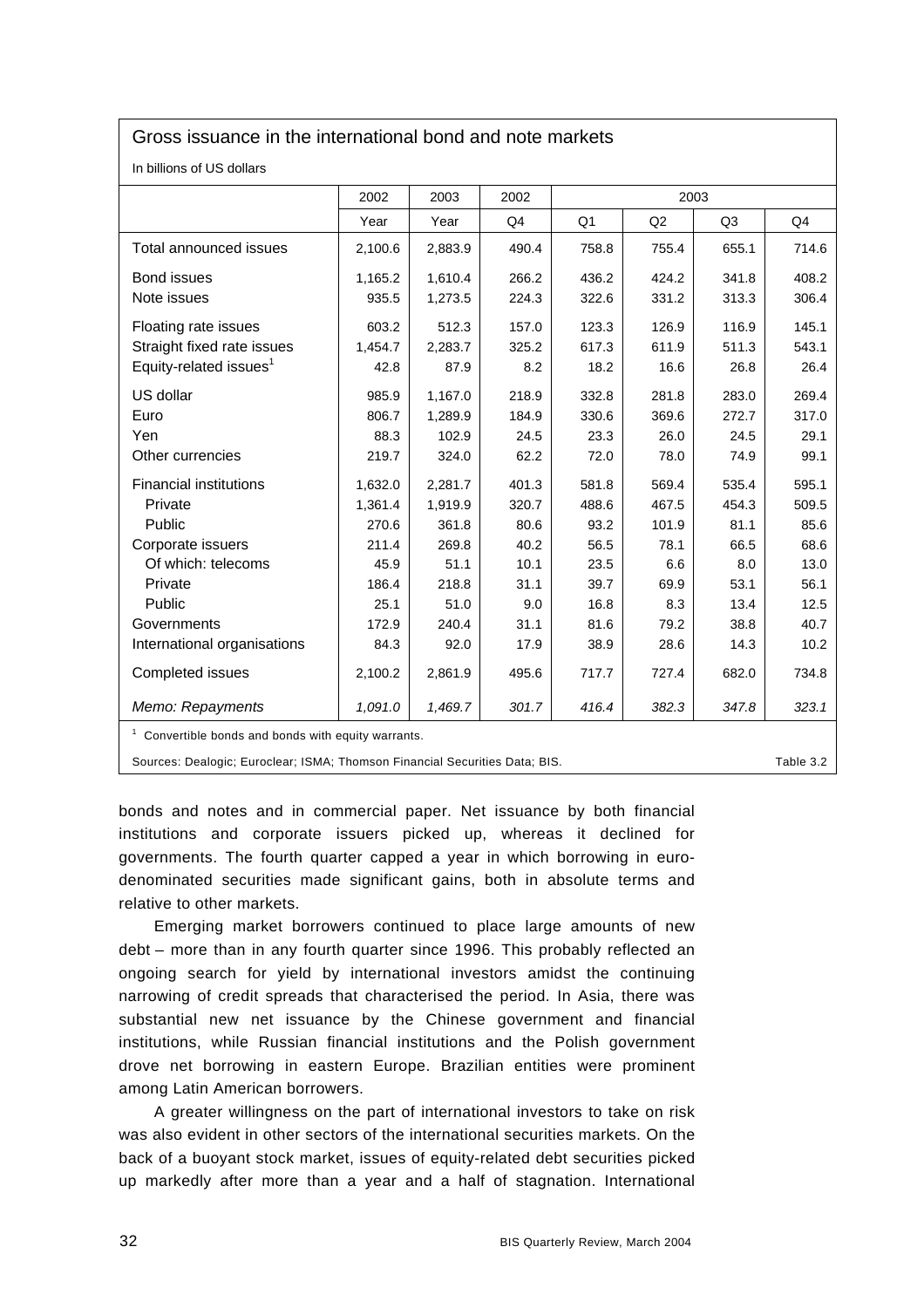equity issuance grew sharply as well, particularly out of Asian countries such as China and Thailand.

#### Euro market gains on the back of euro area issuance

Fund-raising in the euro soars in 2003 ...

A striking trend apparent in both the fourth quarter and the year overall was the growth in euro-denominated borrowings, which accounted for more than half of all net international debt securities issuance in 2003. Fund-raising in the fourth quarter was well above the third quarter figure and more than twice as high as that for the fourth quarter of 2002; for the year as a whole, the net placement of euro-denominated debt securities, at \$834 billion, was almost 60% higher than in 2002. By comparison, US dollar-denominated net issuance of \$150 billion in the fourth quarter of 2003 was double that of the fourth quarter of 2002, while for the year as a whole it was only 10% higher, at \$463 billion (Table 3.3).

What factors underlay the growth in euro-denominated issuance (Graph 3.1)? Some of the increase simply reflects the 20% appreciation of the euro vis-à-vis the dollar in 2003. Indeed, when measured in terms of the euro, the increase in net terms in 2003 was about half the unadjusted figure, at some 30%. Another important factor was an increased tendency of euro area nationals to come to the market; these borrowers naturally tend to issue in the euro (84% of their net borrowing was euro-denominated in 2003). Euro area nationals placed \$224.5 billion for the fourth quarter, more than double the

| Net issuance of international debt securities by region and currency <sup>1</sup>        |           |         |        |        |                                        |        |        |       |
|------------------------------------------------------------------------------------------|-----------|---------|--------|--------|----------------------------------------|--------|--------|-------|
| In billions of US dollars                                                                |           |         |        |        |                                        |        |        |       |
| Region/currency                                                                          |           | 2002    | 2003   | 2002   | 2003                                   |        |        |       |
|                                                                                          |           | Year    | Year   | Q4     | Q <sub>1</sub><br>Q2<br>Q <sub>3</sub> |        |        | Q4    |
| North America                                                                            | US dollar | 297.0   | 216.3  | 48.2   | 38.0                                   | 25.9   | 71.4   | 81.0  |
|                                                                                          | Euro      | 39.7    | 51.9   | 0.4    | 16.1                                   | 6.3    | 14.9   | 14.6  |
|                                                                                          | Yen       | $-7.4$  | $-2.8$ | $-2.5$ | 0.0                                    | $-1.8$ | $-1.6$ | 0.6   |
|                                                                                          | Other     | 12.1    | 25.4   | 4.5    | 1.8                                    | 7.6    | 6.4    | 9.6   |
| European Union                                                                           | US dollar | 68.4    | 150.6  | 16.5   | 39.7                                   | 31.1   | 42.4   | 37.3  |
|                                                                                          | Euro      | 463.3   | 744.2  | 92.5   | 203.8                                  | 212.5  | 117.2  | 210.8 |
|                                                                                          | Yen       | $-26.2$ | $-9.0$ | $-2.7$ | $-4.5$                                 | $-3.2$ | $-3.5$ | 2.1   |
|                                                                                          | Other     | 86.1    | 116.6  | 13.9   | 28.8                                   | 27.1   | 17.6   | 43.2  |
| Others                                                                                   | US dollar | 53.7    | 96.3   | 8.5    | 20.2                                   | 19.3   | 25.1   | 31.8  |
|                                                                                          | Euro      | 19.7    | 38.2   | 0.9    | 7.1                                    | 14.4   | 8.9    | 7.8   |
|                                                                                          | Yen       | $-9.7$  | 7.6    | $-3.3$ | $-1.6$                                 | 1.9    | $-1.8$ | 9.2   |
|                                                                                          | Other     | 14.1    | 31.7   | 6.9    | 7.2                                    | 7.8    | 4.2    | 12.4  |
| Total                                                                                    | US dollar | 419.1   | 463.3  | 73.1   | 97.9                                   | 76.3   | 138.9  | 150.1 |
|                                                                                          | Euro      | 522.7   | 834.3  | 93.8   | 227.0                                  | 233.1  | 141.0  | 233.2 |
|                                                                                          | Yen       | $-43.3$ | $-4.2$ | $-8.5$ | $-6.1$                                 | $-3.1$ | $-6.9$ | 11.9  |
|                                                                                          | Other     | 112.3   | 173.8  | 25.2   | 37.9                                   | 42.6   | 28.2   | 65.2  |
| <sup>1</sup> Based on the nationality of the borrower.                                   |           |         |        |        |                                        |        |        |       |
| Sources: Dealogic; Euroclear; ISMA; Thomson Financial Securities Data; BIS.<br>Table 3.3 |           |         |        |        |                                        |        |        |       |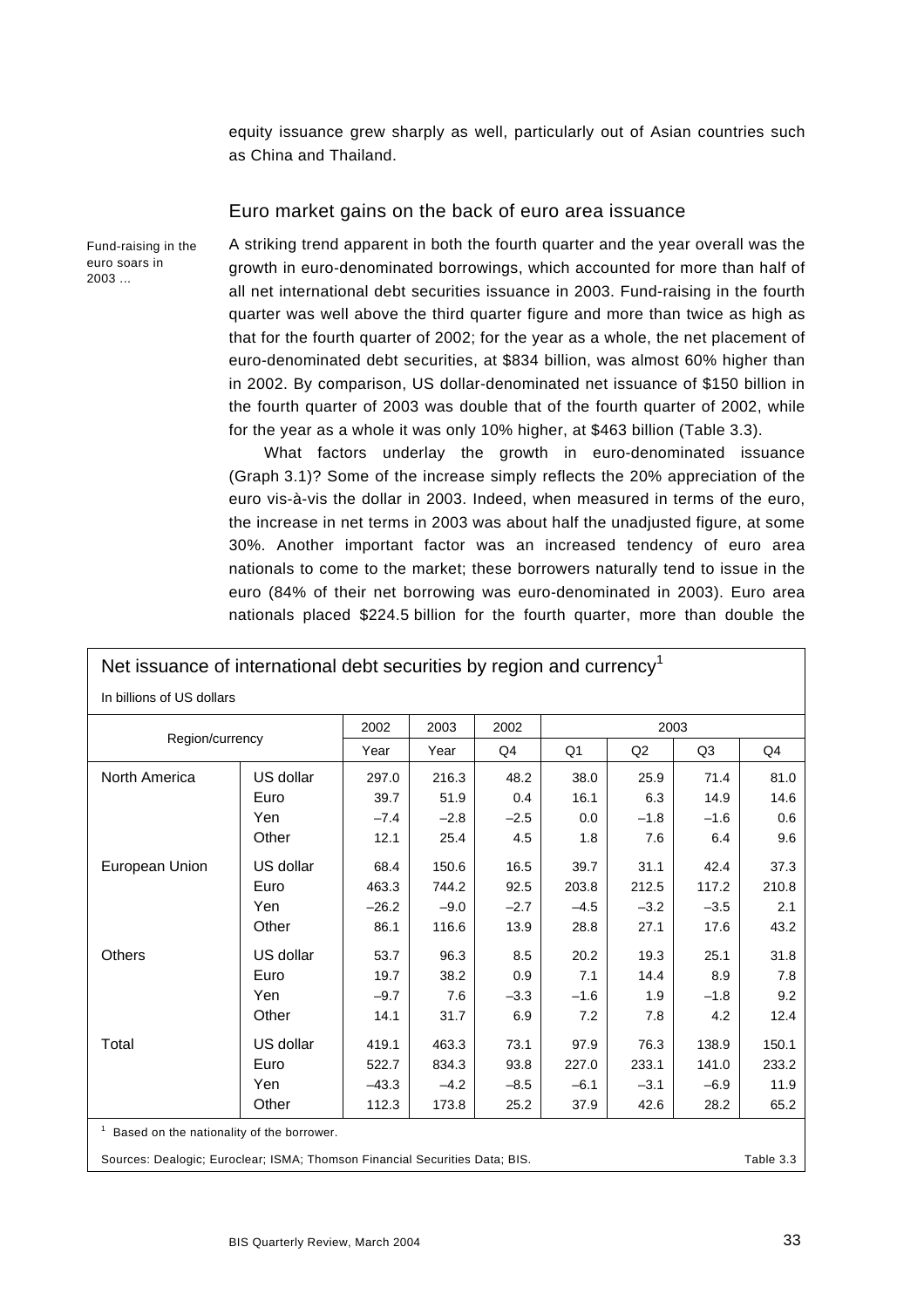

amount for the fourth quarter of 2002. This left 2003 fund-raising 61% ahead of the previous year's total (Graph 3.2). Among euro area nationals, new net issuance from Germany, Spain and France was particularly strong.

By industry sector, euro-denominated borrowing was dominated by euro area financial institutions. While financial institutions accounted for around three quarters of all euro-denominated net issuance by euro area nationals in 2003, nearly 90% of the increased year-on-year growth in fourth quarter eurodenominated euro area fund-raising came from that sector. Securities placements by both public and private financial institutions' grew significantly.

There was also evidence of an increasing internationalisation of euro issuance. Borrowing by nationals outside the euro area accounted for 22% of

net euro issuance in the fourth quarter of 2003, compared with around 4%



... as European financial institutions come to the market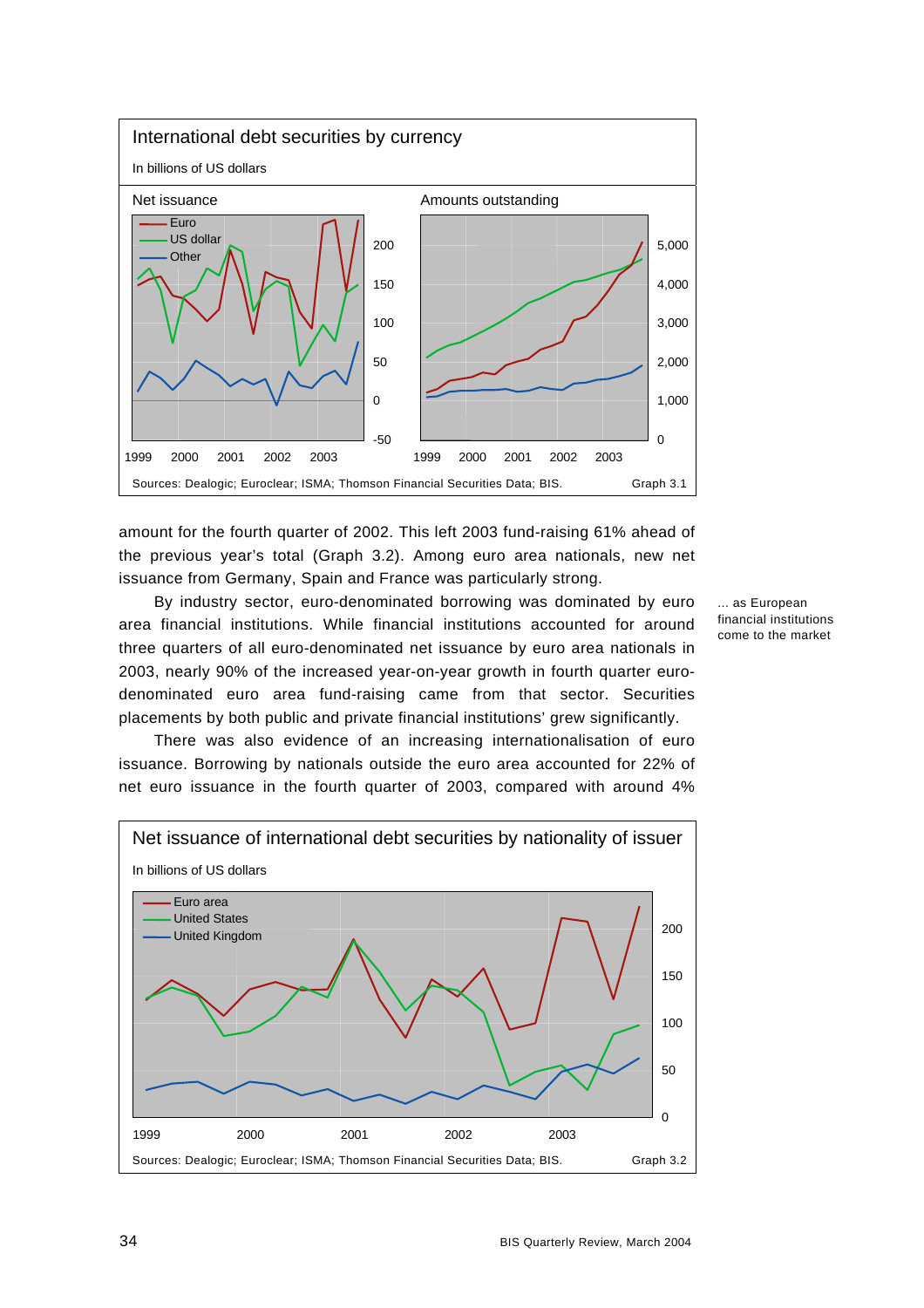Euro-denominated issuance also gains popularity outside the euro area

in the fourth quarter of the previous year. Even though the full year-on-year contrast is less stark, at 22% for 2003 versus 20% for 2002, fund-raising in the euro by non-euro area residents has clearly kept pace with the rapid growth of the market for euro-denominated instruments. Traditional issuers in currencies other than the euro appear to be encountering a growing demand for eurodenominated paper; there have been reports of international asset managers looking to increase their euro holdings in an effort to diversify their currency exposure.

## Fund-raising strong in US dollars and other currencies

While euro-denominated securities played a dominant role, borrowing in other currencies was hardly weak in the fourth quarter of 2003. US dollar net issuance, at \$150 billion, was more than twice that of the fourth quarter of 2002, borrowing in yen, at \$11.9 billion, was positive for the first time in more than a year and a half, and activity in other currencies was also up by around 55% year on year (Table 3.3).

Despite the increasing use of the euro, the US dollar continues to be the currency of choice for most borrowers outside North America, the European Union and Japan. As much as 60% of the fourth quarter net issuance by such borrowers was in US dollars, 15% was in euros, and around one quarter was in other currencies. For the year as a whole, 61% of funds raised by these borrowers were in US dollars, and 20% were in euros.

## Borrowers opt for short-term, variable rate finance

Another characteristic of fourth quarter activity was increasing reliance on short-term debt, as borrowers chose the lower rates available at the short end of a yield curve that was steeper than earlier in the year (Graph 3.3). Net



Issuers look to the short end of the yield curve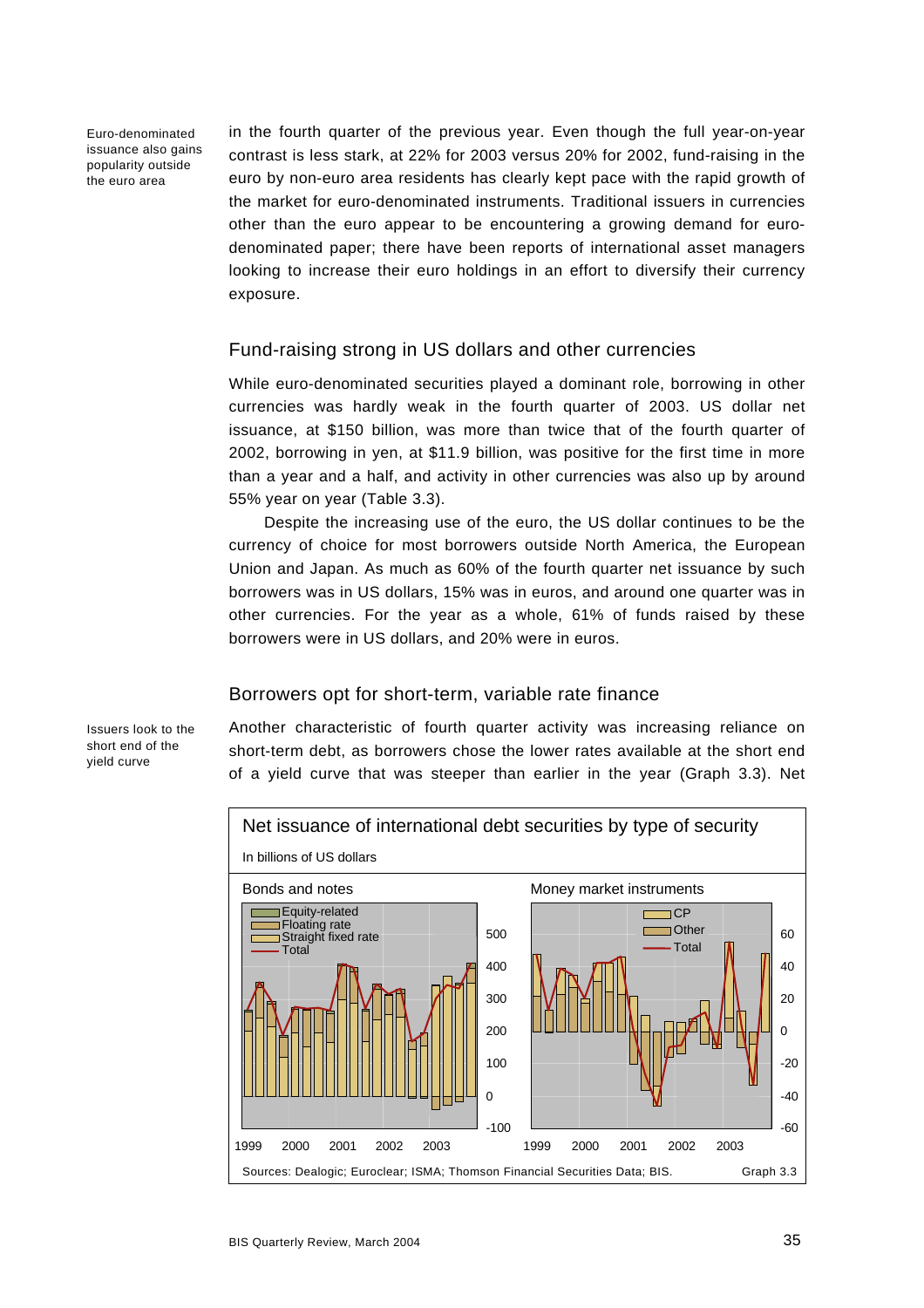issuance of money market instruments (including commercial paper) was \$48.8 billion, as against –\$10.2 billion in the fourth quarter of 2002. This difference was also reflected in the full-year comparison (\$74.9 billion in 2003 versus \$1.6 billion in 2002).

Relatively low rates at the short end probably also stimulated floating rate finance. At \$46.4 billion, this form of debt gained ground in the fourth quarter, accounting for 11% of overall bond and note issuance. In all the previous quarters of the year, issuers in the international debt securities markets had in aggregate redeemed variable rate instruments.

## Private corporate borrowing takes a high-yield turn

The fourth quarter was a robust one for non-financial private corporate issues of international debt securities generally. Net issuance of \$37 billion outpaced that in all other quarters of the year (Table 3.1). The number also compared favourably with net redemptions in the fourth quarter of 2002.

The strong investor demand for high-yielding paper and the resulting decline in credit spreads fuelled continued strong activity by lower-rated developed country entities in the fourth quarter. Gross issuance of high-yield international bonds – those with ratings lower than BBB– from a major rating agency – was very buoyant at \$5 billion in the fourth quarter, capping a strong year in which issuance (at \$24 billion) was nearly four times that of 2002. Highyield was another segment where euro area nationals were particularly active borrowers in 2003, at \$14 billion up by more than four times over 2002 (Graph 3.4).

Issuance of equity-related bonds – convertible bonds and bonds with equity warrants – had a renaissance in the fourth quarter. On the back of



High-yield issuance by euro area nationals is particularly strong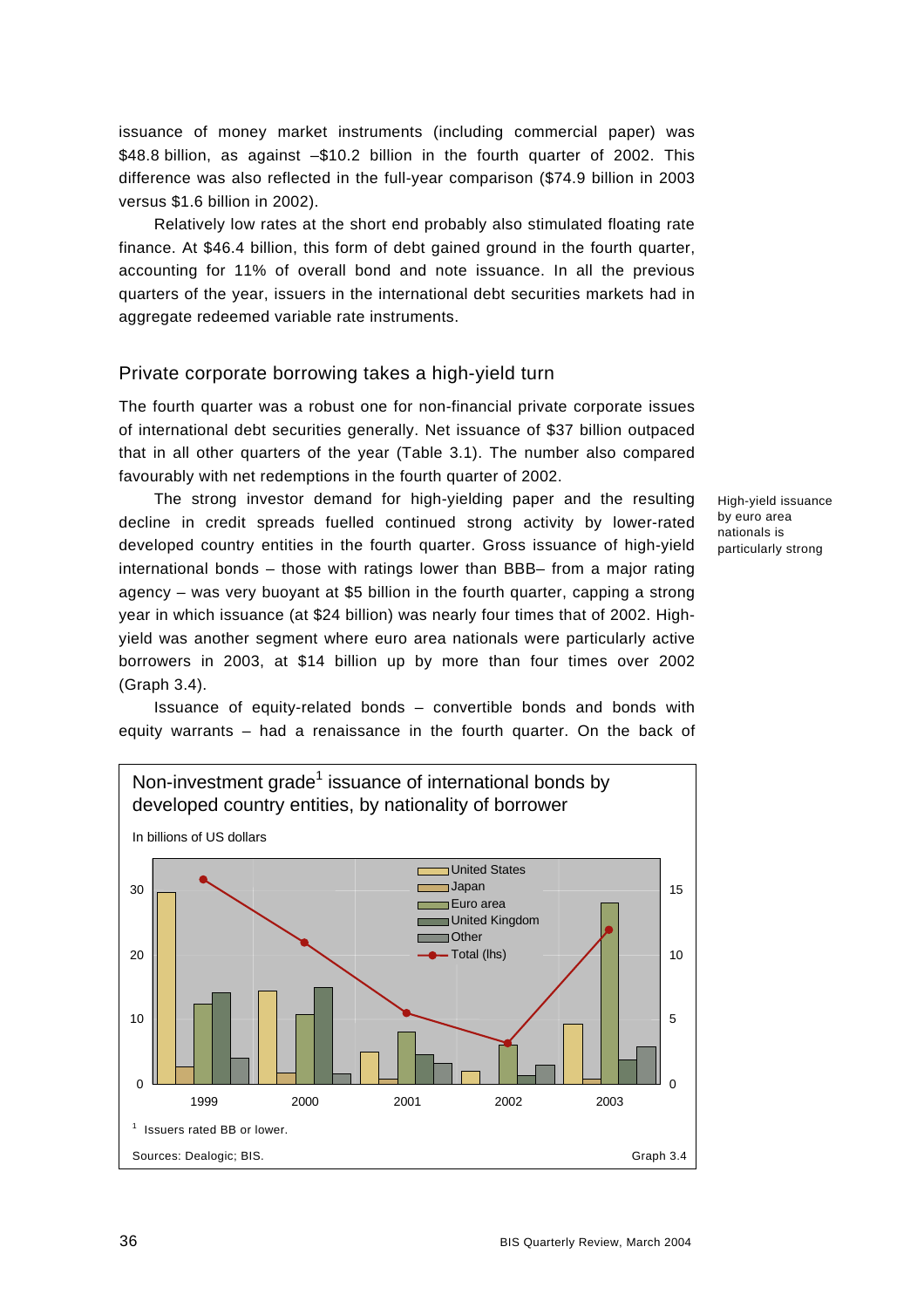generally buoyant stock markets, activity in this category picked up sharply in the fourth quarter of 2003 after more than a year of stagnation to score more than \$15.9 billion on a net basis.

## Asian markets drive fourth quarter emerging market borrowing

Continued robust emerging market borrowing ...

Investors' search for yield also appears to have supported the robust growth in emerging market borrowing. Backed by continuing benign financing conditions, issuance by emerging market entities remained brisk in the fourth quarter of 2003. Total net issuance stood at \$18.3 billion, of which the largest part was raised by entities in Asia (Graph 3.5).

Fund-raising activity in international markets by Chinese entities was quite significant in the fourth quarter. Following an upgrade by Moody's in October from A3 to A2, the People's Republic of China returned to the international bond markets, after an absence of two and a half years, by launching a \$1 billion 10-year bond and a €400 million five-year bond. The issue reflected the Chinese government's efforts to ease other Chinese borrowers' access to international capital markets by establishing a pricing benchmark. The government had little need for foreign currency funding, given its rapid accumulation of foreign exchange reserves in recent quarters (see the Overview on page 1). Chinese financial institutions were also active in the market, with net borrowing amounting to \$1.7 billion. The country's largest state-owned commercial bank, Industrial and Commercial Bank of China, raised the largest amount: over \$500 million through its notes programme.

Mirroring developments in international debt securities markets, Chinese entities also tapped international capital markets to the tune of a remarkable



... supported by Chinese entities ...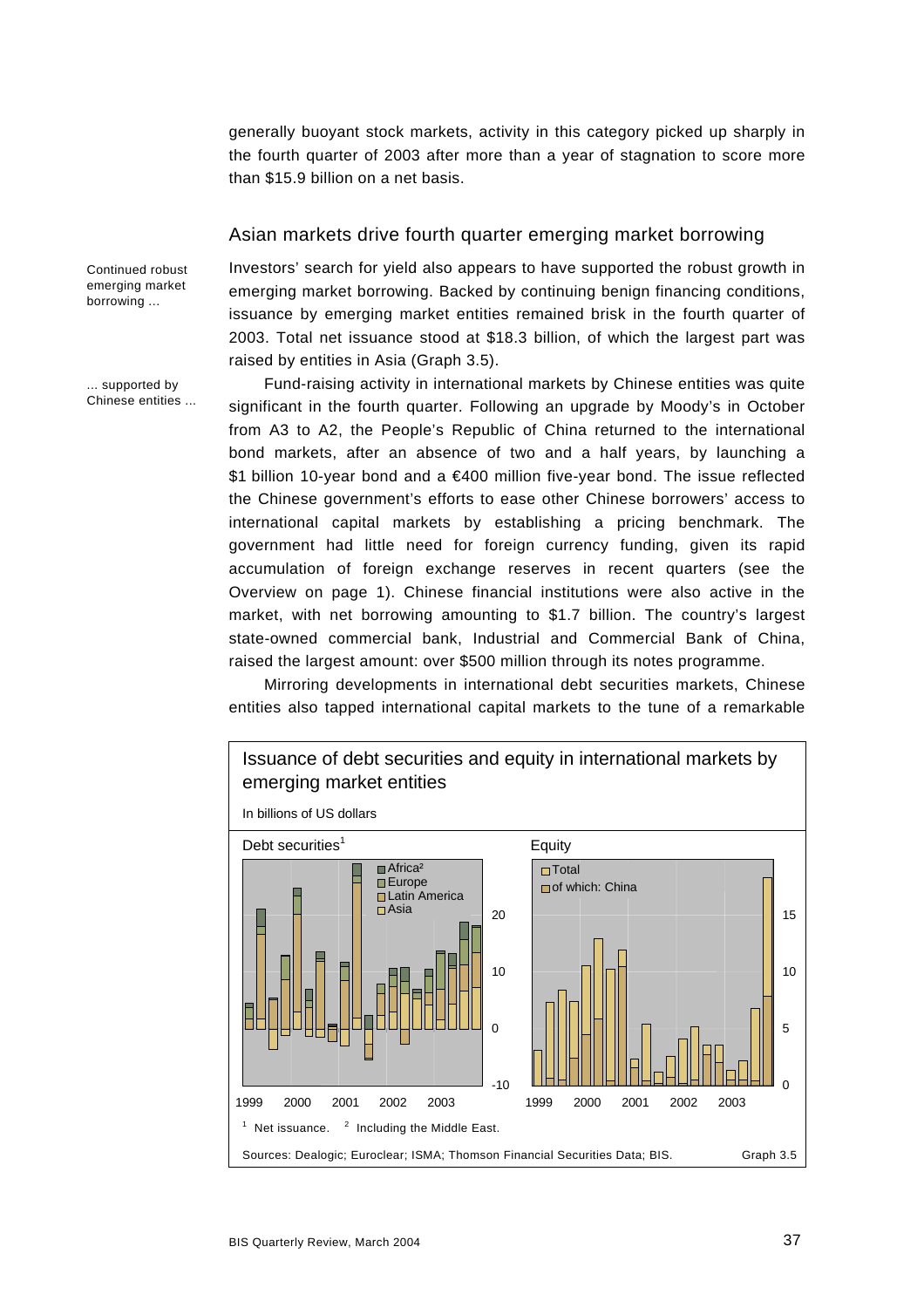\$7.9 billion in the form of international equity instruments in the fourth quarter. The largest IPO (initial public offering) of the year was carried out by China Life, the country's largest life insurer, when it raised \$3.9 billion in Hong Kong and New York on 12 December. Boosted by this strong Chinese activity, international equity issues by emerging market entities totalled a record high of \$18.3 billion (Graph 3.5).

Other Asian entities took advantage of the benign financing conditions as well. The Republic of the Philippines raised \$1.3 billion in international debt securities markets through issuance of three bonds on very attractive terms. Net borrowing in Asia was further supported by buoyant activity by the Taiwanese corporate sector (\$2.0 billion) as well as Malaysian and Korean financial institutions (\$1.3 billion and \$2.0 billion respectively).

In Latin America, net fund-raising picked up slightly in the fourth quarter, driven by increased Brazilian and Mexican borrowing. The Federative Republic of Brazil issued a \$1.5 billion seven-year note on 22 October, and Mexican borrowing rebounded as a result of greater activity by both the government and the corporate sector. On 14 October, the United Mexican States tapped the market for \$1 billion, issuing a 10¼-year dollar-denominated bond. An even larger issue was launched by the state-owned oil company Pemex, which monetised its entire 5% holding in the Spanish oil company Repsol YPF SA through a \$1.4 billion seven-year convertible bond. In addition to its heavy recourse to international debt securities markets, Pemex has also recently raised substantial amounts in the domestic market as well as in that for international syndicated credits (see the box on page 29).

Other Latin American sovereigns were also present in the market. After an unusually high level of borrowing in the third quarter, the Bolivarian Republic of Venezuela continued to be active in the market in the fourth quarter. On 23 October, planned issuance of another \$350 million of a 10-year bond, of which \$700 million had already been placed in September, was increased to \$470 million as a result of favourable market conditions. A new 15-year bond with a face value of \$1 billion was launched only a month later. Another large sovereign placement was made by the Republic of Peru, which came to the market with a \$500 million 30-year bond in November after being absent for eight months.

Borrowing in emerging Europe was driven by Russian financial institutions and the Polish government. Sberbank, a state-owned Russian bank, raised \$1 billion in October with a three-year floating rate note shortly after an upgrade by Moody's of Russian sovereign debt to investment grade. The Republic of Poland raised \$1 billion with a 10¼-year bond in October, as favourable market conditions prompted higher issuance than the targeted \$500–750 million.

A sharp fall in net borrowing by South African entities was behind the reduced fund-raising in the Africa and Middle East region. This was only partly offset by a \$750 million 20-year bond issued by the State of Israel, as part of its funding programme guaranteed by the US Agency for International Development, and a \$700 million seven-year floating rate note issued by the State of Qatar (through a financing vehicle: Qatar Global Sukuk QSC), the

... as well as other Asian entities

Brazilian borrowers remain active

Russia obtains investment grade status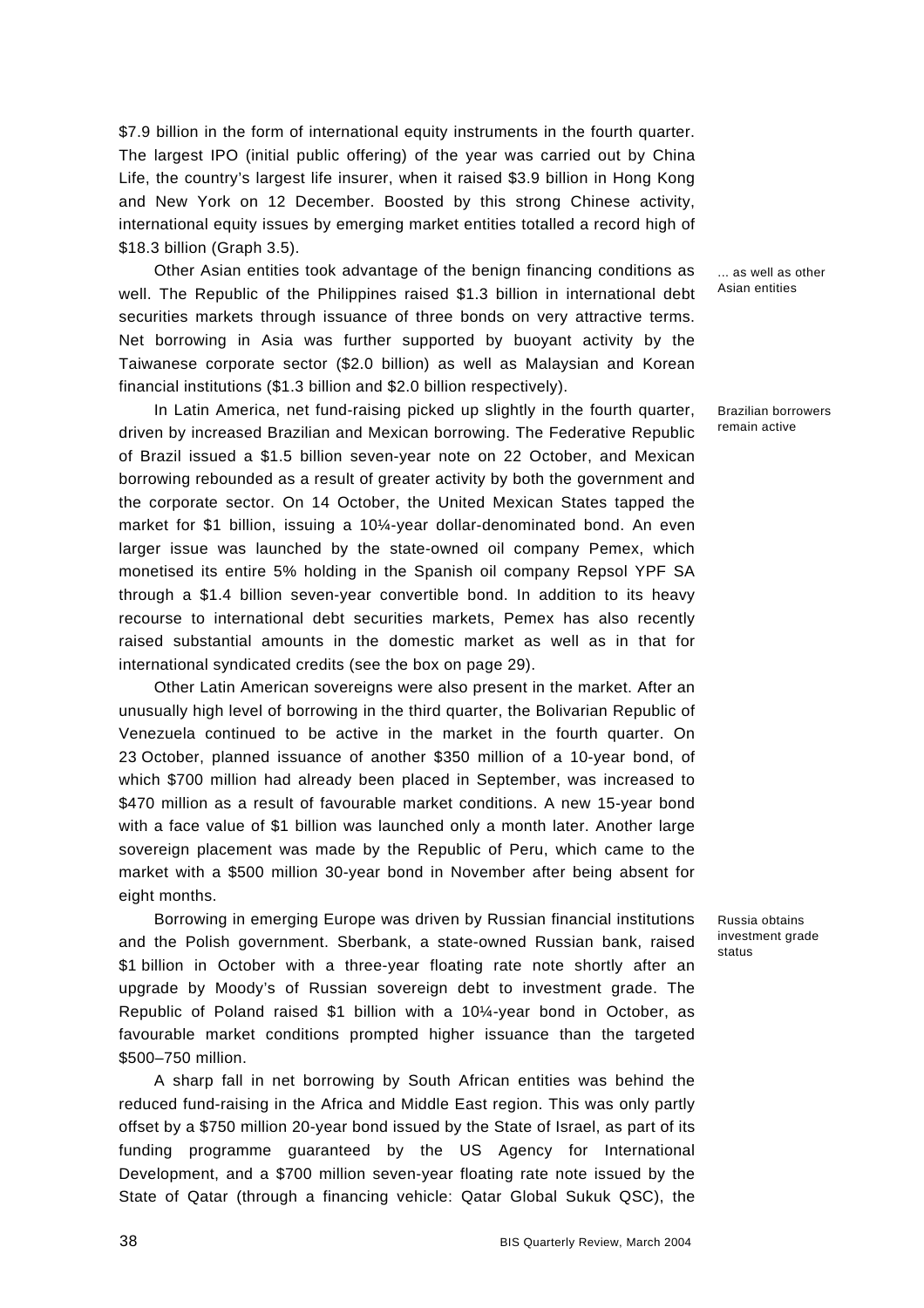Qatar launches largest Islamic financing issue to date

highest-rated sovereign credit in the Middle East. The latter was Qatar's first Islamic bond<sup>1</sup> and the largest Islamic financing issue to date. Conventional investors took 48% of the final allocation, which was upsized from the target of \$500 million as a result of strong demand.

## Emerging market borrowing strong in 2003

Issuance in 2003 at highest level since Asian crisis

The fourth quarter concluded a year of strong borrowing activity by emerging market entities in international debt securities markets. Total net borrowing in 2003 amounted to \$64.2 billion, the highest level since 1997. By far the largest amount, \$14.2 billion, was accounted for by Brazilian entities (Table 3.4).

The US dollar remains the preferred currency, with 80% of gross issuance being dollar-denominated, although in emerging Europe issuance of euro- and dollar-denominated international debt securities was evenly balanced.

## Emerging market borrowers move early in 2004

Strong borrowing activity in early 2004 ...

... led by Latin American sovereigns ...

Prompted by low borrowing costs, the beginning of 2004 has seen notable front-loading activity by emerging market borrowers, especially in Latin America and emerging Europe. Partial data from Dealogic Bondware show that announced issuance of bonds in January 2004 amounted to \$18.9 billion, the highest monthly figure since the Asian crisis and more than 30% above that of January 2003.

Latin American sovereigns have been particularly active in early 2004. Large placements, often of longer-maturity securities that meet investors' search for yield, have been launched by the Federative Republic of Brazil

Net issuance of international debt securities by selected emerging market entities in 2003, by currency and nationality of borrower

In billions of US dollars

|                                                                                          | US dollar | Euro   | Yen    | Other<br>currencies | Total |  |
|------------------------------------------------------------------------------------------|-----------|--------|--------|---------------------|-------|--|
| <b>Brazil</b>                                                                            | 18.2      | $-1.6$ | $-2.3$ | 0.0                 | 14.2  |  |
| Korea                                                                                    | 4.5       | 1.3    | 1.4    | 0.6                 | 7.8   |  |
| Taiwan, China                                                                            | 6.9       | 0.0    | 0.2    | 0.0                 | 7.0   |  |
| Russia                                                                                   | 5.4       | 0.4    | 0.0    | 0.0                 | 5.9   |  |
| Poland                                                                                   | 0.9       | 4.5    | 0.2    | 0.0                 | 5.5   |  |
| Mexico                                                                                   | 4.2       | 1.1    | $-0.3$ | 0.4                 | 5.5   |  |
| <b>Philippines</b>                                                                       | 4.0       | 0.3    | $-0.4$ | 0.0                 | 3.9   |  |
| South Africa                                                                             | 2.0       | 0.8    | 0.0    | $-0.1$              | 2.6   |  |
| China                                                                                    | 1.5       | 0.5    | $-0.3$ | 0.6                 | 2.3   |  |
| Israel                                                                                   | 2.0       | 0.0    | 0.0    | 0.0                 | 2.1   |  |
| Venezuela                                                                                | 2.7       | $-0.8$ | 0.0    | 0.0                 | 1.9   |  |
| Sources: Dealogic; Euroclear; ISMA; Thomson Financial Securities Data; BIS.<br>Table 3.4 |           |        |        |                     |       |  |

<sup>1</sup> An Islamic bond is one that complies with Islamic law (sharia), which does not allow interest payments. Investors are instead redeemed via a share of the profit from the bonds sold.

l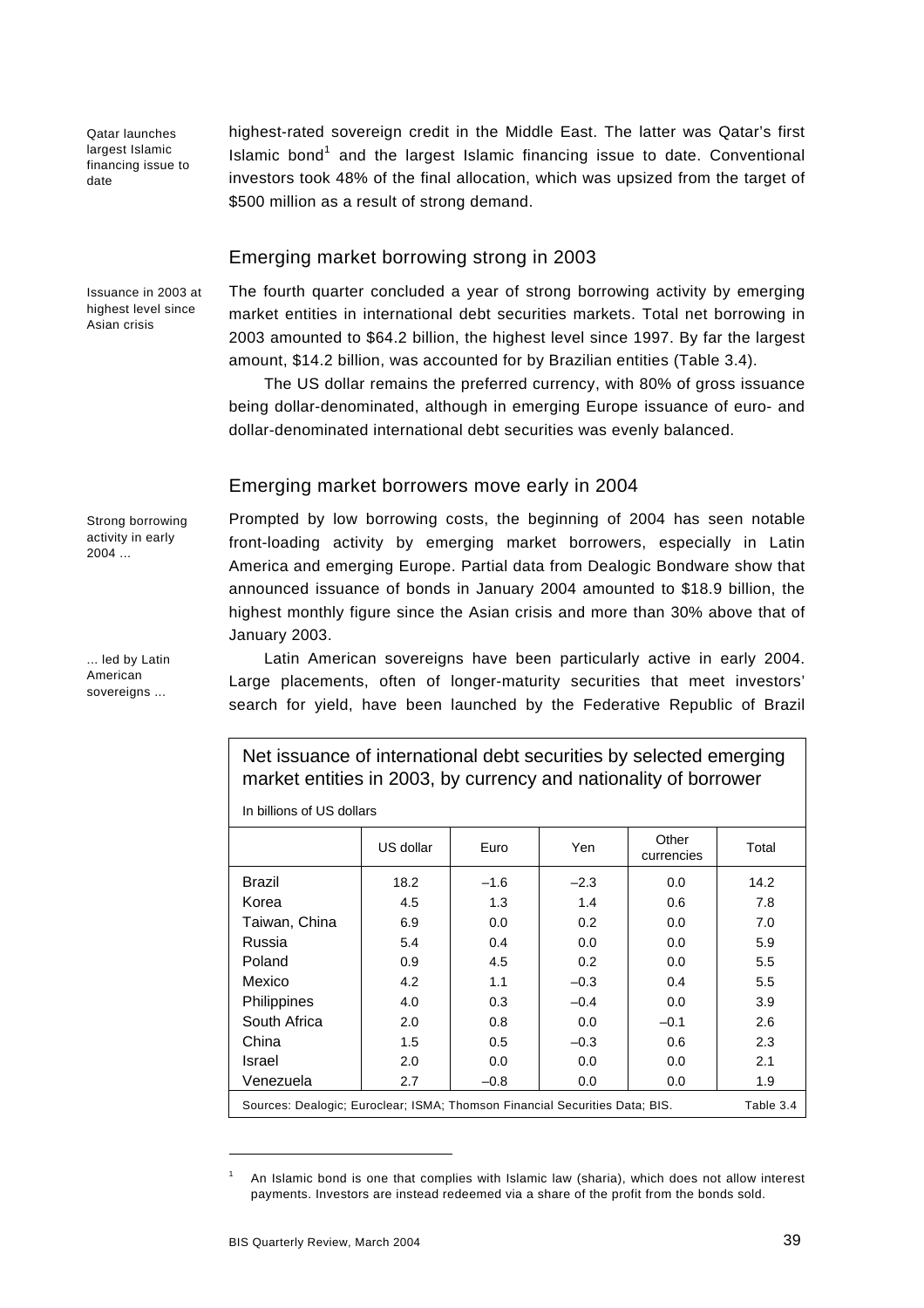(\$1.5 billion 30-year bond), the United Mexican States (\$1 billion five-year floating rate note and £500 million 20-year bond) and the Bolivarian Republic of Venezuela (\$1 billion 30-year bond). Other sovereigns with less frequent presence in the market have also taken advantage of the beneficial financing conditions. The Republic of Chile, the Republic of Costa Rica and the Government of Jamaica all wrapped up their entire 2004 external financing needs in January or early February.

Borrowing activity by emerging Europe in early 2004 has also been substantial, although much more concentrated on fewer sovereigns that have raised large amounts. As early as 14 January, the Republic of Turkey locked in the low funding costs by issuing a \$1.5 billion 30-year bond. In early February, this was followed up by a €1 billion 10-year bond less than two weeks after the Republic of Hungary covered one third of its financing need for 2004 through a similar placement. An even larger issue of a €1.5 billion five-year bond, however, had already been launched on 15 January by the Republic of Poland under its EMTN programme.

... and sovereigns in emerging Europe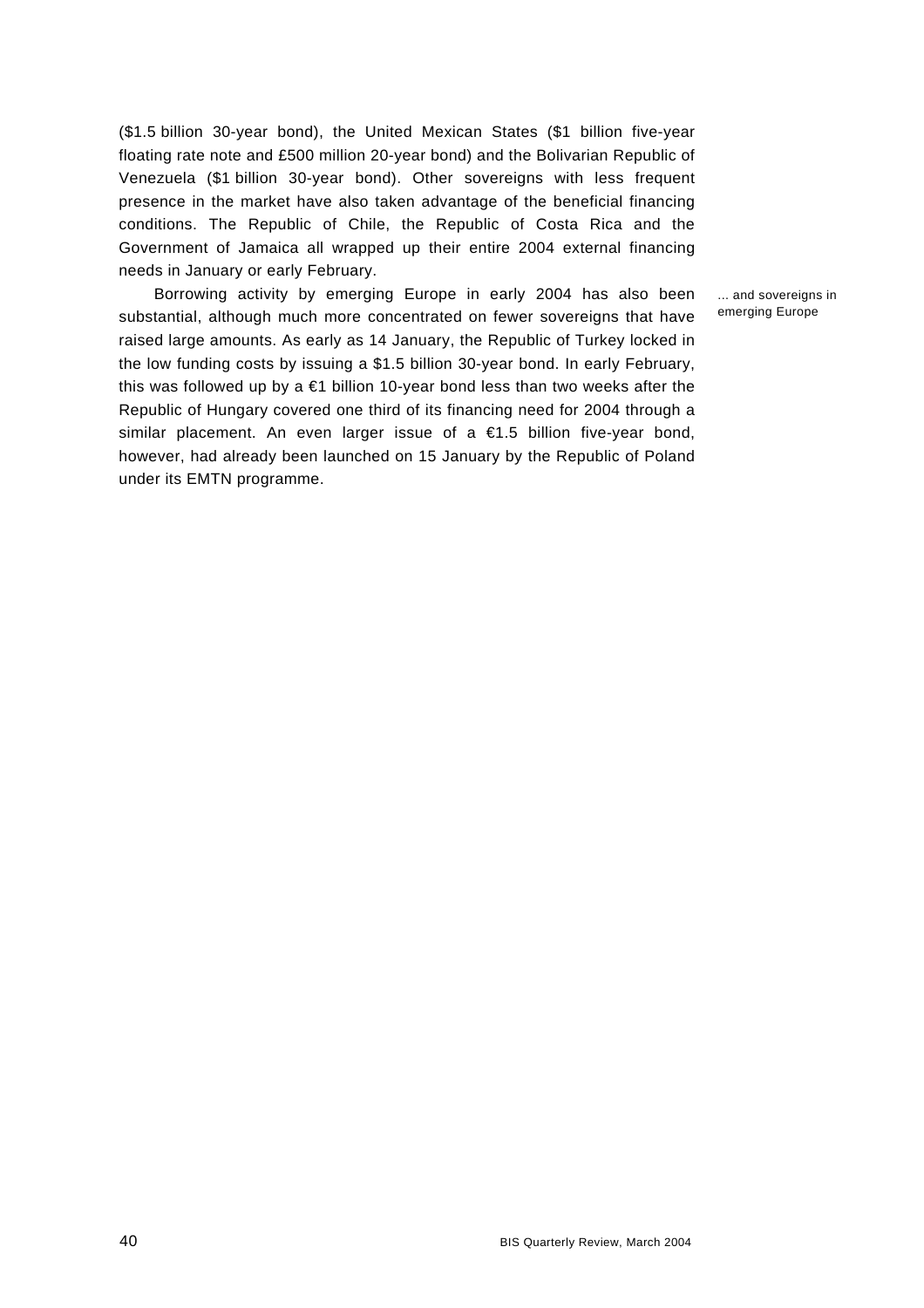Fabio Fornari

Serge Jeanneau

*+41 61 280 8406 fabio.fornari@bis.org*

*+41 61 280 8416 serge.jeanneau@bis.org*

## 4. Derivatives markets

The aggregate turnover of exchange-traded financial derivatives contracts monitored regularly by the BIS shrank further in the fourth quarter of 2003. The combined value of trading in interest rate, stock index and currency contracts amounted to \$207 trillion, a 7% decline from the third quarter (Graph 4.1). Activity was uneven across the major market risk groups, with turnover in interest rate contracts falling substantially and that in stock index and currency contracts growing at a moderate pace. The overall decline in the turnover of interest rate instruments, the largest of the broad market risk categories, resulted from a drop in both money market and government bond contracts.

Nonetheless, for 2003 as a whole the aggregate value of turnover in financial contracts rose considerably. Transactions during the year reached \$874 trillion (see the box on page 44). This represented a 26% increase, which compares with increases of 55% and 17% in 2001 and 2002 respectively. Business was brisk in all of the broad market risk categories. Activity in the small market for currency contracts was particularly buoyant after a long period of stagnation.

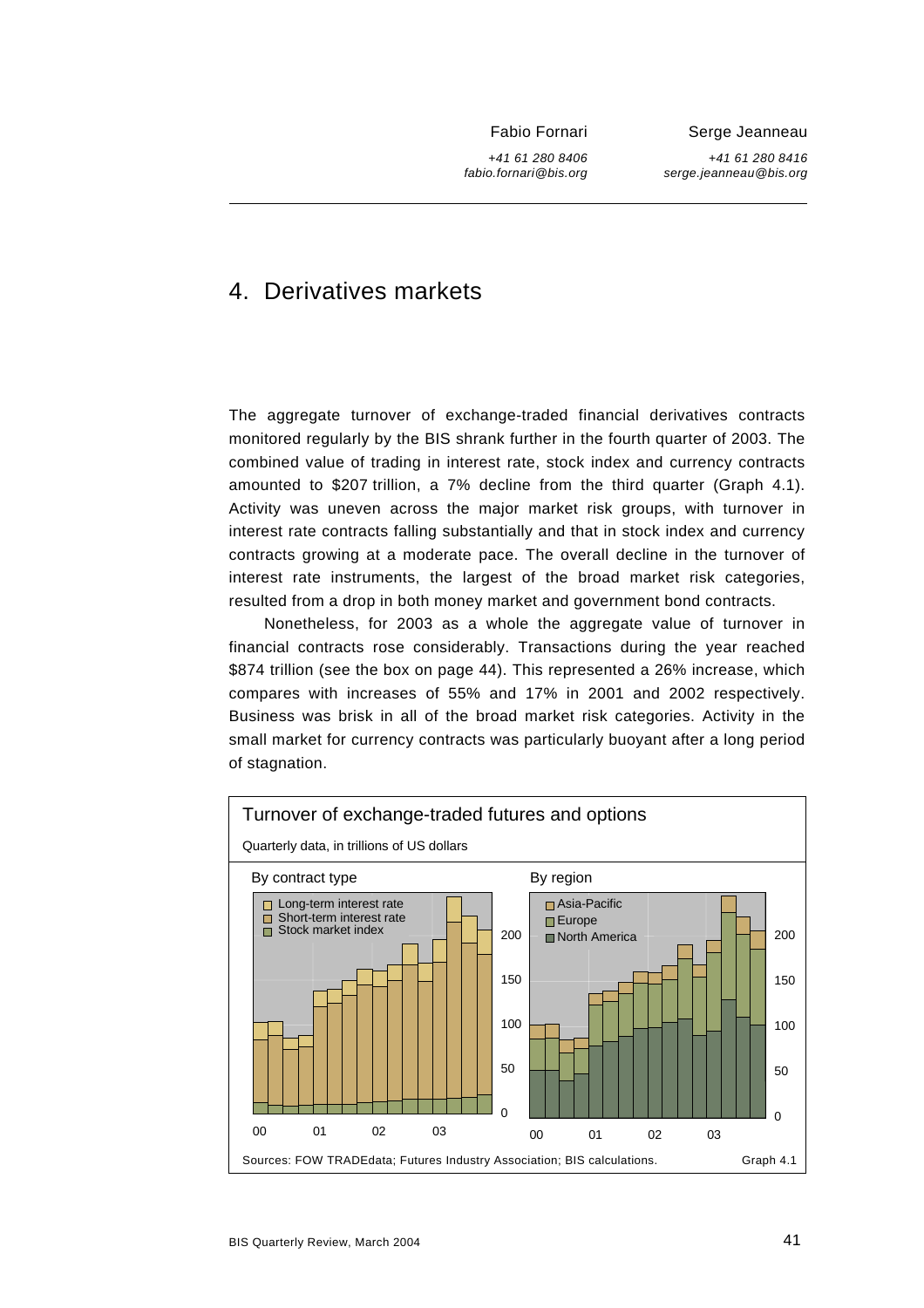#### Fixed income contracts slow down in calmer markets

Aggregate trading in exchange-traded interest rate contracts declined in the fourth quarter of 2003. The volume of transactions fell by 9% to \$184.5 trillion, compared with a decline of 10% in the third quarter. This overall slowdown in fixed income business resulted from a drop in the two major market segments, namely money market and government bond contracts. Turnover in short-term interest rate contracts, including eurodollar, Euribor and euroyen, fell by 9% to \$157.7 trillion, while business in longer-term instruments, including US Treasury notes, German government bonds and Japanese government bonds, weakened by 10% to \$26.7 trillion (Graph 4.3).

Trading in fixed income contracts declined across most geographical regions. In North America, business weakened by 9% to \$93.7 trillion. Money market contracts fell by 8% to \$84.7 trillion and longer-term instruments by 15% to \$9 trillion. In contrast to earlier quarters in 2003, there was little difference in the behaviour of the various money market and government bond contracts or in that of futures and options.

Aside from the seasonal slowdown often observed in the last part of the year, the overall reduction in US money market and longer-term activity reflected two main factors. First, US fixed income markets returned to a measure of calm in the fourth quarter following the abrupt spike in the yields on Treasuries and dollar-denominated interest rate swaps between mid-June and mid-August. The US Federal Reserve Open Market Committee's statements in October and December acknowledged an improvement in the economic outlook but also implied that monetary policy would continue to be accommodative for a considerable period of time. Although US Treasury yields faced bouts of upward pressure during the course of the quarter, market participants interpreted the Federal Reserve's statements as an indication that it would not increase policy rates. Such an interpretation would be consistent with the observed reduction in the implied volatility of eurodollar rates (Graph 4.2) and less active position-taking in related contracts.

Second, position-taking may have been hampered by the persistence of risk aversion in the US government bond market in the wake of the market's wide swings in the summer. The spread between implied and realised volatility of options on US government bonds (Graph 4.2) remained unusually wide in the fourth quarter, reflecting the high price charged by intermediaries for market risk. Some dealers were reported to have made significant losses in their market-making and proprietary trading activities in the third quarter, which may have led to a retreat from market-making in the fourth.

In Europe, fixed income business contracted by 9% to \$79.5 trillion in the fourth quarter. Transactions on money market rates dropped by 9% to \$64.1 trillion, while trades in longer-term instruments fell by 8% to \$15.3 trillion.<sup>1</sup> The lower volume of activity in European money market

Activity in fixed income contracts declines ...

... across most regions ...

... reflecting calmer US markets ...

... and perhaps the persistence of risk aversion

l

<sup>1</sup> It should be noted, however, that the decline in European fixed income activity in US dollar terms represents an "underestimate" of the underlying reduction in business, since the 6% increase in the average value of the euro relative to the US dollar between the third and fourth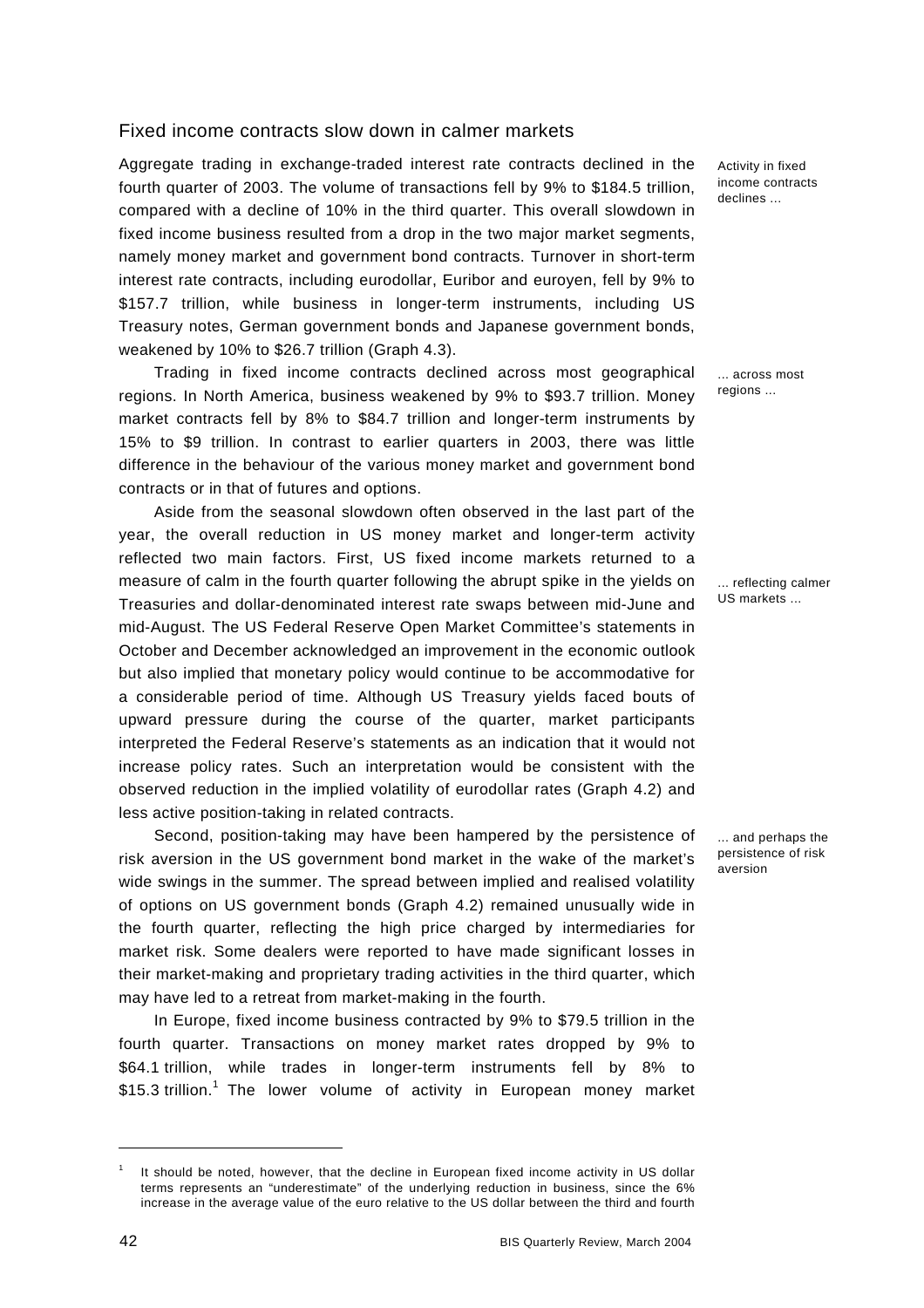

European business slows with consensus on rates contracts was almost entirely accounted for by a decline in the trading of options on three-month Euribor futures. The expected path of three-month rates implied by Euribor futures with delivery dates in 2004 rose substantially during the fourth quarter. Even so, market participants seemed to display a high degree of agreement concerning the near-term evolution of short-term rates, as illustrated by the low volatility of options on three-month Euribor rates (Graph 4.2). The slowdown of business in European government bond

l

quarters inflated the dollar value of transactions. An analysis of European transactions in terms of the number of contracts traded shows a 13% reduction in actual turnover.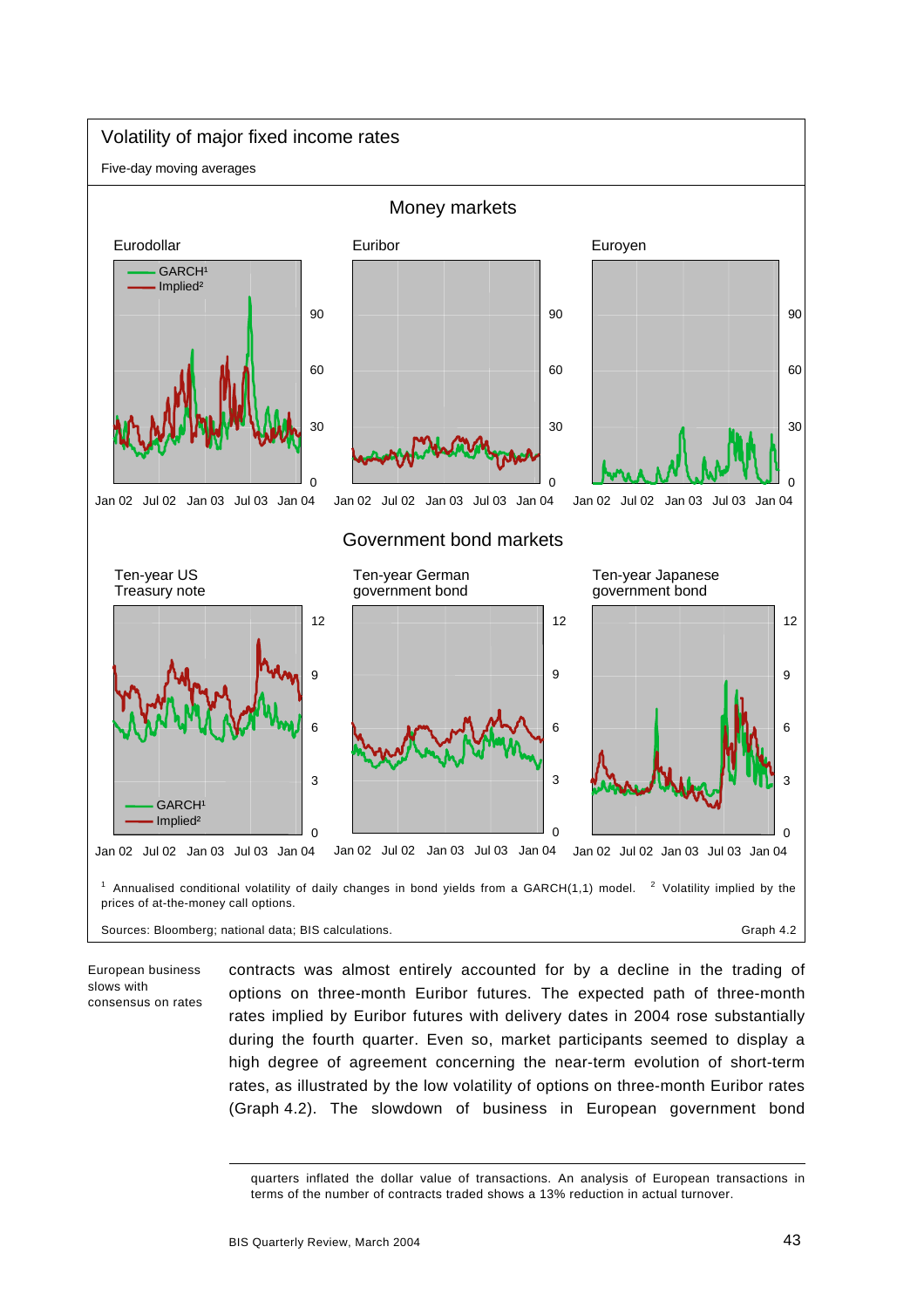## Exchange-traded markets remain buoyant in 2003

Trading in exchange-traded financial derivatives contracts monitored by the BIS continued to grow rapidly in 2003, with turnover expanding by 26% to \$874 trillion. This compares with increases of 17% in 2002 and 55% in 2001. Business in 2003 was brisk in all of the broad market risk categories. Money market contracts accounted for most of the increase in trading in dollar terms but activity in the small market for currency contracts grew at the most rapid pace.

#### *European fixed income business benefits from deepening liquidity*

Worldwide trading in fixed income contracts, the largest segment of exchange-traded markets, rose by 27% to \$794 trillion. Money market contracts, including futures and options on eurodollar, Euribor and euroyen rates, accounted for the biggest increase in activity in dollar terms, rising by \$137 billion, or 25%, to \$683 trillion. However, longer-term contracts, largely on government bonds, expanded at a faster pace, up by 41% to \$111 trillion.

One of the most notable developments in the area of money market products was the particularly strong expansion of activity on European exchanges. European trading of such instruments, principally on Euribor, jumped by 64% to \$278 trillion, compared with an increase of 7% in North America to \$369 trillion. Trading in options on European money market rates was particularly buoyant, up by 111% to \$83 trillion compared with an increase in futures of 50% to \$195 trillion. Trading in European money market instruments has been catching up rapidly with that in North America since 2002. Changing expectations about the stance of monetary policy in the euro zone played a role in the expansion of the short-term segment but activity also appears to have been boosted by a deepening of liquidity in over-the-counter (OTC) derivative instruments indexed to Euribor. In particular, the euro-denominated interest rate swap market continued to grow vigorously in 2003, generating a flow of secondary hedging transactions in Euribor futures. The notably strong increase in exchange-traded options may have resulted from a shift of business away from the OTC derivatives market. Volatility in several types of option products traded in the OTC market, including interest rate swaptions, reached unusually high levels in the second half of 2003. This may have prompted some market participants to switch to exchange-traded instruments.

Activity in longer-term fixed income instruments was also more buoyant on European exchanges than in other major geographical areas. European business in such contracts rose by 49% to \$66 trillion, compared with an increase of 36% to \$36 trillion in North America. As was the case for European trading in short-term rate contracts, European business in options on government bonds was especially active. Trading in such options rose by 86% to \$5.6 trillion compared with an increase in futures of 46% to \$60 trillion. Trading in government bond contracts in Europe and North America was fuelled by sharp swings in long-term interest rates in the first three

## Turnover of exchange-traded financial derivatives contracts by broad market risk category

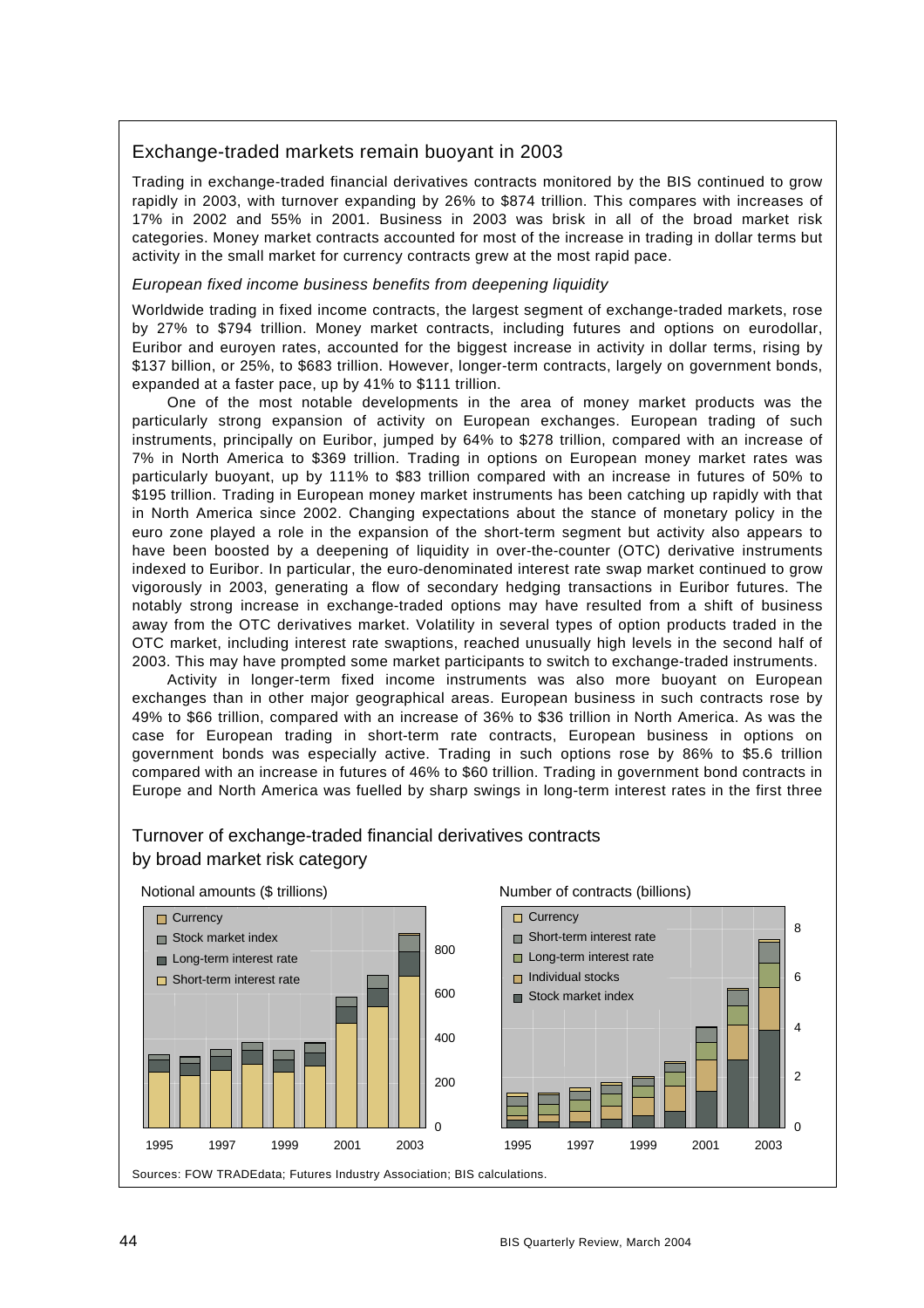quarters of 2003. The rally in fixed income markets in the first half of the year and its subsequent reversal from the end of June created a heavy volume of rebalancing transactions. Financial institutions, in particular, actively use fixed income futures and options to adjust the duration of their assets and liabilities as the level of interest rates changes. Such "immunisation" strategies create a positive link between transactions and market movements.

By comparison, fixed income activity in the relatively smaller marketplaces of the Asia-Pacific region was somewhat subdued. Trading in money market contracts grew by 8% to \$32 trillion, while transactions in government bond contracts rose by 12% to \$9 trillion. Trading in Australia was the main exception to this pattern of moderate growth, with transactions on short-term rates and government bonds together rising by 59% to almost \$10 trillion. This sharp increase seems to have been related to the hedging of new issuance in the corporate bond market and a readjustment of positions in the wake of the Reserve Bank of Australia's increases of its cash target rate in November and December.

#### *Stock index business driven by Asian activity*

Global activity in stock index contracts rose by 20% to \$75.5 trillion. Business expanded at widely differing rates across the major geographical areas. Turnover in the Asia-Pacific region rose by 48% to \$27.8 trillion and that in Europe by 19% to \$14.7 trillion. The notable increase in activity in Asia was once again largely attributable to robust trading in options on the Korea Stock Exchange's KOSPI 200 index, with a rise in turnover of such instruments of 49% to \$21 trillion. Options trading in Korea was introduced in 1997 but has expanded exponentially in recent years. Meanwhile, business in Japanese stock index contracts rose by 40% to \$3 trillion, a tentative recovery following the stagnation observed in recent years. By contrast, activity in North America was much weaker, with transactions growing by 4% to \$32.3 trillion. The upward movement of US equity markets from March onwards was accompanied by significantly lower volatility, realised and implied, which may have acted to weaken investor demand for protection.

Contracts on individual stocks, for which turnover is measured only in terms of the number of contracts, also expanded by 20% in 2003 to 1.7 billion. Business on North American exchanges rose by 17% to 837 million contracts, while that on European exchanges grew by 8% to 592 million. Trading in the Asia-Pacific region jumped by 112% to 43 million contracts, largely because of the introduction of trading in options in India. Activity in the rest of the world received a boost from a 96% increase in futures and options in Brazil to 176 million.

#### *Currency contracts recover on dollar weakness*

Exchange-traded currency contracts, which account for less than 1% of overall turnover in financial instruments, grew by 51% to \$4.4 trillion in 2003. Such contracts appear to have been recovering in recent years from a long period of stagnation. This recovery stems largely from a significant increase in the turnover of dollar/euro futures on the Chicago Mercantile Exchange (CME), the largest marketplace in the world for exchange-traded currency contracts. Trading in such contracts was boosted by protection-seeking as the dollar depreciated sharply in the foreign exchange market. Trading in dollar/yen futures also rose notably, fuelled by the G7 countries' call in September for more exchange rate flexibility. Market participants noted that the introduction by the CME of round-the-clock electronic trading for its currency contracts in April 2001 had helped enlarge the pool of traders in such instruments. Electronic trading may enable exchanges to compete more effectively with the much larger OTC market for currency instruments.

#### *Commodity contracts grow with the rise of commodity prices*

Business in commodity contracts, as measured by the number of contracts traded, also expanded in 2003. Overall, turnover rose by 10% to 530 million contracts. Trading in contracts on precious and non-precious metals, which together account for one third of total turnover in commodity contracts, was particularly brisk, up by 26% and 30% respectively. Activity in contracts on non-precious metals appears to have been fuelled by stronger expectations of a pickup in global economic activity. Transactions in contracts on precious metals, especially gold, mirrored to some extent the movements of the dollar, playing the role of safe asset when the slide in the US currency accelerated. By comparison, business in agricultural commodities and energy products was lacklustre, with turnover rising by 4% and 2% respectively.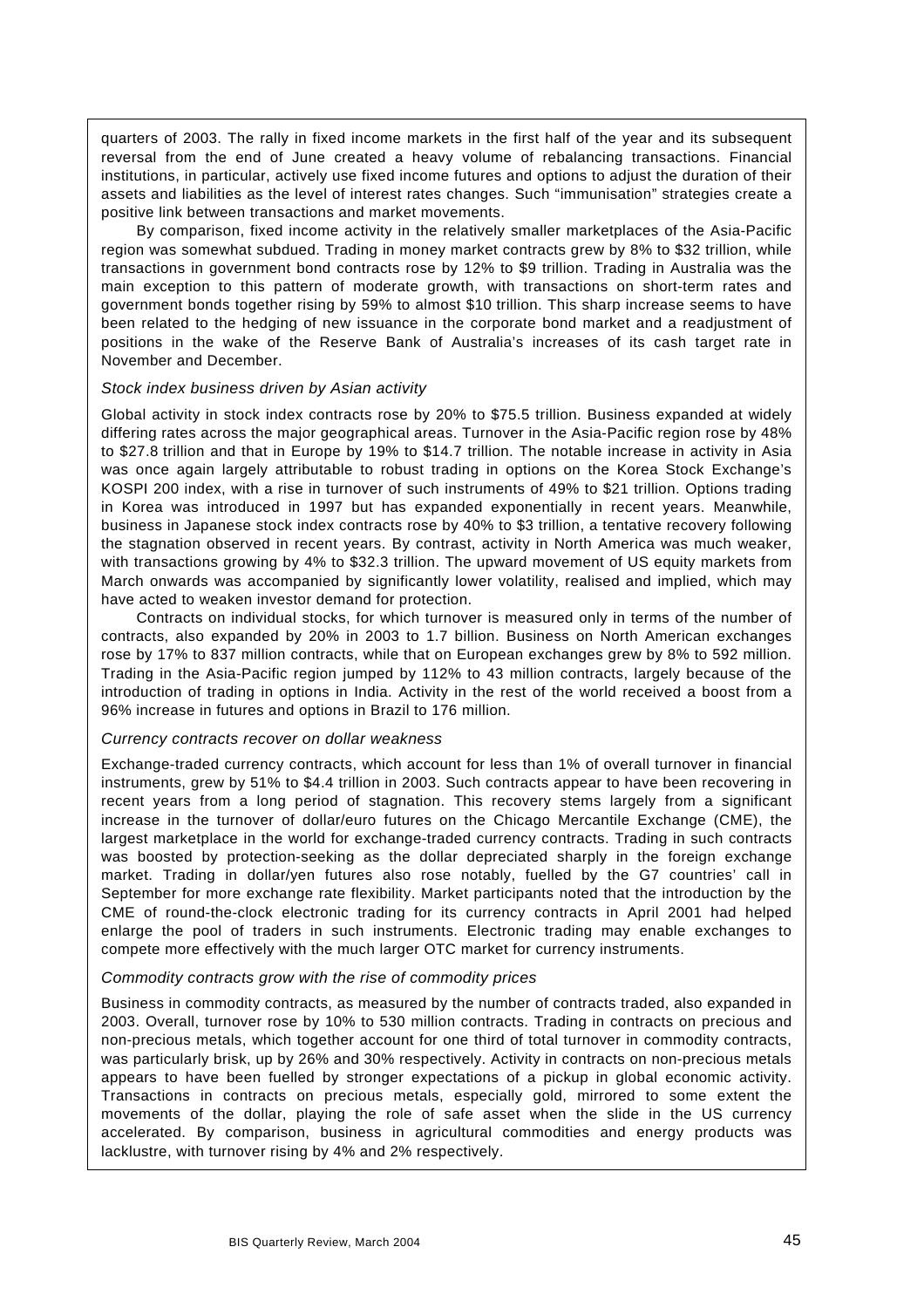

contracts resulted largely from weaker activity in both futures and options on 10-year German government bonds, probably owing to reduced uncertainty in longer-term markets.

Trading in interest rate products in the Asia-Pacific region dropped by 11% to \$10.3 trillion. There was a sharp contrast between the pattern of activity in Japan and Singapore, the two largest marketplaces for fixed income products in Asia, and that in Australia, which is the third most important centre. Business in Japan and Singapore contracted by 19% and 18% respectively, while that in Australia expanded by 15%. The lower volume of activity observed in Japan reflected calmer market conditions following the burst of speculative trading in the previous quarter (see the December 2003 issue of the *BIS Quarterly Review*). The slowdown observed in Singapore resulted largely from weaker activity in eurodollar contracts traded on that marketplace as traders anticipated steady US short-term rates. The buoyancy of turnover in Australia reflected a number of factors. First, the Reserve Bank of Australia's increase of its cash target rate in early November occurred slightly sooner than market participants had expected, leading to some readjustment of positions in the money and government bond markets. Second, government bond contracts were actively used by intermediaries to hedge a steady flow of corporate bond issues. Third, foreign investors demonstrated a strong appetite for bonds denominated in Australian dollars, possibly using government bond futures to fix the purchase price of securities ahead of their planned acquisition.

## Equity contracts expand despite falling volatility

Trading in stock index contracts gained strength in the fourth quarter of last year. Turnover rose to \$21.8 trillion, a 13% increase over the previous period. Growth was stronger for options than for futures, 19% against 7%, with

Drop in interest rate activity in Asia-Pacific ...

... except in Australia, where business rises sharply

Equity index derivatives grow ...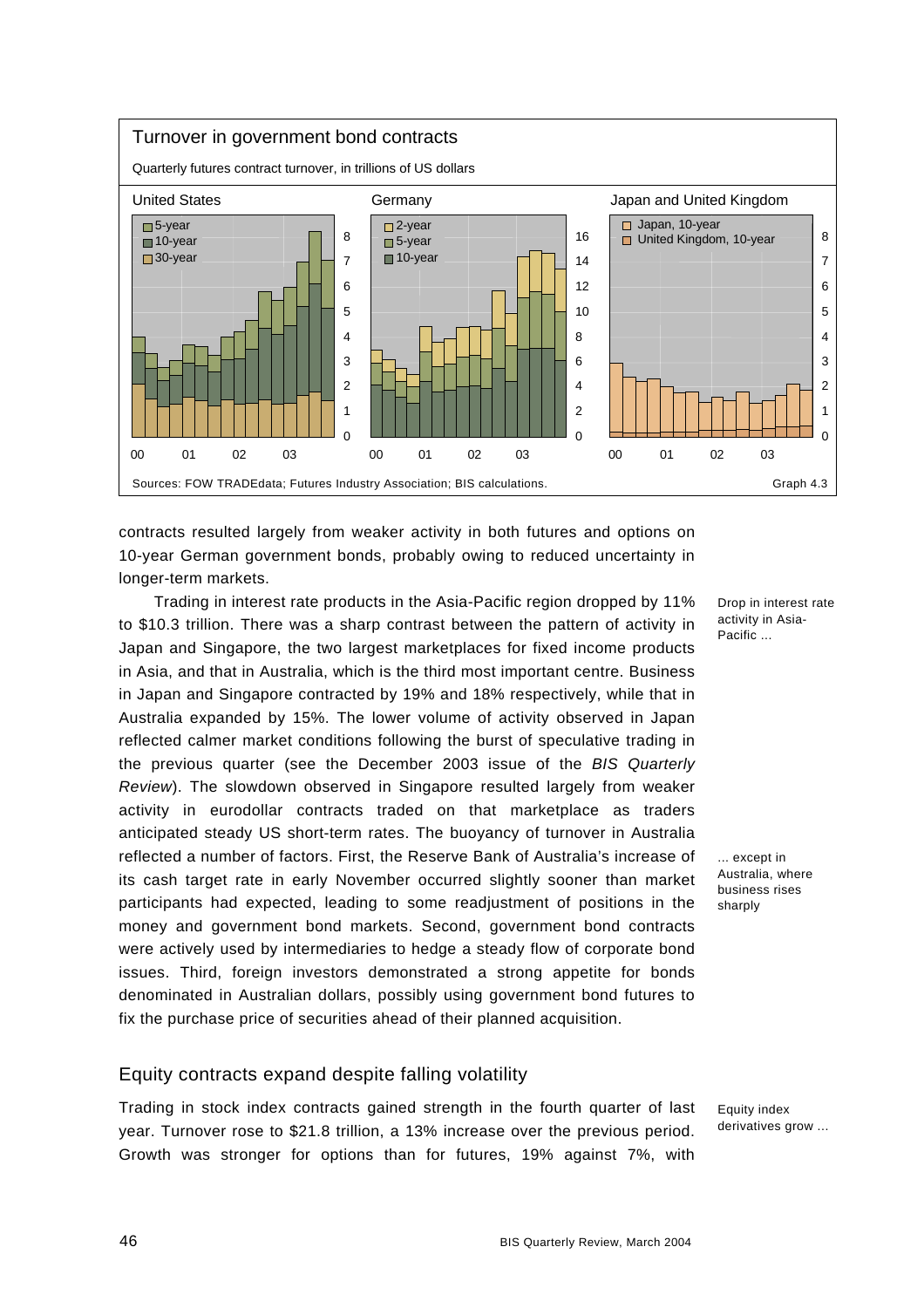turnover reaching \$12.8 trillion and \$9.0 trillion respectively.<sup>2</sup> The growth in activity was substantially higher in Asia, up by 26% to \$9 trillion, and in Europe, up by 10% to \$4 trillion.<sup>3</sup> The buoyancy of trading in Asia reflected almost entirely a further increase in the turnover of options on the KOSPI 200 index traded on the Korea Stock Exchange. In Europe, business grew particularly rapidly on German exchanges, where trading expanded by 14%. Much of the increase was accounted for by contracts on the Dow Jones EURO STOXX 50 and the Dow Jones STOXX 50 indices. Activity in such indices seems to have been supported by concerns that the depreciation of the dollar could have adverse effects on the profitability of European export-oriented firms. Derivatives business grew at a comparatively slower pace in North America, with transactions on US exchanges expanding by 3% to \$8 trillion. The rise in activity on US marketplaces derived almost entirely from options on the S&P 500 index traded on the Chicago Board Options Exchange (CBOE). ... more in Asia and in Europe ... ... than in the United States ...

... despite lower volatility

This increase in global activity was somewhat surprising given that it coincided with a further decline in market uncertainty. Implied and realised volatilities continued to fall from the peaks reached in 2002 (Graph 4.4), a development that should have limited the demand for insurance against market



<sup>2</sup> When changes are calculated over the corresponding quarter of the preceding year, thereby controlling for the presence of seasonal factors, the rise in stock index derivatives trading in the last quarter of 2003 is even larger, with turnover expanding by 28%, for both futures and options.

l

<sup>3</sup> The growth in the dollar value of European activity resulted largely from a 6% increase in the average value of the euro relative to the US dollar between the third and fourth quarters of 2003. Exchange rate effects worked in the other direction in Asia, where the dollar value of trading in Korean contracts was weakened by a 4% depreciation of the Korean won against the dollar.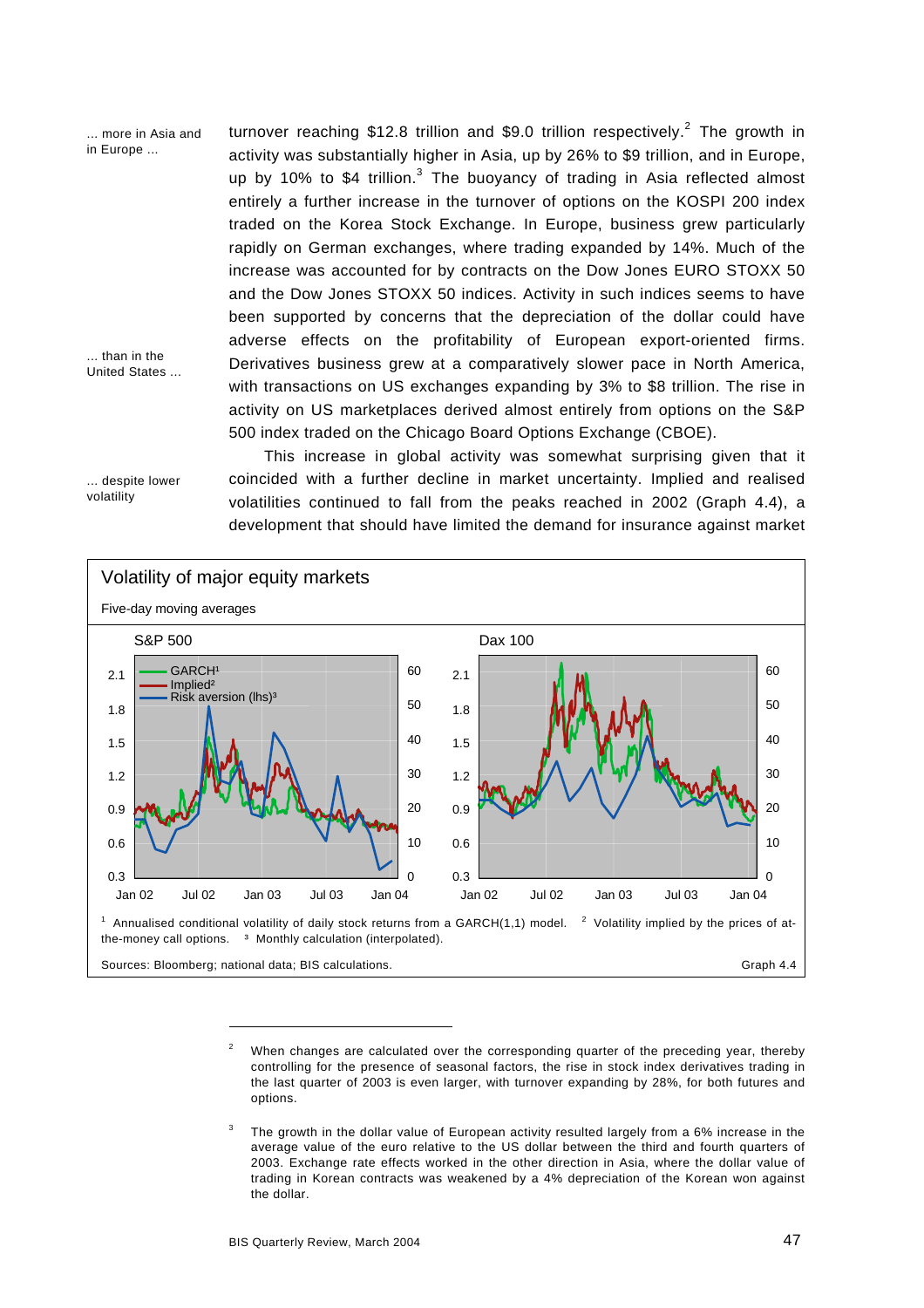

risk offered by options. At the same time, however, other factors may have induced a shift in the cost of protection against downside risk. Among these factors, the market price of risk, as measured by the coefficient of risk aversion calculated from stock index options, has followed a downward trend since mid-2002 (see the Overview).

The higher volume of trading could perhaps be explained by an unusual degree of disagreement between agents about the strength of the global economic recovery. Asset trading naturally arises when economic agents entertain divergent opinions about the evolution of fundamental variables. This appears to have been the case since March 2003, with analysts surveyed by Consensus Economics showing increasingly diverging views about expected GDP growth in the United States and Europe in 2004. For the United States, their forecasts ranged from 3.7 to 5.1% in November, compared to a range of 3.3–4.4% in September.

Along with derivatives on stock indices, contracts on individual equities also expanded in the fourth quarter, with turnover, measured by the number of contracts, growing by 7%. Options account for 97% of turnover, and over half ... and wider disagreement about future arowth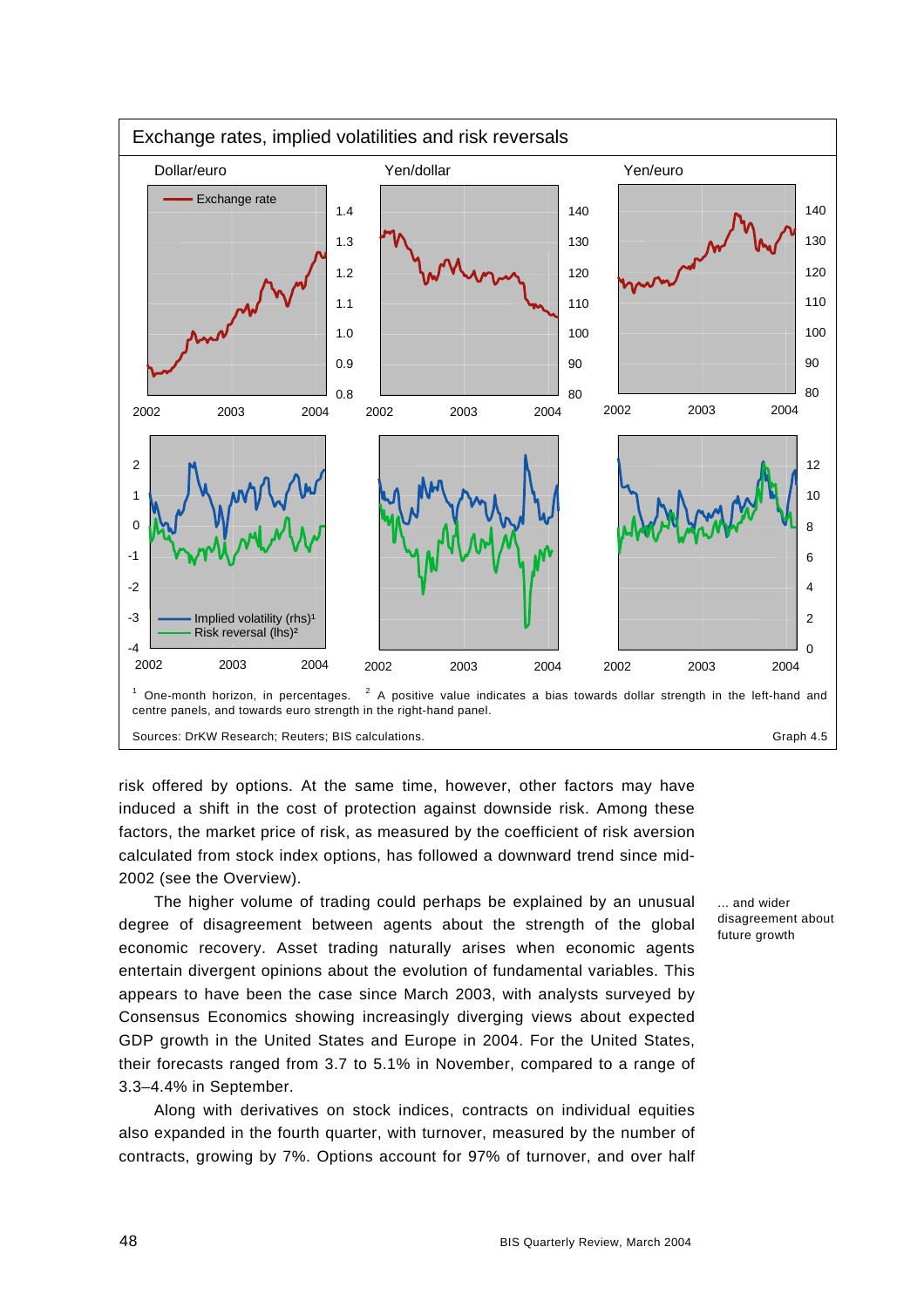of these are traded on US exchanges. Global activity in such contracts remains concentrated on the International Securities Exchange and the CBOE. In the fourth quarter the use of these instruments grew sharply in the United States, by nearly 20%, and also in Asia, although activity slowed down almost everywhere in Europe, notably in France and Germany.

## Dollar weakness boosts currency contracts

Currency futures expand ...

The turnover of exchange-traded currency derivatives, whose value represents only a small fraction of exchange-traded financial derivatives surveyed by the BIS, reached a notional amount of \$1.2 trillion in the last quarter of 2003, a 9% increase. The rise in activity stemmed almost entirely from futures, for which turnover expanded by 10% to \$1.1 trillion. Trading of currency derivatives remains concentrated on US-based exchanges, which account for nearly 90% of global turnover.

... on expectations of a weakening dollar

Activity seems to have been influenced recently by the movements of the dollar, with futures growing particularly sharply in December, when the US currency slid below the \$1.2 threshold against the euro. The increase was fuelled by customers seeking protection against persistent expectations of dollar depreciation, against both the euro and the yen, as illustrated by the risk reversal indicator implicit in currency options prices (Graph 4.5).

## Global recovery and flight to safety drive commodity contracts

The turnover of derivatives on commodities, measured by the number of contracts traded, expanded by 8% in the last quarter of 2003. Trading was particularly brisk for non-precious metals, which grew by 36% (Graph 4.6). Activity in these derivatives, mostly represented by futures, was driven by positive revisions to expected GDP growth in most areas of the world.

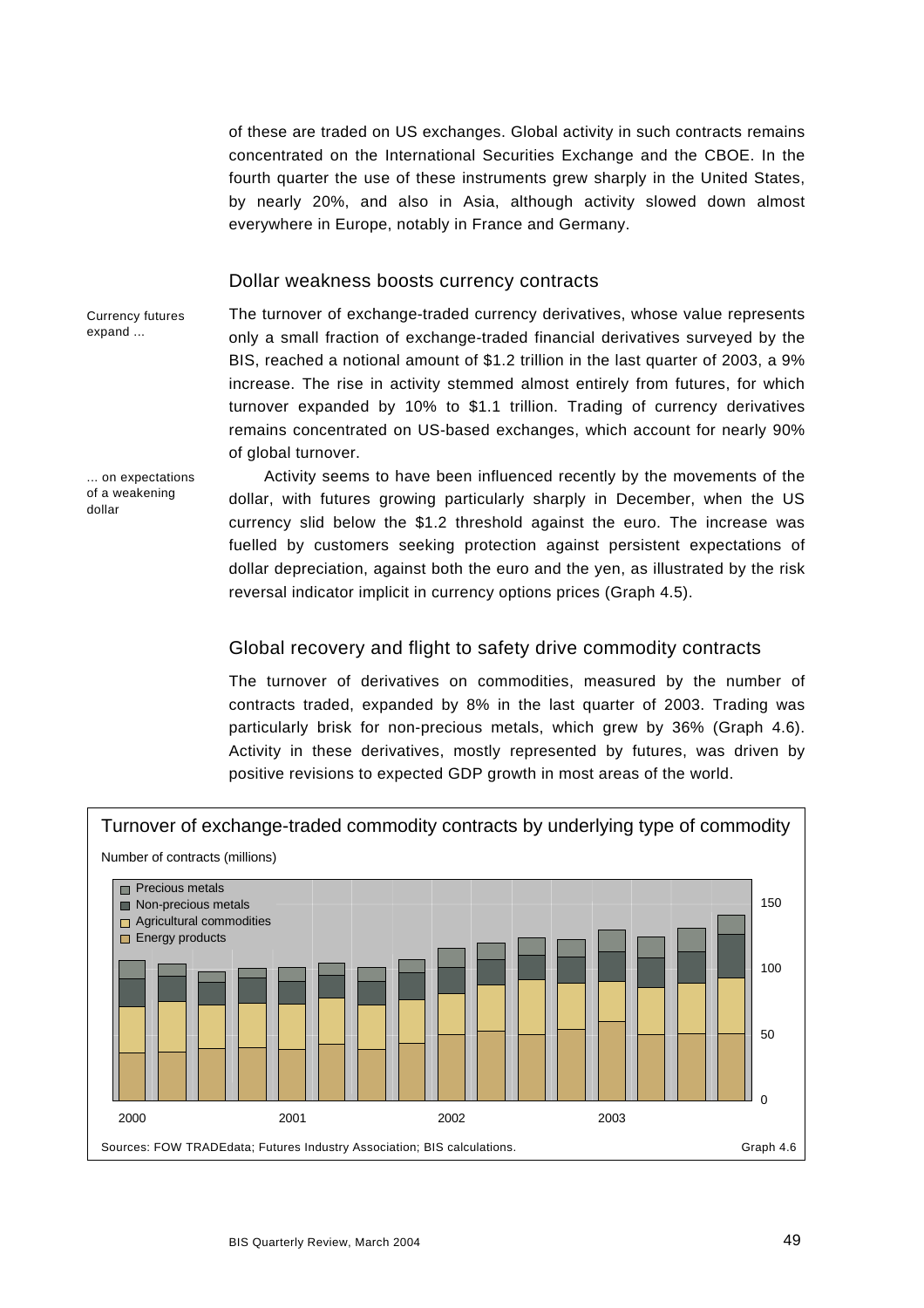Gold seen as a safe asset

Activity in derivatives on precious metals declined by almost 20% during the most recent review period. However, open interest in such contracts, which measures positions opened but not yet closed, rose by 57% between the end of 2002 and the end of the third quarter of 2003. This suggests that precious metals may have played the role of safe assets in a period characterised by marked dollar weakness. Open interest subsequently returned to the levels prevailing in late 2002, probably because the remarkable increase in the price of gold led many investors to take profits by either exercising their options or closing their futures positions.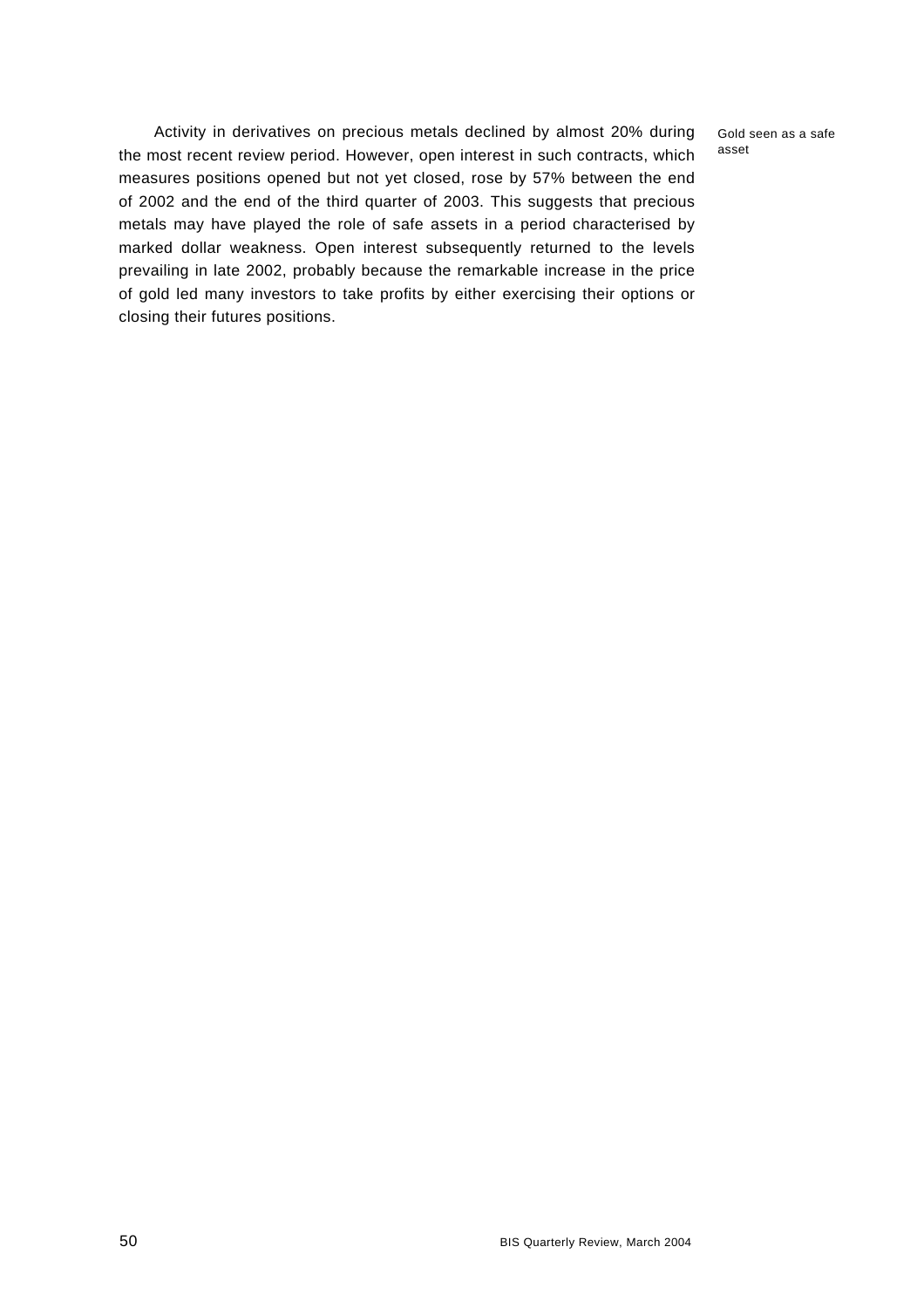## Household debt and the macroeconomy<sup>1</sup>

*Lower interest rates and an easing of liquidity constraints have led to a substantial rise in household debt over the past two decades. The greater indebtedness has made the household sector more sensitive to changes in interest rates, income and asset prices. This enhanced sensitivity is higher where more households have variable instead of fixed rate mortgages.* 

*JEL classification: E210, E520.* 

Household borrowing has increased considerably in a number of developed countries over the past two decades, both in absolute terms and relative to household incomes. This has raised concerns about the sustainability of household debt, and the implications for the stability of the financial system if it is not sustainable.

Much of the increase in household borrowing can be attributed to two factors: the decrease in the prevalence of credit rationing that followed from the financial deregulation of the early 1980s; and the reduction in interest rates, both in real and nominal terms, as inflation declined over the past two decades. These factors have contributed to a significant easing of liquidity constraints on households.

Regardless of whether the increase in household debt is sustainable, the greater indebtedness has important macroeconomic implications. The household sector will be more sensitive to movements in interest rates, particularly if they are unexpected, and to changes in income, most notably arising from unemployment. This enhanced sensitivity depends critically on the share of fixed versus variable rate mortgages held by households, with the sensitivity increasing more in those countries with predominantly variable rate mortgages. Moreover, in some countries part of the recent expansion in household borrowing has taken the form of a withdrawal of equity from the housing stock, which has provided a substantial boost to consumption spending. If this process of housing equity withdrawal were to slow or reverse,

<sup>1</sup> This article was written while the author was at the BIS and the Massachusetts Institute of Technology, on leave from the Reserve Bank of Australia. The views expressed in this article are those of the author and do not necessarily reflect those of the BIS or the Reserve Bank of Australia. The author thanks Olivier Blanchard and Claudio Borio for helpful discussions and comments.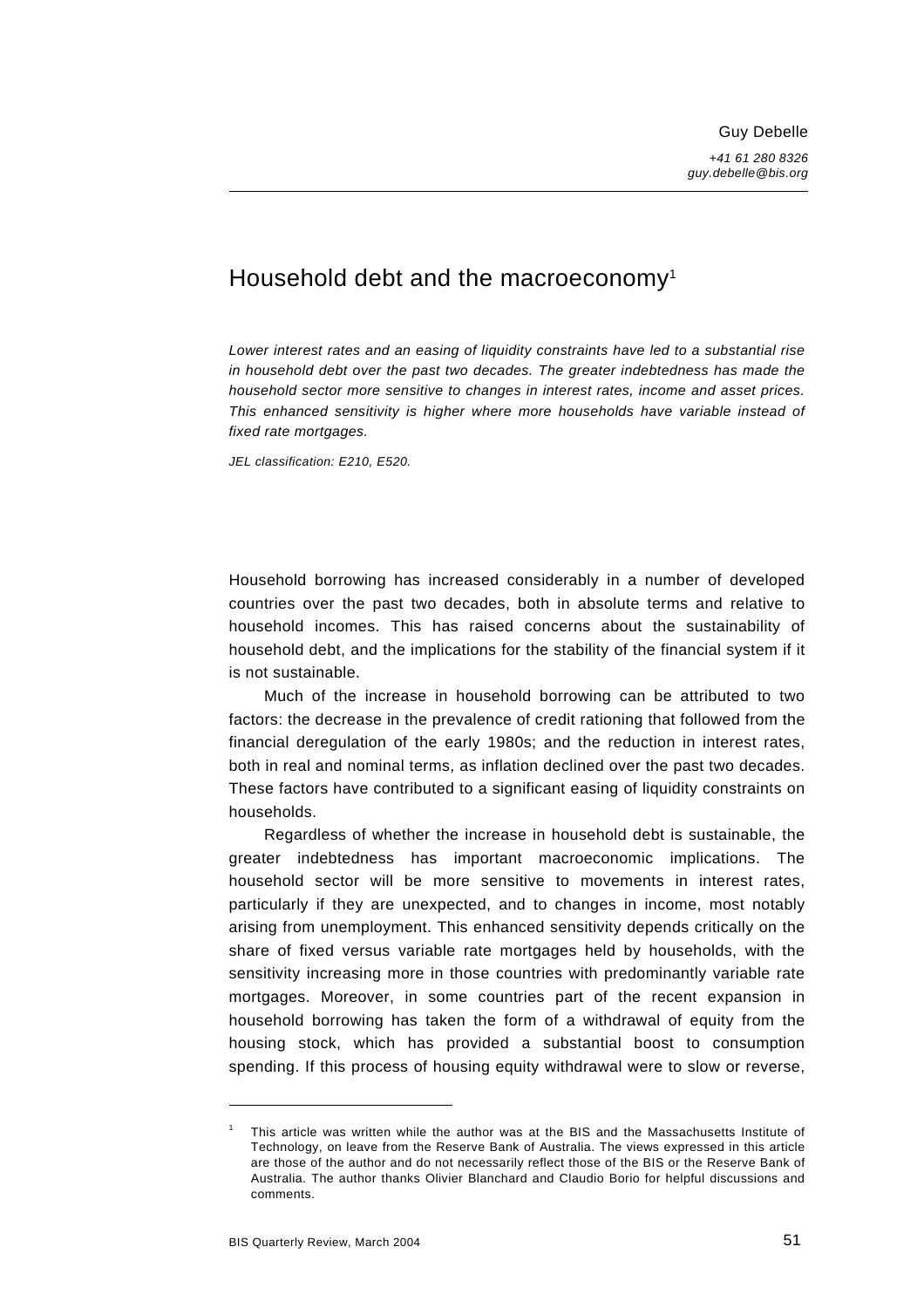as might occur were house price growth to slow or mortgage rates to rise, there could be a sizeable negative effect on the macroeconomy.

This special feature first discusses the increase in household borrowing that has occurred. It then briefly presents some factors that are likely to have contributed to this situation. Finally, it examines the macroeconomic implications of increased household indebtedness.<sup>2</sup>

## Facts

In most developed countries, the growth in household debt over the past two decades has exceeded that of income. However, the timing, extent and rate of the increase have varied considerably across countries. As shown in Graph 1, household indebtedness rose substantially in the 1980s in France, Japan and the United Kingdom, and in the 1990s in Australia and the Netherlands. The graph also shows considerable variation across countries.

In every country, the bulk of the increase in household debt has been in the form of borrowing for housing. For example, such borrowing currently accounts for around 75% of total household debt in the United States and the United Kingdom and around 60% in France and Germany, while in Australia it accounts for 85%. Although growth in borrowing for other purposes, particularly in the form of credit card debt, has also exceeded that of income over this period, it comprises a markedly smaller share of total household debt.



Household debt has risen substantially

Much of the borrowing has been for housing

<sup>2</sup> For a discussion of similar issues see: for Australia, Macfarlane (2003); for Ireland, Kearns (2003); for Norway, Gjedrem (2003); for the United Kingdom, HM Treasury (2003), Nickell (2003) and Tucker (2003); as well as recent Financial Stability Reports for Finland and Sweden inter alia.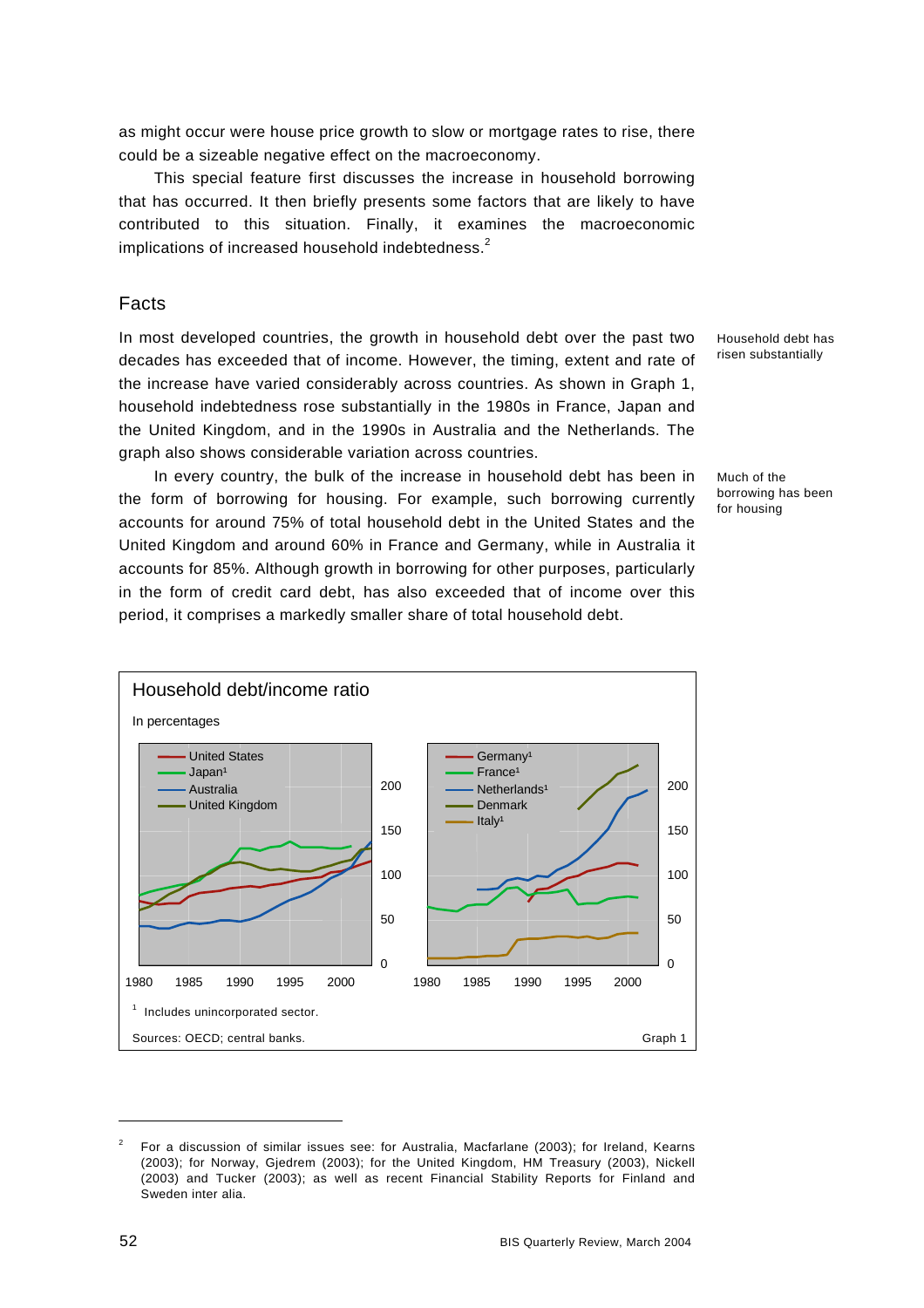

Scaling the amount of household borrowing by household income enables a comparison across time and across countries, but it does not necessarily provide a suitable benchmark for determining whether the amount of borrowing is excessive. When assessing the borrowing decisions of a corporation, a measure of gearing  $-$  the level of debt relative to the assets of the firm  $-$  is generally used, or a measure of interest cover such as debt service as a share of income. Similar measures for the household sector may be more appropriate when considering debt sustainability. The leverage of households can be calculated by scaling household debt by the value of household assets. The interest cover can be measured by dividing household loan repayments (which include both interest payments and required principal repayments) by a measure of household disposable income.

Using the assets of the household sector as the scaling factor, the leverage of the sector does not increase nearly as dramatically. Graph 2 shows that leverage ratios have generally risen by no more than 5 percentage points; in the case of France, the ratio has actually decreased. In large part, this reflects the concomitant increase in house prices that has occurred in most countries, although in some instances it also reflects an increase in the value of equity wealth. $^3$  Were house prices to fall, this measure of household gearing would deteriorate rapidly, as the value of household assets declined but the associated debt did not. Hence care must be taken in using this measure to assess the sustainability of household debt.

Leverage has not increased greatly …

… nor has debt service

The interest cover of households does not show a clear upward trend in most countries. The effect of the increase in household indebtedness has been offset by the decline in borrowing rates so that, on average, households are not

<sup>3</sup> The articles by Borio and McGuire, and Tsatsaronis and Zhu in this issue of the *BIS Quarterly Review* examine possible causes of the growth in house prices.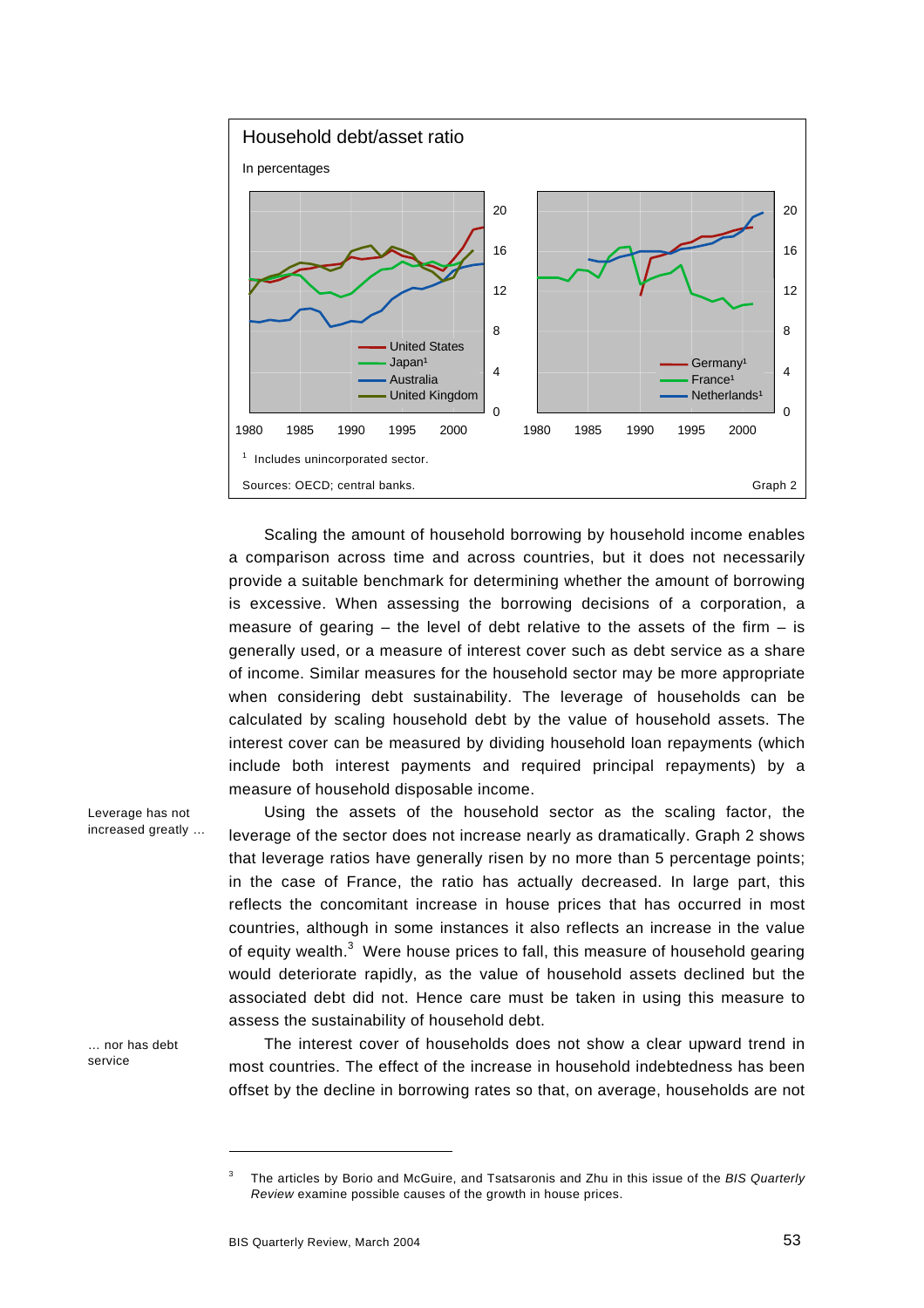devoting any greater share of their income to debt service than in the past.<sup>4</sup> However, in some countries, debt service is already close to historical highs, and would rise further were mortgage rates to increase.

The aggregate numbers on the indebtedness of the household sector conceal substantial variation in the distribution of the debt across individual households. For example, according to the 2001 *Survey of consumer finances* in the United States, only around 45% of households have mortgage debt, while around one quarter of households hold no debt at all. In addition, crosssectional data from Australia, Sweden and the United States show a humpshaped pattern of debt relative to age. In aggregate, young households carry comparatively little debt relative to income (although young households that have debt have very high levels of debt relative to income). This hump-shaped pattern follows that of home ownership, reflecting the fact that housing debt accounts for the bulk of household debt.

These distributional issues have important implications for the sustainability of the increase in debt, and for the macroeconomic consequences of the increase. Unfortunately, there is little data available on the change over time in the distribution of debt across households.

#### Why has debt increased?

A useful framework for examining trends in household borrowing is the life cycle model of Ando and Modigliani (1963). In periods during which income is low relative to the average lifetime income of the household, the household will borrow to fund current consumption, and repay the loan in periods during which income is high. As most households experience a rising income through their (working) life, debt will tend to be high relative to income early in life, and then gradually decline with age.

The presence of liquidity constraints complicates this story. Early in their working life, when income is relatively low, households may not be able to borrow as much as they desire. This particularly applies to the decision to purchase housing, which is the largest single expenditure a household undertakes. In most countries, financial institutions will not lend the full value of the dwelling being purchased, requiring the household to contribute to the cost of the purchase. Hence younger households are required to rent while saving for a down payment. As their incomes and savings grow, liquidity constraints are eased, so that households can borrow the large sum required to purchase a dwelling. This contributes to the hump-shaped pattern of household debt and home ownership over the life cycle that is observed in many countries.

Liquidity constraints explain why changes in the structure of the lending market seem to have had such a significant effect on the extent of household borrowing. Financial deregulation occurred in nearly all developed economies

Indebtedness varies considerably across households

Borrowing helps smooth consumption over the life cycle

Liquidity constraints have eased …

<sup>4</sup> This measure has the potential to misrepresent the effect of mortgage interest repayments on household cash flows because of changes in home ownership (Dynan et al 2003). If home ownership rates rise, households which were previously renting are substituting mortgage payments for rental payments, with considerably less effect on their disposable income net of housing costs than that suggested by the rise in their debt service ratio.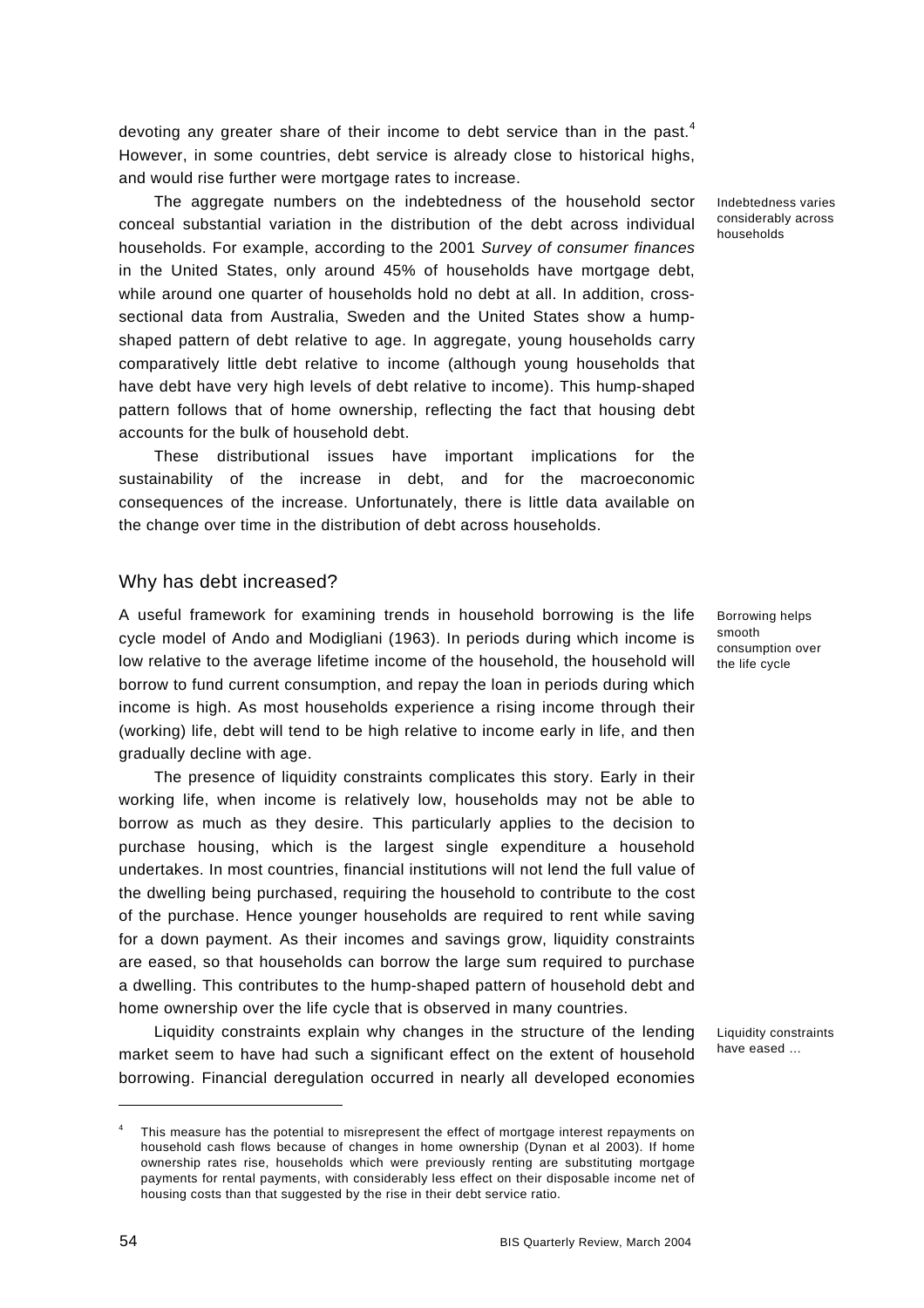through the 1980s and 1990s, although the timing and extent of the deregulation varied considerably across countries. Thus a significant part of the growth in household borrowing may reflect a move from a suboptimally low (from the household's point of view) level of indebtedness in the period prior to financial deregulation to a higher level now that households are no longer liquidity constrained. This is likely to have allowed households to better structure their path of consumption spending over the life cycle.

Despite the deregulation that has occurred, there remain institutional features, particularly related to lending for housing, which still result in some households being liquidity constrained. Financial institutions generally set a limit on the amount of disposable income that a household can use to service its loan, thereby restricting the maximum amount it can borrow. This means the level of borrowing costs can affect household indebtedness beyond the direct effect of a reduction in the real cost of borrowing caused by a fall in real interest rates. Given a household's income, a decline in nominal interest rates will allow an increase in the maximum amount a financial institution will lend to

… but still remain

Lower inflation can boost debt relative to income

… as interest rates are lower and income growth is slower

The tax system also affects borrowing

 $\overline{a}$ 

The effects of inflation and interest rates are illustrated in Graph 3 (see also Miles (1994), Bank of England (2002) and Reserve Bank of Australia (2003b)). Assume that a housing mortgage is taken out for 30 years and that payments are constant over the life of the mortgage. With a standard mortgage, in the early part of the loan, payments predominantly comprise interest payments with relatively little principal being repaid. Over the life of the loan, the share of interest payments in the monthly payment decreases, while the share of principal repayments increases.

the household (Stevens (1997) and Wadhwani (2002)).

With higher rates of inflation, and concomitant higher nominal interest rates, the upfront payments are larger relative to income, while later payments decline considerably as a share of income. The nominal value of the repayments remains constant, but the real value drops rapidly because of higher growth in nominal household income. With lower inflation, the upfront payments on a mortgage of the same size are smaller relative to income, but decline less rapidly over the life of the loan, as the real value of the debt is eroded more slowly.<sup>5</sup> As inflation rates have fallen, the associated decline in nominal borrowing rates has allowed households to borrow larger amounts for a given limit on debt service.

The tax system also has an effect on household indebtedness, which varies with the rate of inflation. In a number of countries, mortgage interest payments on owner-occupied housing are tax-deductible and, in some cases, part of the principal may also be deducted.<sup>6</sup> In countries such as Finland, Norway and Sweden, negative after-tax real interest rates contributed to rapid growth in borrowing for housing in the second half of the 1980s.

<sup>5</sup> Indeed, in a deflationary environment, repayments could conceivably rise as a share of income as the real value of the debt increases.

<sup>6</sup> Group of Ten (2003) describes the different tax treatment of housing across countries and the effect this has had on house prices and household borrowing.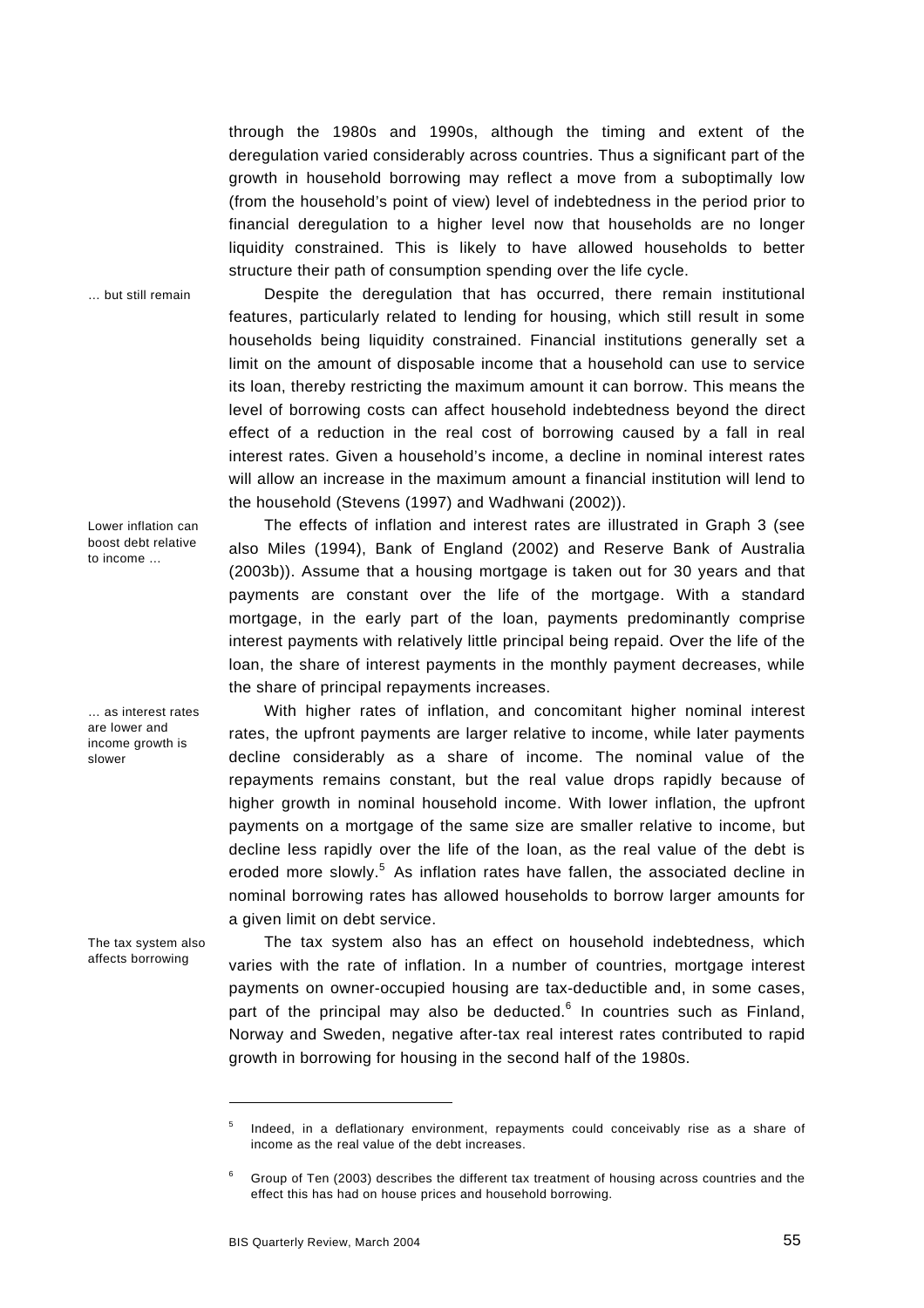

In terms of the debt/income ratio, lower inflation has two effects. First, it boosts the numerator because of increased borrowing by households in response to the decline in nominal interest rates. Second, it will result in lower growth of nominal household income, so the nominal value of the debt is eroded more slowly for each individual household, thereby also boosting the aggregate household debt/income ratio.

Thus, much of the increase in household borrowing that has been observed can be explained by the combination of declining interest rates, in both real and nominal terms, and financial deregulation. For example, assume that interest rates fall from 15% to 7%, nominal income growth declines from 9% to 4% (a situation similar to the experience of some countries over the past two decades), and households borrow in such a way that their initial repayment is 30% of income. This could lead to a more than doubling of the aggregate household debt/income ratio (Reserve Bank of Australia (2003b)). Barnes and Young (2003) conduct a similar exercise for the United States and show that much of the growth in household debt in the 1990s can be explained by these factors (although not the increase observed in the 1980s).

## Macroeconomic implications

Regardless of whether households have "over-borrowed", the larger stock of household debt has important macroeconomic implications. These include the increased sensitivity of the household sector to fluctuations in income, interest rates and house prices. In some countries, there may also be a reversal in the process of housing equity withdrawal, which has provided a boost to consumption in recent years.

As mentioned above, the decline in inflation has had two effects on household borrowing. First, the reduction in borrowing costs has allowed a greater number of households to borrow and/or increased the average level of debt per borrowing household. Thus, in a number of countries, aggregate debt

Households will be more sensitive to …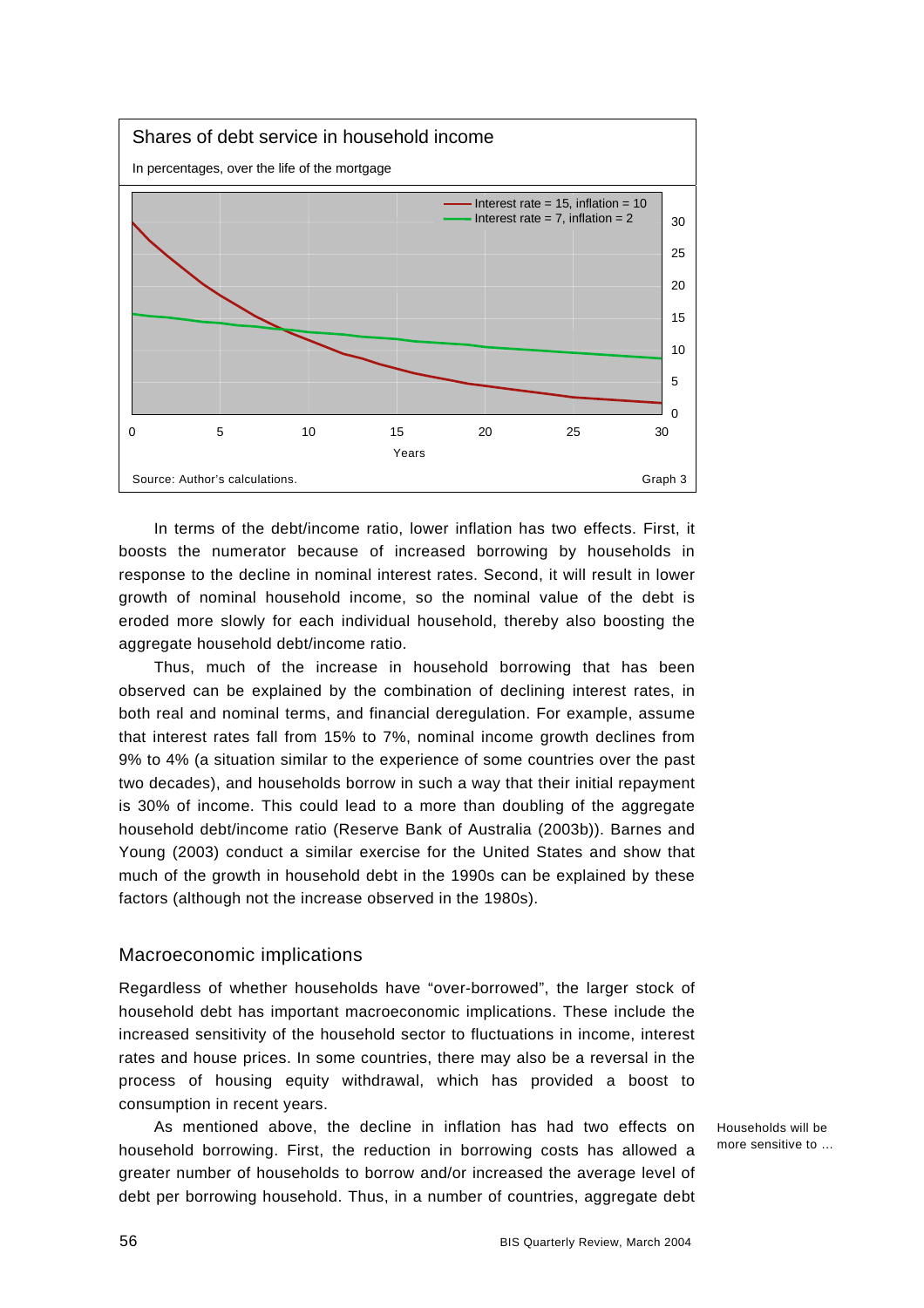service ratios are currently close to the highest levels of the past few decades, despite the fall in interest rates. Second, with lower inflation, the real value of the debt (which is fixed in nominal terms) is not eroded as fast as in the past. Households may be surprised in later years by the proportion of income still required to service their debt, and hence have lower than desired consumption. The higher aggregate debt/income ratio means that households will be more exposed to shocks, and will also remain exposed for a longer period of time than in the past.

#### *Declines in household income*

… declines in income, in particular via unemployment … The largest and most significant negative shock to household income is unemployment. Greater household indebtedness and higher debt service levels will heighten the sensitivity of households to a rise in unemployment, amplifying the effect of a negative shock to the economy. Households with debt will find it more difficult to maintain their mortgage payments through a period of unemployment, and hence will be more likely to default. This has the potential to increase the incidence of distressed selling, the likelihood of a downward spiral in house prices and the incidence of negative equity (where the value of the house falls below the outstanding mortgage). Such developments would be particularly unwelcome if the source of the unemployment shock were already placing downward pressure on house prices. Financing difficulties would be even more acute if the rise in unemployment were associated with higher interest rates, as for example occurred in Scandinavia and the United Kingdom in the early 1990s. For related reasons, greater household indebtedness might also reduce the ability of households to relocate in search of employment in a downturn.<sup>7</sup>

Admittedly, unemployment generally affects only a relatively small section of the population, and the degree of overlap between those households with a higher risk of unemployment and those with high debt levels has historically been low. Nevertheless, because households now have higher debt service levels for longer, they are more likely to experience a spell of unemployment while debt service is still a significant share of household income.

#### *Declines in house prices*

… declines in house prices … Even in the absence of a downturn, increased indebtedness means that the household sector is more exposed to falls in house prices that result in negative equity. The primary impact of such a fall might be lower consumer confidence and reduced household spending, exacerbated by a turnaround in housing equity withdrawal (see below). Household financial distress need not increase, however, as it is primarily a function of the household's ability to

<sup>7</sup> That is, the need to sell the house to repay the mortgage may substantially increase the cost of searching for employment in distant labour markets. Blanchard and Katz (1992) and Decressin and Fatas (1995) highlight the importance of labour mobility in the United States and Europe. Gardner et al (2001) and ECB (2003) examine the relationship between home ownership and labour mobility.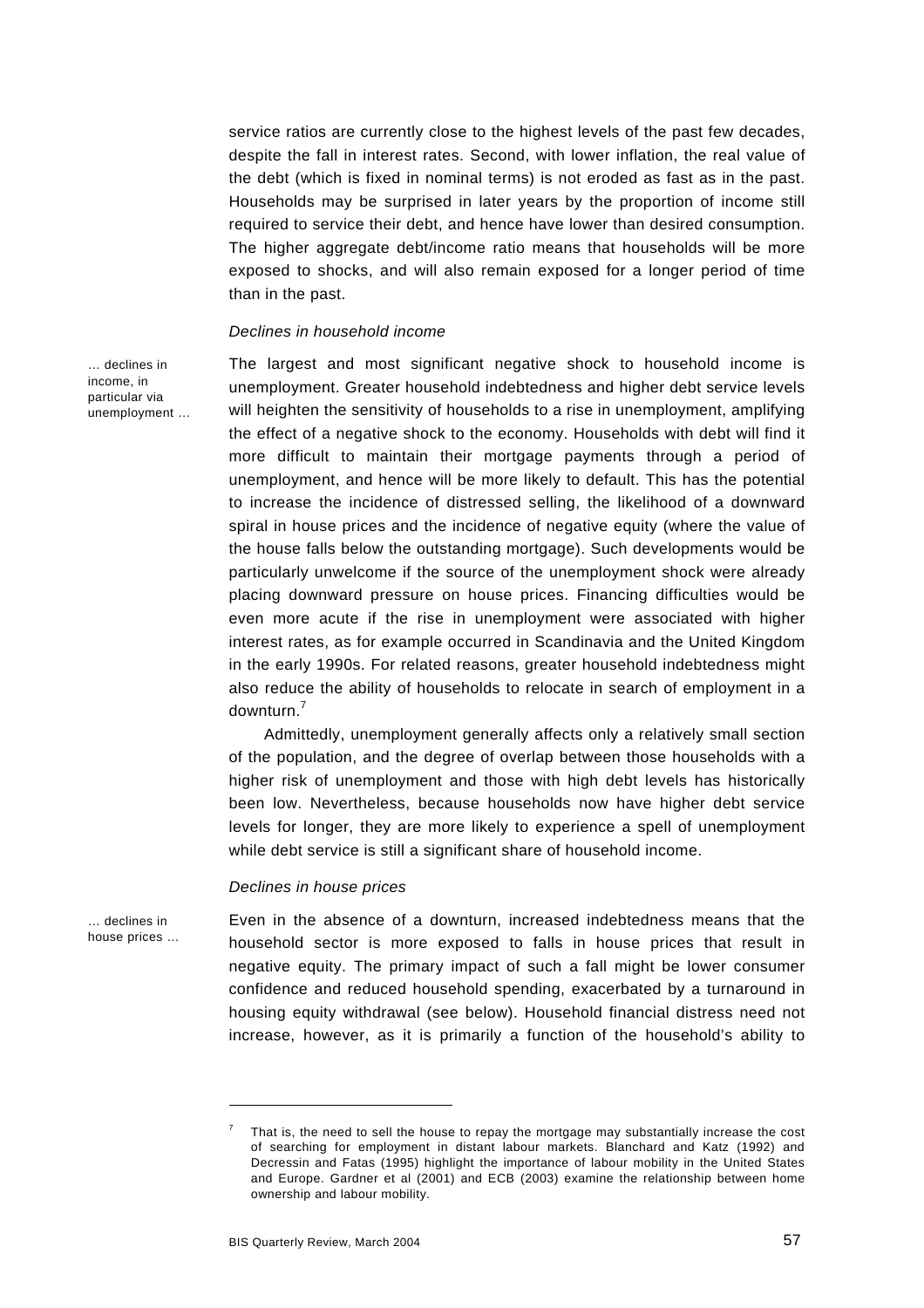service the mortgage. This is determined by the interest rate on the mortgage and the household's income rather than by the value of the house itself.

#### *Changes in interest rates*

Changes in interest rates will generally affect a much greater number of households than a rise in unemployment. The sensitivity of the household sector to interest rate changes will depend critically on whether households mainly have fixed or variable (floating) rate mortgages, which varies considerably across countries (see Table 1). $^8$  It will also depend on the degree to which the change in interest rates was anticipated by households at the time they initiated their mortgage; that is, whether changes in interest rates are perceived to be consistent with the normal variation over the business cycle, or whether there has been a change in the interest rate regime involving a complete shift in the nominal term structure (for example, from a high to a low interest rate environment).

In those countries where mortgages predominantly have fixed rates, including France, Germany and the United States, movements in policy interest rates over the business cycle should, in theory, have only a small effect on mortgages. The borrowing rate is most closely related to longer-term interest rates and thereby the average policy interest rate expected to prevail over the life of the mortgage.

A change in the interest rate regime will have an asymmetric effect on households. If there is a downward shift in the interest rate regime, there is an incentive for existing borrowers to refinance their mortgages at the lower interest rate, thereby boosting the amount of household income available for other purposes, most notably consumption, as monthly mortgage payments are reduced. The extent to which this occurs will depend on the cost of refinancing, which is relatively low in Denmark and the United States, but relatively high in other countries with fixed mortgage rates (see the article by Frankel et al in this issue of the *BIS Quarterly Review*). If there is an upward shift in the interest rate regime, existing fixed rate borrowers will be shielded from the effects of

| Predominant type of household mortgage interest rate                                       |          |                      |          |  |  |
|--------------------------------------------------------------------------------------------|----------|----------------------|----------|--|--|
| Australia                                                                                  | Variable | Italy                | Mixed    |  |  |
| Austria                                                                                    | Fixed    | Japan                | Mixed    |  |  |
| <b>Belgium</b>                                                                             | Fixed    | <b>Netherlands</b>   | Fixed    |  |  |
| Canada                                                                                     | Fixed    | Norway               | Variable |  |  |
| Denmark                                                                                    | Fixed    | Portugal             | Variable |  |  |
| Finland                                                                                    | Variable | Spain                | Variable |  |  |
| France                                                                                     | Fixed    | Sweden               | Variable |  |  |
| Germany                                                                                    | Fixed    | Switzerland          | Variable |  |  |
| Greece                                                                                     | Variable | United Kingdom       | Variable |  |  |
| Ireland                                                                                    | Variable | <b>United States</b> | Fixed    |  |  |
| Table 1<br>Sources: Borio (1995), based on majority of the stock of mortgages; ECB (2003). |          |                      |          |  |  |

<sup>8</sup> For a similar discussion of this issue, see Miles (1994, 2003) and FSA (2001).

… and changes in interest rates

With fixed rate mortgages, the impact may be smaller

j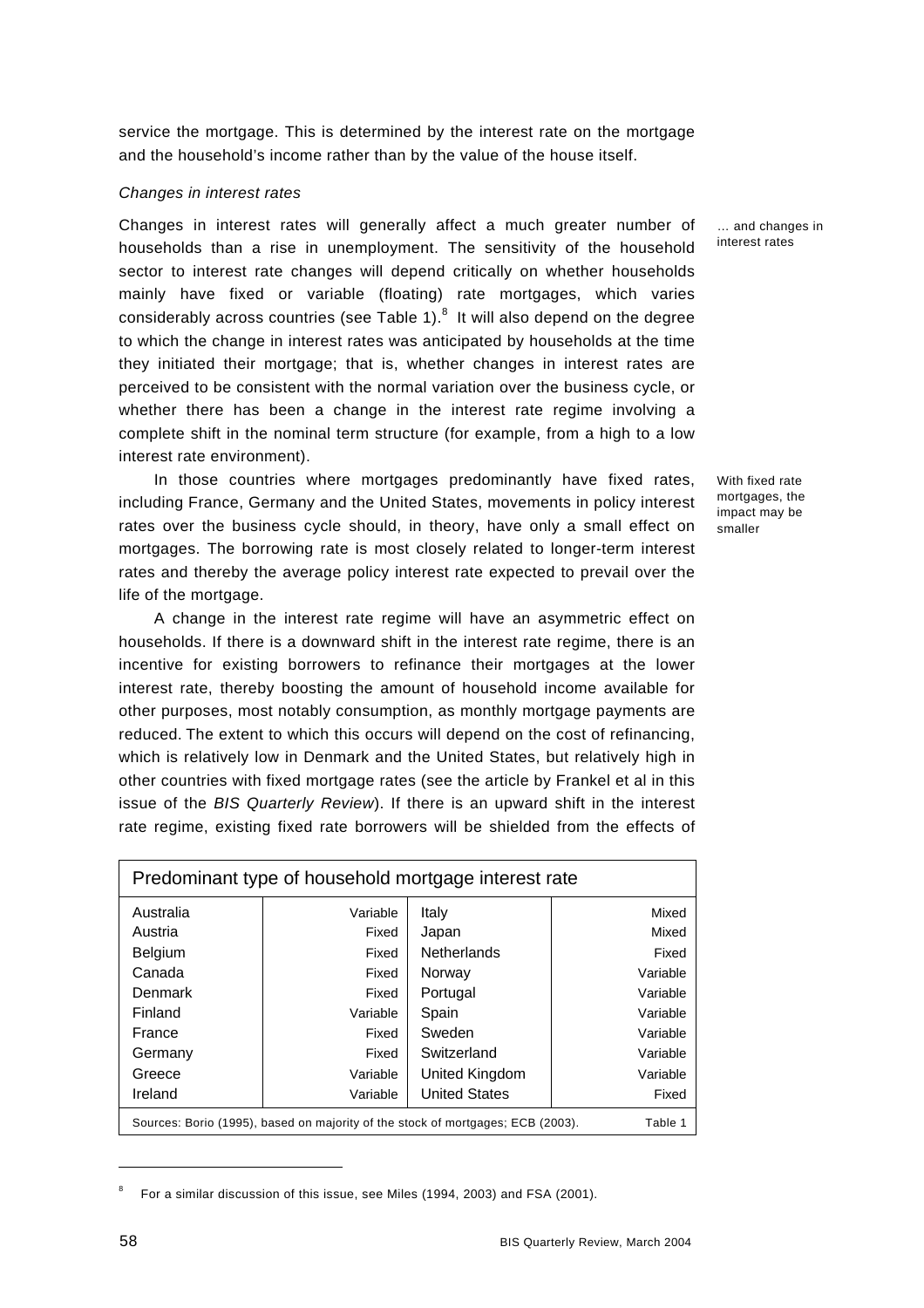the rising interest rates; only prospective new borrowers will be affected and the magnitude of this latter effect will be little influenced by the level of aggregate household debt.

While there may be no change in the impact on households of an upward shift in interest rates, the effect on lending institutions may be more pronounced, particularly if it comes after a period during which a large number of households have refinanced at lower interest rates. Financial institutions will be faced with higher funding costs but, with the bulk of their assets earning fixed rates, will not experience a rise in the return on these assets as interest rates rise. However, the greater securitisation of housing mortgages means that financial institutions may also be shielded from the increase. The end holders of the securitised product, which are generally pension funds, may thus be most exposed to the risk (IMF (2003)). The household sector still ultimately bears the risk, but as it is transmitted through changes in the value of pensions, there is likely to be a much more gradual adjustment in consumption. Hence the macroeconomic effect is likely to be smaller and/or more protracted than if the household is bearing the interest rate risk directly.

With variable mortgages, the household bears the risk

The risk is borne by financial institutions and pension funds

Households may be able to smooth the impact …

In countries where mortgages are predominantly variable (floating) rate, such as Australia, Ireland, Spain and the United Kingdom, the implications of increased household indebtedness are potentially much greater. Variable interest rates are more directly related to the policy interest rate, often changing one-for-one with it. In these cases households with mortgages, rather than financial institutions, directly bear the risk of interest rate fluctuations.

The size of the impact will again depend on whether the movement in interest rates is within the range of normal cyclical variation or is rather a shift in the interest rate regime. The impact of policy interest rate changes will be reduced to the extent that households treat the variable rate as effectively fixed over the life of the loan, and interest rates do vary over the cycle within the range that has been anticipated by households. $9$  For example, if the interest rate is at a cyclical low, households may save the temporary decline in required repayments, with consumption being relatively unaffected. A simple way to save in such situations is to maintain the monthly repayments at a constant level, thereby paying off the loan principal faster than necessary. This prepayment buffer, which is built up when interest rates are low, will allow the household to also maintain constant mortgage payments as interest rates rise, again diluting the impact of these increases on consumption.

If there is a downward shift in interest rates that is perceived to be permanent, households may opt to increase their borrowing and/or their spending on housing or other forms of consumption. When there is a permanent upward shift in the interest rate regime, only those borrowers whose repayments are at the minimum required will be affected initially. With no prepayment buffer, interest rate rises will directly feed into higher mortgage payments and hence reduce consumption approximately one-for-one. As

<sup>9</sup> Miles (2003) discusses some evidence that households expect the variable interest rate at which they initiated the mortgage to prevail over the whole life of the mortgage, even if it is only at a cyclical low.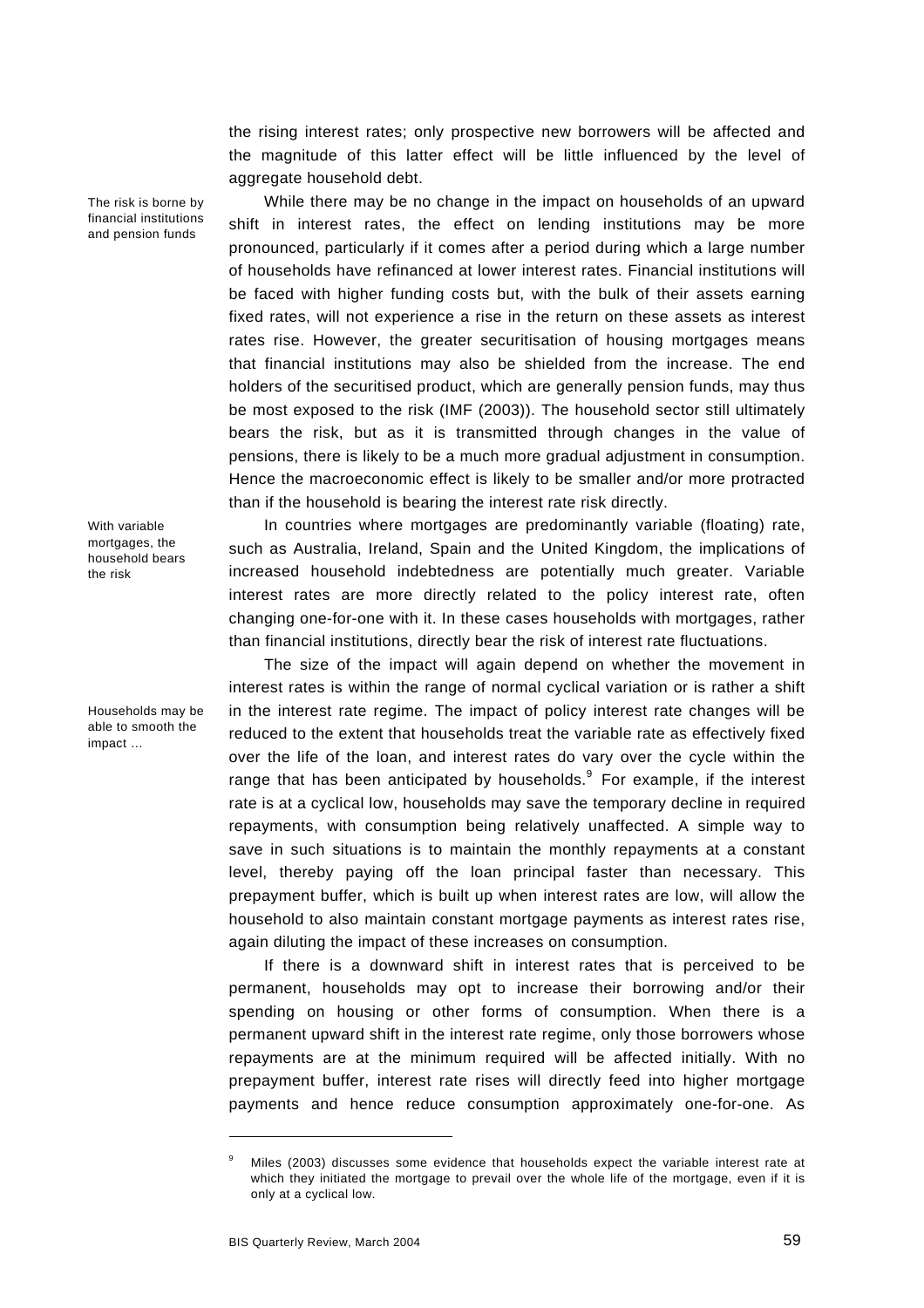interest rates continue to climb, the prepayment buffers of more and more households will be eroded, increasing the impact on consumption.

With the downward shift in interest rates over the past decade or so, it is possible that many indebted households are "ahead" on their mortgage payments (so that the duration of the mortgage is reduced). Hence, were interest rates to rise substantially, the effect on consumption might be smaller than would be suggested by the larger size of aggregate household debt. Offsetting this possibility, many households have re-borrowed at the lower rates of recent years and in some cases have taken advantage of the lower rates to increase the size of their mortgage, most notably to trade up to a larger dwelling.

Thus, in countries where mortgages are predominantly variable rate, the rise in household indebtedness is likely to have increased the potency of monetary policy. The effect may well be broadly symmetrical. However, the extent of the increase in potency will be diminished by the degree to which households regard variable rate mortgages as effectively fixed over the interest rate cycle.

#### *Housing equity withdrawal*

One aspect of the increase in household indebtedness which has had a marked impact on the macroeconomy has been the growing tendency of households to extract equity from the value of their houses to finance consumption or the purchase of other assets. This process of housing equity withdrawal has played a significant role in boosting consumption in a number of countries in recent years, most notably the United States, the United Kingdom, the Netherlands, Australia and Ireland. In the Netherlands, after providing a substantial boost for some time, this effect has recently been experienced in reverse. A significant decline in equity withdrawal has acted as a major drag on the economy over the past two years (Netherlands Bank (2003)).

Housing equity withdrawal can be measured as the difference between net borrowing by households secured against housing and spending by households on housing assets. The latter can take the form of either spending on new housing or upgrades to the existing housing stock (ie renovations). Households are extracting equity from the value of the housing stock when borrowing exceeds the spending on the housing stock, and injecting equity when spending on the housing stock exceeds borrowing.

The ability of households to extract equity has been considerably strengthened by the greater availability of products such as home equity loans, and the lower transaction costs of using those products. Some products effectively provide a revolving credit line for households, secured against the house. This has enhanced the ability of households to smooth temporary declines in income, and also allowed them to borrow better against increases in expected future income by using their house as collateral, significantly easing liquidity constraints.<sup>10</sup>

… but sensitivity to interest rate changes is greater

Greater tendency for withdrawal of housing equity

Housing equity is easier to access

Whether a rise in house prices increases the net worth of the household sector is debatable. While house price rises boost the wealth of existing homeowners, they also reflect an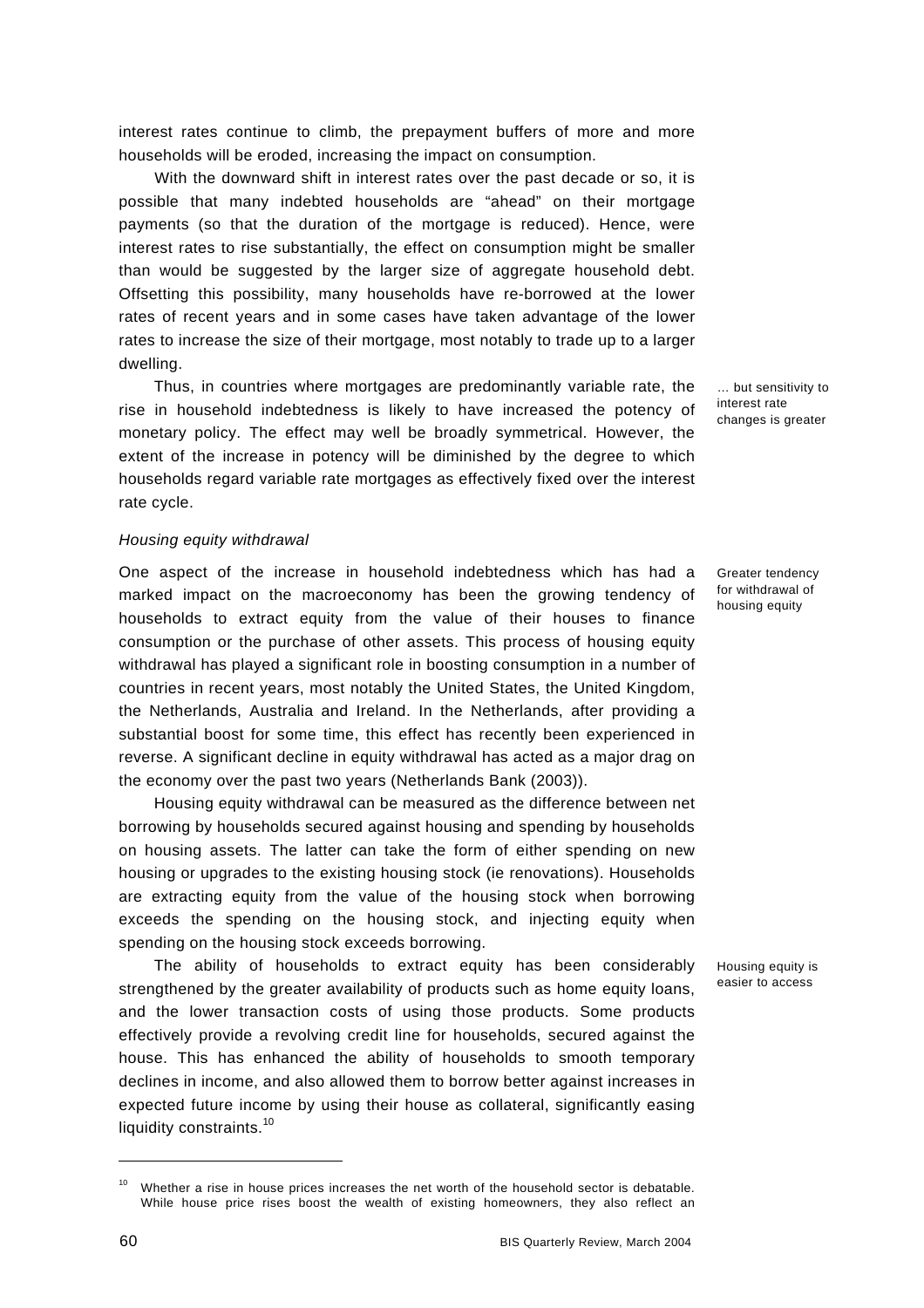The equity extracted can be used for a number of purposes: increasing consumption spending on durable or non-durable goods and services; repaying other forms of debt; purchasing other assets such as shares or bank deposits, etc. As interest rates on debt secured against housing are generally lower than those on all other forms of household borrowing, there is a large incentive for households to consolidate other forms of borrowing into their mortgage. In particular, equity withdrawal may be used to finance durable goods consumption, which would otherwise be financed by borrowing at interest rates markedly higher than mortgage rates.<sup>11</sup>

Housing equity withdrawal has boosted both consumption and residential investment in those countries where it has been prevalent. In Australia, it is estimated to have increased household disposable income and thereby consumption growth by around 1 percentage point in each of the past four years (Reserve Bank of Australia (2003a)), while in the United Kingdom and the United States, equity withdrawal boosted household incomes by over 2% in 2000 (Davey (2001) and Deep and Domanski (2002)).<sup>12</sup> In the opposite direction, the reversal of this process is estimated to have reduced growth in household consumption in the Netherlands by around 0.5 percentage points in 2001 and 2002 respectively, having raised it by 1 percentage point in 2000 (Netherlands Bank (2003)).

However, to continue to boost consumption, the amount of equity extracted needs to continue to rise each period. That is, equity withdrawal needs to keep growing to maintain consumption growth; simply maintaining the level of housing equity withdrawn constant will reduce consumption growth as the proportionate boost to income declines.

Recently, equity withdrawal has occurred in a period of rising house prices. While there is still a considerable amount of equity that could potentially be extracted, it is also possible that, if house prices were to flatten out or fall, households would reduce the amount of equity being extracted or even revert to injecting housing equity. Hence the boost to household income and consumption provided by equity withdrawal could diminish or conceivably reverse were households to reassess the outlook for house prices.

Equity withdrawal boosts disposable income and consumption ...

... but may be vulnerable to a slowdown in house price growth

 $\overline{a}$ 

 $12$  See McConnell et al (2003) for a discussion of the recent US experience.

offsetting increase in the implicit rental cost of housing. There is a transfer of wealth within the household sector between current homeowners on the one hand and renters and future homeowners on the other. The fact that housing can also be used as collateral for borrowing for liquidity constrained households may explain the common finding of a positive effect of rising housing wealth on consumption.

Using a slightly different concept of equity withdrawal, Canner et al (2002) estimated that, in 2001 and 2002, around one quarter of funds extracted from the value of the US housing stock through mortgage refinancing was used to repay other debts (although this happened in over half of the refinancing transactions), 16% was spent on consumption including on durables such as automobiles, 10% was invested in the stock market or in other financial instruments, 10% in businesses or other real estate, and one third was spent on home improvement.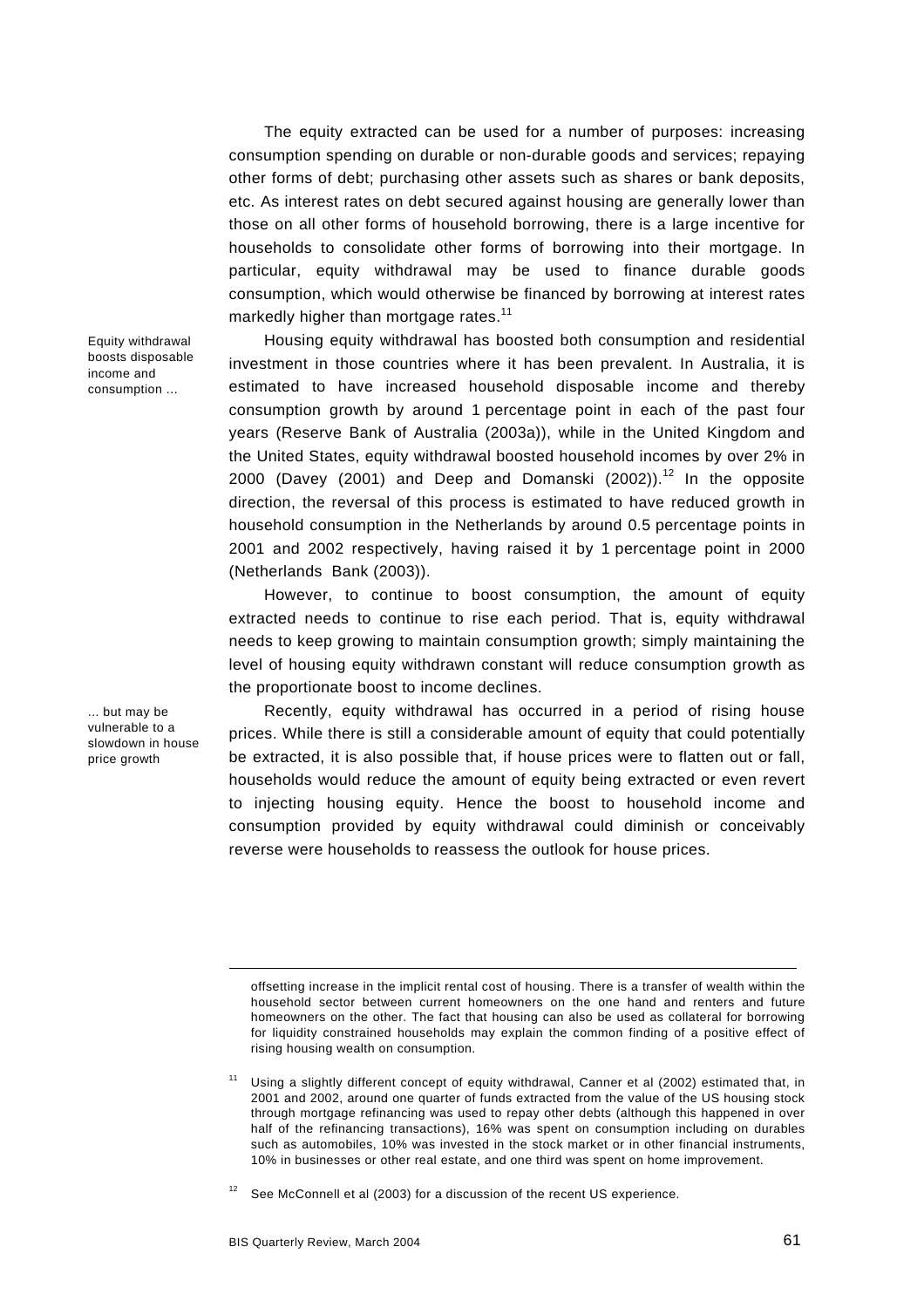## Conclusion

The rise in household debt that has occurred over the past two decades reflects the response of households to lower interest rates and an easing of liquidity constraints. This is likely to have allowed households to achieve a more desirable path for lifetime consumption. However, the increased indebtedness has heightened the sensitivity of the household sector to changes in interest rates, income and asset prices. This is particularly the case in countries with mainly variable rate mortgages, where the household sector bears the risk of fluctuations in policy interest rates. In countries with more fixed rate mortgages, the household sector is shielded from the direct effects of policy interest rate changes, with the risk being borne instead by the end holder of the securitised mortgage. Hence the macroeconomic effects of greater indebtedness will be somewhat muted. If central banks factor these larger effects into their interest rate decisions, it is possible that the amplitude of policy interest rate cycles will be lower than in the past (ceteris paribus).

Increased household indebtedness, in and of itself, is not likely to be the source of a negative shock to the economy. Rather the primary macroeconomic implication will be to amplify shocks to the economy coming from other sources, particularly those that affect household incomes, most notably rises in unemployment. The macroeconomic effects of greater indebtedness will also depend on the distribution of the debt across the household sector. Unfortunately, less is known about this issue.

A related phenomenon has been increased borrowing by existing mortgage holders against their housing equity to finance consumption. This has helped to maintain consumption through the recent global slowdown. However, the experience of the Netherlands illustrates that any slowing or reversal of this process, which may result from a deceleration in house price growth, can also have a substantial negative impact on the macroeconomy.

## References

Ando, A and F Modigliani (1963): "The life-cycle hypothesis of saving: aggregate implications and tests", *American Economic Review*, vol 53, pp 55–84.

Bank of England (2002): "Structural factors affecting house prices", *Inflation Report*, August, pp 8–9.

Barnes, S and G Young (2003): "The rise in US household debt: assessing its causes and sustainability", *Bank of England Working Paper*, no 206.

Blanchard, O and L Katz (1992): "Regional evolutions", *Brookings Papers on Economic Activity*, vol 1992, no 1, pp 1–61.

Borio, C (1995): "The structure of credit to the non-government sector and the transmission mechanism of monetary policy: a cross-country comparison", *BIS Working Papers*, no 24.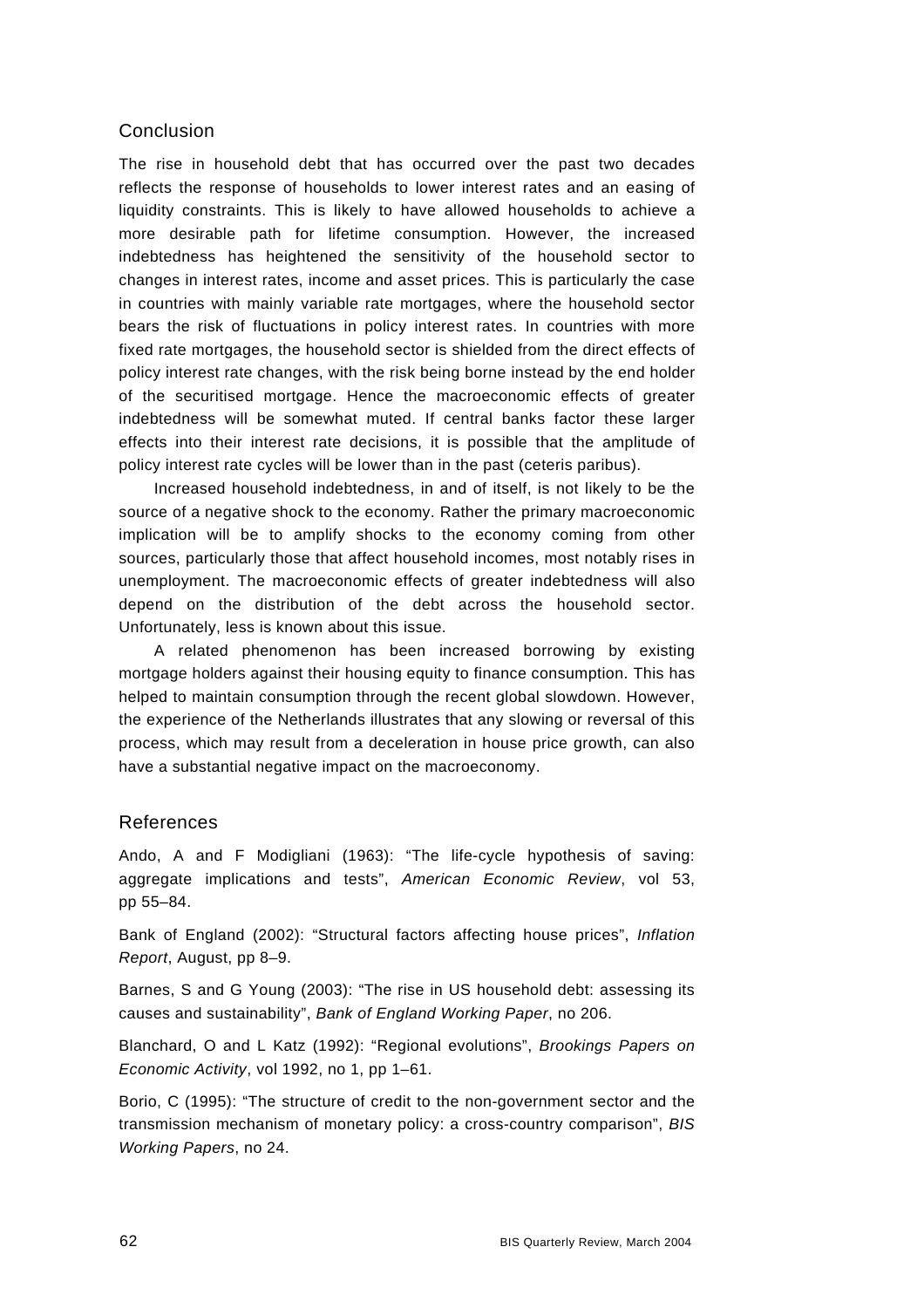Canner, G, K Dynan and W Passmore (2002): "Mortgage refinancing in 2001 and early 2002", *Federal Reserve Bulletin*, December, pp 469–81.

Davey, M (2001): "Mortgage equity withdrawal and consumption", *Bank of England Quarterly Bulletin*, spring, pp 100–4.

Decressin, J and A Fatas (1995): "Regional labor market dynamics in Europe", *European Economic Review*, vol 39, no 9, pp 1627–55.

Deep, A and D Domanski (2002): "Housing markets and economic growth: lessons from the US refinancing boom", *BIS Quarterly Review*, September, pp 37–45.

Dynan, K, K Johnson and K Pence (2003): "Recent changes to a measure of U.S. household debt service", *Federal Reserve Bulletin*, October.

European Central Bank (2003): *Structural factors in the EU housing markets*, March.

Financial Services Authority (2001): "Choosing a mortgage: report of a research review and qualitative research on the mortgage buying process", *Consumer Research 8*, June.

Gardner, G, G Pierre and A Oswald (2001): *Moving for job reasons*, mimeo, Department of Economics, University of Warwick.

Gjedrem, S (2003): "Financial stability, asset prices and monetary policy", Central Bank of Norway, *Economic Bulletin*, July.

Group of Ten (2003): *Turbulence in asset prices: the role of micro policies*, a report of the Contact Group on Asset Prices.

HM Treasury (2003): "Housing, consumption and EMU", *EMU study*.

International Monetary Fund (2003): *Global Financial Stability Report*, September.

Kearns, A (2003): "Mortgage arrears in the 1990s: lessons for today", Central Bank and Financial Services Authority of Ireland, *Quarterly Bulletin*, autumn.

Macfarlane, I (2003): "Do Australian households borrow too much?", *Reserve Bank of Australia Bulletin*, April, pp 7–16.

McConnell, M, R Peach and A Al-Haschimi (2003): "After the refinancing boom: will consumers scale back their spending?", Federal Reserve Bank of New York, *Current Issues in Economics and Finance*, December, pp 1–7.

Miles, D (1994): "Fixed and floating-rate finance in the United Kingdom and abroad", *Bank of England Quarterly Bulletin*, February, pp 34–45.

 $-$  (2003): "The UK mortgage market: taking a longer-term view. Interim Report. Information, incentives and pricing", report prepared at the request of the UK Treasury.

Netherlands Bank (2003): "Financial behaviour of Dutch households", *Quarterly Bulletin*, September, pp 39–50.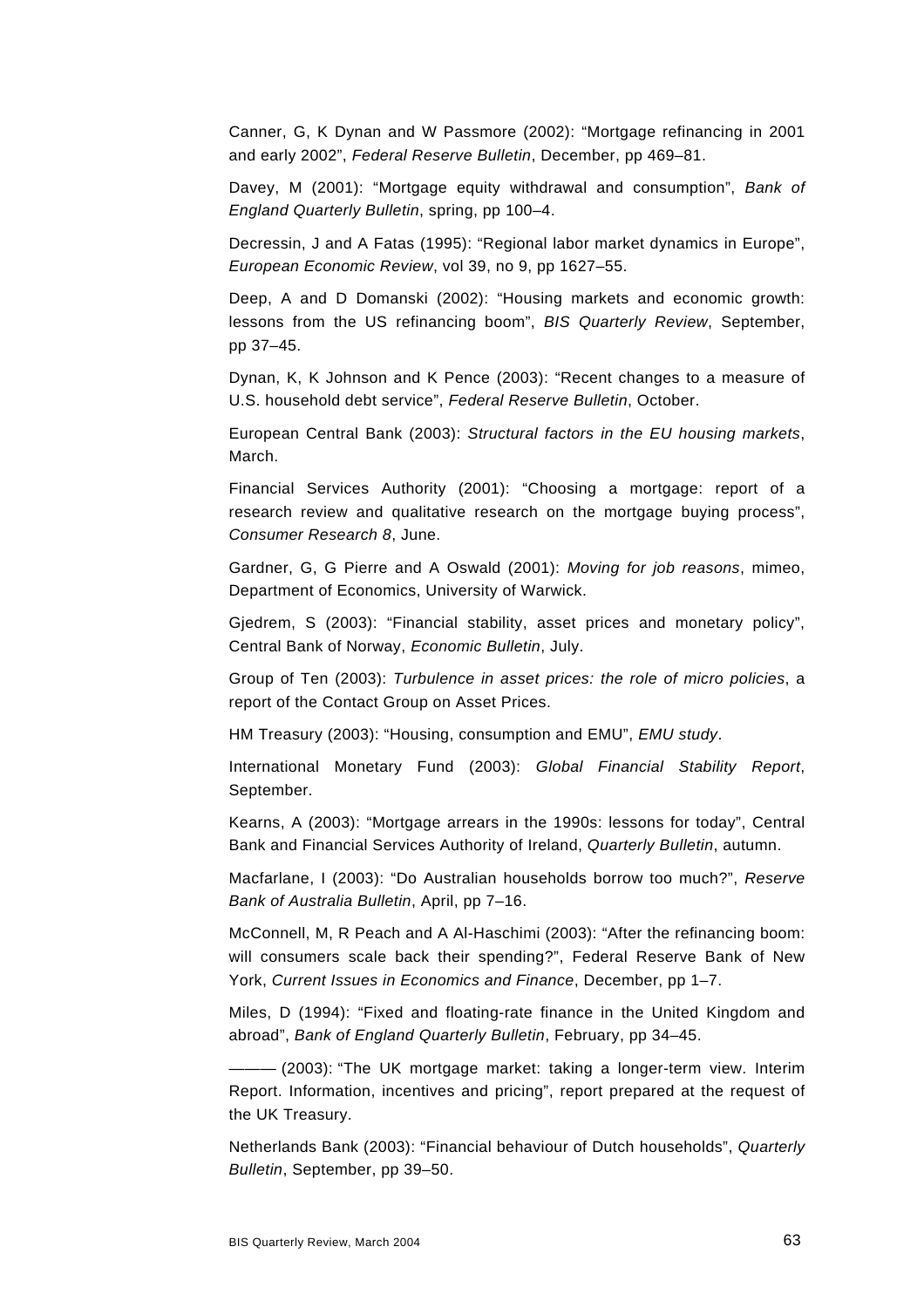Nickell, S (2003): "Two current monetary policy issues", *Bank of England Quarterly Bulletin*, winter.

Reserve Bank of Australia (2003a): "Housing equity withdrawal", *Reserve Bank of Australia Bulletin*, February, pp 1–5.

——— (2003b): "Household debt: what the data show", *Reserve Bank of Australia Bulletin*, March, pp 1–11.

Stevens, G (1997): "Some observations on low inflation and household finances", *Reserve Bank of Australia Bulletin*, October, pp 38–47.

Tucker, P (2003): "Credit conditions and monetary policy", *Bank of England Quarterly Bulletin*, autumn.

Wadhwani, S (2002): "Household indebtedness, the exchange rate and risks to the UK economy", *Bank of England Quarterly Bulletin*, summer.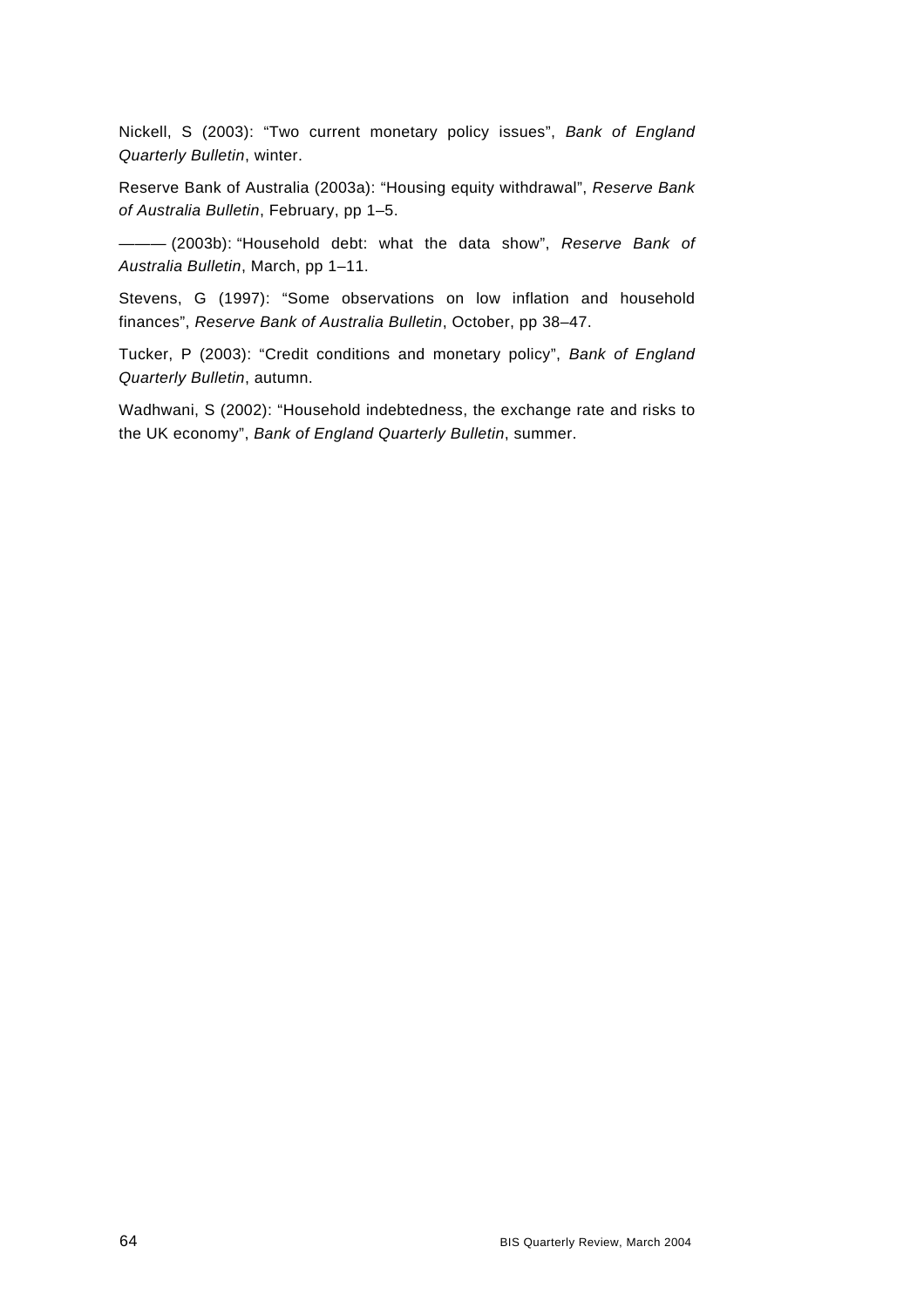Kostas Tsatsaronis

*+41 61 280 8082 ktsatsaronis@bis.org*

Haibin Zhu *+41 61 280 9164 haibin.zhu@bis.org*

# What drives housing price dynamics: cross-country  $e$ vidence<sup>1</sup>

*House prices generally depend on inflation, the yield curve and bank credit, but national differences in the mortgage markets also matter. House prices are more sensitive to short-term rates where floating rate mortgages are more widely used and more aggressive lending practices are associated with stronger feedback from prices to bank credit.* 

*JEL classification: G120, G210, C320.* 

A house is the largest single asset of most households, and assets whose value is linked to residential real estate represent an important component of the aggregate portfolio of financial intermediaries. The behaviour of house prices, therefore, influences not only business cycle dynamics, through their effect on aggregate expenditure, but also the performance of the financial system, through their effect on the profitability and soundness of financial institutions. Understanding this behaviour is thus of key interest to central banks charged with maintaining price and financial stability.

Of particular importance from a policy perspective is the relationship between housing prices and the structure of mortgage finance markets. Because a house purchase generally requires external financing, the cost of mortgage credit and the conditions under which it becomes available play a major role in shaping the pattern of house price dynamics. Conversely, the servicing of outstanding mortgages, determined in part by the dynamics of house prices, has an impact on the health of lenders and their ability and willingness to extend credit.

In this article we use a common empirical framework to analyse the main forces that drive aggregate house prices across a number of industrialised countries. After discussing the common features in house price dynamics, we relate the broad differences across countries to distinguishing features of the national markets for housing finance. The most striking result emerging from this analysis is the dominance of inflation in the determination of real house prices despite marked differences in the individual aspects of national markets.

l

<sup>1</sup> The views expressed in this article are those of the authors and do not necessarily reflect those of the BIS.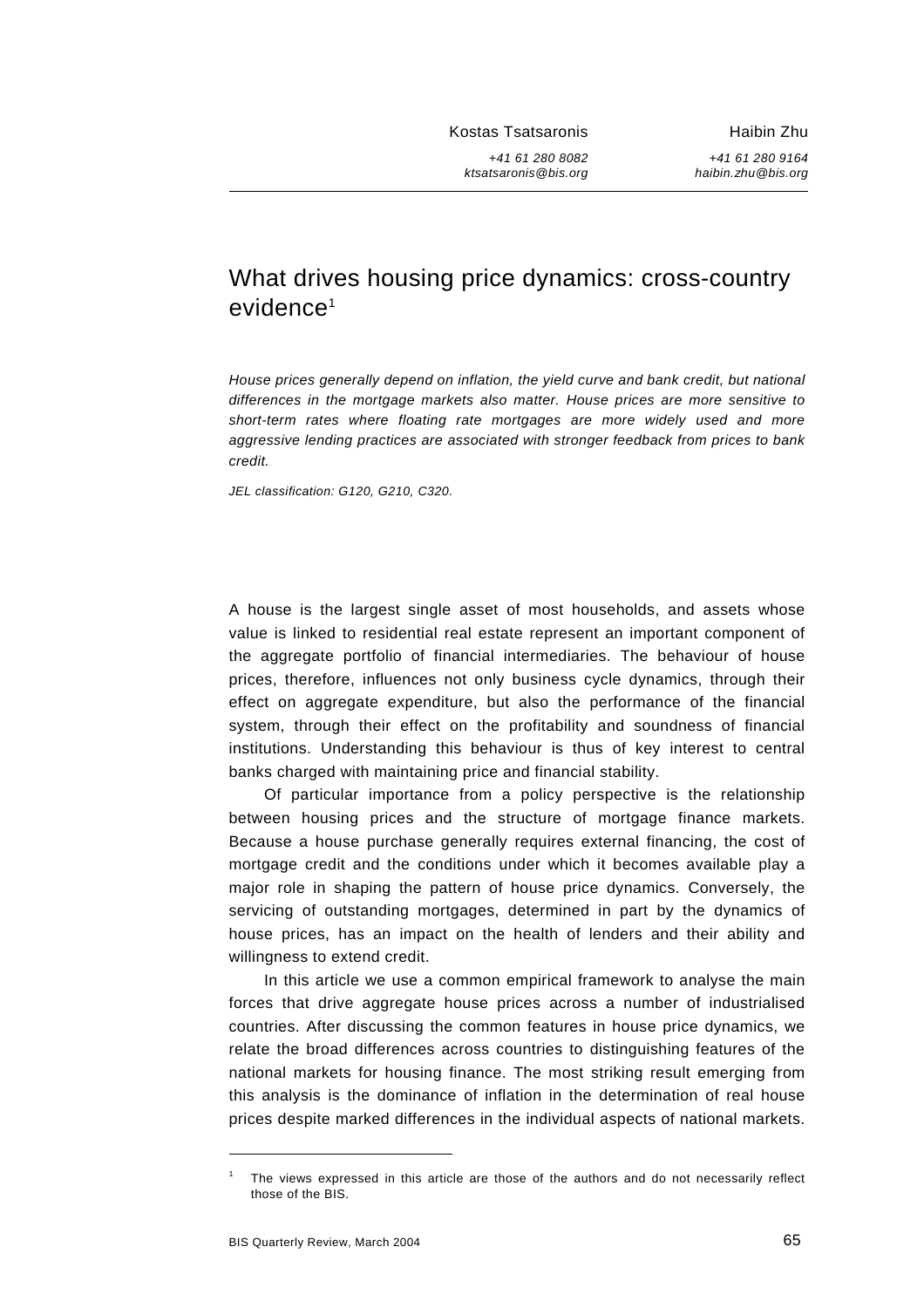Another important result is that the feedback from house prices to credit growth is stronger in the case of countries with more market-sensitive valuation methods for mortgage accounting. This suggests that prudential rules may have an impact on the co-movement between residential real estate prices and the performance of the financial system.

The rest of this article is organised in two sections. The first section presents an overview of the determinants of house prices and the financing arrangements that prevail in the countries included in our analysis. The second section discusses our empirical findings and maps the variation in the relative importance of the different factors onto the structural characteristics of the various national markets.

### The economics of house price determination

Residential real estate prices are characterised by long swings. Graph 1 plots inflation-adjusted house prices for 17 industrialised economies between 1970 and 2003. Each country experienced about two full cycles over this period of 33 years.<sup>2</sup> Moreover, most of the countries experienced a house price boom after the mid-1990s. In fact, the prolonged increase in house prices has outlasted the run-up in equity market valuations and, despite evidence of a slowdown in its rate of growth, does not show any signs of similar reversal.<sup>3</sup>

This broad overall picture, however, ignores considerable differences in the experience of individual countries. During this period, housing price growth was particularly strong in Ireland, the Netherlands and the United Kingdom, which experienced average annual growth rates in excess of 11%. This group is followed closely by Australia, Spain and a number of Nordic countries, where the pace of growth has accelerated in more recent years. Residential property prices are currently at record levels in the United States, after a number of years of steady growth. At the other end of the spectrum one finds Germany and Switzerland, where prices have remained rather flat recently even though the latter experienced a boom and bust cycle in the late 1980s and early 1990s. Similarly, there has been a downward trend in real house prices in Japan since the bursting of the so-called "bubble economy" in the early 1990s. In the rest of this section we will discuss the main drivers of house prices that can account for some of the differences in the experience across these countries, paying particular attention to those factors related to the structure of mortgage financing.

House price cycles …

… differ across countries

l

<sup>2</sup> The countries included in this study are: Australia, Belgium, Canada, Denmark, Finland, France, Germany, Ireland, Italy, Japan, the Netherlands, Norway, Spain, Sweden, Switzerland, the United Kingdom and the United States.

<sup>3</sup> For a more detailed analysis and discussion of the relationship between the turning points in the price cycles of equity and real estate markets, see Borio and McGuire (2004).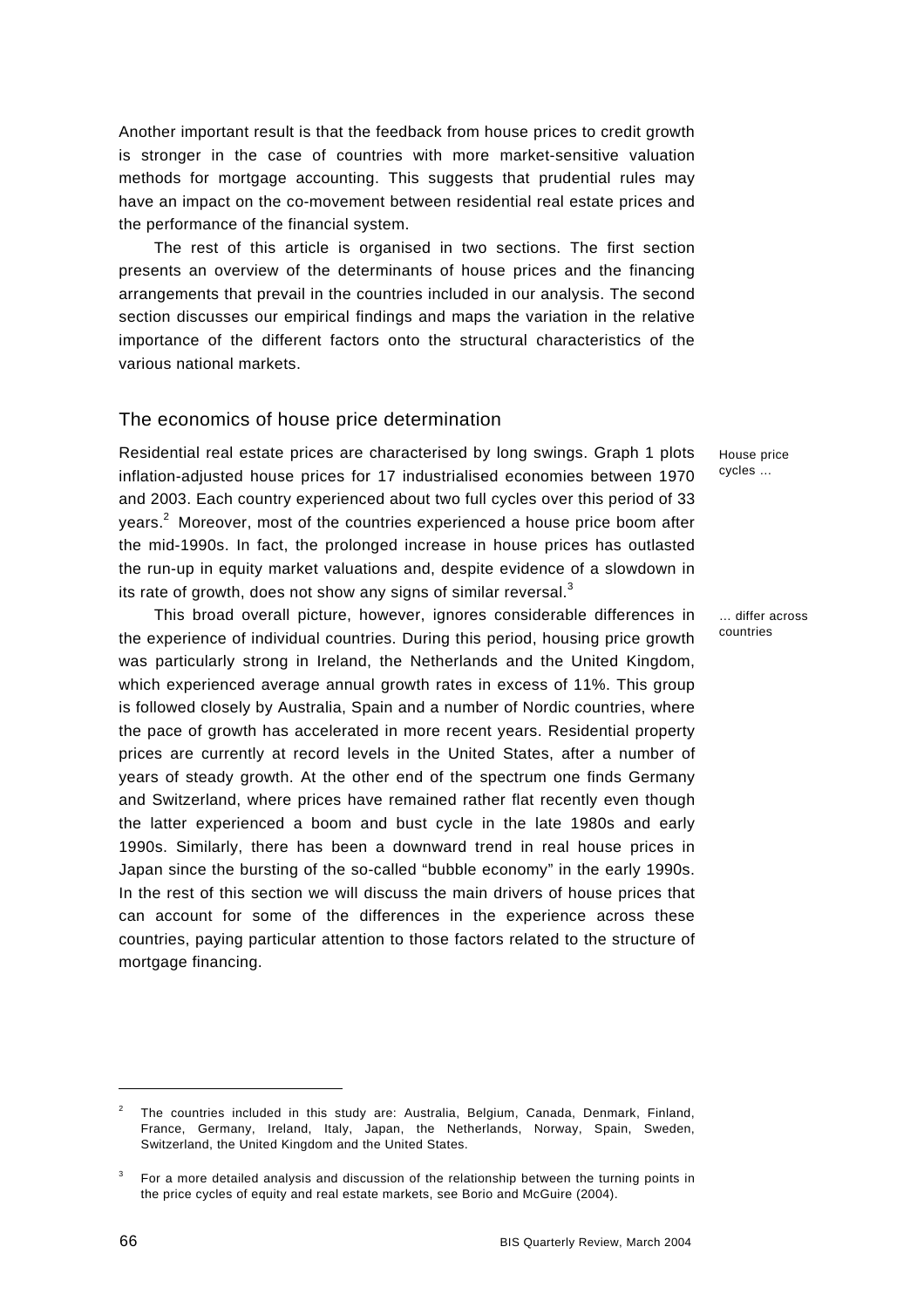

#### *The determinants of house prices*

Long-term determinants … A useful distinction in the demand and supply factors that drive real housing prices is between those that have a longer-term influence and those that affect shorter-term dynamics. Factors that influence the demand for housing over longer horizons include growth in household disposable income, gradual shifts in demographics (such as the relative size of older and younger generations), permanent features of the tax system that might encourage home ownership as opposed to other forms of wealth accumulation, and the average level of interest rates (possibly related to the long-run behaviour of inflation). The availability and cost of land, the cost of construction and investments in the improvement of the quality of the existing housing stock are longer-term determinants of housing supply.

… and short-term factors

Housing markets, however, are intrinsically local in character. As such, the growth of the housing stock can be constrained in the short run as a result of a number of factors that include the length of the planning and construction phases and the inertia of existing land planning schemes. This suggests that idiosyncratic, national factors can lead to significant differences in the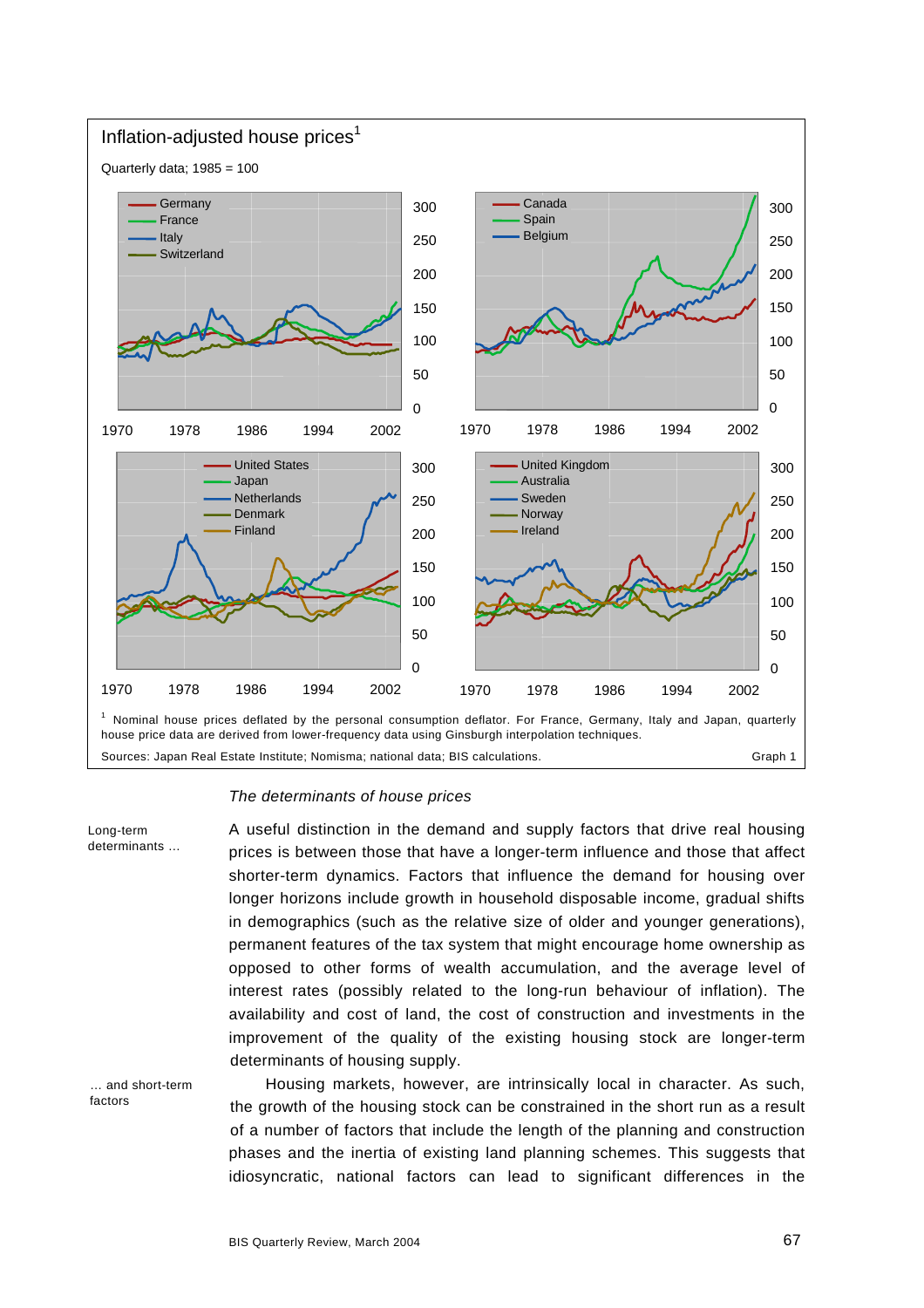dynamics of prices across countries. $4$  One set of such factors relates to the prevailing conditions in the provision of financing for the purchase of housing. Another factor affecting the liquidity of the housing market is the specific transaction cost framework such as the level of VAT, stamp and registration duties and inheritance taxes. Finally, the uncertainty about future prospects that follows periods of heightened volatility in housing prices tends to lead to a more cautious response of housing construction to shifts in demand because of the inherent irreversibility of this type of investment.

#### *Housing finance*

Housing investment decisions, more than any other category of household expenditure, depend critically on the availability, cost and flexibility of debt financing. These factors are likely to drive shifts in housing demand in the short term together with returns in other asset classes, which determine the opportunity cost of real estate investments. Given the sluggish response of housing supply, these drivers of demand play a key role in shaping the shortterm dynamics of house prices.

A declining interest rate environment, which keeps servicing costs of ever larger mortgages within the household budget limits imposed by current income, typically boosts the demand for residential real estate. One distinction is between countries where mortgage loans are primarily extended on the basis of floating rate contracts, and hence payments are more sensitive to the gyrations of short-term rates (eg the United Kingdom), and those where fixed rate contracts dominate (eg the United States and many continental European countries).

The residential real estate market has benefited from the increased reliance on market-based channels of financing. The spread of credit scoring methods and standardised mortgage contracts, coupled with a growing appetite for tradable instruments among portfolio institutional investors, has led to the growing securitisation of mortgage assets. Credit institutions that used to hold a large volume of mortgages on their balance sheets have the option to focus on their comparative advantage in origination and servicing and to sell any unwanted exposure in the secondary market. This market is most advanced in the United States, where the role of government-sponsored agencies, which were created for this purpose, has been instrumental. However, it is also growing rapidly in other countries, benefiting from advances in computing and financial technology and recent innovations in the legal framework that governs these transactions.

Some of the benefits from the reduction in the cost of origination and the improved liquidity of mortgage assets have been passed on to households in the form of lower transaction fees and more flexible mortgage contract terms. A manifestation of this flexibility in the mortgage market has been the withdrawal of home equity by households to take advantage of low refinancing rates and

Predominant reliance on debt financing

The impact of interest rates …

… securitisation …

… home equity extraction …

l

<sup>4</sup> Another implication is that the behaviour of national price averages obscures the existence of divergent trends in local residential markets within the same country. This analysis is, however, beyond the scope of the present article.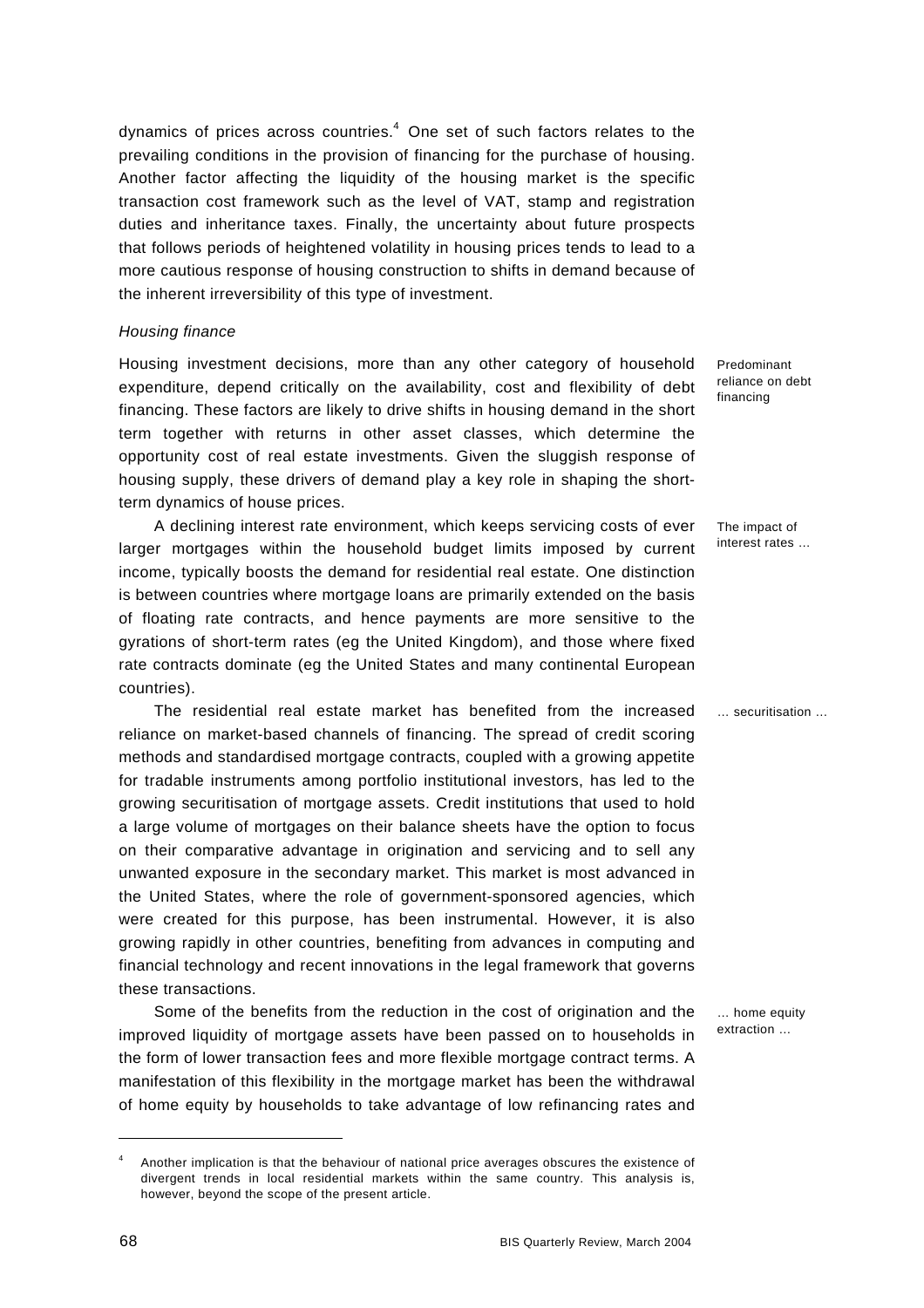increased house values. The process has been particularly pronounced in the United States, the United Kingdom, the Netherlands and Australia, where house equity extraction has increased household financial resources relative to disposable income. This has recently helped to support aggregate consumption despite the marked slowdown in economic activity.

Finally, the details of mortgage accounting practices can influence creditors' appetite for exposure to the market and thus the potential feedback from house prices to the availability of finance. Important parameters in this respect are the existence and level of prudential ceilings on the loan-to-value (LTV) ratios that determine the ability of banks to lend against real estate collateral, and the valuation methods of property used in conjunction with these ceilings. Methods that base lending decisions on the current market value of the property would tend to increase the sensitivity of credit availability to market conditions and could possibly help to create a positive momentum in market demand. Conversely, valuations that are anchored to historical levels of prices would tend to lag current market trends, thus exerting a countercyclical influence on credit availability.

There is significant variation across countries in both business practices and the regulatory framework for mortgage finance. Table 1 shows the mortgage finance characteristics of the countries included in our analysis, as they apply to interest rate adjustability, the possibility of equity extraction, valuation and leverage practices, and the depth of the securitisation market.

| Characteristics of mortgage markets in 17 industrialised countries |                                          |                                  |                                |                                  |                                         |  |
|--------------------------------------------------------------------|------------------------------------------|----------------------------------|--------------------------------|----------------------------------|-----------------------------------------|--|
|                                                                    | Interest rate<br>adjustment <sup>1</sup> | Mortgage<br>equity<br>withdrawal | Maximum<br>LTV ratio<br>$(\%)$ | Valuation<br>method <sup>2</sup> | Securitisation<br>(mortgage-<br>backed) |  |
| Australia                                                          | $\vee$                                   | Yes                              | 80                             | <b>OM</b>                        | Yes                                     |  |
| Belgium                                                            | F                                        | <b>No</b>                        | $80 - 85$                      | <b>OM</b>                        | <b>No</b>                               |  |
| Canada                                                             | F                                        | Unused                           | 75                             | <b>OM</b>                        | Yes                                     |  |
| Denmark                                                            | F                                        | Yes                              | 80                             | ML                               | <b>No</b>                               |  |
| Finland                                                            | $\vee$                                   | Yes                              | 75                             | <b>OM</b>                        | No <sup>3</sup>                         |  |
| France                                                             | F                                        | <b>No</b>                        | 80                             | <b>OM</b>                        | No <sup>3</sup>                         |  |
| Germany                                                            | F                                        | <b>No</b>                        | 60                             | <b>ML</b>                        | No <sup>3</sup>                         |  |
| Ireland                                                            | $\vee$                                   | Yes                              | 90                             | <b>OM</b>                        | Yes <sup>3</sup>                        |  |
| Italy                                                              | F                                        | <b>No</b>                        | 50                             | <b>OM</b>                        | <b>No</b>                               |  |
| Japan                                                              | F                                        | Yes                              | 80                             | <b>OM</b>                        | <b>No</b>                               |  |
| <b>Netherlands</b>                                                 | F                                        | Yes                              | 75                             | <b>OM</b>                        | Yes                                     |  |
| Norway                                                             | $\vee$                                   | Yes                              | 80                             | <b>OM</b>                        | No                                      |  |
| Spain                                                              | $\vee$                                   | Unused                           | 80                             | <b>OM</b>                        | Yes                                     |  |
| Sweden                                                             | $\vee$                                   | Yes                              | 80                             | <b>OM</b>                        | No <sup>3</sup>                         |  |
| Switzerland                                                        | $\vee$                                   | <b>No</b>                        | 66                             | <b>ML</b>                        | No <sup>3</sup>                         |  |
| United Kingdom                                                     | $\vee$                                   | Yes                              | $90 - 100$                     | <b>OM</b>                        | Yes                                     |  |
| <b>United States</b>                                               | F                                        | Yes                              | $75 - 80$                      | <b>OM</b>                        | Yes                                     |  |

 $1$  F = fixed mortgage rates; V = variable mortgage rates. The classification is based on the majority of mortgage loans. It should be noted that the division is less clear in Japan and Sweden. Moreover, in the United States and Denmark, the very low cost of refinancing actually allows borrowers to adjust mortgage rates when interest rates fall.  $2^{\circ}$  OM = open market value; ML = mortgage lending value.  $3$  Securitisation was introduced at a certain stage but remained very limited.

Sources: Borio et al (2001); ECB (2003); HM Treasury (2003); OECD (2001). Table 1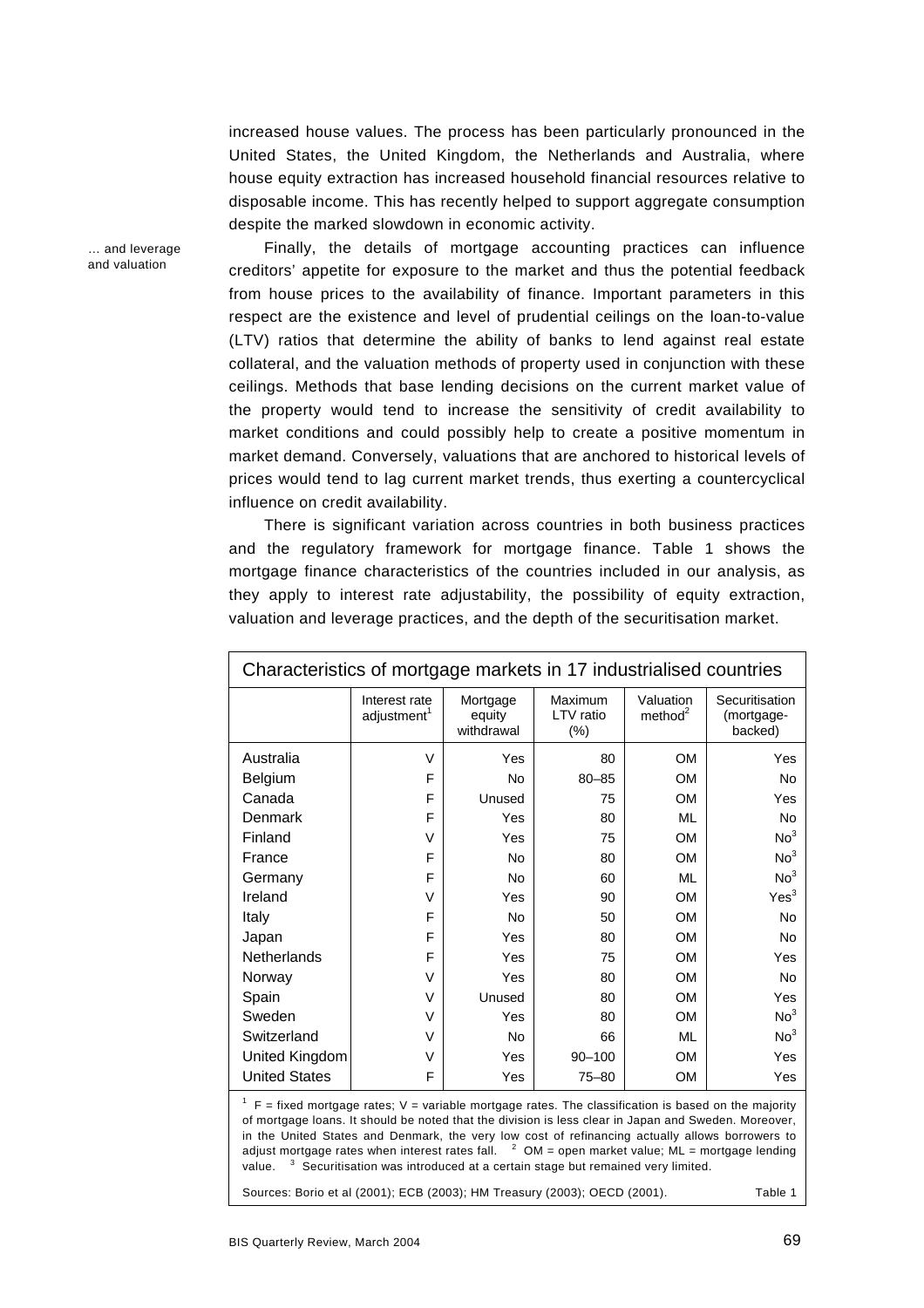In the next section we will exploit this diversity in explaining the crosscountry variation in the importance of different economic variables in influencing house prices. For this purpose we classify countries into three groups on the basis of these characteristics. To do so, we rely on statistical classification techniques to form groups of countries that are broadly homogeneous with respect to those structural features of their mortgage finance markets.<sup>5</sup>

The analysis results in three groups of countries. Table 2 details the composition of the groups and their profiles in terms of mortgage finance characteristics. The first group mainly consists of continental European countries plus Canada and Ireland. In these countries, mortgage equity extraction is never used, and banks' lending practices (as measured by the relatively low LTV ratio and the use of historical property valuation) are more conservative. By contrast, in countries in the second and third groups the mechanisms that allow equity extraction are more developed and lending practices can be characterised as more "aggressive". This is particularly true in group 3, where the market value method is most popular and the maximum LTV ratios are all above 80%. The main attribute that distinguishes between groups 2 and 3 is the duration of mortgage debt. Interest rates are usually fixed for more than five years or until final maturity in the second group (eg the United States and Japan), whereas they are tied to market rates and subject to renegotiation on a regular basis in group 3 (represented by the United Kingdom and Australia).

| Profiles of mortgage finance systems <sup>1</sup>                                                                                                                                                                                                                                                                                                                                                                 |                                                                   |                               |                  |                              |                                  |  |  |
|-------------------------------------------------------------------------------------------------------------------------------------------------------------------------------------------------------------------------------------------------------------------------------------------------------------------------------------------------------------------------------------------------------------------|-------------------------------------------------------------------|-------------------------------|------------------|------------------------------|----------------------------------|--|--|
|                                                                                                                                                                                                                                                                                                                                                                                                                   |                                                                   | Mortgage<br>rate <sup>2</sup> | MFW <sup>3</sup> | Maximum<br>I TV <sup>4</sup> | Valuation<br>method <sup>5</sup> |  |  |
| Group 1                                                                                                                                                                                                                                                                                                                                                                                                           | Belgium, Canada, France,<br>Germany, Italy, Spain,<br>Switzerland | 0.29                          | 0.00             | 0.43                         | 0.71                             |  |  |
| Group 2                                                                                                                                                                                                                                                                                                                                                                                                           | Denmark, Finland, Japan,<br>Netherlands, United States            | 0.20                          | 1.00             | 0.60                         | 0.80                             |  |  |
| Group 3                                                                                                                                                                                                                                                                                                                                                                                                           | Australia, Ireland, Norway,<br>Sweden, United Kingdom             | 1.00                          | 1.00             | 1.00                         | 1.00                             |  |  |
| All countries                                                                                                                                                                                                                                                                                                                                                                                                     |                                                                   | 0.47                          | 0.59             | 0.65                         | 0.82                             |  |  |
| based on the dummy variables defined below. <sup>2</sup> Floating mortgage<br>Calculated<br>rate<br>arrangement = 1; fixed mortgage rate arrangement = $0.$ <sup>3</sup> Mortgage equity withdrawals. $0 =$ non-<br>existence or negligible use of such an arrangement; 1 otherwise. $4$ 1 = maximum LTV ratios<br>above 75%; 0 otherwise. $5 \times 1 =$ use of market value; 0 = use of mortgage lending value. |                                                                   |                               |                  |                              |                                  |  |  |
| Table 2<br>Sources: BIS; authors' calculations.                                                                                                                                                                                                                                                                                                                                                                   |                                                                   |                               |                  |                              |                                  |  |  |

Three groups of countries

<sup>5</sup> More specifically, we assign categorical numerical variables to each of those characteristics and use a statistical clustering algorithm, which determines the groups so as to maximise the commonality of characteristics for countries within each group and maximise the difference between countries that belong to different groups.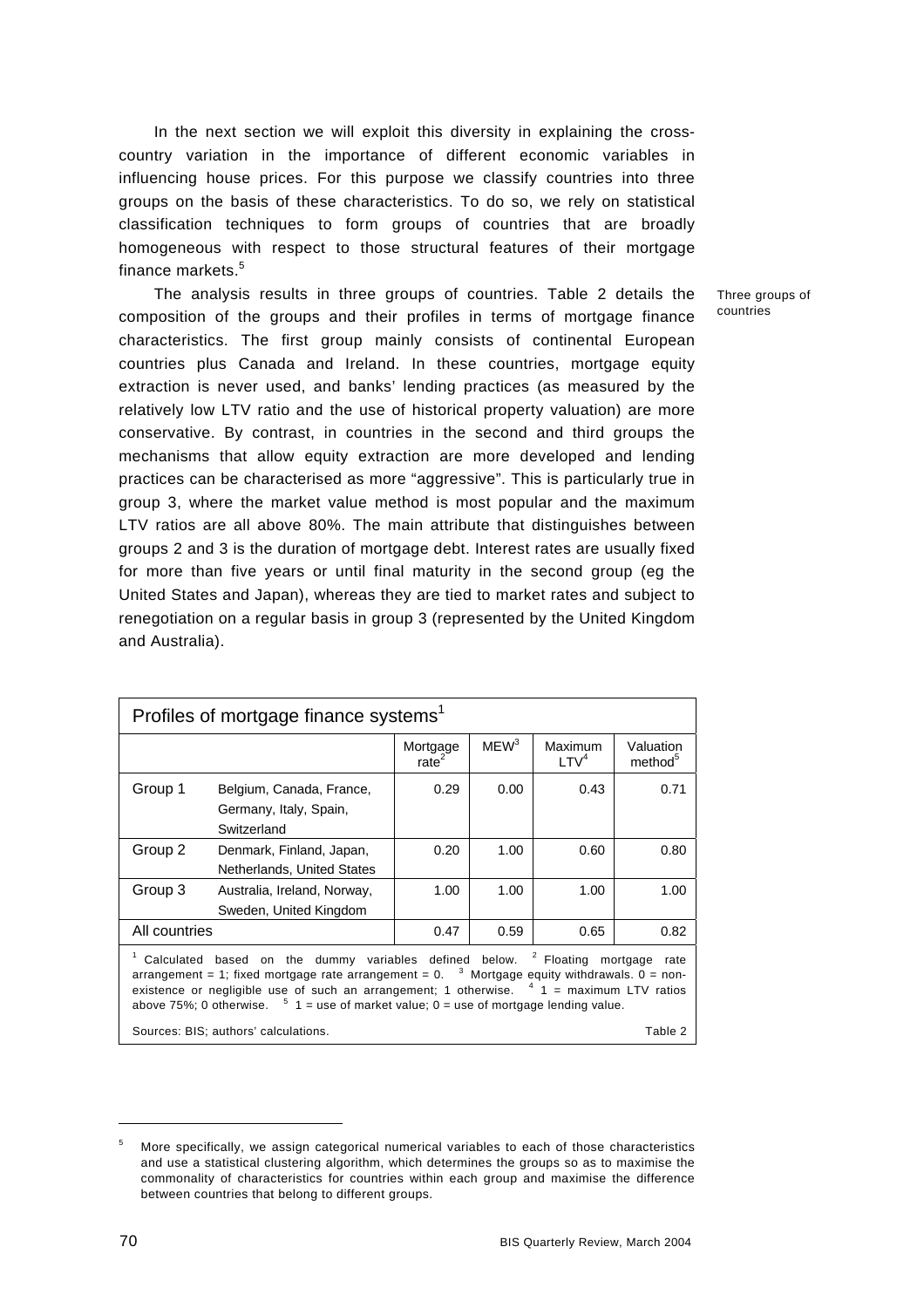#### Measuring the impact of different factors: cross-country evidence

In this section we examine the impact of differences in the structure of national mortgage finance markets on the relationship between macroeconomic variables and housing prices. To this end, we employ a vector autoregression (VAR) model which allows us to capture the salient aspects of the dynamic interaction between inflation-adjusted housing prices and these selected mortgage variables on the basis of a minimal number of assumptions about the overall economic structure.

#### *The empirical framework*

Variables of interest …

The model includes five endogenous variables besides house price growth: (i) the growth rate of GDP, which provides a measure of the state of the business cycle and household income; (ii) the rate of inflation in consumer prices, which is the only nominal variable in the system; (iii) the real short-term interest rate, which is closely linked with the monetary policy stance; (iv) the term spread, defined as the difference in yield between a long-maturity government bond and the short rate; and (v) the growth rate in inflationadjusted bank credit.

The economic motivation for the inclusion of these variables is fairly clear from the discussion in the previous section. What merits further discussion is the exclusion of some other factors that arguably have a bearing on the determination of house prices. We found that GDP growth summarises the information contained in other more direct measures of household income, such as unemployment and wages. We thus decided against including these variables on grounds of parsimony of specification. In addition, we experimented with the inclusion of equity market returns, a competing asset in household portfolios. This did not yield any significant coefficients. We interpret this as an indication that, in normal times, the co-movement between equity and housing prices is driven by their mutual link to business cycle dynamics and the yield curve. The regularities in the relationship between the peaks in the two markets obtained by Borio and McGuire (2004) relate to particular phases in their respective price cycles, which are quite distinct.

… and econometric technique

The estimated VAR is complemented by a number of identifying assumptions that allow us to attribute the observed dynamics of the six variables to movements (also referred to below as "innovations") in a set of six distinct factors, each associated with one of the endogenous variables. The full set of assumptions is discussed in the box on page 72. The "decomposition" of the observed variability of the endogenous variables over the sample to the six "innovations" provides a measure of their relative importance in the determination of the overall dynamics of the system. We present the results of this analysis in the next two sections.

#### *What drives house prices?*

We first discuss the general lessons that emerge from our empirical analysis, focusing on the commonalities across the 17 countries rather than their differences.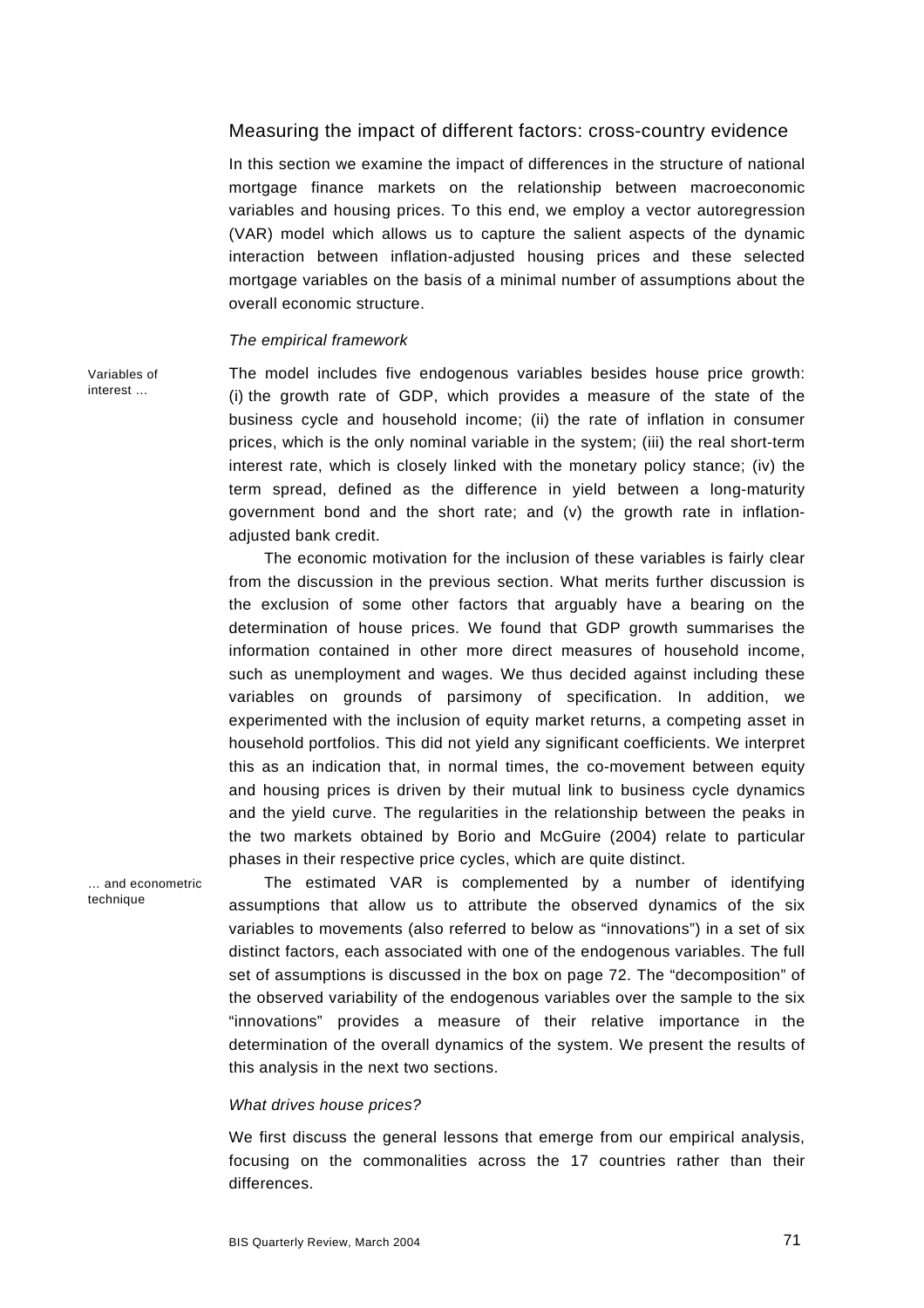# The SVAR (structural vector autoregression) framework

A VAR is a reduced-form linear dynamic simultaneous equation model in which all variables are treated as endogenous. A reduced form representation can be consistently estimated by regressing each variable on a number of lags of all endogenous variables. In this special feature, the variables of interest include house price inflation, the growth rate of GDP, the real short-term interest rate, the term spread, inflation and the growth rate of real bank credit to the private sector. The system is specified with four lags of the endogenous variables.

To examine the dynamic interactions among these variables, we adopt a number of assumptions about the structure of the economy in the form of implied relationships between a set of uncorrelated unobserved shocks (innovations) to the endogenous variables and the observed residuals from the estimated linear equations. Compared with other identification schemes, this method provides more flexibility and the results often turn out to be quite robust.

The constraints we impose are mainly derived from economic explanations of the contemporaneous effects among these variables. We consider output growth as the leading variable in the system, in the sense that its innovations immediately affect all other variables while the converse is not true. For house prices we have assumed the opposite: we allow for innovations in all other variables to have an immediate impact on prices. We further assume that monetary policy, and hence short-term real interest rates, respond to innovations in output growth and inflation, as suggested by a Taylor rule, while the slope of the yield curve is influenced by innovations in output growth and the short rate. Inflation is assumed to respond immediately only to changes in current economic conditions and to fluctuations in house prices since housing costs are an important component of the consumer basket. Finally, there are important connections between bank lending and house prices, which are often reinforced by the usage of real estate as collateral. Rising house prices strengthen the borrowing capacity of households and improve the performance of banks' mortgage portfolios. Conversely, changes in the lending attitudes of the banking sector influence housing demand and prices (see Zhu (2003)).

Based on these identifying assumptions, the key outputs of the structural VAR are the variance decomposition and impulse response functions. The variance decomposition enables the attribution of the observed variance of the forecast error for each endogenous variable to each of the identified structural innovations. Similarly, the estimated impulse responses refer to the dynamic response of the endogenous variables to standardised structural innovations and outline the propagation mechanism for these innovations through the estimated system. For example, in Graph 3 we show the response of house prices to a 1 percentage point change in the short-term interest rate over different horizons.

Our clearest result relates to the importance of inflation as a driver of housing prices. On average, across countries, inflation accounts for more than half of the total variation in house prices at the five-year horizon (Table 3, righthand column). In the short run, the size of the impact is even larger. Its contribution nears 90% of the total price variation in the one-quarter horizon and drops to about two thirds over the one-year horizon. This strong influence of inflation is more important when one considers that house prices are measured in real terms.

There are two potential explanations for this finding. The first relates to the dual function of residential real estate as consumption good and investment vehicle. As such, it is often used by households as the main hedge against the risk that inflation might erode their wealth. The fact that the purchase of property is typically financed with nominal debt makes it more attractive in this respect. A high degree of inflation persistence (particularly over the sample period for our analysis) also suggests that the effects of innovations in inflation on house prices are likely to be felt over longer horizons. Higher uncertainty

Overall, inflation is most important ...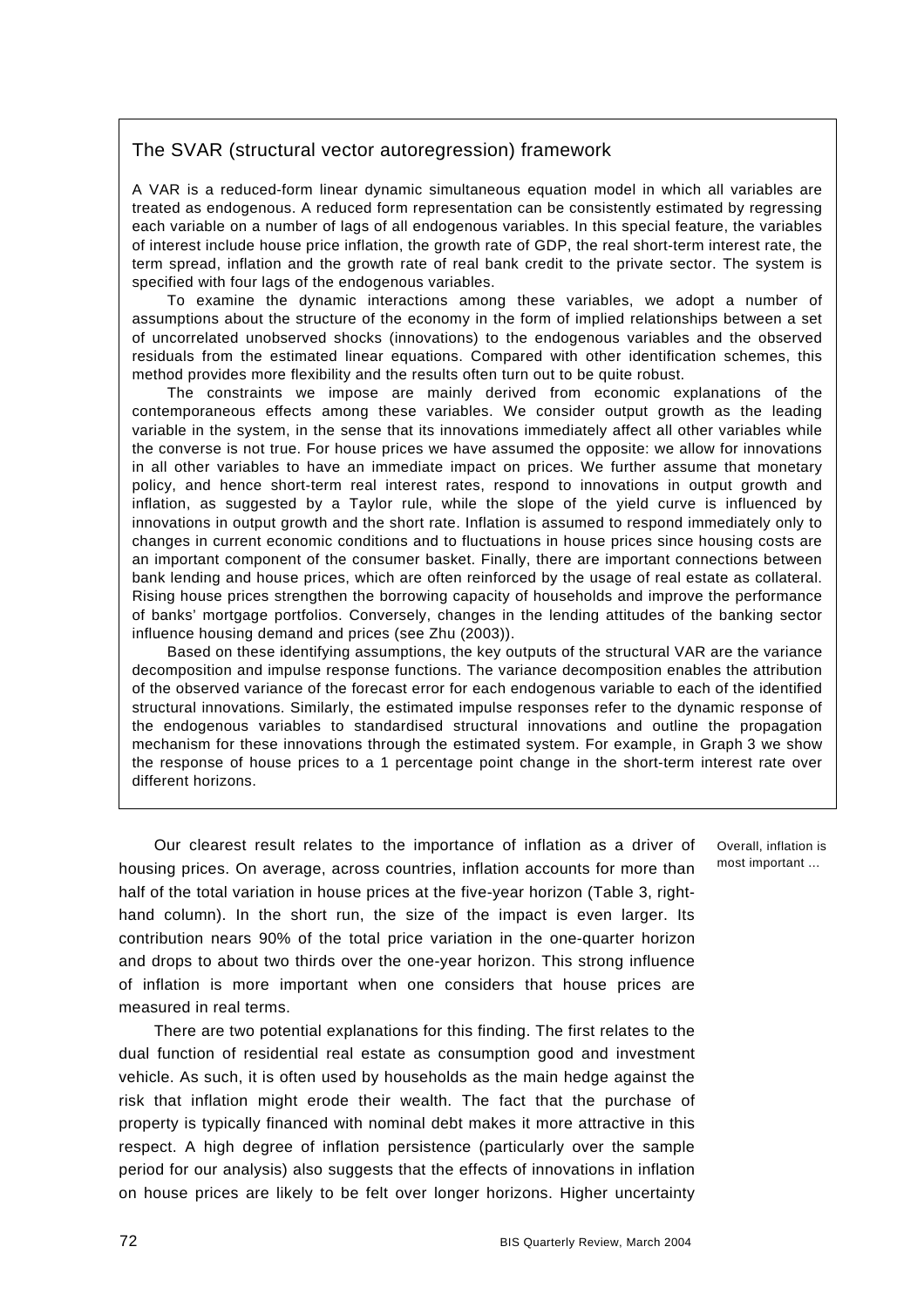levels about future expected returns on investments in bonds and equities associated with high inflation also contribute to the attractiveness of real estate as a vehicle for long-term savings.

The second explanation is linked to the impact of inflation on the cost of mortgage financing and generally suggests that higher inflation would have a negative impact on house prices. If financing decisions are more sensitive to the nominal yield curve than to real rates, one would expect housing demand, and thus real house prices, to respond to changes in inflation and to expected inflation. Given the specification of the VAR, some of this impact would be picked up by the inflation innovation since we include only real interest rates in the system.<sup>6</sup> In addition, inflation may also proxy for the prevailing financing conditions, which have an impact on the demand for real estate. High inflation and high nominal interest rates backload the repayment of the mortgage principal and increase the real value of repayment in the early part of the repayment period of the loan, thus dampening the demand for housing (see Debelle (2004) for a more elaborate exposition of this mechanism).

It is not easy to distinguish between these two hypotheses in the context of our framework. Our sample includes the 1970s, a period of high and variable inflation, as well as the low-inflation years since the early 1990s. Nevertheless, analysis over smaller samples reveals that both explanations might have been operational in different periods. The importance of inflation in explaining house price variance over the second half of the sample is considerably lower than during the earlier years. While inflation remains the single most important factor, its share in explaining the overall variance is halved, with the financing factors being the main beneficiaries.<sup>7</sup> Moreover, the sign and size of the associated impulse response functions confirm that the inflation hedge motive has not been a strong driver of housing demand over the past decade.

Second in importance among the drivers of house price dynamics are the three variables related to mortgage finance: bank credit, short-term interest rates and spreads. They are almost equally important, and together they explain about one third of the observed variance of house prices in the long run (Table 3). Regarding the direction of the impact, further results from impulse response function analysis indicate that decreases in real interest rates lead over time to increases in house prices. In particular, a negative 1 percentage point innovation in the real short-term interest rate leads to an increase of 1.2% in house prices over two years. Similarly, a flattening of the yield curve of that size has a positive cumulative impact on house prices in the range of 70–80 basis points over the course of the following two years. As discussed below, there are systematic differences in the impact of short and long rates across countries.

… while income explains little

… followed by financing factors …

l

A surprising result is that household income has a very small explanatory power over housing price movements. Its contribution over the long horizon is

<sup>6</sup> See also Borio and McGuire (2004).

<sup>7</sup> For the sample 1990–2003, inflation explains about 25% of the overall variance of house prices, and the shares of short-term rates and the spread rise to 15% and 18% respectively.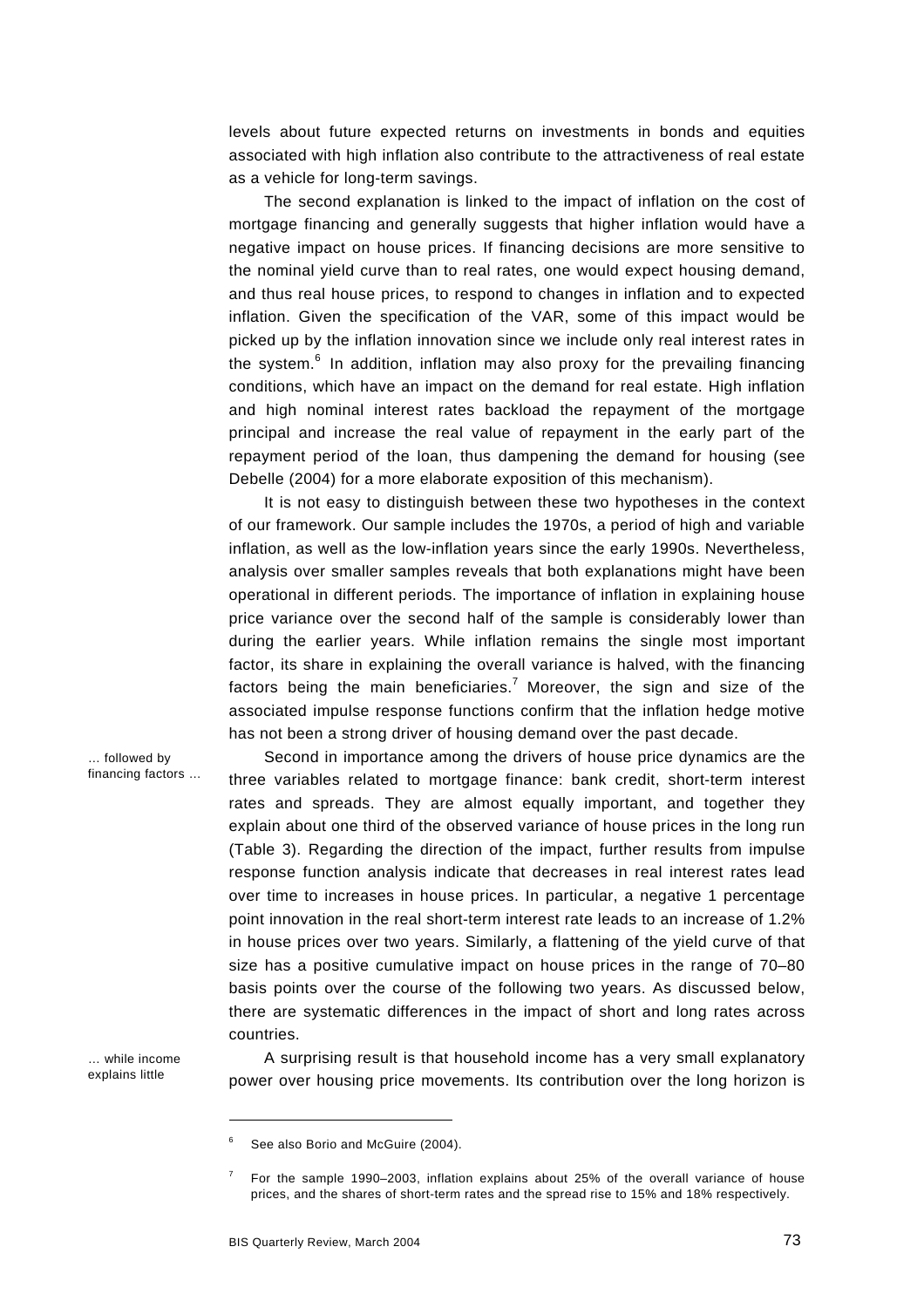less than 10% of total housing price variability. $8$  This sharp contrast with the role of interest rates suggests that purchasing decisions are more sensitive to the nominal amount of monthly payments than to the size of the loan in relation to household income. These results support the view (BIS (2003)) that, in recent years, the historically low interest rates have been the major contributor to the booming housing markets in most industrialised countries.

#### *Mortgage finance arrangements and house price dynamics*

While the results highlighted above are broadly shared across the different countries in our analysis, we discuss in this section systematic differences in their detail across the three groups identified on the basis of their mortgage finance structures. In the remainder of this article, we are particularly interested in whether these structural characteristics affect the dynamic interaction between housing prices and the other endogenous variables in our model.

The bottom row of Table 3 shows that the average growth of real house prices ranges between 1.5 and 2.4% per year, across the three groups. Likewise, the variability of this growth rate is roughly comparable with standard deviations hovering at about 5%. Graph 2 and the upper panel of Table 3 demonstrate, however, that the importance of innovations in different variables for the long-term variability of house prices differs substantially across the three groups. We discuss these differences below as they pertain to the relationship between housing prices, on the one hand, and inflation, the yield curve and bank credit, on the other.

| Variance decomposition <sup>1</sup>                                                                                                                                                                                                                                                                        |           |           |           |               |  |  |  |
|------------------------------------------------------------------------------------------------------------------------------------------------------------------------------------------------------------------------------------------------------------------------------------------------------------|-----------|-----------|-----------|---------------|--|--|--|
| Impact on housing prices from<br>a shock to:                                                                                                                                                                                                                                                               | Group 1   | Group 2   | Group 3   | All countries |  |  |  |
| <b>GDP</b>                                                                                                                                                                                                                                                                                                 | 6.9       | 6.9       | 9.2       | 7.6           |  |  |  |
| <b>Bank credit</b>                                                                                                                                                                                                                                                                                         | 6.7       | 19.1      | 10.3      | 11.4          |  |  |  |
| Housing prices                                                                                                                                                                                                                                                                                             | 5.5       | 8.9       | 8.5       | 7.4           |  |  |  |
| Short rate                                                                                                                                                                                                                                                                                                 | 10.3      | 8.7       | 13.8      | 10.8          |  |  |  |
| Term spread                                                                                                                                                                                                                                                                                                | 8.0       | 14.2      | 8.0       | 9.8           |  |  |  |
| Inflation                                                                                                                                                                                                                                                                                                  | 62.5      | 42.3      | 50.3      | 53.0          |  |  |  |
| Impact of a shock to housing<br>prices on:                                                                                                                                                                                                                                                                 | Group 1   | Group 2   | Group 3   | All countries |  |  |  |
| <b>GDP</b>                                                                                                                                                                                                                                                                                                 | 5.4       | 3.8       | 7.7       | 5.6           |  |  |  |
| <b>Bank credit</b>                                                                                                                                                                                                                                                                                         | 6.9       | 5.2       | 15.1      | 8.8           |  |  |  |
| Memo: Average growth rate                                                                                                                                                                                                                                                                                  | 1.6%      | 1.5%      | 2.4%      | 2.0%          |  |  |  |
| of real house prices<br>(annualised) <sup>2</sup>                                                                                                                                                                                                                                                          | $(4.9\%)$ | $(4.8\%)$ | $(5.6\%)$ | $(5.0\%)$     |  |  |  |
| The numbers refer to the share of one variable's total variation that can be attributed to<br>innovations in another variable, at the five-year horizon. The shares are calculated as averages for<br><sup>2</sup> Standard deviation in parentheses.<br>the group of countries identified in each column. |           |           |           |               |  |  |  |
| Sources: BIS: authors' calculations.<br>Table 3                                                                                                                                                                                                                                                            |           |           |           |               |  |  |  |

Mortgage market structures matter …

<sup>8</sup> This result persists even if we use real wages instead of real GDP in the specification.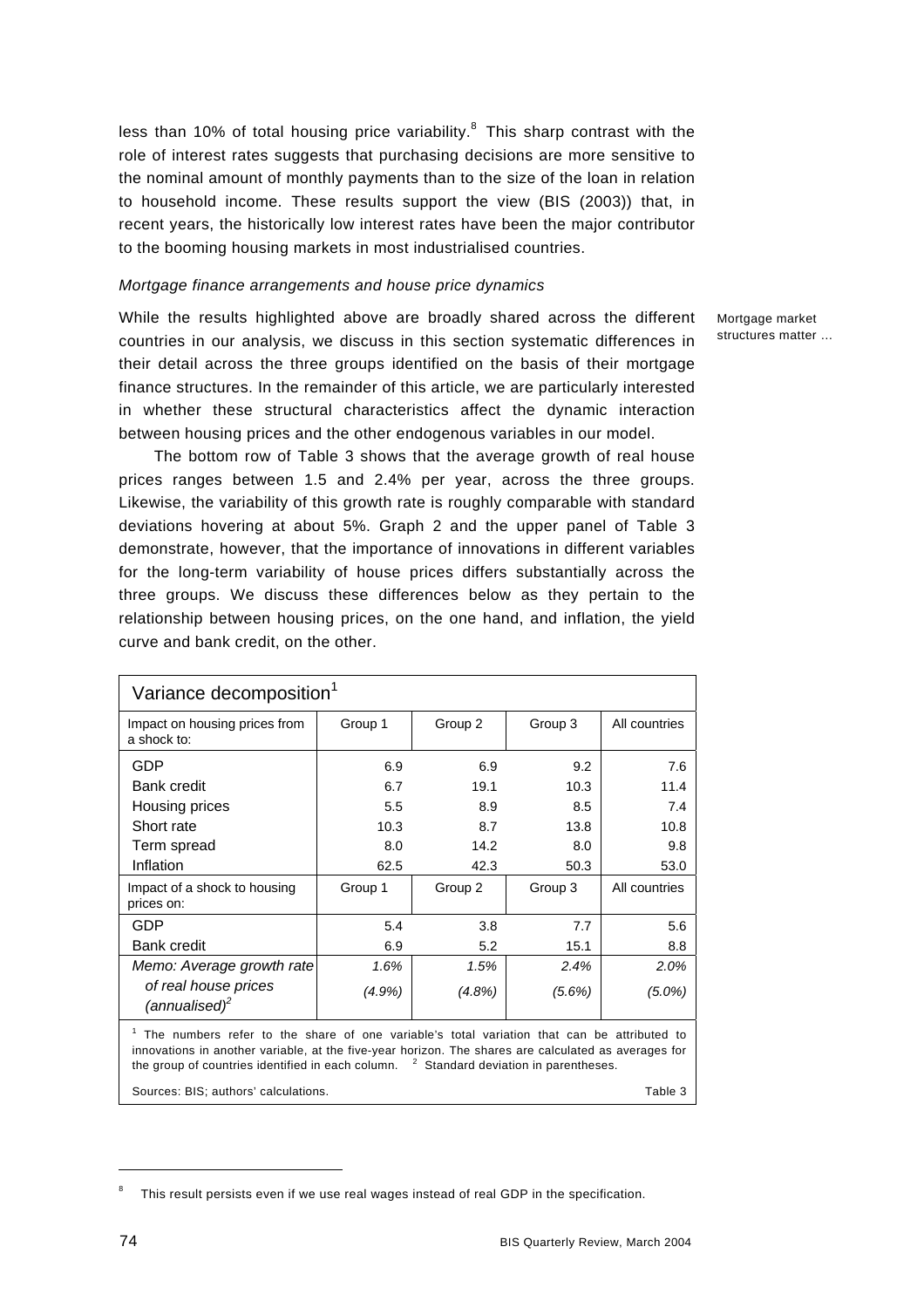$\frac{1}{2}$  for the importance of inflation …

… sensitivity to interest rates …

Our interpretation of the importance of property investments as a hedge to inflation is supported by the fact that the impact of inflation on housing prices is strongest for the first group of countries, which includes a number of countries that experienced long bouts of pronounced inflation rates during our sample. Innovations in inflation account for more than 60% of total house price variability for this group. This, coupled with the observation that the link between prices and credit is the weakest for these countries, suggests that housing values in these regions are more dependent on macroeconomic conditions. This could also be attributed to the fact that the almost exclusive reliance on non-funded pay-as-you-go pension systems in most countries has hampered the development of an equity investment culture among continental European households. Real estate investments offered, therefore, a reasonable defence against the erosion of the nominal value of household savings by inflation.<sup>9</sup>

The prevailing practice in the adjustment of mortgage rates is another factor that differentiates the three groups of countries. For those countries that use predominantly floating mortgage rates, the impact of short-term interest rates on house prices is much stronger. This is demonstrated most clearly by the comparison between the second and third groups of countries, which differ primarily on this aspect: floating rate contracts dominate in countries in the third group and fixed rate contracts in those in the second. The opposite is true for the effect of the term spread (and hence, the impact of the longer end of the yield curve) on housing prices. House prices in the group 2 countries, comprising primarily countries with a prevalence of fixed rate mortgages, show the highest sensitivity to innovations in the term spread. The level of the estimated average response of housing prices to innovations in the short-term rate (Graph 3) is also consistent with this analysis. In response to a 1% cut in real short-term interest rates, house price inflation would increase by 2.6% over five years in group 3 compared with only 1.8% in group 2.

Our results offer evidence that the interaction between bank credit and house prices is affected by the prevalent lending practice of mortgage lenders. The positive feedback between credit and property cycles is further reinforced when bank lending is highly dependent upon collateral values. Table 3 shows that for group 1 countries, where LTV ratios are lower and collateral valuation is more consistent with their long-term values, the links between bank credit and house prices, measured as the share of one variable's variance explained by the other, are the weakest at less than 7% in each direction. By contrast, innovations in credit are able to explain almost one fifth of house price variability for group 2 countries. In the third group, where approaches to valuation are most sensitive to market values and loan leverage is the highest, the amount of bank lending turns out to be most responsive to house price

… the strength of the bank credit channel …

<sup>9</sup> The analysis of the variance decomposition of house prices for the sample since 1990 shows that the three groups of countries do not differ with respect to the importance of inflation. This confirms our earlier assertion that the inflation hedge motive was stronger only during the high-inflation period of the earlier part of our sample.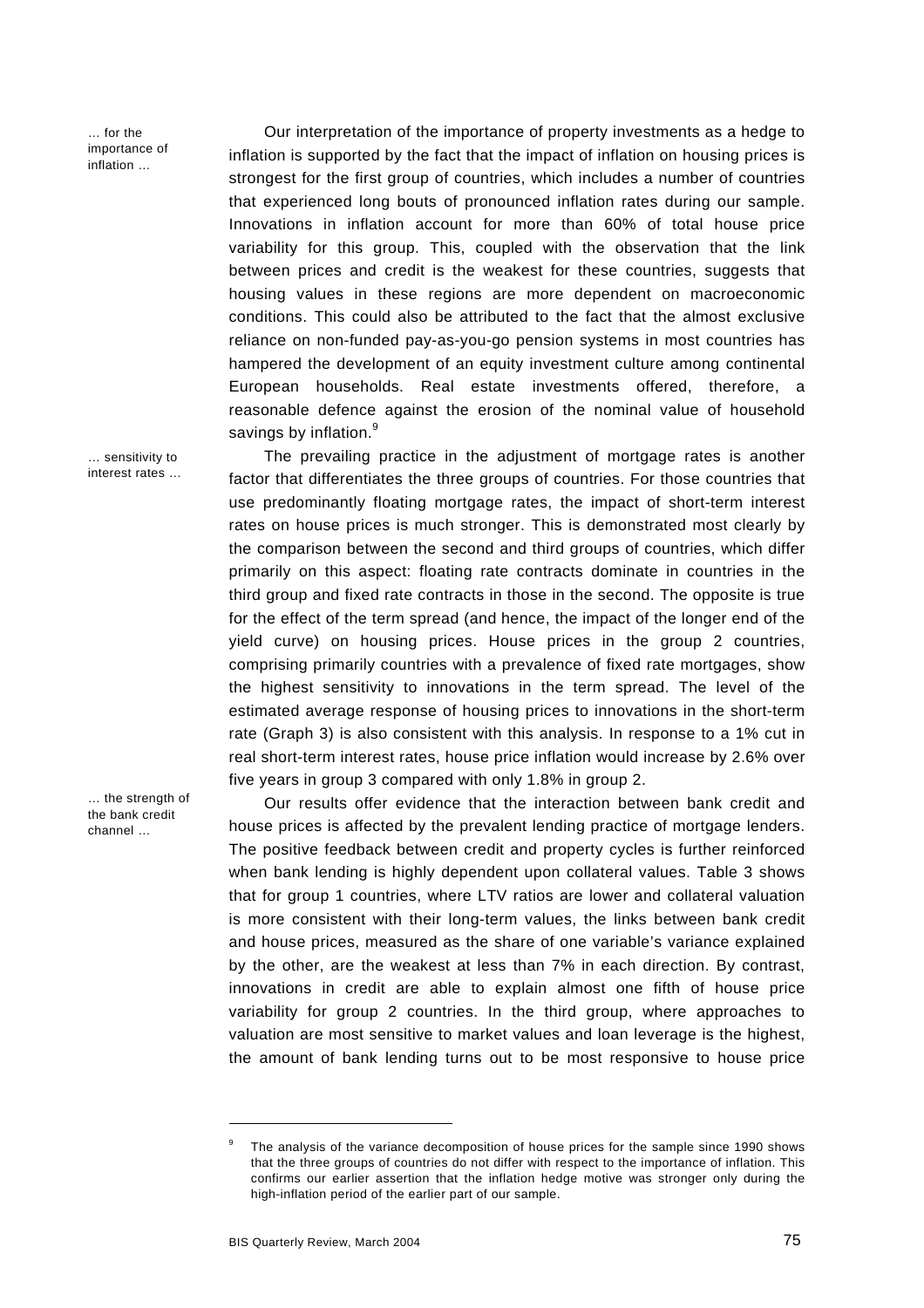

movements. Interestingly, such an impact occurs almost immediately (lower right-hand panel, Graph 2). This suggests that the risk of mutually reinforcing mechanisms between housing prices and credit giving rise to financial imbalances may be more pronounced for this group of countries.<sup>10</sup> We also conjecture that the relatively closer link between innovations in credit growth and housing prices for the second group of countries is also a factor that explains the greater responsiveness of the latter to interest rate movements. Arguably, lower real interest rates are typically associated with more abundant liquidity in the banking system and more liberal credit expansion.

Finally, our results can offer some suggestive evidence on the effects that structural aspects of national mortgage markets, such as the enhanced possibility of equity extraction and the development of markets for securitised

… but not much for the wealth effect

<sup>&</sup>lt;sup>10</sup> For a general discussion of the procyclical mechanisms in the financial system which operate through the interaction of asset prices and credit growth, see Borio et al (2001).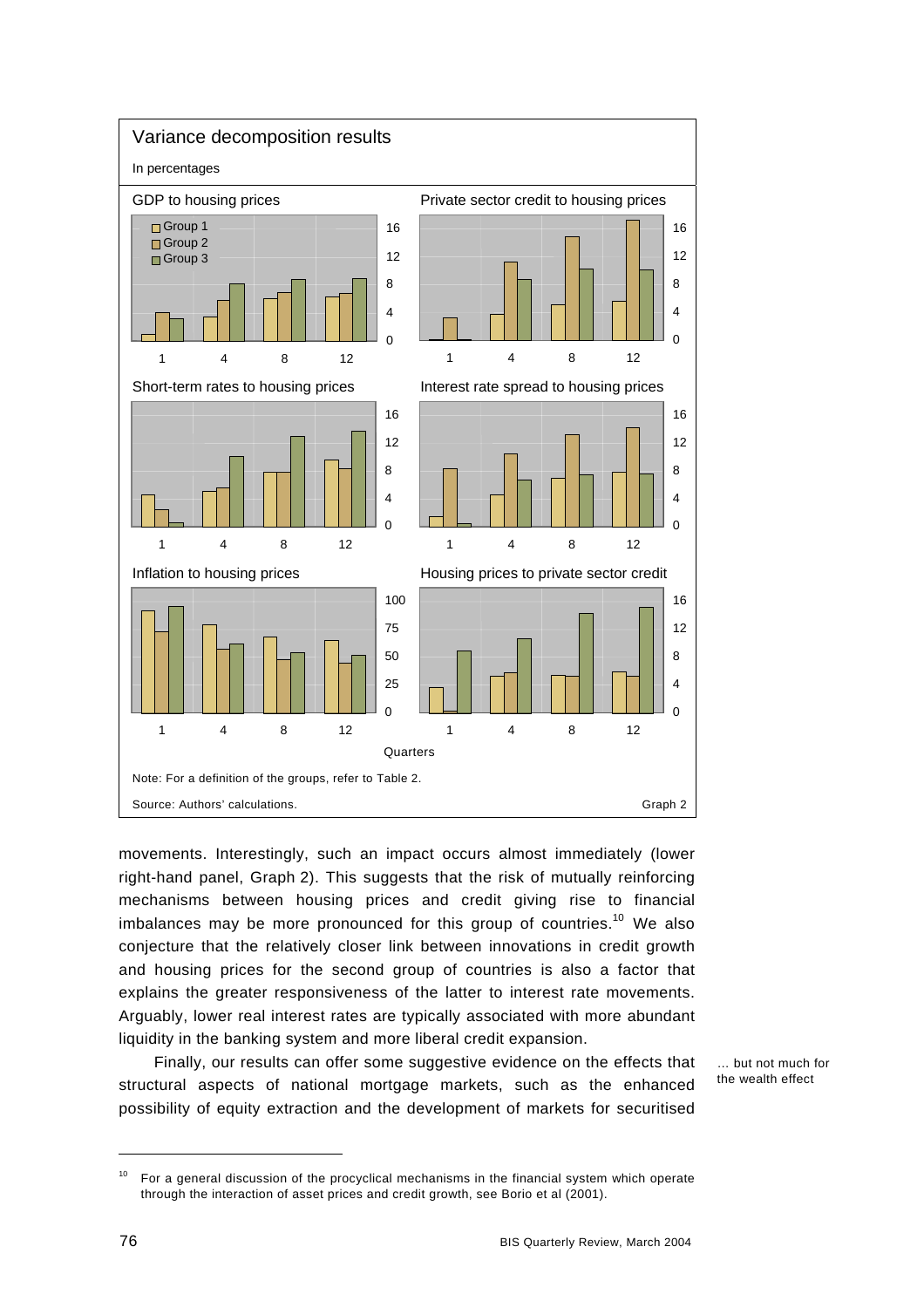mortgages, have on house price dynamics. During the most recent downturn, the extraction of housing equity is considered to have been a major source of support for household expenditure in countries such as the United States, the United Kingdom and Australia (Deep and Domanski (2002), Debelle (2004)). Keeping in mind that these comparisons are based on sample data that predate the introduction of the possibility of equity extraction through mortgage refinancing, we find that the long-term impact of house prices on national income and bank lending does not seem different between countries with or without such arrangements. On the other hand, house price movements do generate more volatility in bank lending activity in the short run if mortgage equity withdrawal is used.<sup>11</sup>

Regarding the impact of mortgage-backed securities (MBS) markets on the role of the banking sector in real estate cycles, we observe that countries with developed MBS markets (such as the United States, the United Kingdom, the Netherlands and Australia) show a lower effect of housing prices on bank credit.<sup>12</sup> This is consistent with the conjecture that mortgage securitisation allows banks to transfer some of the credit risk associated with mortgage loans to the capital market, hence reducing the sensitivity of the banking sector's lending capacity to the housing price cycle.



<sup>11</sup> For countries where mortgage equity withdrawal is used, house price movements explain 8.3% of changes in bank credit over the next year. This number is 5.7% for the other countries.

 $12$  House price movements explain only 5.2% of the variation in bank credit in these four countries compared with 10% in the other countries.

Securitisation contributes to mortgage risk diversification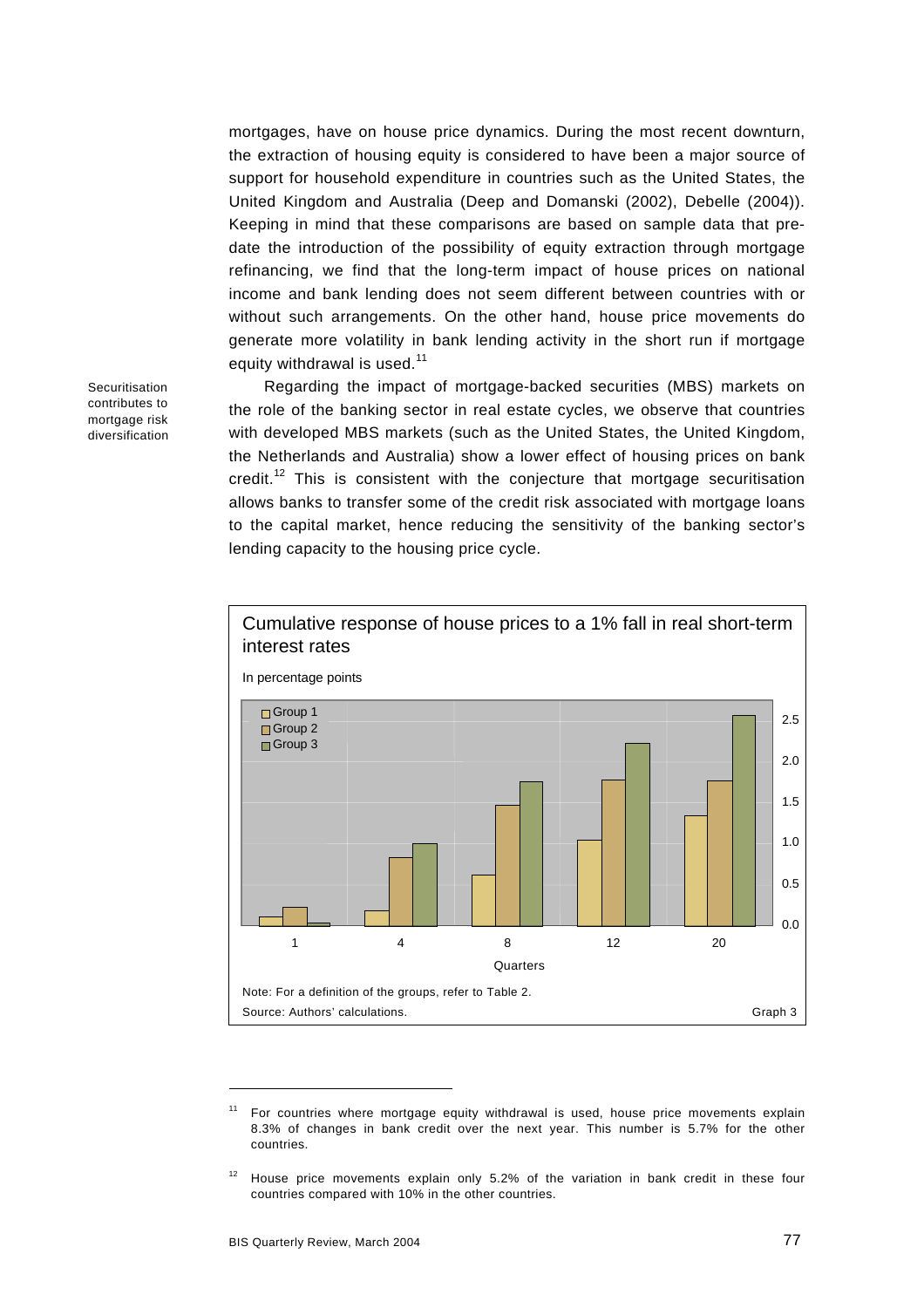# Conclusions

In this article we have looked at the importance of a number of macroeconomic factors affecting the dynamics of residential real estate prices. Furthermore, we have linked cross-country differences in the intensity of these responses to structural features of the national markets for mortgage finance. While the level of generality of this discussion does not permit us to formulate precise policy recommendations, a number of general lessons emerge from these results.

The main lesson is related to the strong and long-lasting link between inflation and nominal interest rates on the one hand, and housing prices on the other. This link suggests that long periods of elevated inflation followed by a sharp deceleration of price growth may, in the shorter term, breed misalignments between house prices and longer-term determinants of residential real estate values. Situations like this might call for greater caution on the part of monetary authorities. Declines in the level of policy rates might encourage the momentum of house prices.

The second lesson relates to the implications of housing price growth for financial stability. The feedback from property prices to credit growth is strongest in countries with a greater prevalence of variable rate mortgages and more market-based property valuation practices for loan accounting. In these countries the risk of a build-up of mutually reinforcing imbalances in the real estate market and the financial sector is more pronounced, indicating that prudential authorities should closely monitor developments in property values.

#### References

Bank for International Settlements (2003): *73rd Annual Report*, Basel.

Borio, C, C Furfine and P Lowe (2001): "Procyclicality of the financial system and financial stability: issues and policy options", *BIS Papers*, no 1.

Borio, C and P McGuire (2004): "Twin peaks in equity and housing prices?", *BIS Quarterly Review*, March.

Debelle, G (2004): "Household debt and the macroeconomy", *BIS Quarterly Review*, March.

Deep, A and D Domanski (2002): "Housing markets and economic growth: lessons from the US refinancing boom", *BIS Quarterly Review*, September.

European Central Bank (2003): "Structural factors in the EU housing markets", working paper, March.

HM Treasury (2003): "Housing, consumption and EMU", working paper.

Organisation for Economic Co-operation and Development (2001): "House prices and economic activity", *Economics Department Working Paper*, no 279.

Zhu, H (2003): "The importance of property markets for monetary policy and financial stability", presented at the IMF/BIS Conference on Real Estate Indicators and Financial Stability, 27–28 October, Washington DC.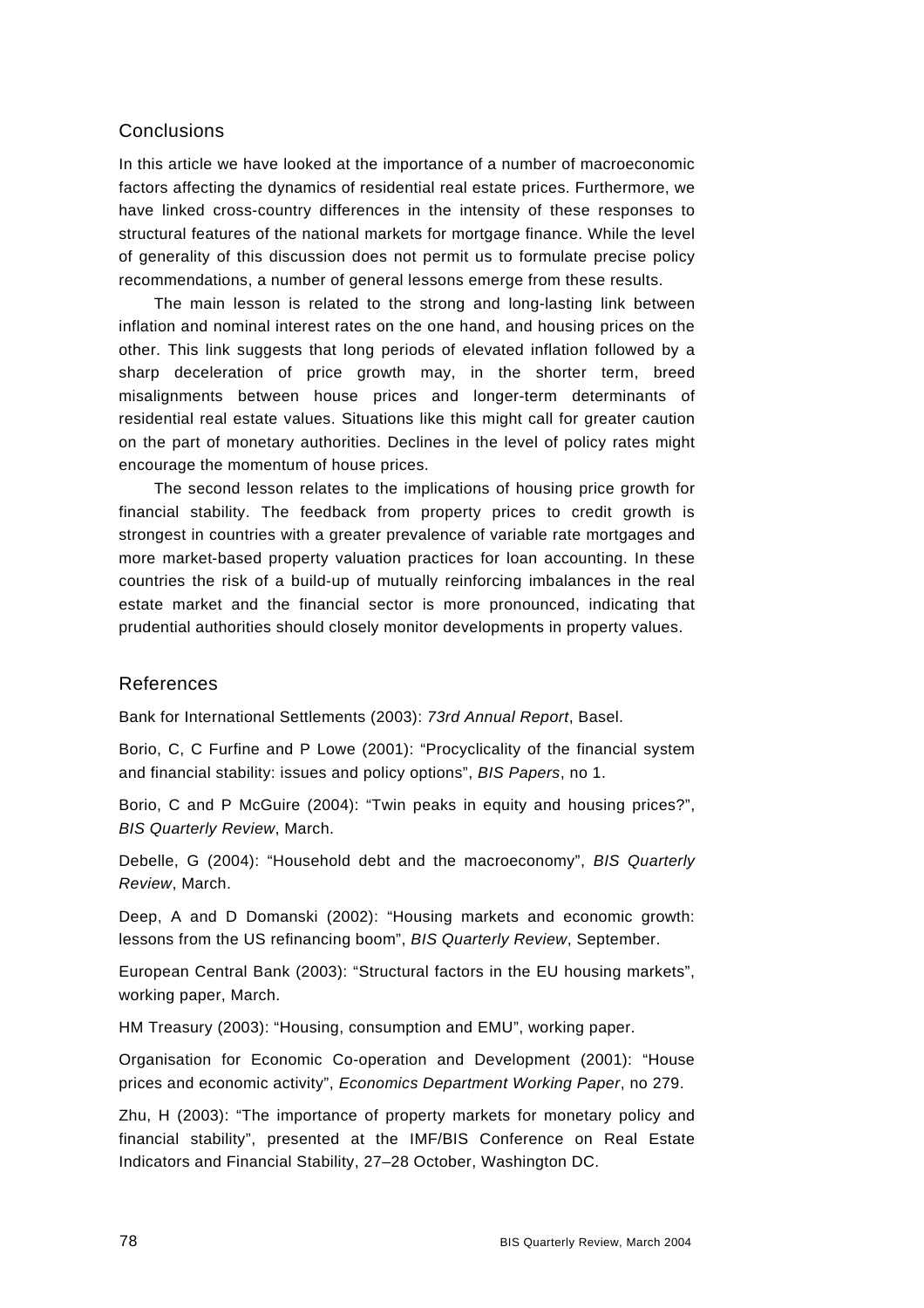Claudio Borio

*+41 61 280 8436 claudio.borio@bis.org*

Patrick McGuire

*+41 61 280 8921 patrick.mcguire@bis.org*

# Twin peaks in equity and housing prices?<sup>1</sup>

*The strength of housing markets around the world has helped to cushion the recent slowdown in global economic activity. How long should we expect this to continue? A sample of industrialised countries covering three decades allows us to explore this question through an analysis of major peaks in equity and housing prices, the associated booms and busts and the underlying credit conditions.* 

*JEL classification: E300, E320.* 

Some three years after the global bust in equity markets, and despite a weak economic backdrop, housing prices have continued to rise in many countries. This remarkable buoyancy seems rather unusual by past experience and raises questions about the sustainability of current trends. Could housing prices falter any time soon? And if they do, could large declines be in store? Answers to these questions are particularly important at the current juncture, as the strength of housing markets has been a significant factor helping to cushion the slowdown in global economic activity that started in the autumn of 2000 and to underpin the subsequent recovery (BIS (2003)).

To cast light on these issues, we examine the evolution of housing prices in a sample of 13 industrial countries since the early 1970s in search of statistical regularities that might help us chart the future. We ask three questions. First, how often have major equity price peaks been followed by housing price peaks? Second, when they have, what has been the lag and what factors have affected it? Finally, what has determined the size of the subsequent fall in housing prices?

Methodologically, our analysis complements existing work in at least two ways. It focuses squarely on the relationship between housing and equity markets, the two asset classes that make up the bulk of private sector wealth. In addition, it pays particular attention to "extreme events", in the form of major peaks and troughs in the prices of these two assets, the associated booms and busts, and their link to unusually large fluctuations in credit. By contrast, much of the existing work analyses the average or typical relationship between

<sup>1</sup> We would like to thank Guy Debelle and Eli Remolona for useful comments and discussion. The views expressed in this article are those of the authors and do not necessarily reflect those of the BIS.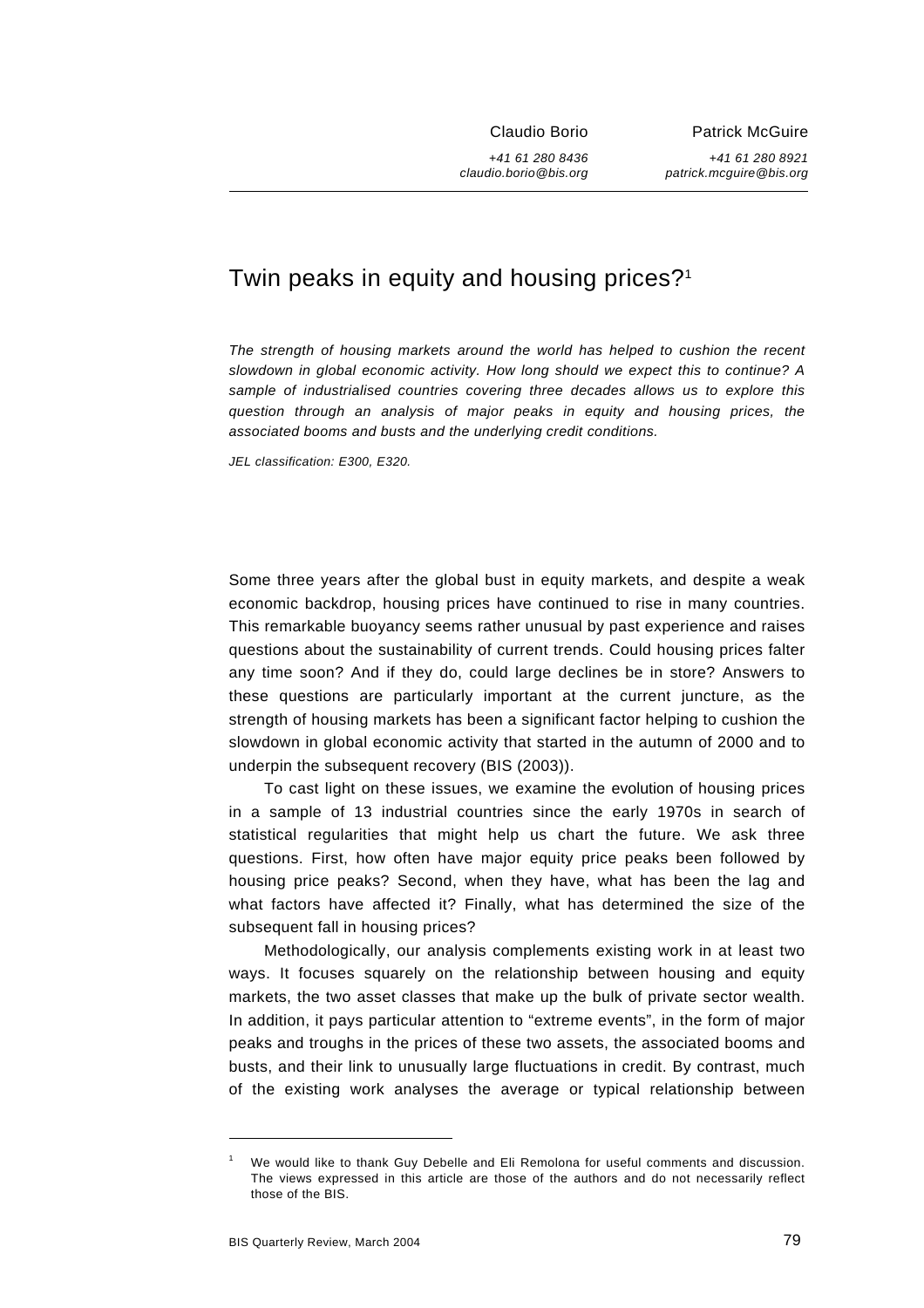housing prices and their determinants (eg Tsatsaronis and Zhu, in this *Quarterly Review*).<sup>2</sup>

We reach three main conclusions. First, over the period 1970–99, equity price peaks tended to be followed by housing price peaks, with an average lag of about two years. Econometric analysis indicates that equity price peaks heralded subsequent housing price peaks even after allowing for such traditional determinants of housing prices as interest rates, output growth and unemployment. Housing price peaks tended to occur in the wake of comparatively strong economic conditions, especially if these had been accompanied by unusually rapid and sustained credit and equity price growth ("financial imbalances"). Thus, on this evidence alone, the continued rise in housing prices since the equity price peak in 2001 does appear somewhat unusual. Second, movements in interest rates appear to have important implications for housing price dynamics. There is some evidence that reductions in interest rates following a peak in equity prices lengthen the lag while increases shorten it. The clearest link is with short-term nominal rates, regardless of country-specific characteristics of the housing market. This underscores the role of monetary policy. Finally, the subsequent decline in housing prices appears to have had a certain life of its own and to have been partly shaped by the characteristics of the previous expansion. Specifically, the size of the declines studied was closely and positively related to the size of the previous increases, as is typical of boom and bust cycles. And they were larger when preceded by a build-up of financial imbalances. These relationships are apparent over and above those with the evolution of economic activity during the decline in housing prices and with interest rates, which also seem to have exerted some influence.

In the next section we outline the relationship between housing and equity prices since the 1970s. In the following three sections we explore each of the key issues in turn, namely the predictive content of equity prices for subsequent housing price peaks, the determinants of the lag, and the factors that help explain the size of the subsequent decline. In the conclusion we infer some potential implications for the current cycle and outlook, paying attention to the statistical limitations of the exercise and to changes in the economic environment relative to previous episodes.

#### Cycles in equity and housing prices

Since the early 1970s, a number of major cycles in both housing and equity prices (adjusted for inflation) have taken place in industrial countries, coinciding roughly with business fluctuations (Graph 1).<sup>3</sup> Visual inspection

<sup>2</sup> Exceptions include BIS (1993), Borio et al (1994) and, more recently, BIS (2003), IMF (2003) and Detken and Smets (2003).

<sup>3</sup> Throughout the rest of this paper, references to housing and equity prices imply inflationadjusted prices. The sample of countries used in Graph 1 and in subsequent statistical analysis comprises Australia, Canada, Denmark, Finland, Ireland, Japan, the Netherlands, Norway, Spain, Sweden, Switzerland, the United Kingdom and the United States. The housing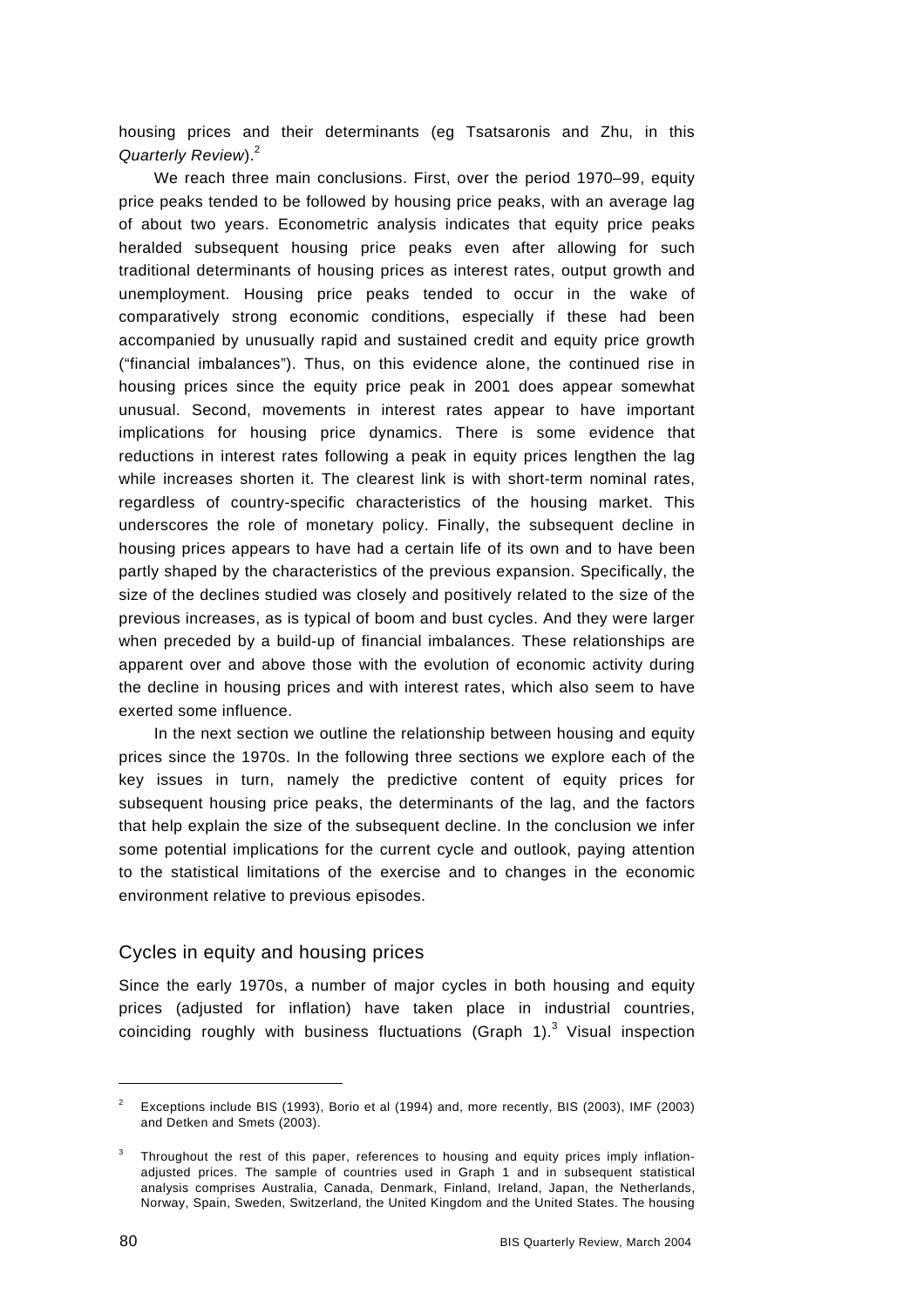

indicates that these cycles have tended to cluster around four periods: the early to mid-1970s, the late 1970s to early 1980s, the late 1980s to early 1990s and, more recently, the late 1990s to early 2000s. The cycle in the late 1970s– early 1980s is smaller than the rest; the most recent one is not yet completed.

Peaks in housing and equity prices tend to occur in pairs

l

A closer look at the data reveals that there is a clear tendency for peaks in equity prices to precede peaks in housing prices (Table 1). To identify housing price peaks more formally, we consider a 13 quarter rolling window, intended to capture sizeable peaks broadly consistent with those that take place at business cycle frequencies. $^4$  Table 1 shows that most equity price peaks were

price series for Spain starts in 1987 Q1, that for Finland in 1978 Q2, and that for Ireland in 1976 Q1. For Japan, the semiannual land price series compiled by the Japan Real Estate Institute is used in place of housing prices. This is converted to quarterly data by taking the simple average of two adjacent periods.

<sup>4</sup> The corresponding rolling window for equity prices is 21 quarters. To ensure that only significant peaks are identified, the rise in the price since the trough following the previous peak must exceed a certain threshold. This threshold is set at the 10th percentile of all price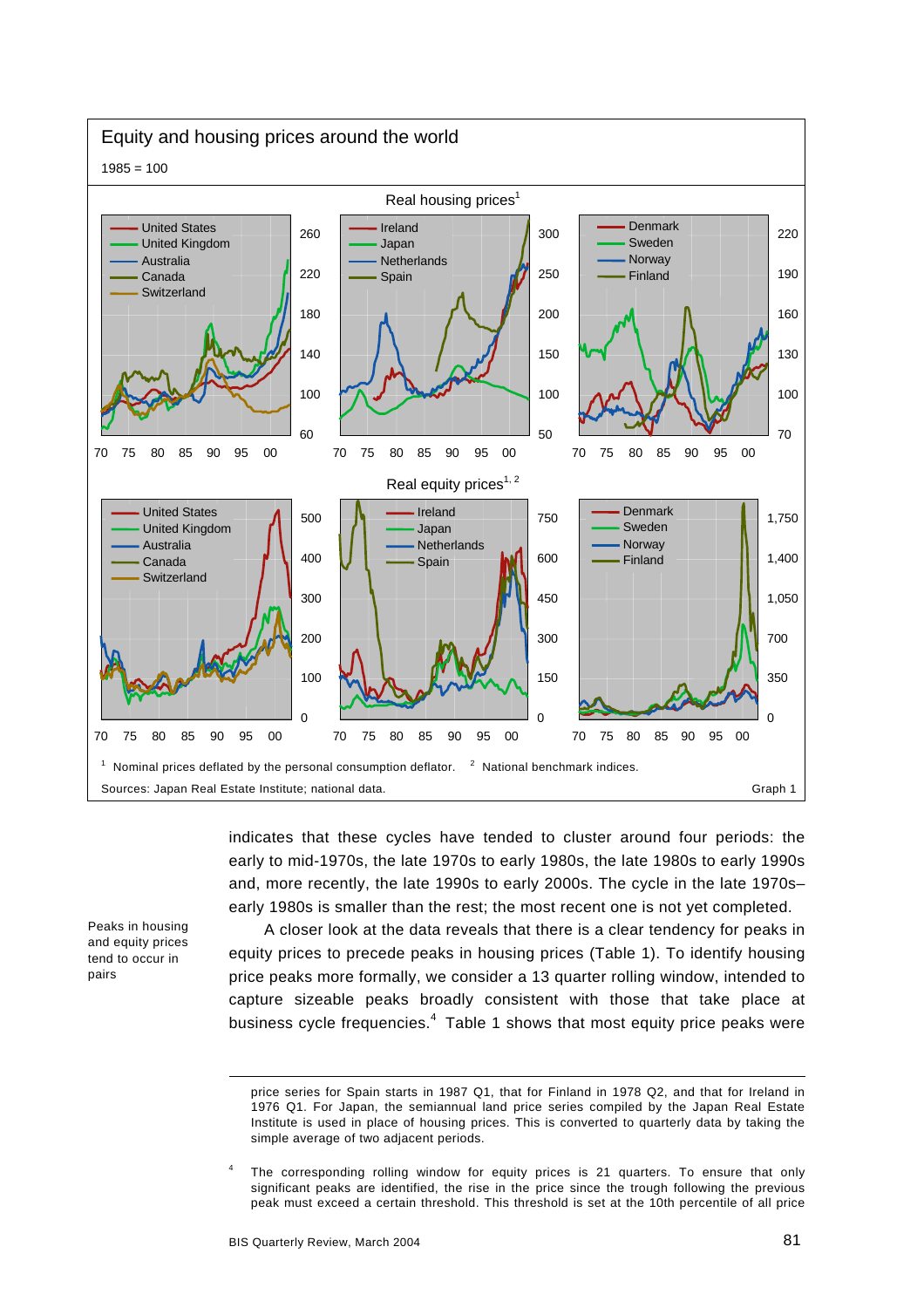| Housing and equity price peaks: stylised facts |                                               |         |                     |         |                      |                    |      |  |  |
|------------------------------------------------|-----------------------------------------------|---------|---------------------|---------|----------------------|--------------------|------|--|--|
|                                                | Pairs of equity price and housing price peaks |         |                     |         |                      |                    |      |  |  |
| Period <sup>1</sup>                            | Housing price peak                            |         | Period <sup>1</sup> |         |                      | Housing price peak |      |  |  |
|                                                | Country                                       | Date    | Lag                 |         | Country              | Date               | Lag  |  |  |
|                                                | <b>Denmark</b>                                | 1973 Q3 | $\overline{2}$      |         | Finland <sup>2</sup> | 1985 Q1            | 45   |  |  |
|                                                | United Kingdom                                | 1973 Q3 | 5                   |         | Denmark              | 1986 Q1            | 9    |  |  |
|                                                | Japan                                         | 1973 Q3 | 2                   |         | Norway <sup>2</sup>  | 1987 Q2            | 30   |  |  |
| 1970-74                                        | <b>United States</b>                          | 1973 Q4 | 4                   |         | Canada               | 1989 Q1            | 6    |  |  |
|                                                | Canada                                        | 1974 Q2 | 5                   |         | Australia            | 1989 Q2            | 7    |  |  |
|                                                | Norway                                        | 1974 Q4 | 5                   |         | Finland              | 1989 Q2            | 0    |  |  |
|                                                | Average lag length                            |         | 3.8                 |         | United Kingdom       | 1989 Q3            | 8    |  |  |
|                                                | Denmark                                       | 1979 Q2 | 11                  | 1985-91 | Switzerland          | 1989 Q4            | 9    |  |  |
|                                                | Ireland                                       | 1979 Q2 | 2                   |         | <b>United States</b> | 1989 Q4            | 9    |  |  |
|                                                | United Kingdom                                | 1980 Q3 | 5                   |         | Sweden               | 1990 Q1            | 2    |  |  |
| 1979-82                                        | Canada                                        | 1981 Q1 |                     |         | <b>Netherlands</b>   | 1990 Q2            | 3    |  |  |
|                                                | Australia                                     | 1981 Q2 | 2                   |         | Ireland              | 1990 Q3            | 2    |  |  |
|                                                | Switzerland                                   | 1982 Q1 | 12                  |         | Japan                | 1991 Q1            | 5    |  |  |
| Average lag length                             |                                               |         | 5.5                 |         | Spain                | 1991 Q4            | 17   |  |  |
|                                                |                                               |         |                     |         | Average lag length   |                    | 10.9 |  |  |

Note: The lag is the number of quarters between consecutive equity and housing price peaks. Independent equity price peaks, ie those followed by a second peak in equity prices prior to a peak in housing prices, occurred in the Netherlands (1986 Q3), Denmark (1990 Q1), Norway (1990 Q2), Australia (1994 Q1), Denmark (1994 Q1) and Spain (1994 Q1). An independent housing price peak, ie a peak where the previous peak in housing prices happened after the previous peak in equity prices, occurred in the United States (1979 Q2). Other peaks in housing prices are associated with equity price peaks which occurred prior to the start of the sample period. These include Switzerland (1973 Q3), Australia (1974 Q1), the Netherlands (1978 Q2) and Sweden (1979 Q3).

1 Equity price peaks for the most recent cycle (1996–2002) are as follows: Japan (1996 Q2), Ireland (1998 Q2), the United Kingdom (1999 Q2), Japan (2000 Q1), the Netherlands (2000 Q1), Spain (2000 Q1), Sweden (2000 Q1), Finland (2000 Q2), Canada (2000 Q3), Norway (2000 Q3), Switzerland (2000 Q3), the United States (2000 Q3), Denmark (2000 Q4) and Australia (2002 Q1).  $2^2$  Equity prices in Norway spiked in 1987 Q3, one period following the peak in housing prices. However, this was not identified as a peak based on our algorithm settings. Housing price data for Finland start in 1978 Q1. Thus, it is possible that a peak in housing prices occurred in Finland after the peak in equity prices in 1973, but before the start of the housing price data, and that the reported 45 quarter lag is too long. In any case, this observation is not included in the regression analysis because of missing interest rate data for the early 1970s. Table 1

followed by housing price peaks. Indeed, we identify only five housing price peaks that were not preceded by equity price peaks.<sup>5</sup> The average lag has been some two years and has typically ranged between two and nine quarters. By comparison with the 1970s, the period surrounding the 1987 downturn in equity prices saw a relatively large number of equity-housing price peak pairs. Moreover, the average lag during this period was longer than that associated with the more inflationary 1970s–early 1980s, at seven quarters (once three

rises between peak and trough using the entire sample of countries and years. Admittedly, identifying precisely "true" housing price peaks is not that easy. Housing price series are not very homogeneous across countries in terms of coverage and methodological approaches. Moreover, for any given index, systematic changes in the composition of the stock of housing sold in the market at different points in the asset price cycle could bias the series. Even so, the broad picture is unlikely to be significantly affected.

<sup>5</sup> Because our equity data start in 1970, we are unable to identify clear peaks in equity prices for two housing price peaks which occur between 1970 and 1974. We err on the side of caution in classifying these housing price peaks as independent events.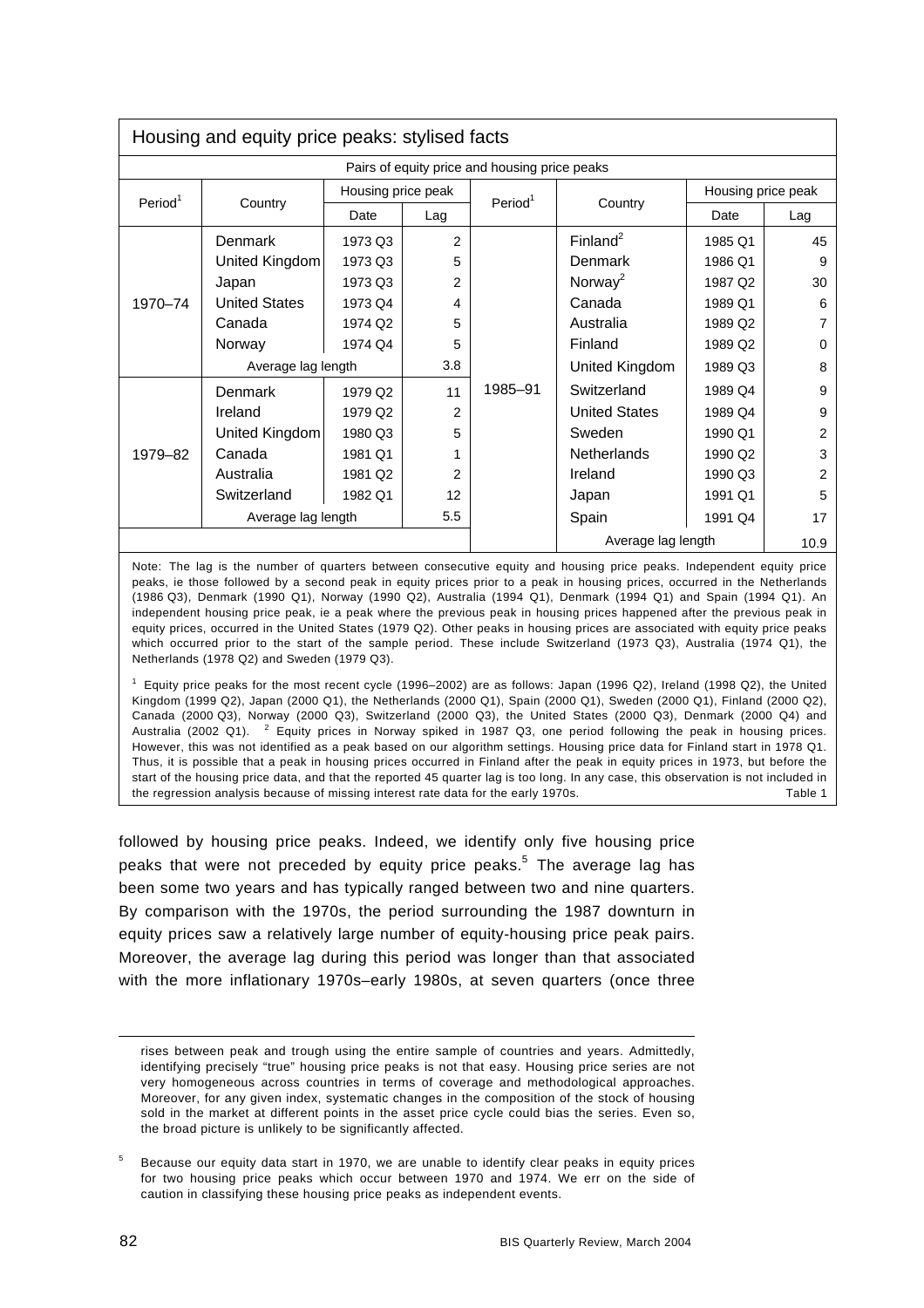outliers are removed) compared with close to four and 5.5 quarters respectively in the two preceding cases.

The lag between peaks in the current cycle is long by historical standards

Even compared with the 1987 period, however, the recent as yet unfinished cycle stands out. Three years after the global peak in equity prices and their subsequent collapse, real housing prices have continued to rise in many countries. By the second quarter of 2003, for instance, housing prices had appreciated by no less than 60% in the United Kingdom since the peak in equity prices in the second quarter of 1999. Similarly, they had increased by close to 50% in Spain, by around 20% in Australia, Canada and Sweden, and by 15% in the United States since the respective peaks in equity prices. The main exceptions to this sustained increase are countries where prices have not yet recovered from previous booms and busts, such as Japan and Switzerland. In these cases, prices have actually continued to fall or have risen only slightly recently. Moreover, although the rate of growth in housing prices has slowed in recent quarters in many countries, peaks generally still appear far away. Excluding Japan, housing prices continued to rise through the third quarter of 2003 in every country for which data are available. The year-over-year change in housing prices in the United States was approximately 4% per year in the third quarter, while that in Canada and Spain stood between 10 and 15% per year.

Why such an unusually long lag? A number of possible factors spring to mind. One possibility might be that, on balance, the slowdown in economic activity and the rise in unemployment have not been as large as on previous occasions, at least in comparison with the recessions of the 1970s and early 1980s. A related factor is that, contrary to the typical past experience, monetary policy was eased substantially following the most recent stock market bust and weakening in economic activity (Graph 2). This is because, in contrast to past cycles, the slowdown was not fundamentally triggered by a tightening of monetary policy to fend off rising inflation. Rather, it was ushered in by a largely spontaneous reversal in an investment and stock market boom which had been accompanied by rapid credit expansion. As a result, quiescent inflation has given central banks much more room for manoeuvre. While in the late 1980s the stock market crash elicited a qualitatively similar response, policy was subsequently tightened more quickly, as economic activity proved more resilient and inflationary pressures emerged in a number of countries.<sup>6</sup>

Not all equity price peaks are followed by housing price peaks

In fact, one might legitimately ask whether housing prices need fall at all. Indeed, the record shows that not all the equity price peaks picked by the algorithm have been followed by housing price peaks. And it is possible to envisage that, in a number of countries, prices may simply slow down as a strengthening of the economic recovery carries them along.

A closer look at the historical record will help to cast light on these issues. Specifically, we need to examine the past relationships between equity and housing prices, in addition to the economic circumstances against which they

<sup>6</sup> This episode is examined in more detail in Borio and Lowe (2003).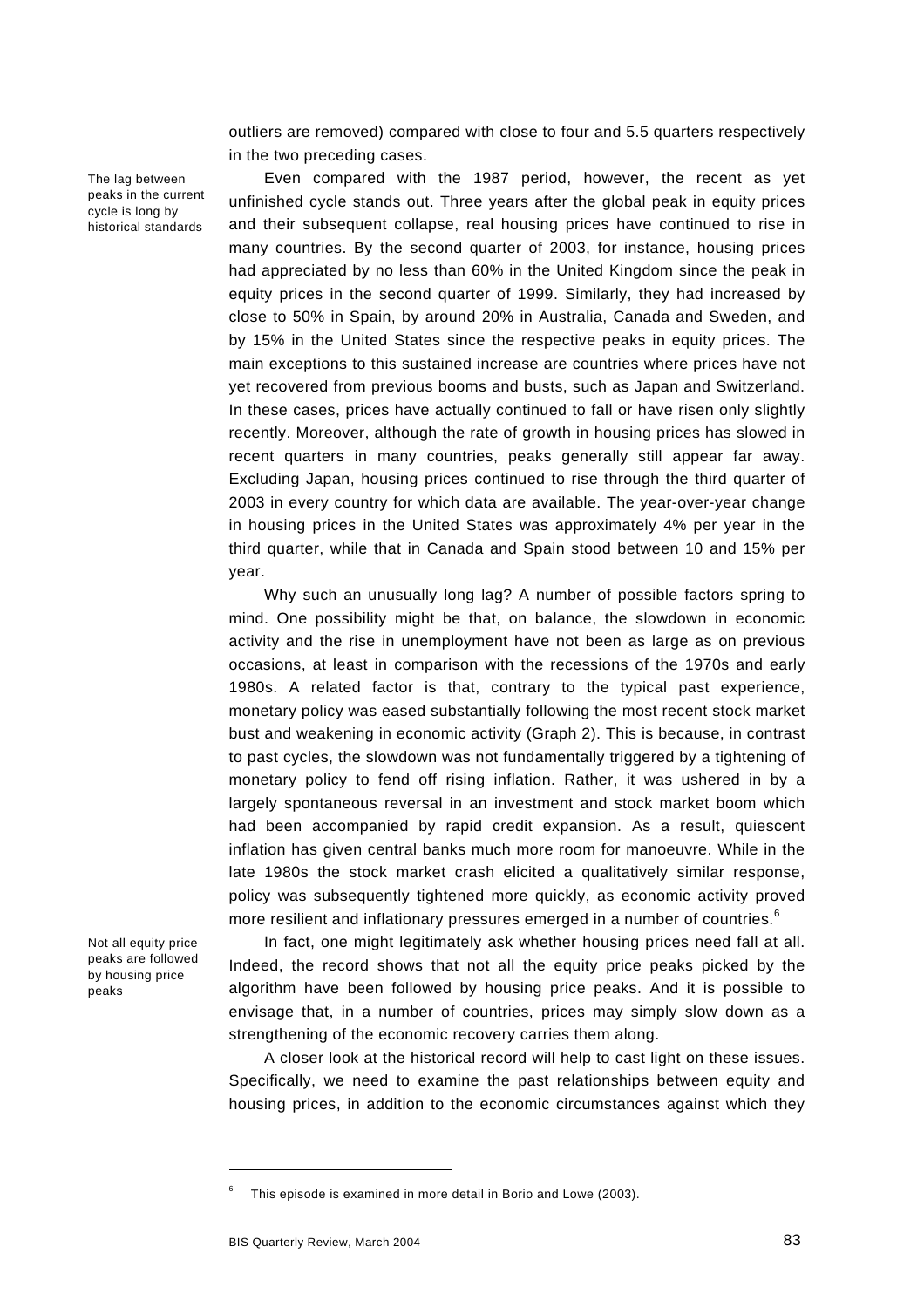

occurred. Our statistical analysis covers a set of 13 industrial countries and is carried out on quarterly data from 1970 Q1 to 1999 Q4. We purposefully leave out the most recent episode, which, as noted, has not yet fully unfolded. As before, all asset prices are in inflation-adjusted or "real" terms, and are deflated by the consumer price index.

# Do equity price peaks predict housing price peaks?

We next consider sequentially whether equity prices help to predict peaks in housing prices (a) on their own, (b) after allowing for macroeconomic variables that have traditionally been found to explain housing price movements ("control variables") and (c) after taking into account financial imbalances built up during the boom.<sup>7</sup> The traditional variables include output growth and changes in unemployment, inflation and interest rates. We considered both nominal and inflation-adjusted interest rates, as well as short-term (three-month) and longterm rates, but report only the results for those interest rates with the highest explanatory power.<sup>8</sup> The financial imbalance proxy captures episodes of

<sup>7</sup> See the accompanying piece by Tsatsaronis and Zhu for references.

<sup>8</sup> Throughout the analysis presented here, short-term nominal interest rates tended to be more statistically significant. The combination of real short-term interest rates and separate inflation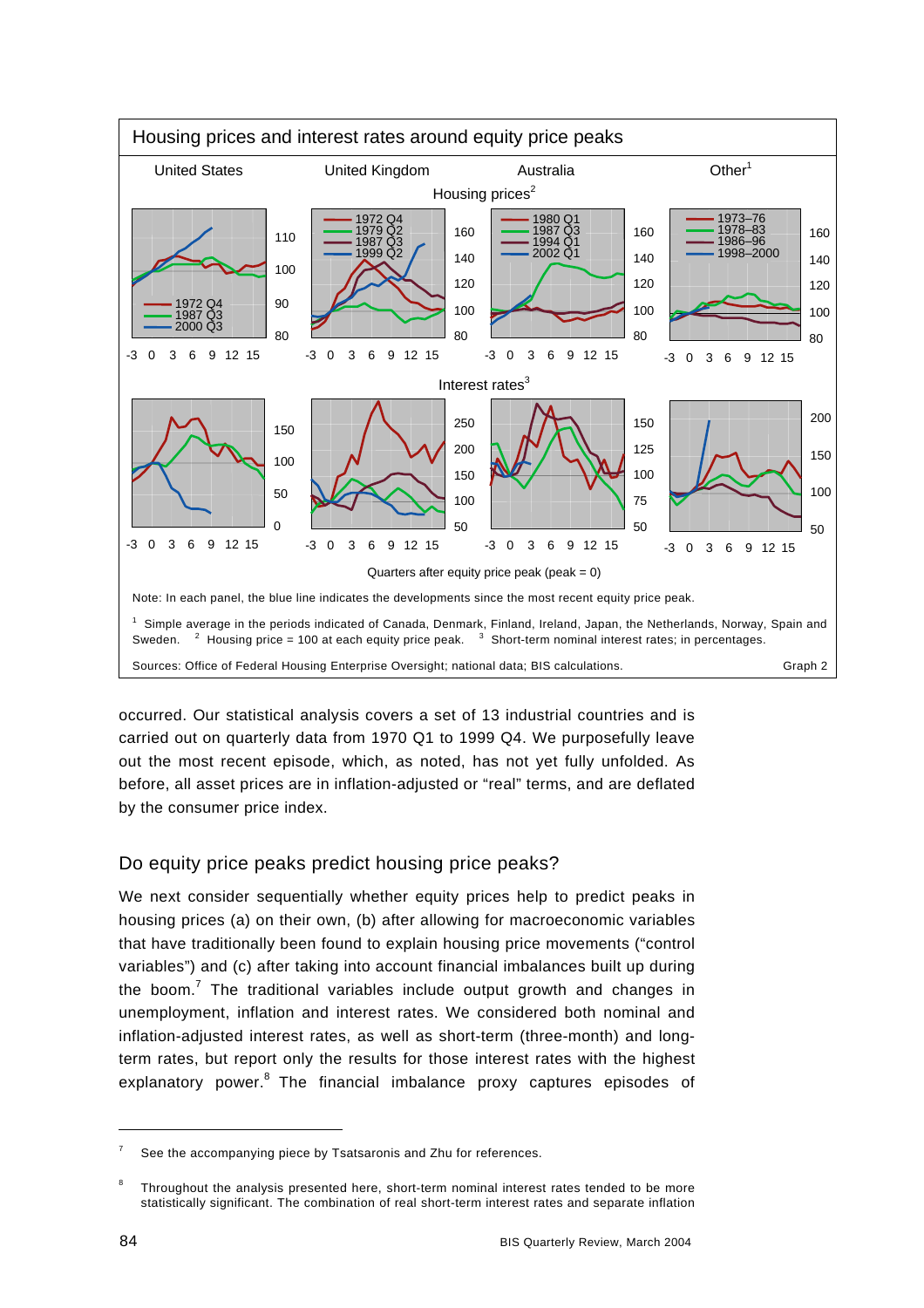"excessive" *simultaneous* expansion in credit and real equity prices. Specifically, a financial imbalance is said to exist if the deviations from trend ("gaps") in both the ratio of credit to GDP and in real equity prices exceed certain critical thresholds. The value of the thresholds has been calibrated to maximise the predictive content of the proxy variable for subsequent banking crises over a horizon of three to five years ahead. $9$  This variable is included because, in previous work, it has also been found to help predict subsequent output weakness and disinflation (Borio and Lowe (2003)). By the same token, it may also help to predict housing price peaks.

The predictive power of the various variables is established through a series of probit regressions. These allow us to assess the increase in the probability of seeing a housing price peak given that an equity price peak has occurred, and given the prior behaviour in the control variables and the financial imbalance proxy. We look at predictive performance over different horizons. Four basic results deserve highlighting (Tables 2 and 3).

First, equity price peaks have considerable predictive content for subsequent housing price peaks (Table 2). The (unconditional) probability of a

| Predicting housing price peaks based on equity price peaks <sup>1</sup> |                                     |                |            |              |                     |                          |  |  |  |
|-------------------------------------------------------------------------|-------------------------------------|----------------|------------|--------------|---------------------|--------------------------|--|--|--|
| Horizon of                                                              | Combination of predictive variables |                |            |              |                     |                          |  |  |  |
| dependent                                                               | Equity peak <sup>2</sup>            | Interest rates |            |              | Probability of peak |                          |  |  |  |
| variable                                                                |                                     |                | GDP growth | Unemployment | Unconditional       | Conditional <sup>3</sup> |  |  |  |
|                                                                         | $0.18***$                           |                |            |              |                     | 0.27                     |  |  |  |
| Four quarters                                                           | $0.16***$                           | $0.02***$      |            |              | 0.09                | 0.25                     |  |  |  |
|                                                                         | $0.12***$                           | $0.02***$      | $0.01**$   | $-0.10***$   |                     | 0.21                     |  |  |  |
|                                                                         | $0.33***$                           |                |            |              |                     | 0.50                     |  |  |  |
| Eight quarters                                                          | $0.30***$                           | $0.03***$      |            |              | 0.18                | 0.48                     |  |  |  |
|                                                                         | $0.25***$                           | $0.02**$       | $0.03***$  | $-0.15***$   |                     | 0.43                     |  |  |  |
|                                                                         | $0.38***$                           |                |            |              |                     | 0.65                     |  |  |  |
| Twelve<br>quarters                                                      | $0.36***$                           | $0.03***$      |            |              | 0.27                | 0.63                     |  |  |  |
|                                                                         | $0.33***$                           | 0.01           | $0.04***$  | $-0.18***$   |                     | 0.60                     |  |  |  |

1 Based on quarterly data (1971 to end-1999) for 13 developed countries. Control regressors include single lags of GDP growth, changes in short-term nominal interest rates and changes in unemployment. The coefficients on these controls can be interpreted as the change in the probability of a peak in housing prices given a marginal change in the regressor from its sample mean. One, two and three asterisks denote significance at the 10%, 5% and 1% level respectively. All regressions were run with four lags of these control variables, with qualitatively and quantitatively similar results.  $2$  The coefficient on the binary regressor capturing peaks in equity prices can be interpreted as the change in the probability of a housing price peak given a discrete change in the regressor.  $3$  The conditional probability given a peak in equity prices is the sum of the unconditional probability and the coefficient on the equity peak regressor. Table 2

> rate regressors yielded qualitatively similar, but less robust, results. For brevity, we present only those results obtained using nominal rates.

9 The thresholds correspond to a 4 and 60 percentage point deviation from trend for the private credit/GDP ratio and inflation-adjusted equity prices respectively. With these settings, the dummy variable is switched on for Japan in the early 1970s, and for more than half the other countries in the sample at some point in the early to mid-1980s. For further explanation of the construction of the proxy for financial imbalances and its predictive performance, see Borio and Lowe (2003). For a similar analysis on annual data, see Borio and Lowe (2002a,b).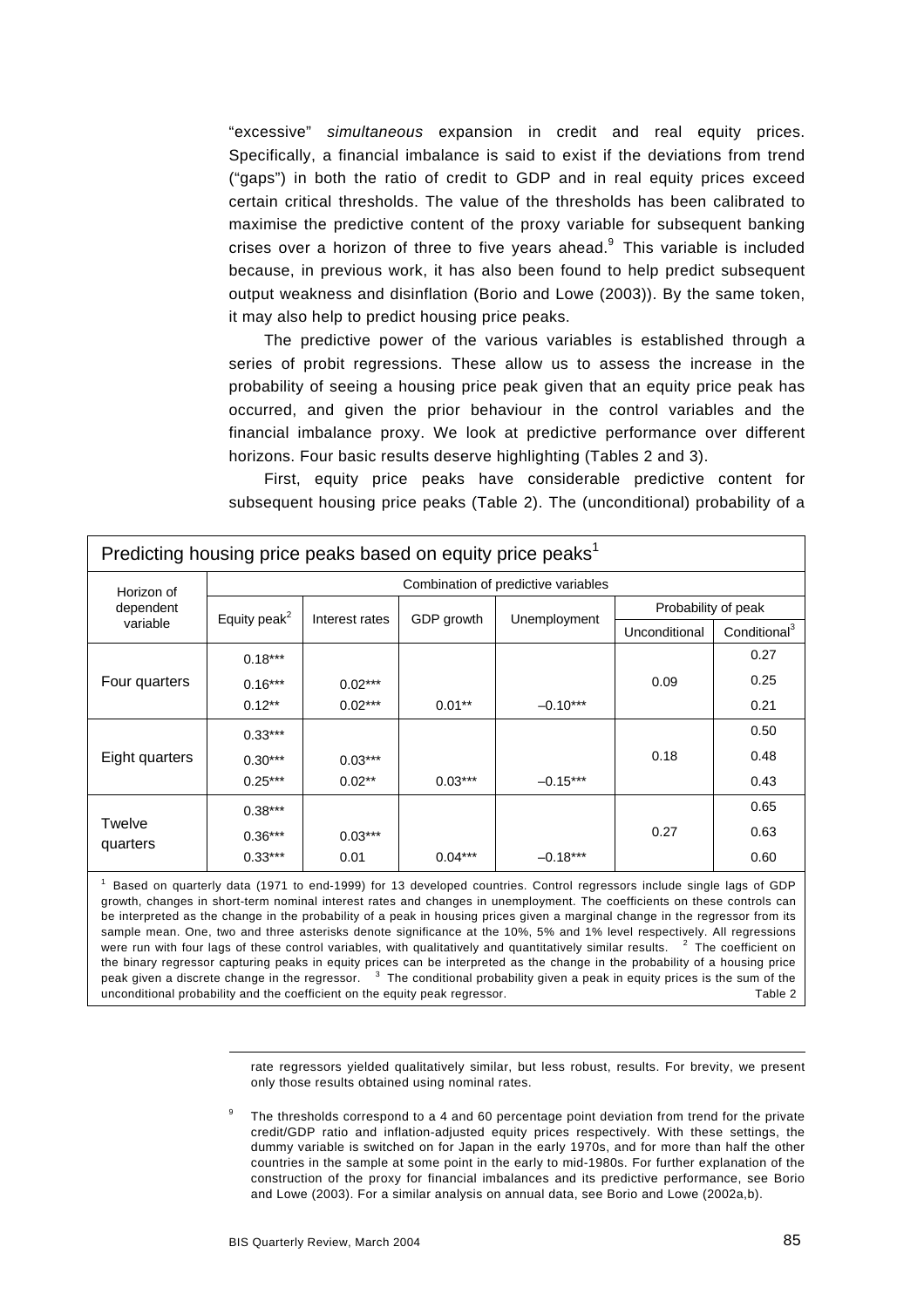| Predicting housing price peaks based on financial imbalances <sup>1</sup>                                                                                                                                                                                                                                                                                                                                                                                                                                                                                                                                                                                                                                                                                                                                                                                                                                                                                                                                                                                                                                                                                                                                                                                                                                                                                                                                                                          |                                                                                                                                                              |           |           |          |            |  |  |
|----------------------------------------------------------------------------------------------------------------------------------------------------------------------------------------------------------------------------------------------------------------------------------------------------------------------------------------------------------------------------------------------------------------------------------------------------------------------------------------------------------------------------------------------------------------------------------------------------------------------------------------------------------------------------------------------------------------------------------------------------------------------------------------------------------------------------------------------------------------------------------------------------------------------------------------------------------------------------------------------------------------------------------------------------------------------------------------------------------------------------------------------------------------------------------------------------------------------------------------------------------------------------------------------------------------------------------------------------------------------------------------------------------------------------------------------------|--------------------------------------------------------------------------------------------------------------------------------------------------------------|-----------|-----------|----------|------------|--|--|
|                                                                                                                                                                                                                                                                                                                                                                                                                                                                                                                                                                                                                                                                                                                                                                                                                                                                                                                                                                                                                                                                                                                                                                                                                                                                                                                                                                                                                                                    | Change in the unconditional probability of a peak in housing prices                                                                                          |           |           |          |            |  |  |
| Unconditional<br>probability                                                                                                                                                                                                                                                                                                                                                                                                                                                                                                                                                                                                                                                                                                                                                                                                                                                                                                                                                                                                                                                                                                                                                                                                                                                                                                                                                                                                                       | Equity price<br>Financial<br>GDP growth <sup>4</sup><br>Interest rates <sup>4</sup><br>Unemployment <sup>4</sup><br>imbalance $^{2, 3}$<br>peak <sup>2</sup> |           |           |          |            |  |  |
| 0.09                                                                                                                                                                                                                                                                                                                                                                                                                                                                                                                                                                                                                                                                                                                                                                                                                                                                                                                                                                                                                                                                                                                                                                                                                                                                                                                                                                                                                                               | $0.17***$                                                                                                                                                    | $0.21***$ |           |          |            |  |  |
| 0.09                                                                                                                                                                                                                                                                                                                                                                                                                                                                                                                                                                                                                                                                                                                                                                                                                                                                                                                                                                                                                                                                                                                                                                                                                                                                                                                                                                                                                                               | $0.11***$                                                                                                                                                    | $0.19***$ | $0.02***$ | $0.01**$ | $-0.10***$ |  |  |
| $1$ Results from probit regressions, with the dependent variable defined as a zero/one dummy corresponding to the<br>occurrence/non-occurrence of a peak in housing prices within the next four quarters. One, two and three asterisks denote<br>statistical significance at the 10%, 5% and 1% level respectively. The results are robust to changes in the horizon over which<br>the peak in housing prices is predicted, eg eight and 12 quarters ahead. $2\pi$ The change in the probability of a peak in<br>housing prices conditional on either a peak in equity prices or a financial imbalance having occurred. <sup>3</sup> The financial<br>imbalance dummy is set to one if the credit gap is larger than 4 percentage points and the equity gap is larger than 60<br>percentage points eight quarters prior to the equity price peak. With no control variables, the coefficients on this variable<br>under alternative lag specifications are 0.08**, 0.20*** and 0.15*** for four, six and 10 quarters prior to the equity price peak<br>respectively. With controls, the corresponding coefficients are 0.05, 0.15*** and 0.14*** respectively. 4 Control regressors<br>include single lags of GDP growth, the change in short-term nominal interest rates and the change in the unemployment rate.<br>The coefficients on these controls can be interpreted as changes in the probability of a housing price peak given a marginal |                                                                                                                                                              |           |           |          |            |  |  |

change in the corresponding regressor from its sample mean. All regressions were run with four lags of these control variables, with qualitatively and quantitatively similar results. The state of the state of the 3 variable 3 variable 3

country experiencing a housing price peak in any one, two or three consecutive years (four adjacent quarters) is 9%, 18% and 27% respectively. These probabilities almost double in the periods following an equity price peak.<sup>10</sup> Moreover, the predictive content of equity price peaks is remarkably robust to the inclusion of other variables. The inclusion of output growth and changes in unemployment and in interest rates hardly affects the marginal increment in the probability of observing a housing price peak associated with an equity price peak or its statistical significance. Nor are these probabilities materially influenced by the build-up of financial imbalances during the preceding boom.<sup>11</sup>

Second, housing price peaks have tended to follow periods of comparatively strong economic activity (Table 2). For example, the coefficients on the lag of GDP growth, while not always individually significant when multiple lags are included, indicate that the overall effect is positive and statistically significant. Similarly, the effect of unemployment is negative, implying that a fall in unemployment in the periods preceding a peak in equity

Housing peaks are more likely after peaks in equity prices …

<sup>…</sup> following periods of strong economic growth …

<sup>&</sup>lt;sup>10</sup> We also iterated through independent variables, holding the dependent variable constant at four quarters. This is equivalent to estimating the probability of a housing price peak within the *following* year (fixed time) given an equity price peak within the *previous* two quarters, four quarters, six quarters, etc. The results are consistent with those discussed above. For robustness, the regressions were also run in the reverse direction, where peaks in housing prices are used to predict peaks in equity prices. This exercise generally yields negative coefficients on the housing price dummy variable, indicating that the incidence of a housing price peak lowers the probability of experiencing an equity price peak.

The close relationship between equity and housing price peaks is broadly consistent with theory. For instance, both equity and real estate are long-lived assets and, effectively, claims on real goods or services. As such, they should be expected to have a number of economic determinants in common. At the same time, share prices exhibit less inertia, not least as the market on which they are traded is much more liquid. In addition, initial declines in equity prices from a major peak can in turn induce portfolio shifts into real estate, driving a wedge between their movements. See below for a further discussion of factors affecting the observed lag given the physiological faster adjustment in equity prices.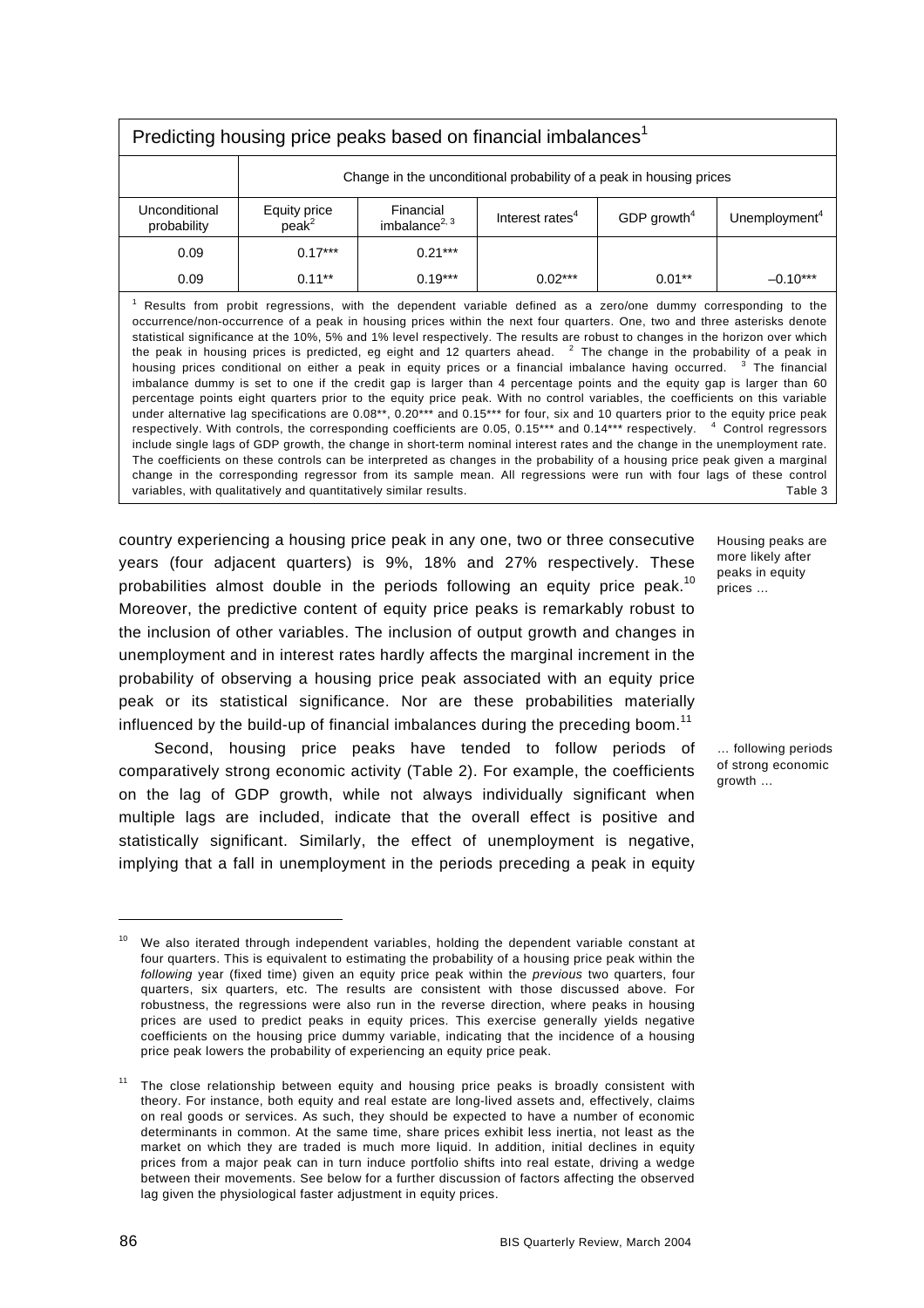prices leads to a higher probability of experiencing a peak in housing prices in the quarters ahead.

… and periods of monetary tightening

The build-up of financial imbalances also plays a role

Third, increases in interest rates were a factor bringing the rise in housing prices to a halt. Somewhat surprisingly perhaps, it is nominal short-term rates that matter most amongst the control variables. While lags of nominal long-term interest rates also enter significantly in many instances, they do so with smaller and less significant coefficients. Moreover, real interest rates, whether shortterm or not, are less statistically significant than their corresponding nominal rates, although they tend to perform better when lags of inflation rates are included in the regression. Changes in nominal rates may matter most because they are more closely related to changes in financing constraints in the short run, such as increases in the proportion of income absorbed by interest payments, and hence to both the ability to borrow and willingness to lend (see the special feature by Debelle in this *Quarterly Review*).12 The greater relevance of short-term over long-term rates may reflect in part similar factors.<sup>13</sup> But, more generally, it may result from the broader influence exerted by monetary policy on economic agents' incentive and ability to spend, not least by affecting expectations about future income streams and attitudes towards risk.

Finally, the occasional build-up of financial imbalances during the preceding boom has clear additional information content (Table 3). The predictive ability of the financial imbalance proxy is highest with a lag of eight quarters with respect to the equity price peak. The corresponding increase in the probability of observing a subsequent housing price peak is larger than that associated with the equity price peak itself.<sup>14</sup> This is true regardless of whether other control variables are included. In fact, although not listed in the table, the probability of experiencing a housing price peak within the next two years, given the *joint event* of an equity price peak and a financial imbalance eight quarters prior to this peak, increases by some 50 percentage points (pushing the conditional probability to close to 70%), considerably larger than if the two events took place in isolation. This evidence suggests that the build-up of excessive debt limits the shock absorption capacity of the system once equity prices reverse their course, thereby paving the way for a subsequent softening in housing prices too.

j

<sup>12</sup> For corroborating evidence on the role of nominal, as opposed to real, interest rates in this context in the United States, see Brayton and Reifschneider (2003).

If this was the only effect, however, one would expect to see greater variation across countries, given major differences in the proportion of mortgage financing at variable and fixed rates (Borio (1997)).

Table 3 illustrates the case of observing a housing price peak over the subsequent four quarters. Similar results also hold when the horizon is extended further. For example, a financial imbalance eight quarters prior to an equity price peak raises the probability of a housing price peak within the two years following the equity price peak by 31 percentage points.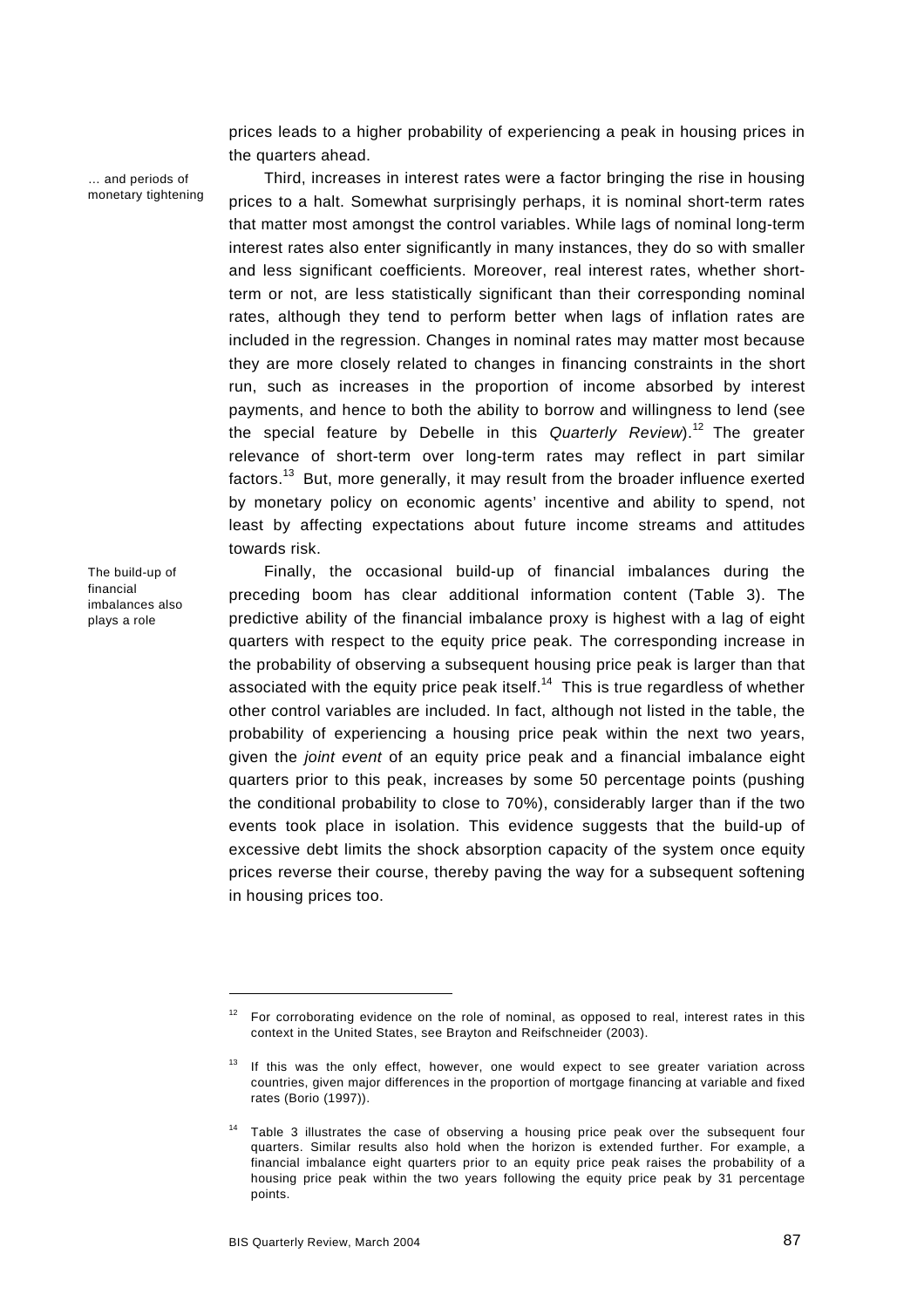#### What explains the lag length?

Thus far the evidence indicates that equity price peaks, especially if preceded by large credit and equity price booms, by increases in short-term nominal rates and by strong economic activity, tended to herald peaks in housing prices over the period considered. To what extent do these factors also help to explain the length of the lag between the equity and housing price peaks?

To address this question, we consider a subsample of the overall data, namely all housing price peaks that are preceded by equity price peaks (ie the observations in Table 1).<sup>15</sup> We then regress the lag length between these peaks on our variables of interest, namely the average change in interest rates, output growth, unemployment, and our proxy for financial imbalances.<sup>16</sup>

Longer lags between equity and housing price peaks …



 $15$  Interest rate data for Denmark, Finland and Norway are missing for the early years of our sample, leading to the loss of three observations from the list in Table 1.

The average change in interest rates is calculated as the cumulative change from the peak in equity prices to the peak in housing prices divided by the lag length. This normalisation helps to control for the considerable heterogeneity in the length of the period over which interest rates move following an equity price peak. On the other hand, this introduces the dependent variable into the right-hand side of the estimating equation, possibly leading to endogeneity problems. An alternative is to calculate the change in these regressors over a fixed period after the peak in equity prices, and then iterate through various period lengths in separate regressions. This exercise yields coefficients on the interest rate variable which are of the expected sign but are imprecisely estimated (generally insignificant).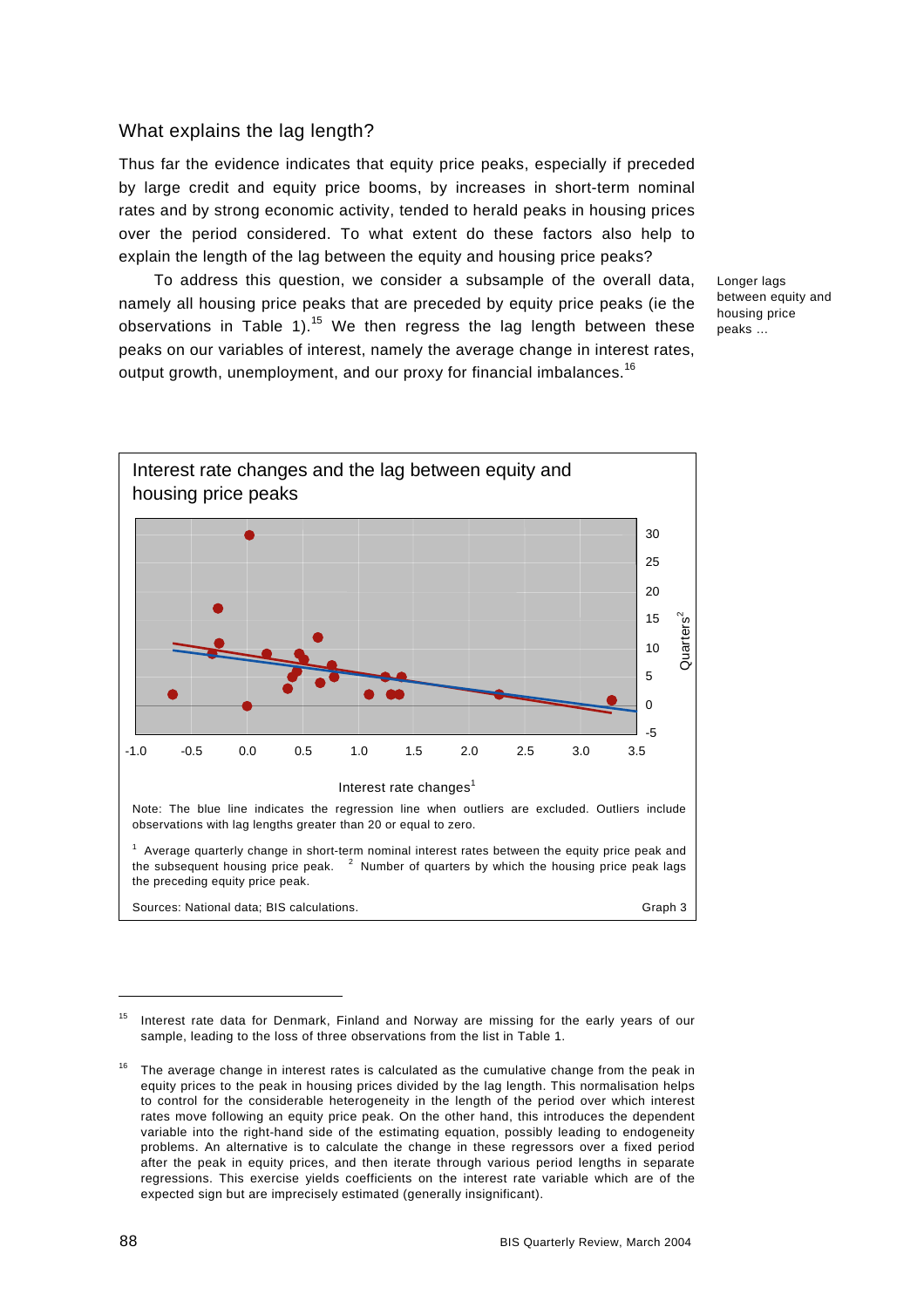The results suggest that the variable that contains the most information about the lag length is the short-term nominal interest rate.<sup>17</sup> Increases in these rates shorten the lag, while reductions lengthen it in a statistically and economically significant way (Graph 3).<sup>18</sup> Across our sample of countries, the average quarterly change in interest rates between peaks in equity and housing prices was around 70 basis points, and was associated with a lag length of seven quarters. Taken at face value, the results indicate that, had the average quarterly change in interest rates been 25 basis points less, the lag length would have increased by about one quarter. Looking at the result from the opposite perspective, it is as if increases in interest rates helped to bring housing price booms to a halt. On this basis alone, actual declines in interest rates following an equity price peak could potentially be associated with considerably longer lags.

… are associated with monetary easing

The statistical association between average changes in interest rates and the lag between equity and housing price peaks is robust to a number of alternative econometric specifications. In particular, the inclusion of the change in GDP growth, itself not statistically significant, slightly reduces the size of the coefficient on the interest rate variable but does not alter the basic result. Other explanatory variables, namely various lags of the financial imbalance proxy and changes in unemployment, do not seem to have a statistically significant effect on the lag length. Likewise, the exclusion of outlier observations reduces the size of the coefficient on interest rate changes by about one third, implying that a fall in short-term rates has a smaller effect on lag length, but increases the accuracy of the estimated coefficient (higher level of statistical significance).

#### What explains the size of the decline?

So far, we have touched on the determinants of peaks in housing prices and their lag with respect to equity price peaks. But do the above variables tell us anything about the size of the bust too? After all, it is the size of the fall that is of greater significance for economic activity. As housing values are the largest component of household wealth, significant declines in those values can have strong wealth effects, leading to reductions in consumption, investment and overall economic activity. Indeed, it would appear that busts in housing prices have had a larger negative impact on these macroeconomic variables than have busts in equity prices (IMF (2003)).

j

The average change in interest rates between peaks ranges from a maximum of 3.27 percentage points per quarter during the Canadian equity-house price cycle in 1981 Q1 to a minimum of –0.66 percentage points per quarter for the Irish cycle in 1990 Q3.

<sup>18</sup> This statement implicitly assumes that interest rate changes have a *symmetric effect* on the lag length. That is, many of the 23 equity-housing price pairs included in the regression occur in the 1970s and 1980s, when inflation was relatively high. As a result, only four of these 23 observations are actually associated with a *fall* in interest rates following the equity price peak. Thus, a more accurate statement would be that the experience from the 1970s and 1980s implies that *smaller than average increases* in interest rates following a peak in equity prices are associated with longer lags between peaks.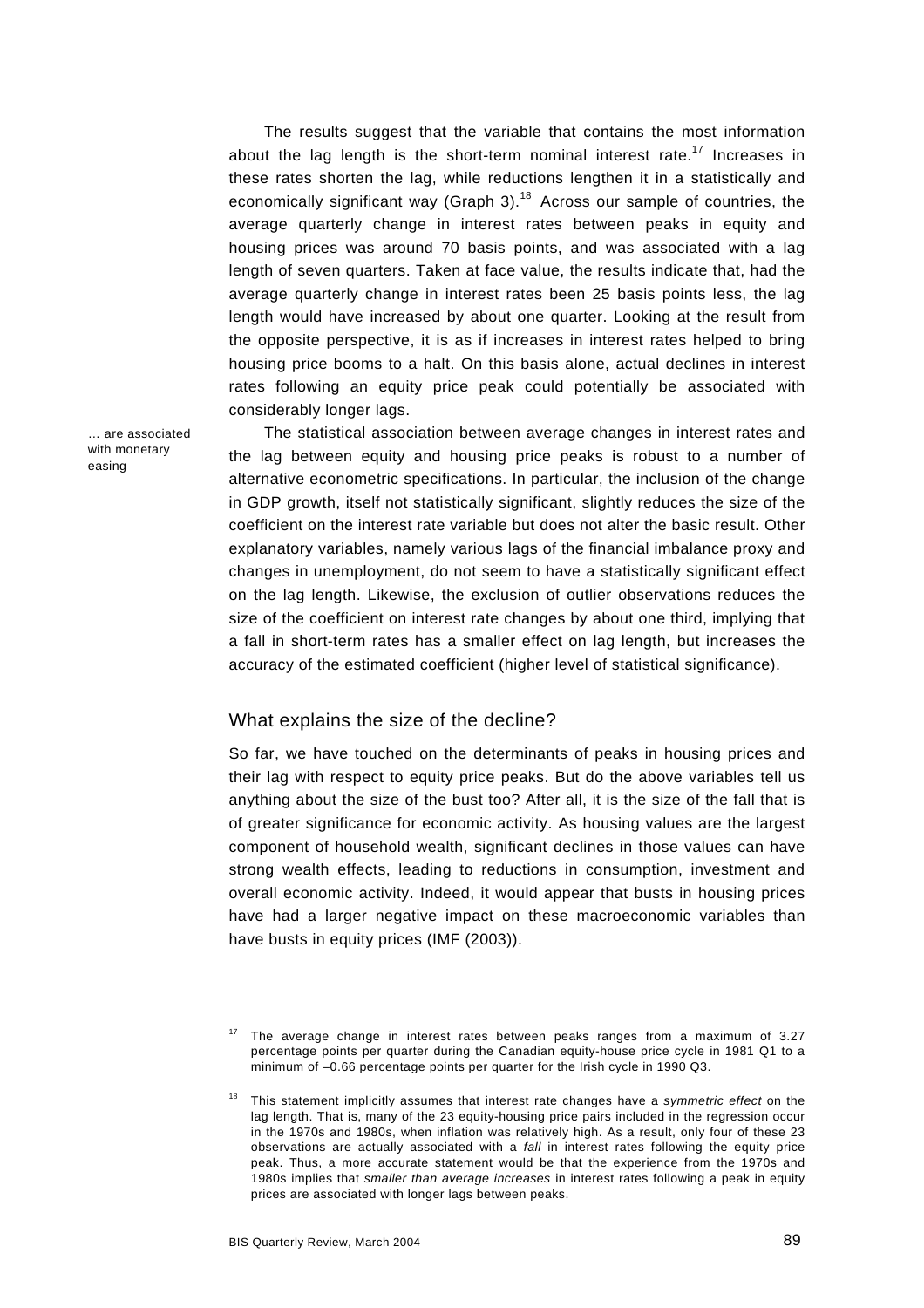The fact that, over the sample period, booms are not much smaller than busts adds urgency to this question. On average, housing prices fell by 20% from each peak, within a range of 3 to some 50%, while the rise from the previous trough averaged close to 40%. This actually means that if, say, housing prices started at a value of 100, the boom would, on average, take them to close to 140 and the subsequent decline back to around 110.

In order to examine whether the size of the fall in housing prices can be explained by the characteristics of the economic slowdown and, more ambitiously, by those of the preceding boom, we proceed as follows. We relate the peak-to-trough decline in housing prices to two sets of variables, corresponding to the characteristics of the previous boom and the subsequent decline. As regards the boom, we include the trough-to-peak increases in equity prices and in housing prices; a variable capturing whether a financial imbalance was present or not; and the change in nominal interest rates in the four quarters prior to the housing price peak. As regards the bust, we include the peak-to-trough decline in equity prices as well as the change in output growth, unemployment and nominal short-term interest rates during the fall in housing prices. Three conclusions stand out (Table 4).

First, the own dynamics component of housing prices is evident. Other things equal, the larger the boom in housing prices, the larger the bust (Graph 4). The coefficient on the trough-to-peak rise in housing prices indicates that a one standard deviation rise in the size of the boom in housing prices adds approximately 8 percentage points to the subsequent fall. Using the sample averages, and assuming a housing price index of 100 at the preceding trough, if housing prices rose by two thirds they would be up by only some 20– 30% at the end of the bust. The size of the boom remains statistically significant even after the inclusion of other explanatory variables, with very little change in its impact. This own dynamics could reflect, for instance, the selfreinforcing interaction between rising and falling prices, extrapolative expectations of further price changes in the same direction and the demand for

The severity of previous busts in housing prices …

… is related to the size of the boom in housing prices …

| Predicting the size of the housing price bust <sup>1</sup><br>Dependent variable: percentage peak-to-trough fall in housing prices                                                                                                                                                                                                                                                                                                                                                                                                                                                                                                                                                   |             |                  |                        |                                   |            |                            |            |         |
|--------------------------------------------------------------------------------------------------------------------------------------------------------------------------------------------------------------------------------------------------------------------------------------------------------------------------------------------------------------------------------------------------------------------------------------------------------------------------------------------------------------------------------------------------------------------------------------------------------------------------------------------------------------------------------------|-------------|------------------|------------------------|-----------------------------------|------------|----------------------------|------------|---------|
| Housing                                                                                                                                                                                                                                                                                                                                                                                                                                                                                                                                                                                                                                                                              |             | Equity price $2$ | Financial              | Interest rate change <sup>4</sup> |            | Output growth <sup>4</sup> |            | $R -$   |
| price boom                                                                                                                                                                                                                                                                                                                                                                                                                                                                                                                                                                                                                                                                           | <b>Boom</b> | Bust             | imbalance <sup>3</sup> | To peak                           | After peak | To peak                    | After peak | squared |
| $-0.34***$                                                                                                                                                                                                                                                                                                                                                                                                                                                                                                                                                                                                                                                                           |             |                  |                        |                                   |            |                            |            | 0.35    |
| $-0.31***$                                                                                                                                                                                                                                                                                                                                                                                                                                                                                                                                                                                                                                                                           | $-0.02$     |                  |                        |                                   |            |                            |            | 0.38    |
| $-0.34***$                                                                                                                                                                                                                                                                                                                                                                                                                                                                                                                                                                                                                                                                           |             | 0.16             |                        |                                   |            |                            |            | 0.39    |
| $-0.27***$                                                                                                                                                                                                                                                                                                                                                                                                                                                                                                                                                                                                                                                                           |             |                  | $-22.22***$            |                                   |            |                            |            | 0.54    |
| $-0.21**$                                                                                                                                                                                                                                                                                                                                                                                                                                                                                                                                                                                                                                                                            |             |                  | $-24.02***$            | $-0.15$                           | $-2.12***$ |                            |            | 0.71    |
| $-0.21***$                                                                                                                                                                                                                                                                                                                                                                                                                                                                                                                                                                                                                                                                           |             |                  | $-27.18***$            | $-0.51$                           | $-2.21***$ | $-0.04$                    | $3.17***$  | 0.80    |
| <sup>1</sup> Results from OLS regressions of the peak-to-trough percentage change in housing prices on various regressors.<br>$2$ The<br>equity price changes are calculated as the percentage variation in equity prices from the previous trough to the peak in equity<br>prices, and from the peak in equity prices to the following trough. <sup>3</sup> The financial imbalance dummy is set to one if the<br>credit and equity gaps (deviations from ex ante recursive trends) exceed 4 and 60 percentage points in the sixth quarter prior<br>to the equity price peak. <sup>4</sup> The change in interest rates and GDP growth is calculated over four periods prior to and |             |                  |                        |                                   |            |                            |            |         |

following the peak in housing prices. Neither the change in nor the level of the unemployment rate (before and after the peak in housing prices) entered significantly. Table 4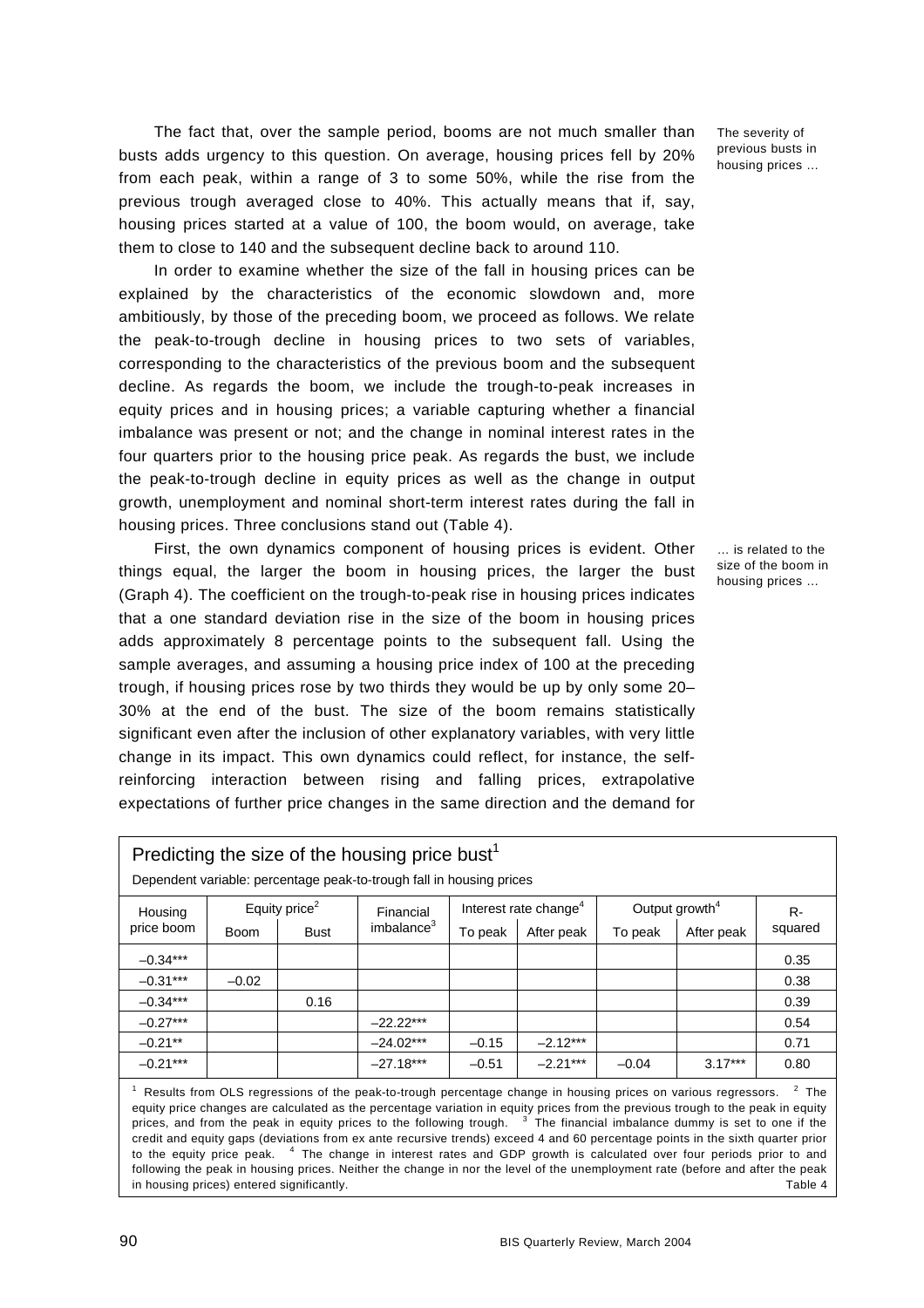

Sources: National data; BIS calculations. Graph 4

investment in housing, in combination with only lagged reactions in the supply of new housing.<sup>19</sup>

This result is supported by the relatively poor information content of several of our other variables of interest. Somewhat surprisingly perhaps, on its own, the size of the boom and bust in equity prices seems to have, at best, only marginal predictive power. The other variables capturing the degree of economic weakness do not fare much better. While output growth after the equity price peak does seem to temper the severity of the housing price bust, the change in unemployment (not shown) is not significant.

Second, confirming the importance of the characteristics of the preceding boom, financial imbalances during that phase do appear to help explain the subsequent bust in housing prices. Taken literally, our results imply that a financial imbalance six quarters prior to the peak in housing prices translates into a bust in housing prices some 20 percentage points more severe than would otherwise be the case. $20$  Thus, it seems that what matters is not so much the size of the equity boom per se but, rather, whether unusually sustained and rapid increases in the ratio of private credit to GDP and equity prices occur simultaneously, pointing to the build-up of vulnerabilities in the system.

Finally, nominal interest rates do seem to have an effect (Graph 4). In particular, reductions in nominal rates following the housing price peak appear to help cushion the fall; the impact of changes prior to the peak, while working in the expected direction, is harder to discern statistically.

… and the build-up of financial imbalances

<sup>&</sup>lt;sup>19</sup> On this, see Case and Shiller (1989), Capozza et al (2002) and Zhu (2003).

<sup>&</sup>lt;sup>20</sup> Financial imbalances that occur four or eight periods prior to the peak in housing prices have similar although smaller predictive content for the bust in housing prices.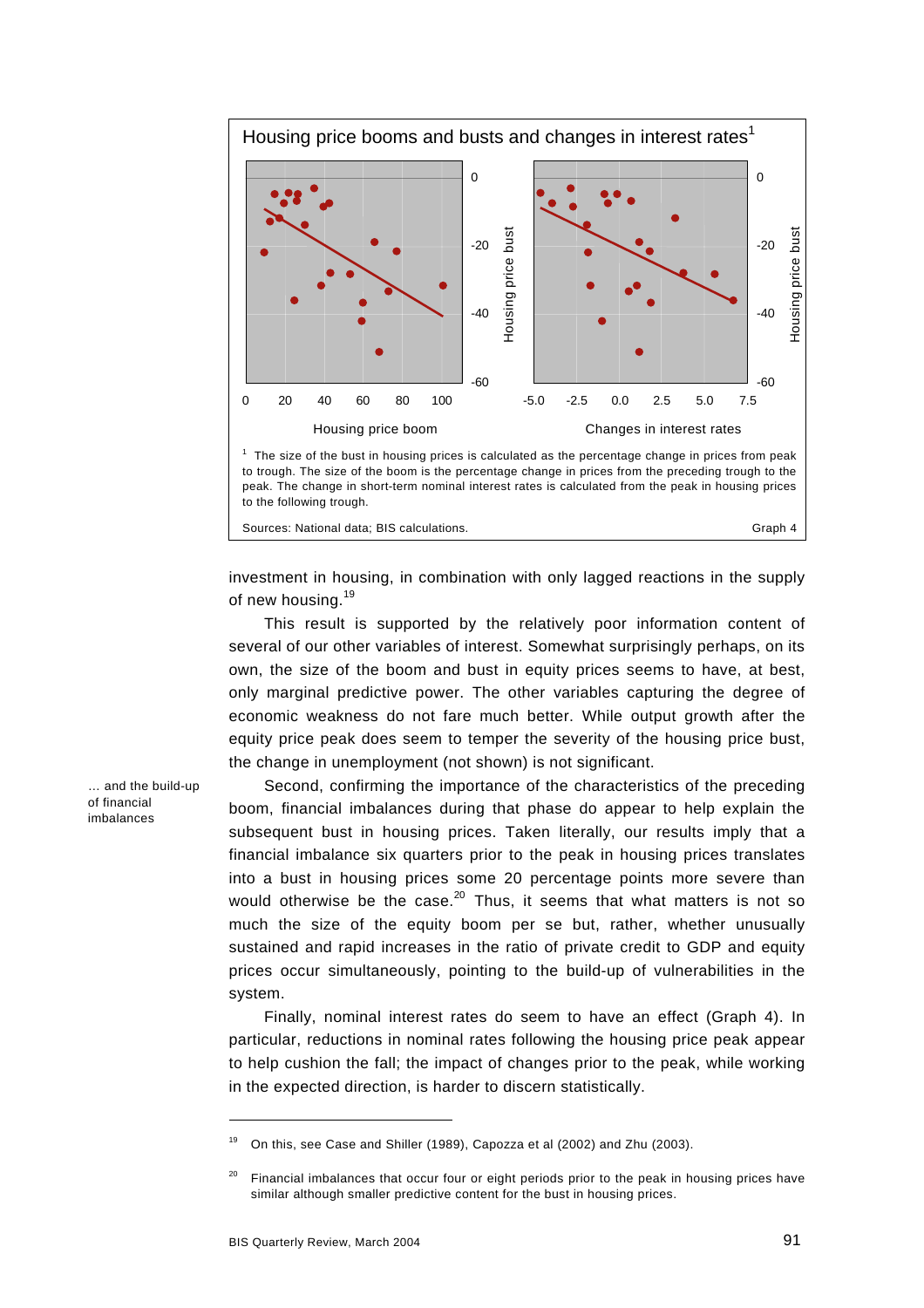# Conclusion

The statistical regularities that emerge over the period from the early 1970s to the mid-1990s point to the following picture. On balance, housing price peaks tended to follow equity price peaks with a lag of at least one year and in the wake of relatively buoyant economic activity. This was especially the case if the peaks had been preceded by the build-up of financial imbalances, in the form of unusually rapid and sustained private credit expansion alongside equity price booms. Increases in interest rates seem to have played a role in bringing about the peak in housing prices. The subsequent bust in housing prices had a certain life of its own, driven to a considerable extent by the size of the previous boom and, occasionally, exacerbated by the build-up of financial imbalances during the boom phase. Declines in nominal interest rates, however, could help to cushion the fall to some extent.

What does this imply for the current juncture? In drawing inferences, due regard should be given to the limitations of the exercise. For one, the data set is rather small, as we are just looking at major episodes and the data on housing prices do not go back beyond the  $1970s<sup>21</sup>$  In addition, there have been some significant changes in the broad economic environment relative to the period for which the statistical regularities were uncovered. Lower and more stable inflation is the clearest such example. These should be taken into account when forming an overall judgment.

Even so, at least two broad inferences would seem warranted. First, looking back, the unusual strength of housing prices during the recent economic slowdown and subsequent recovery may well have been driven to some extent by own dynamics, as increases in prices feed onto themselves, and have been supported by the decline in nominal short-term interest rates associated with the sizeable monetary easing following the slowdown. In sharp contrast to most previous episodes, quiescent inflation has provided central banks with ample room for manoeuvre, which they have exploited. Second, it is hazardous to speculate on how long housing prices could continue to rise and, if they peaked, what the size of any subsequent fall might be. In particular, in the absence of clear inflationary pressures, policy rates could stay low for considerably longer than in the past, removing what appears to have been a significant trigger for declines in the past. At the same time, one cannot rule out entirely the possibility that, even in the absence of sharp increases in rates, own dynamics might, at some point, act as a drag on prices. And, if experience can be taken as a guide, other things equal, the countries most vulnerable to considerable declines would seem to be those where prices had risen the most and where other signs of the build-up of financial imbalances may have been present during the boom phase.

 $21$  Moreover, the data points may not quite be independent across countries, to the extent that they may be driven by common factors across countries. If so, the number of independent episodes in the cross-sectional analysis is smaller than assumed by the statistical techniques. This would increase the uncertainty of the corresponding estimates.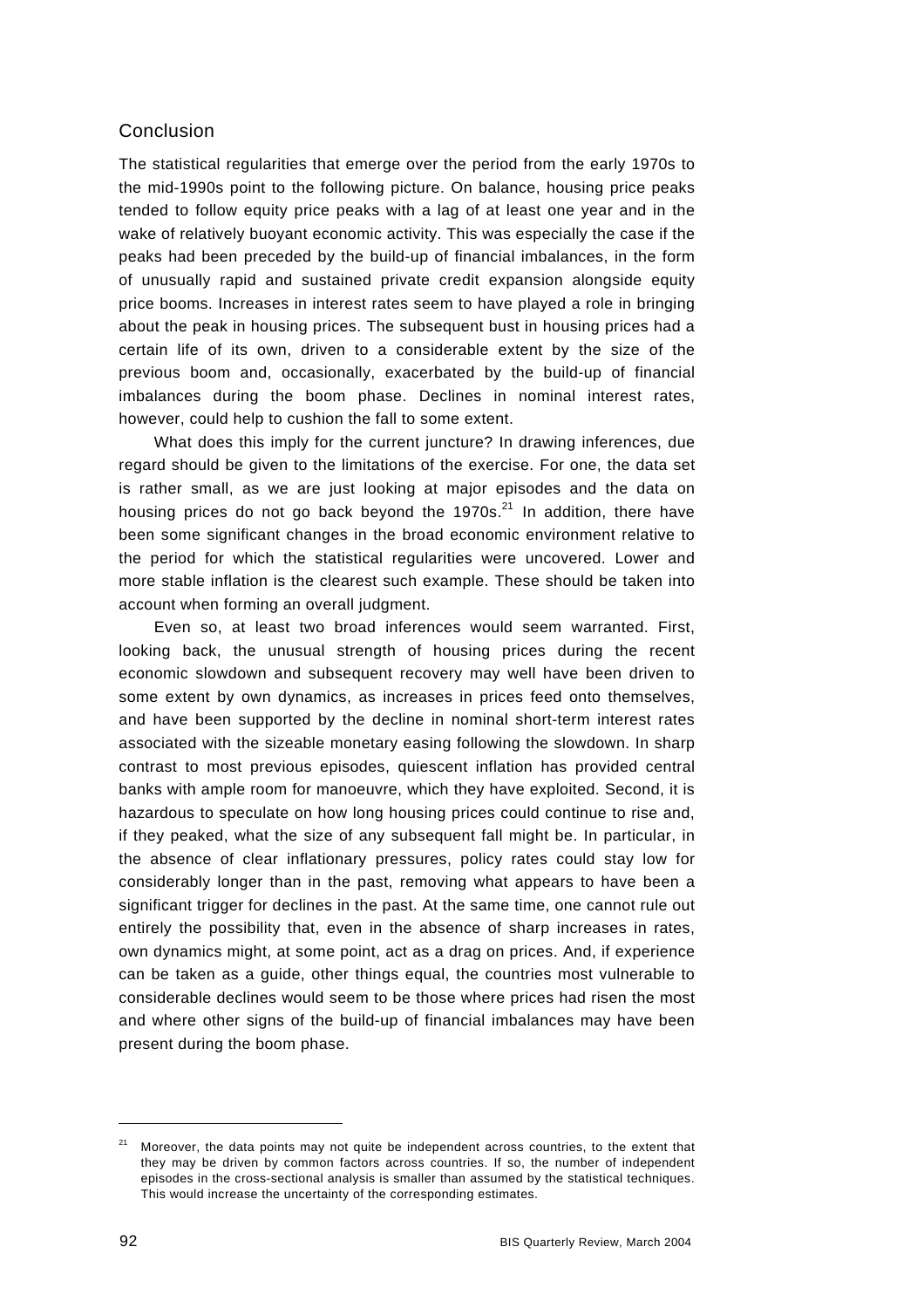# References

Bank for International Settlements (1993): "Asset prices and the management of financial distress", *63rd BIS Annual Report*, Basel, pp 155–81.

——— (2003): *73rd BIS Annual Report*, Basel.

Borio, C (1997): "Credit characteristics and the monetary policy transmission mechanism in fourteen industrial countries", in Alders (ed), *Monetary policy in a converging Europe*, Kluwer, Amsterdam.

Borio, C, N Kennedy and S D Prowse (1994): "Exploring aggregate asset price fluctuations across countries: measurement, determinants and monetary policy implications", *BIS Economic Papers*, no 40*,* April.

Borio, C and P Lowe (2002a): "Asset prices, financial and monetary stability: exploring the nexus", *BIS Working Papers*, no 114, July.

——— (2002b): "Assessing the risk of banking crises", *BIS Quarterly Review*, December, pp 43–54.

 $-$  (2003): "Securing sustainable price stability: should credit come back from the wilderness?", paper presented at ECB workshop on "Asset prices and monetary policy", 11–12 December, Frankfurt.

Brayton, F and D Reifschneider (2003): "Financial conditions and real activity: quantifying the influence of interest rates, wealth and credit channel factors on consumption and investment", presented at the BIS Autumn Economists' Meeting, October.

Capozza, D R, P H Hendershott, C Mack and C J Mayer (2002): "Determinants of real house price dynamics", *NBER Working Papers*, no 9262, October.

Case, K E and R E Shiller (1989): "The efficiency of the market for singlefamily homes", *The American Economic Review*, vol 79, pp 125–37.

Debelle, G (2004): "Household debt and the macroeconomy", *BIS Quarterly Review*, March.

Detken, C and F Smets (2003): "Asset price booms and monetary policy", paper presented at ECB workshop on "Asset prices and monetary policy", 11–12 December, Frankfurt.

IMF World Economic Outlook (WEO) (2003): Chapter II: "When bubbles burst", April.

Tsatsaronis, K and H Zhu (2004): "What drives housing price dynamics: crosscountry evidence", *BIS Quarterly Review*, March*.*

Zhu, H (2003): "The importance of property markets for monetary policy and financial stability", presented at the IMF/BIS Conference on Real Estate Indicators and Financial Stability, 27–28 October, Washington DC.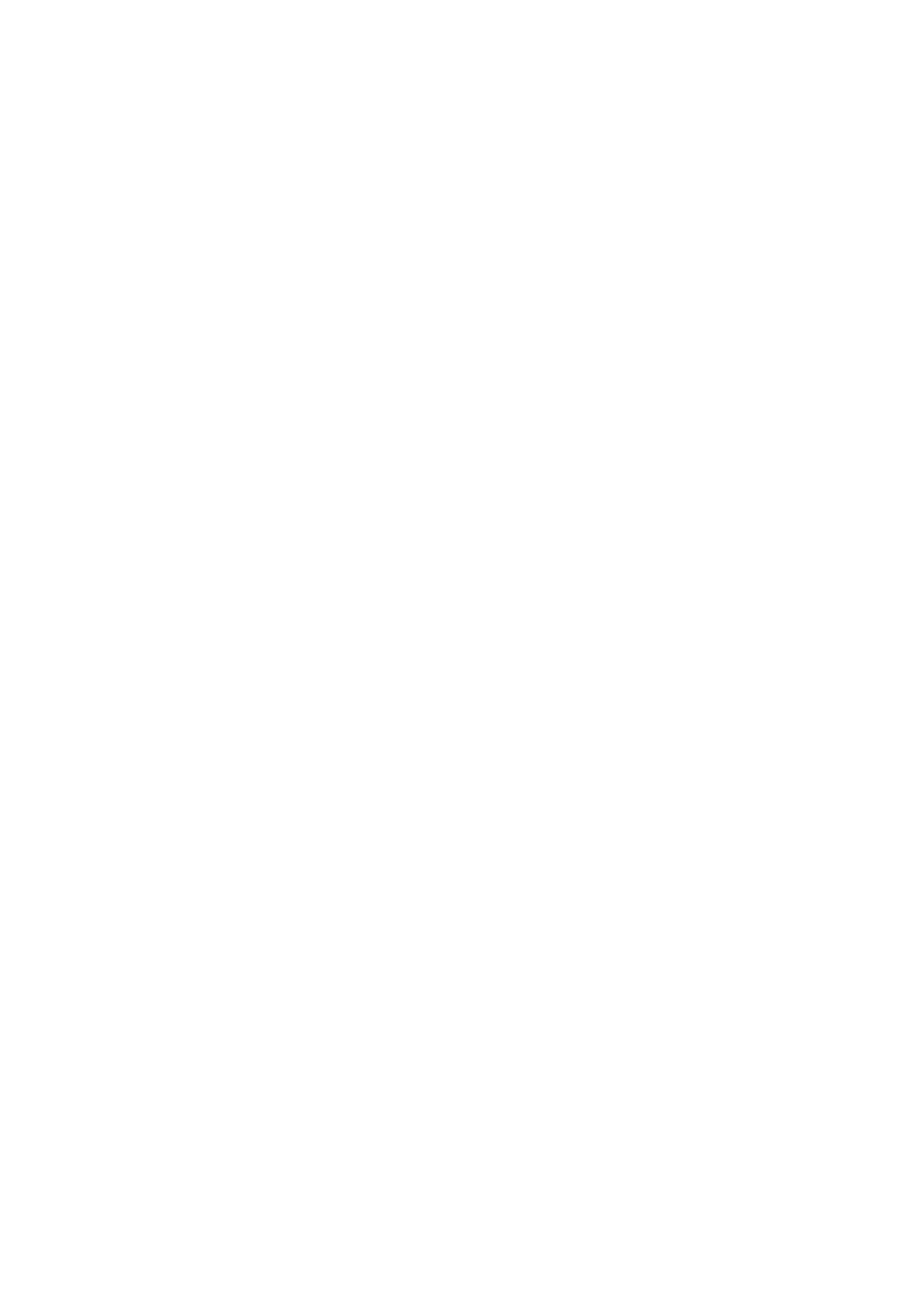# The Danish mortgage market<sup>1</sup>

*As housing finance evolves, are there reasons to follow the Danish model?* 

*JEL classification: G180, G280, L890* 

This article is a case study of one of the world's most sophisticated housing finance markets, the Danish mortgage market.<sup>2</sup> With a standard Danish mortgage contract, it is possible to borrow long-term (up to 30 years) at fixed rates with an option to make penalty-free prepayments. This option is also embedded in the US mortgage contract. US and Danish mortgage markets are globally exceptional in this regard.

The main consequence of this option element in the US-Danish style contract is that investors are exposed to prepayment and thus reinvestment risk. On the one hand, over longer periods the risk characteristics of the typical callable mortgage bonds are found to be similar in the two markets. On the other hand, the Danish market's performance has not been much affected in periods with significant refinancing, which is a well documented characteristic of the US mortgage market. Indeed, position-taking in callable US mortgage securities has been identified as a source of an amplification effect on the volatility of US long-term interest rates during episodes of high rates of mortgage refinancing. $^3$ 

The first purpose of this study is to identify elements that are important for the performance of the Danish market. This should be of interest to countries

<sup>1</sup> The views expressed in this article are those of the authors and do not necessarily reflect those of the BIS, the National Bank of Denmark or Sveriges Riksbank. The authors would like to thank Danske Bank, Finanstilsynet, Nordea, Nykredit, PensionDanmark, Morten Bækmand, Jens Dalsskov and Eli Remolona.

<sup>2</sup> A mortgage is a collateralised loan. It is typically a financial contract between an institutional provider of funds and a household or commercial entity.

<sup>3</sup> See Packer and Wooldridge (2003), Perli and Sack (2003) and IMF (2003) pp 16–22 for discussions of the impact of mortgage refinancing and hedging on swap and other long-term interest rates.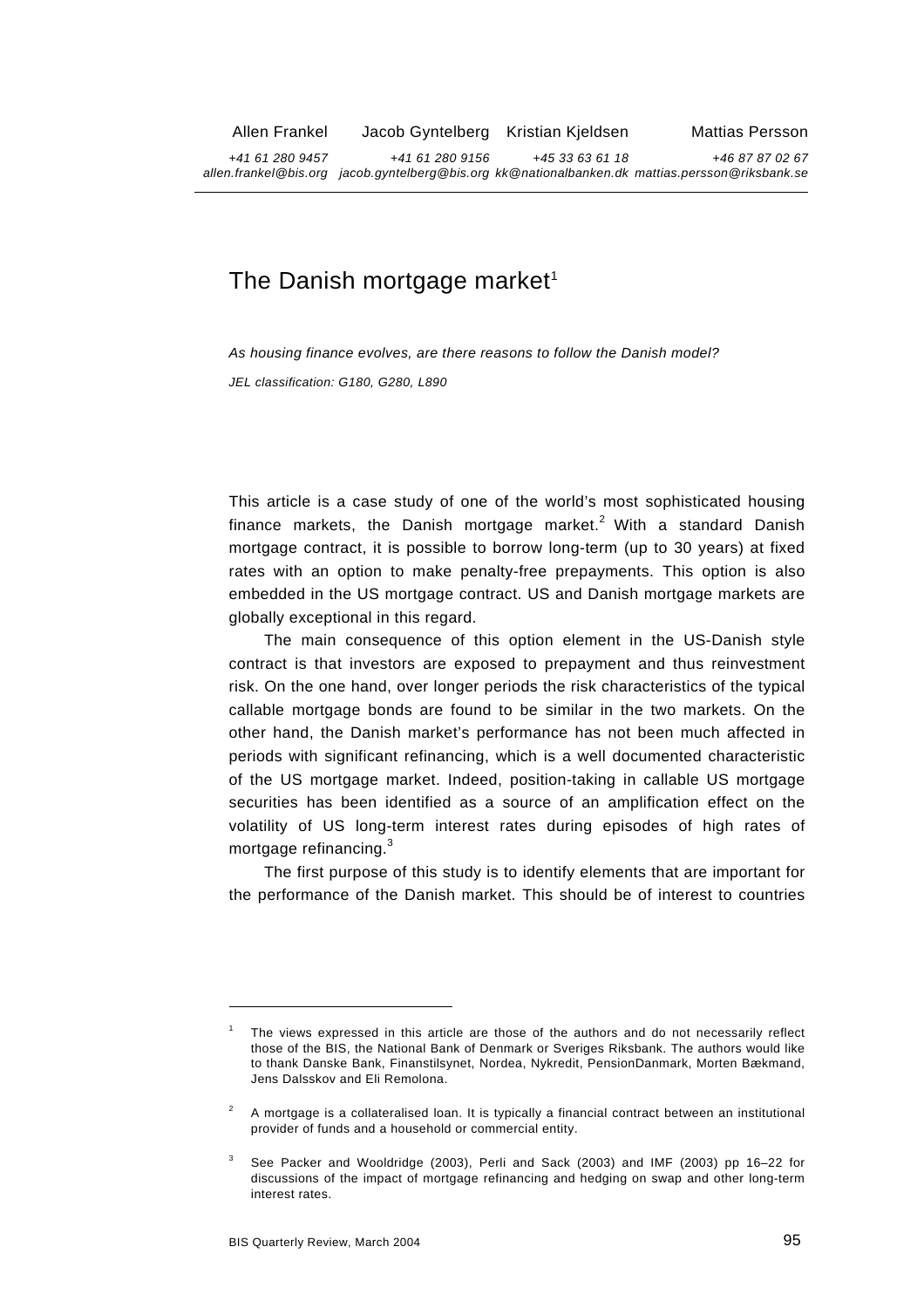considering modifying or developing local currency bond markets based on housing finance. $4$ 

The second purpose is to highlight policy choices and trade-offs involved in terms of institutional setup and sources of market volatility and financial stability when callable mortgage bonds are used for housing finance.

We identify two possible explanations for the observed differences between the Danish and US markets during periods of significant refinancing. First, the tight Danish regulation requires a matching of cash flows on the loan and funding side. As a consequence, mortgage banks do not bear market risk, and prepayment risk is assumed by buy and hold investors. Secondly, the fixed exchange rate policy for the Danish krone vis-à-vis the euro may have reduced volatility by giving investors in callable Danish mortgage bonds access to lowcost hedging of market risk in euro-based markets.

The Danish case also illustrates the institutional structure necessary for a small open economy to put in place a well performing local currency bond market.

We first discuss the performance of the Danish system. We then describe the regulation of credit and prepayment risk among lending institutions. This is followed by a description of how market liquidity is fostered in the Danish market. We go on to compare the character of the information used to price callable Danish mortgage bonds with that for comparable US mortgage-backed securities. The final section contains concluding remarks.

### The performance of the Danish system

The Danish mortgage system has for many years offered nationwide standardised single-priced mortgages for households. The system was established as a cooperative system in which competition was severely restrained by regulation. Borrowers were offered only a limited range of products, with long-term fixed rate callable loans as the predominant product. However, in the course of the 1990s consolidation, deregulation and mortgage banks' adoption of new technologies gave rise to a wider range of loan types offered to borrowers and, thus, a much broader menu for borrowers to choose from when financing property.

The effectiveness of the Danish system is reflected in a high degree of reliance on mortgages relative to the size of the economy. Table 1, for example, shows that the ratio of mortgage loans outstanding to GDP exceeds 100% in Denmark, compared to 81% in the United States. This is the case even with a smaller share of owner-occupied dwellings in Denmark. The effectiveness of the system is further indicated by yields on the mortgage bonds issued by the lending institutions.

Danes rely heavily on mortgages

<sup>4</sup> The Danish mortgage market has already attracted attention among those interested in developing local currency bond markets. In particular, Mexico has recently considered the possibility of developing its capital markets through the introduction of Danish-style housing financing arrangements.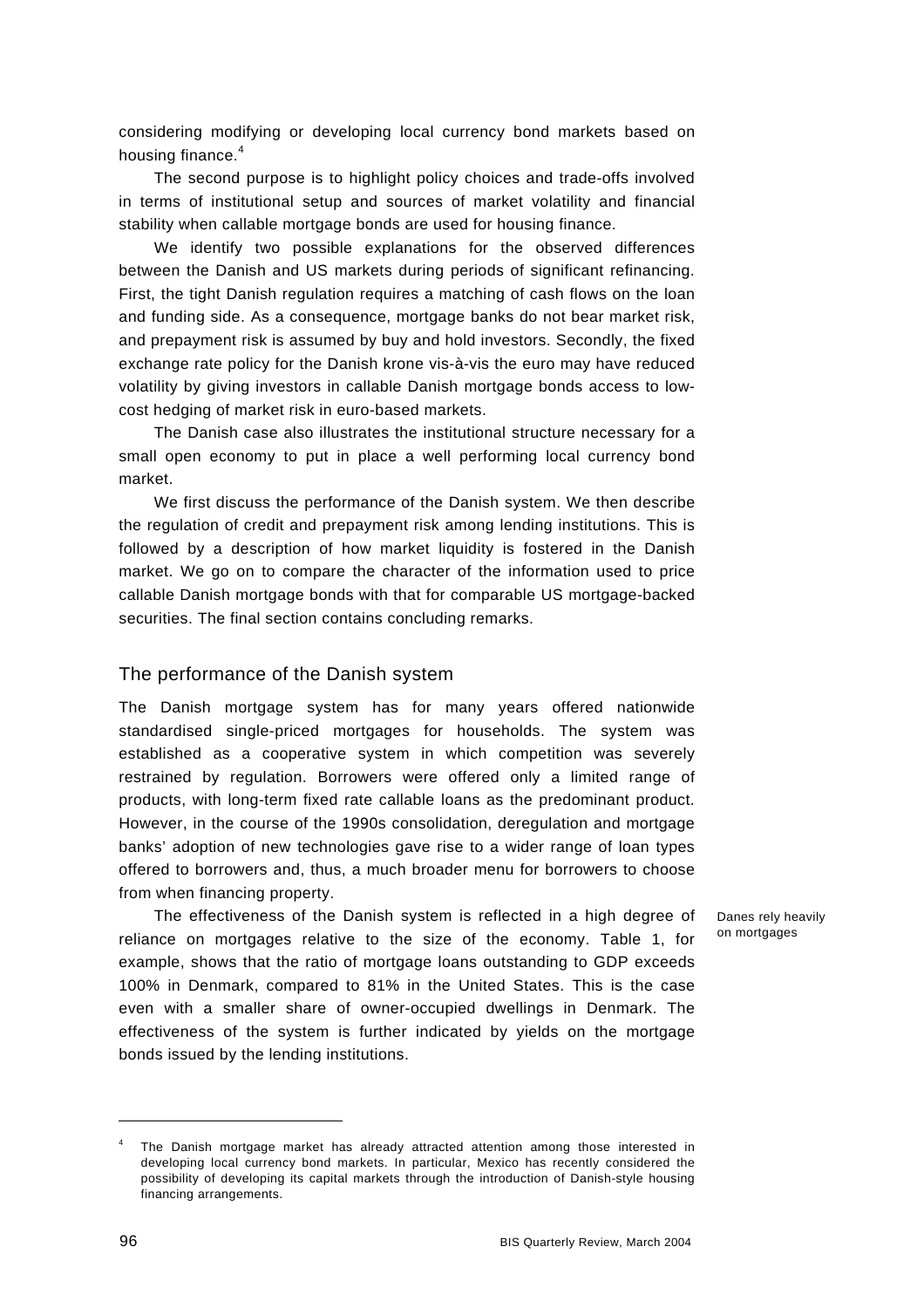| Summary statistics for the Danish and US mortgage markets                                                                            |         |                         |  |  |  |  |
|--------------------------------------------------------------------------------------------------------------------------------------|---------|-------------------------|--|--|--|--|
| Data for 2003 <sup>1</sup>                                                                                                           |         |                         |  |  |  |  |
|                                                                                                                                      | Denmark | United<br><b>States</b> |  |  |  |  |
| Total volume of mortgage bonds in circulation <sup>2</sup>                                                                           | 232     | 5,129                   |  |  |  |  |
| Daily turnover in mortgage bonds <sup>2</sup>                                                                                        | 2       | 219                     |  |  |  |  |
| Total volume of mortgage loans as % of GDP                                                                                           | 101     | 81                      |  |  |  |  |
| Ratio of households' debt to disposable income                                                                                       | 192     | 112                     |  |  |  |  |
| Number of residential loan originators                                                                                               | 4       | 7,771                   |  |  |  |  |
| Share of owner-occupied dwellings<br>59<br>68                                                                                        |         |                         |  |  |  |  |
| <sup>1</sup> For the United States, third quarter. <sup>2</sup> In billions of US dollars (exchange rate used: DKK 6 =<br>$USD 1)$ . |         |                         |  |  |  |  |
| Sources: Board of Governors of the Federal Reserve System; National Bank of Denmark; European                                        |         |                         |  |  |  |  |

Sources: Board of Governors of the Federal Reserve System; National Bank of Denmark; European Mortgage Federation; Federal Financial Institutions Examination Council; Realkreditrådet. Table 1

Spreads on Danish and US mortgage bonds are comparable

For Danish and US callable mortgage bonds the average yield has been around 150 and 140 basis points respectively above the yield on government bonds in recent years. $^5$  This yield spread reflects in part the premium investors demand as compensation for the borrowers' right to call at par (the call option). Thus, borrowers pay for their right to prepay. The exercise of the option is linked to interest rates. As illustrated in the box on page 98, this link changes the risk profile of a callable bond relative to a standard bond by creating uncertainty about the speed with which investors receive cash flows.

For a callable bond the option-adjusted spread (OAS) to a government bond is the pure yield spread to the government bond minus the estimated spread value of the prepayment option. This can be used to compare the yield a buy and hold investor would receive in addition to a government bond of the same maturity net of the cost of insuring against the embedded option.<sup>6</sup>

Graph 1 shows that the OASs are of the same magnitude for Danish and US bonds, providing a measure of the effectiveness of Danish securitisation efforts.<sup>7</sup> The modest difference in the premium is interesting. One might have expected a relatively lower spread in the US market given the extensively documented presence of a subsidy to US mortgage market participants originating from a widespread investor perception of an implicit government guarantee of US housing agencies. $8$ 

j

<sup>5</sup> Spread to 10-year government bonds from August 2000 to September 2003. Based on 6% RD 2032 and the FNMA 30-year current coupon.

<sup>6</sup> The OAS is a computed number, with a level of uncertainty reflecting the level of uncertainty connected to forecasting prepayments. In recent years market participants' OAS estimates in both the US and Danish markets have varied by 10–20 basis points around the average OAS estimate.

<sup>7</sup> A recent survey of mortgage finance in Europe gave high marks to the Danish market for delivering its basic products to borrowers at low cost. It also highlighted that a number of different funding methods are available. See Mercer Oliver Wyman (2003).

<sup>8</sup> See Passmore (2003).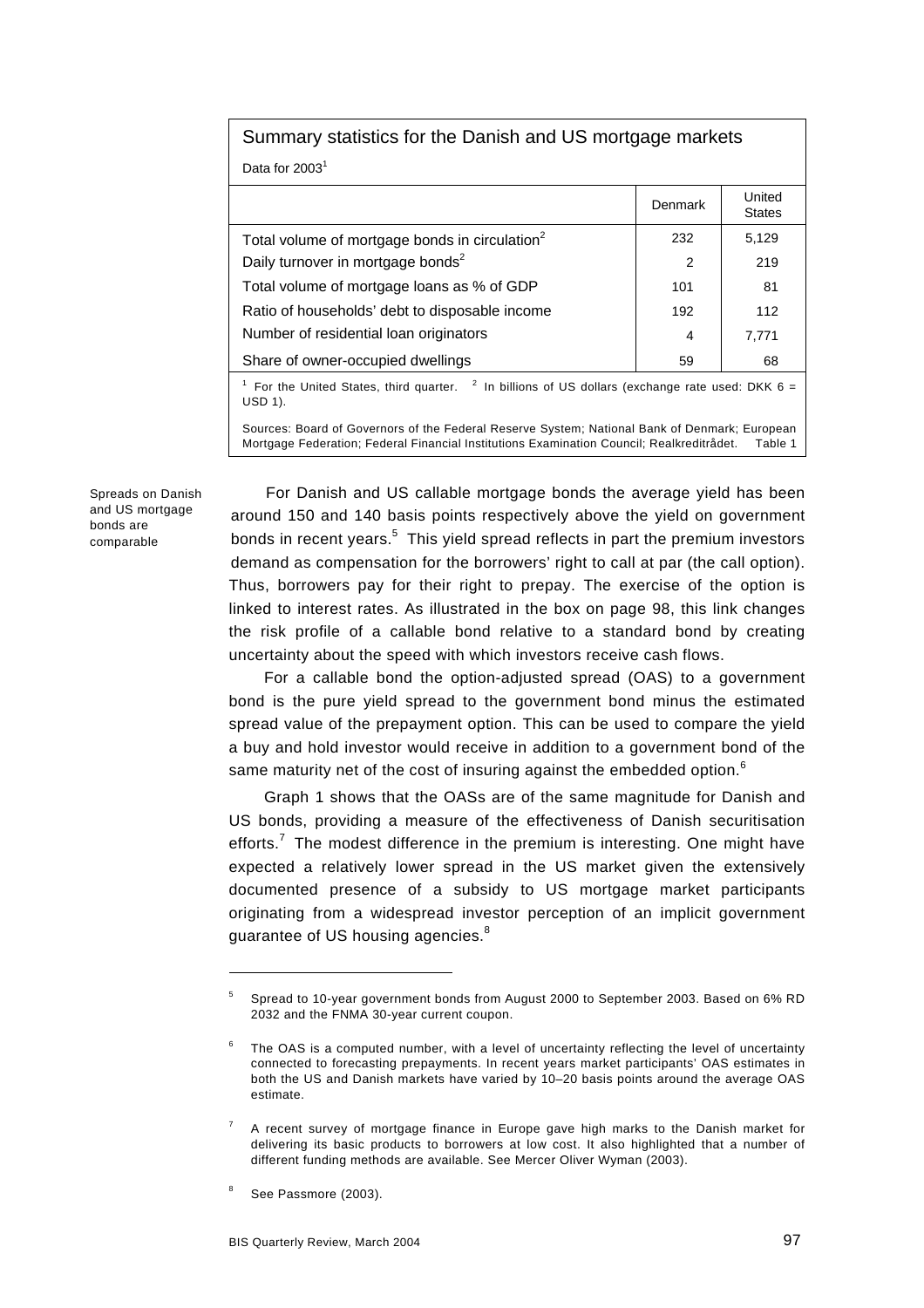# Callable versus non-callable bonds

Callable fixed rate bonds are priced as a fixed rate non-callable bond with an embedded option to call. The call or prepayment option creates uncertainty about the speed with which investors receive cash flows. This affects the duration of the callable bond, thus reducing the market value of a callable bond relative to a similar non-callable bond.<sup>®</sup> As a result, callable mortgage bonds would trade at a premium to government bonds, even if judged to be identical in every other respect. Thus, assessing prepayment behaviour by borrowers plays an important part in pricing callable mortgage bonds. The differences between callable and non-callable bonds in terms of the relationship between interest rates and duration are illustrated in the graph. For non-callable bonds, duration, ie the slope of the price/yield curve, is nearly constant. For the callable bond, the yield/price relationship flattens as interest rates decrease, because mortgagors prepay their loans. Thus, duration is positively related to the level of interest rates, a relationship referred to as negative convexity.

# Price and duration for callable versus non-callable bond

Price Duration (years) 80 90 100 110 120 3 4 5 6 Non-callable bond Callable bond -1 1 3 5 7  $\overline{Q}$ 3 4 5 6 Non-callable bond Callable bond Yield to maturity for non-callable bond Yield to maturity for non-callable bond Note: The non-callable bond used is the 6% Danish Government bond 2011. The callable bond is the 6% Realkredit Danmark 2032.

Empirical values for August 1999–September 2003

Source: National Bank of Denmark.

\_\_\_\_\_\_\_\_\_\_\_\_\_\_\_\_\_\_\_\_\_\_\_\_\_\_\_\_\_\_\_\_\_\_

 $\degree$  Duration measures the price sensitivity of the bond with respect to interest rate changes. Convexity is a measure of the direction and rate of change in duration as the interest rate changes.

However, two elements may explain this. One is that the Danish mortgage finance system as a whole is seen by investors as benefiting from broad political commitment to its integrity.<sup>9</sup> The other is the perceived need to compensate US mortgage bond investors for bearing high levels of idiosyncratic risk present in individual US mortgage pools.

j

<sup>9</sup> This view was noted in interviews conducted when this paper was being researched.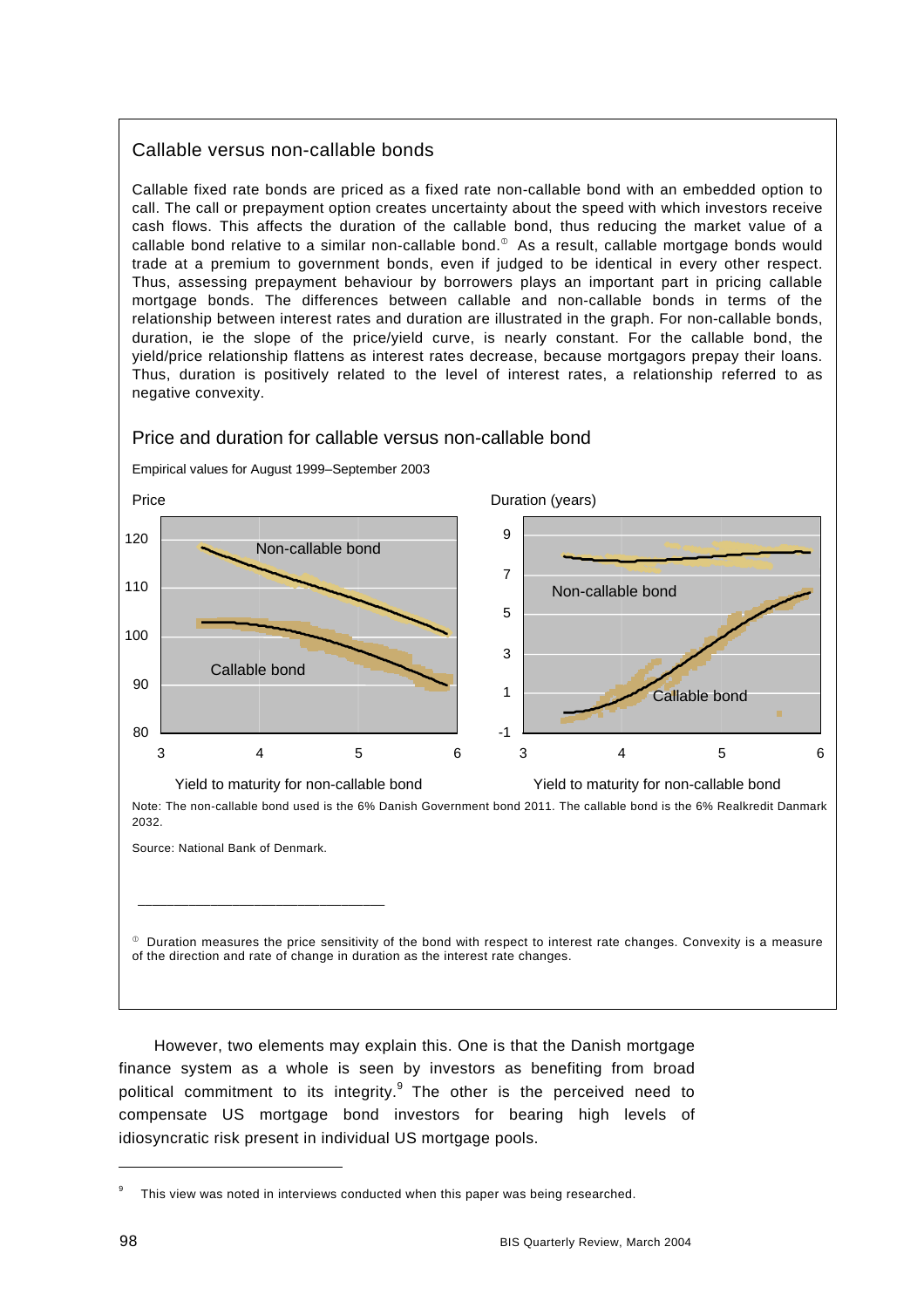

# Regulation of credit and prepayment risk

The credit risk borne by both US and Danish mortgage banks is to a large extent kept very low by regulation. These limits, combined with a strong legal infrastructure, virtually eliminate credit risk on Danish mortgage bonds. This is reflected in very low losses for mortgage banks, even in severe economic downturns.10

Danish mortgage banks' credit risk is contained by the requirement that all loans must be secured by a mortgage on property and a loan-to-value ratio of a maximum of 80% for owner-occupied homes, and lower for other types of property. Mortgages have a strong legal position in Denmark owing to their registration in a central registry. Mortgage banks possess a senior claim on the proceeds from a property sale in the event of a borrower's default. The track record for Danish foreclosure processes is exceptionally good: timely execution at relatively low  $cost.^{11}$  Strategic default by borrowers is discouraged by the fact that a Danish mortgage borrower remains liable for the full mortgage debt when falling property prices result in negative equity positions.

A key regulatory difference between the two markets is that Danish mortgage banks, unlike their US counterparts, cannot retain prepayment risk. All market risk, including prepayment risk, is passed on to investors in Danish mortgage bonds such as pension funds and commercial banks. Anecdotal

standards and foreclosure processes keep credit risks low

Underwriting

Danish mortgage banks' maximum realised losses in the economic downturn in the early 1990s were 0.62% of total loans. Adding provisions for expected losses, a requirement introduced in the early 1990s, the total becomes 1.4% of total loans (see Realkreditrådet (1991)). However, the mortgage banks' losses were rapidly reduced during the 1990s and in 2002 they were only 0.01% of total loans.

See Mercer Oliver Wyman (2003).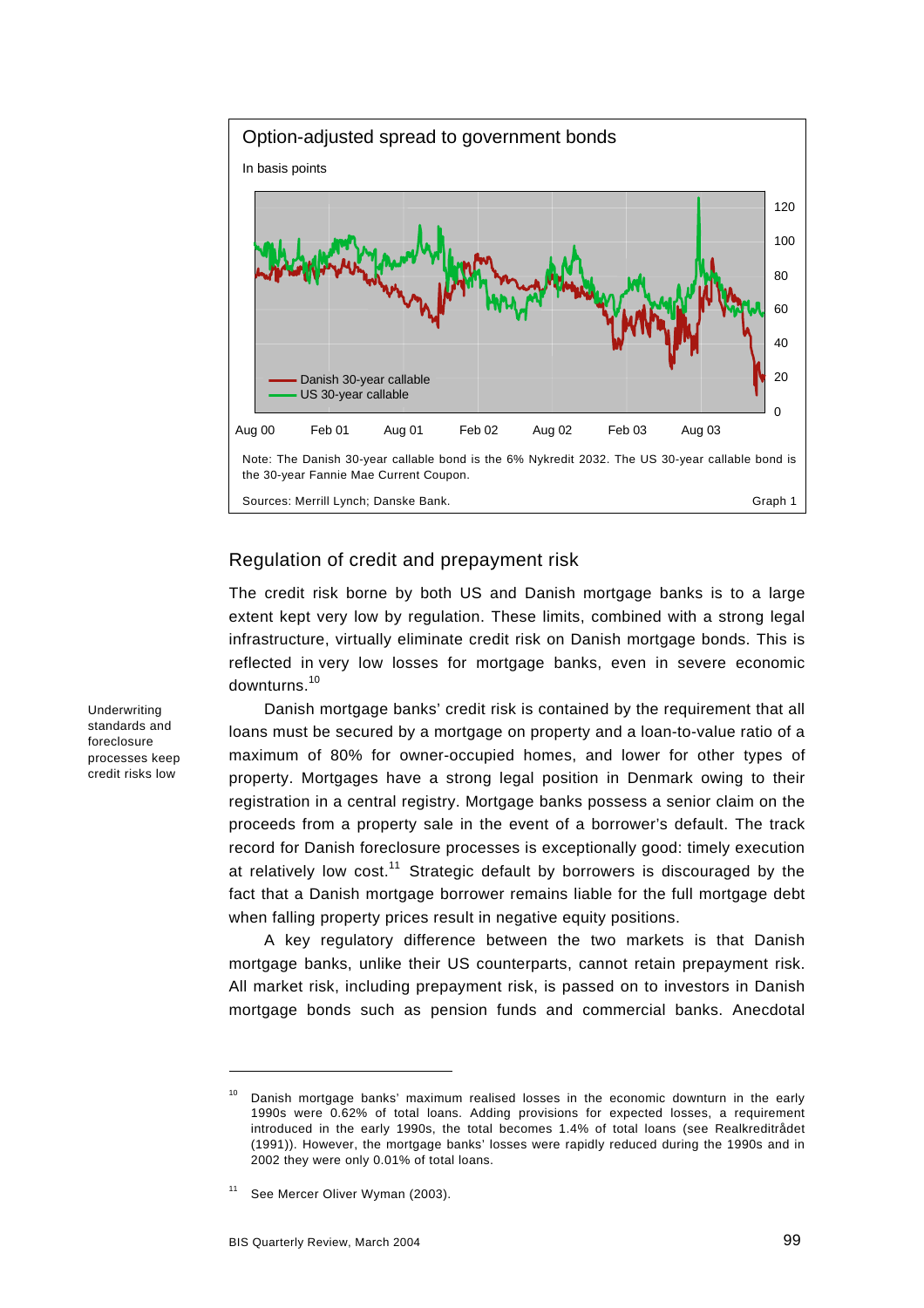evidence gathered indicates that they, relative to US housing agencies, accept larger fluctuations in the duration measures of their bond portfolios.<sup>12</sup>

That mortgage banks do not retain prepayment risk is due to regulation – the "balance principle", which requires all callable Danish mortgage bonds to be pass-through securities, ie mortgage banks fund their lending activities by issuing mortgage bonds with cash flows that fully match those of the underlying mortgage loans.<sup>13</sup> This means that innovations in mortgage loans will be reflected on the funding side, ie in bond markets.<sup>14</sup> Thus, the recent introduction of callable loans where the borrower has the option to defer instalments led to the introduction of so-called fixed rate callable deferred annuity bonds.<sup>15</sup>

## Standardisation and liquidity

Danish mortgage banks offer highly standardised and thus liquid bonds produced to be presumptively homogeneous in exposures to credit and market risks across issuers.<sup>16</sup> In contrast to the Danish market, which has very large pools, US securities pools are smaller and display large variations in terms of quality and size of the underlying loans, and new pools are created frequently. This reflects the large number of originators.

At present, there are seven Danish mortgage banks. Three of these specialise in mortgage finance for commercial sector borrowers. The remaining four account for nearly all household mortgage lending.<sup>17</sup> Three of the four cooperate closely with commercial banks, either as part of a financial group or as a result of a disclosed contractual arrangement. In contrast to the US system, Danish mortgage banks are one-stop shops for all aspects of mortgage Prepayment risk is passed on to bondholders

Highly standardised bonds …

… issued by mortgage banks …

j

 $12$  In a press conference last year, Fannie Mae's senior financial officer noted an intention to keep the firms duration gap within a range of plus-or-minus six months "substantially all of the time". See Fannie Mae (2003).

 $13$  All financial institutions, including commercial and mortgage banks, are regulated by an integrated financial services regulator, "Finanstilsynet". According to Danish law, mortgage banks are specialised institutions regulated as standalone entities. Other institutions, notably banks, may also offer loans secured by mortgages. However, only mortgage banks have the opportunity to fund mortgage loans by issuing mortgage bonds, called "Realkreditobligationer".

Each time a borrower is granted a loan, bonds of equal size and characteristics are issued.

See Nykredit (2003) for a description of the bonds.

<sup>&</sup>lt;sup>16</sup> All bonds have ratings between Aa2/AA and Aaa/AAA. In addition, liquidity is supported by a market-making scheme. The market-makers are 10 commercial banks, which trade all mortgage bank bonds that are open for issuance at a common price. Pricing takes into account the presence of a cheapest-to-deliver option.

<sup>17</sup> The four large mortgage banks are: Realkredit Danmark (Danske Bank), Nordea, Nykredit (including Totalkredit) and BRF, accounting for 32, 11, 42 and 9% respectively of gross new mortgage loans in 2002; see Realkreditrådet (2003). Of the four mortgage banks, one owns a commercial bank, and two are owned by commercial banks. These three banks are all marketmakers. The seven other market-makers are commercial banks not directly linked to a mortgage bank.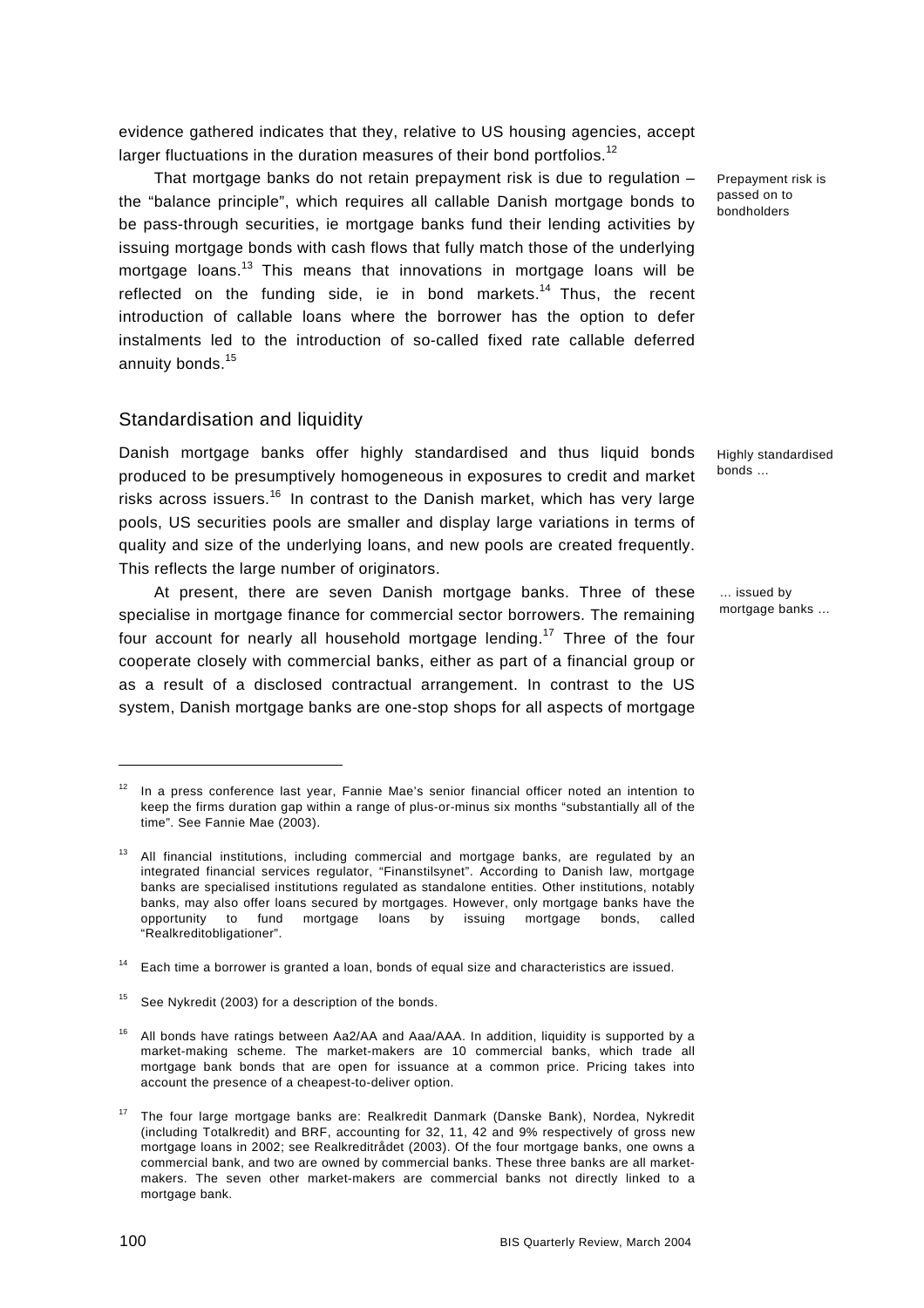finance, including loan origination, loan securitisation and loan servicing. The process is described in the box on page 102.

Historically, US mortgages were originated, and subsequently held, by a very large number of specialised depository institutions (thrifts). Over time, the US mortgage industry has become more concentrated in terms of origination volumes, securitisation and servicing. Mortgages are still originated by a large number of specialised firms, but today these have ties with the few firms specialising in mortgage securities underwriting.<sup>18</sup>

As in the United States, the typical callable Danish mortgage bond is backed by callable fixed coupon annuity loans, with all loans backing a particular bond having the same coupon and a common rate of amortisation.<sup>19</sup> However, Danish mortgage loans are highly standardised. Danish mortgage lending rates to households and associated fees and commissions are highly uniform. The uniform pricing is combined with almost full standardisation of loans, including the elimination of differences in credit risk among borrowers. This is achieved via a combination of regulation, in particular different loan-to-value ratios for households and commercial borrowers, an element of quantity rationing and to a limited extent through different fee charges for commercial borrowers. $^{20}$  Thus, even though all borrowers have access to market-based financing, the uniform pricing and standardisation of Danish home mortgages means that the market clears through credit rationing rather than risk-based pricing.

In addition, mortgage banks have come to a number of agreements governing primary and secondary market functioning, including the collection and sharing of information. These agreements support a liquid secondary bond market. This and other choices provide the infrastructure for a bond market with high liquidity and limited diversity.<sup>21</sup>

… based on highly standardised loans

One measure of consolidation in US mortgage finance is the market share of mortgage servicing firms. LaCour-Little (2000) notes that the top 15 mortgage servicers had a combined market share of 16.3% in 1989 and the combined market share of the top 10 servicers was 46% by 2000. According to National Mortgage News (2003) the market share of the top five originators grew from 26.2% in 1999 to 42.8% in 2002.

<sup>19</sup> Annuity loans account for more than 98% of the market for callable bonds. See Realkredit Danmark (2003).

See Ladekarl (1998) for a discussion of how credit risk on Danish mortgage bonds is kept low.

<sup>&</sup>lt;sup>21</sup> Mortgage banks open identical new bond series with different coupons, eg series of 5, 6 and 7% at the same time. These series are open for issuance up to three years. The size and liquidity of a bond series thus depends on where long-term interest rates move during the three-year period. The uniform pricing arrangements have focused on newly issued bonds, where prices are below par. For bonds with prices above par, there are price differences reflecting differences in prepayment speeds.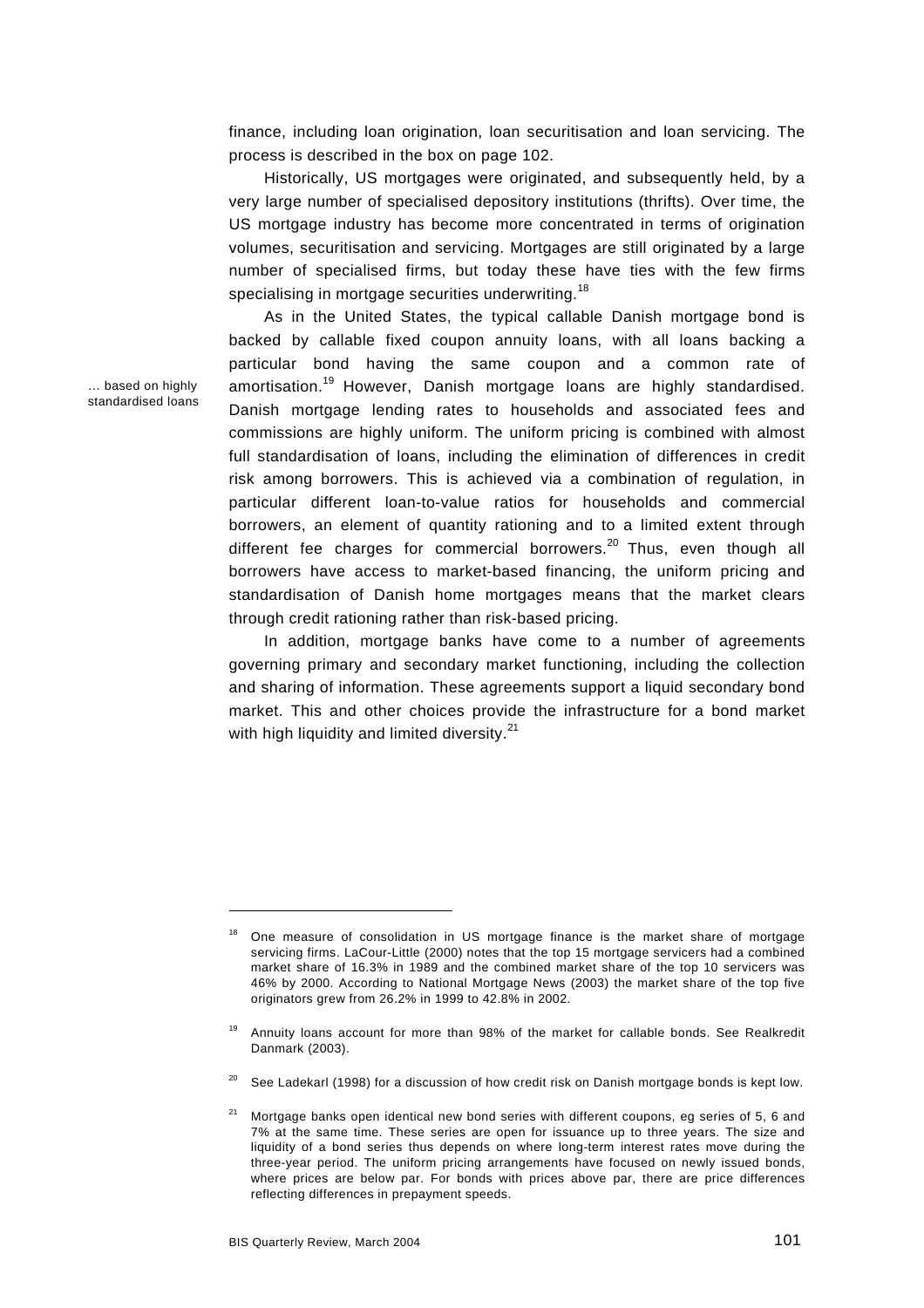# Origination, structuring, issuance and servicing of Danish mortgage bonds

The origination, structuring, issuance and servicing of Danish mortgage bonds take place in a fully integrated system. The process is illustrated below. First the mortgage bank grants a loan to the borrower based on collateral in the property. It then issues a bond to fund the loan. Following this the mortgage bank acts as the mortgage servicer, assuming the responsibility for collecting payments from borrowers and redistributing them to bondholders. The bond is a balance sheet liability of the mortgage bank, backed by the firm's own funds.



Bonds are issued on tap by the mortgage bank in individual "series" backed by a specific pool of loans. Loans to all types of borrowers serve as collateral for all bond issues. A standard 30-year callable bond is open for issuance for up to three years. Each bond series increases in size as loans are granted and matching tap issuance of bonds take place. The result of this process is very large tradable bond issues. The four banks' currently issued 30-year bonds which are part of the market-making (see below) have a total outstanding volume of more than DKK 215 billion (around USD 35 billion), with around DKK 50 billion (close to USD 10 billion) for individual bonds.<sup>®</sup>

The individual mortgage banks view themselves as jointly responsible for creating and maintaining a well functioning secondary market in Danish mortgage bonds. To achieve this objective, they have entered into a number of agreements covering market-making and the dissemination of common information on the characteristics of underlying mortgages of individual bonds and on prepayment speed statistics by bond issue. For each bond series, mortgage pool data are broken down into 20 categories covering loan type, nominal loan size and borrower type. $\degree$  Of these 20 categories, only those covering loan size are viewed as informative for investors' prepayment forecasting.

 $^{\circ}$  Based on an exchange rate of DKK 6 = USD 1.  $^{\circ}$  See Realkreditrådet (2003), p 20.

\_\_\_\_\_\_\_\_\_\_\_\_\_\_\_\_\_\_\_\_\_\_\_\_\_\_\_\_\_\_\_\_\_\_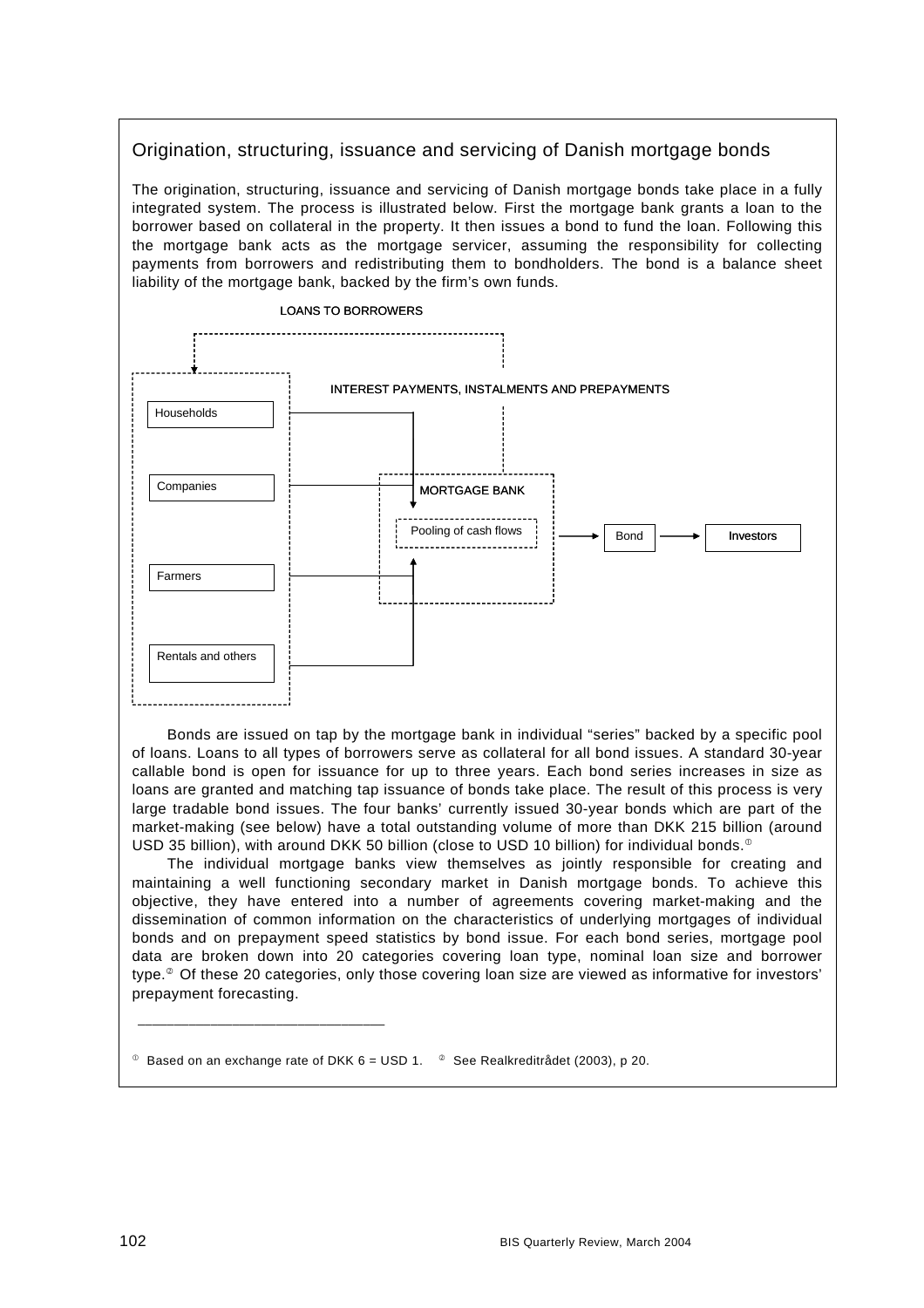In recent years, increases in Danish households' demand for risk management tools and competition from commercial banks have led to the introduction of a broader range of mortgage loan types by mortgage banks.<sup>22</sup> This has been accommodated by deregulation of the mortgage banks. The broader range of loan types has resulted in the funding of mortgage credit becoming less concentrated in the standard long-term fixed rate bonds.

### The mortgage contract, prepayments and hedging

The Danish and US mortgage securities markets share the common problem that market participants, when pricing callable bonds, have to accurately capture empirical facts about "non-optimal" exercise of prepayment options by holders<sup>23</sup>

Graph 2 illustrates that the huge drop in interest rates since the early 1990s has made market risks in the form of prepayments important for investors in both Danish and US callable mortgage bonds.

#### *Buybacks*

A Danish mortgagor can (in addition to penalty-free prepayment) buy back his or her loan by purchasing corresponding bonds in the secondary market and delivering them to the mortgage bank. This is not possible in the United States.

Danes may buy back their mortgages …

In addition, the US contract has a due on sale clause, while the Danish contract does not. A due on sale clause in a mortgage contract means that the



 $22$  For a discussion of the linkages between monetary policy and household mortgage choices in Denmark, see Christensen and Kjeldsen (2002). For an overview of household mortgage choices and risk management, see Campbell and Cocco (2003).

 $23$  Non-optimal exercise reflects the observation that a number of holders of "in-the-money" prepayment options do not exercise the option, ie they do not automatically refinance their mortgage.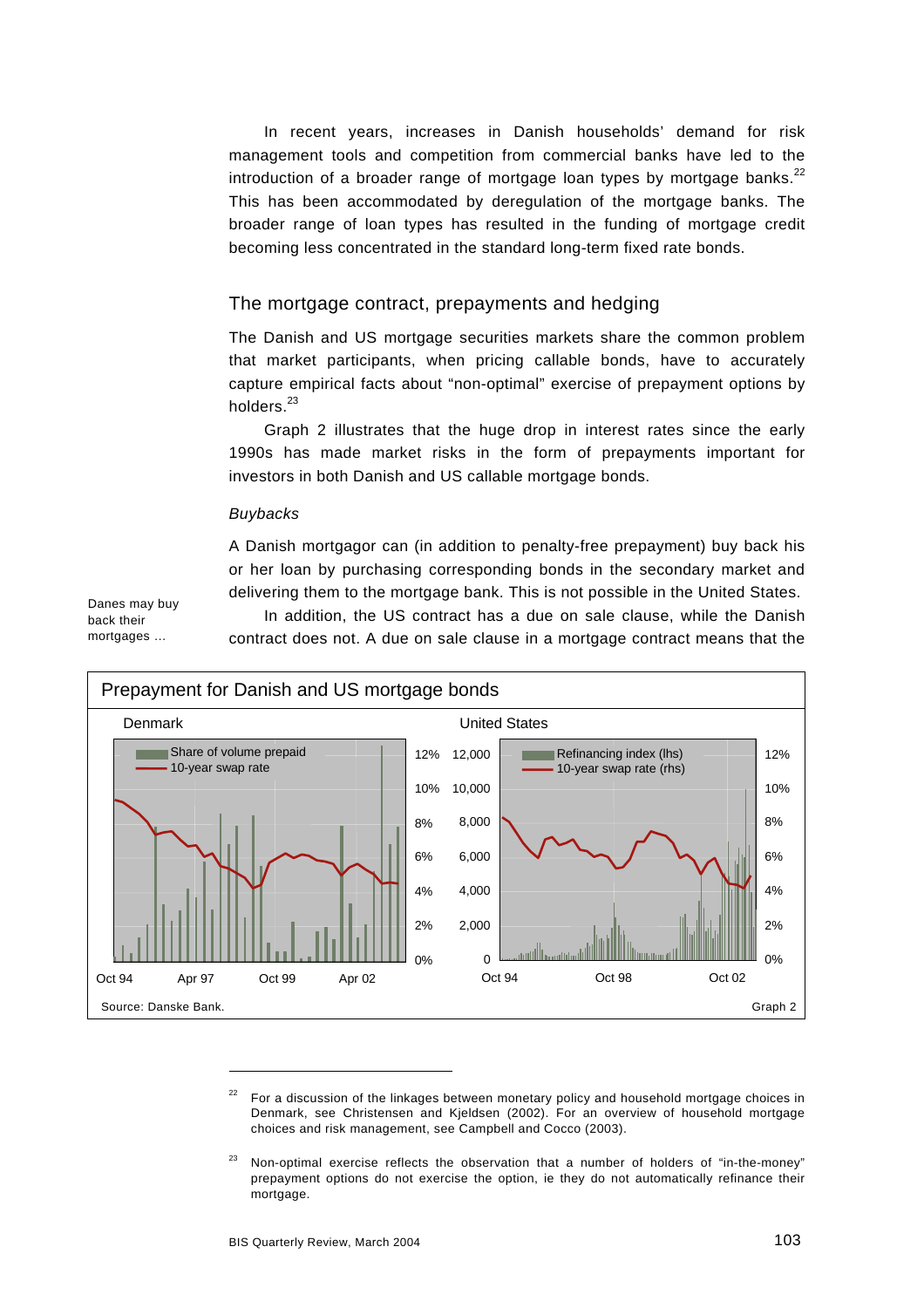

mortgage must be repaid in the event of a house sale. Thus in the United States demographic events which involve house sales (eg job relocation) generate prepayments.

In Denmark such events do not generate prepayments. This is because a mortgagor has the right to buy back the loan or assign the existing loan to the new owner.<sup>24</sup> This means that, unlike in the US case, borrowers are never obliged to prepay when the current mortgage interest rate is above the mortgage contracted rate. That is, mortgage investors do not benefit from early repayment of mortgage loans for bonds trading below par. Apart from prepayments linked to house sales, borrowers may decide to buy back loans and refinance at a higher coupon, thereby reducing the size of the loan when interest rates rise.

Buyback opportunities have occurred only infrequently in recent years as interest rates have mainly moved downwards. However, as shown in Graph 3, mortgage holders have displayed a keen awareness of this possibility, and have used it when rates have increased.

The presence of the buyback option means that forecasters of prepayment rates for Danish mortgages need not concern themselves with demographic sources of prepayment.<sup>25</sup> Moreover, the buyback possibility is likely to smooth out prepayments over time. Consequently, investors in individual Danish mortgage securities are not exposed to risk elements present in US mortgage securities.<sup>26</sup>

… minimising the role of demographics in prepayments

<sup>24</sup> For discussions focusing on the possible implications of the buyback possibility in the Danish system, see Svenstrup (2002) and Svenstrup and Nielsen (2003).

<sup>25</sup> Models of prepayments for Danish mortgages do not incorporate detailed demographic information, which is common for US models. See Hayre et al (2000) and Hayre (2001) for a description of the data used and the importance of non-economic factors for US prepayments.

<sup>26</sup> As an example, mortgages of non-prime borrowers have higher prepayment speeds because (1) an improvement in the borrower's circumstances will allow him or her to refinance at a lower credit spread and (2) a deterioration in the borrower's circumstances (eg job loss) will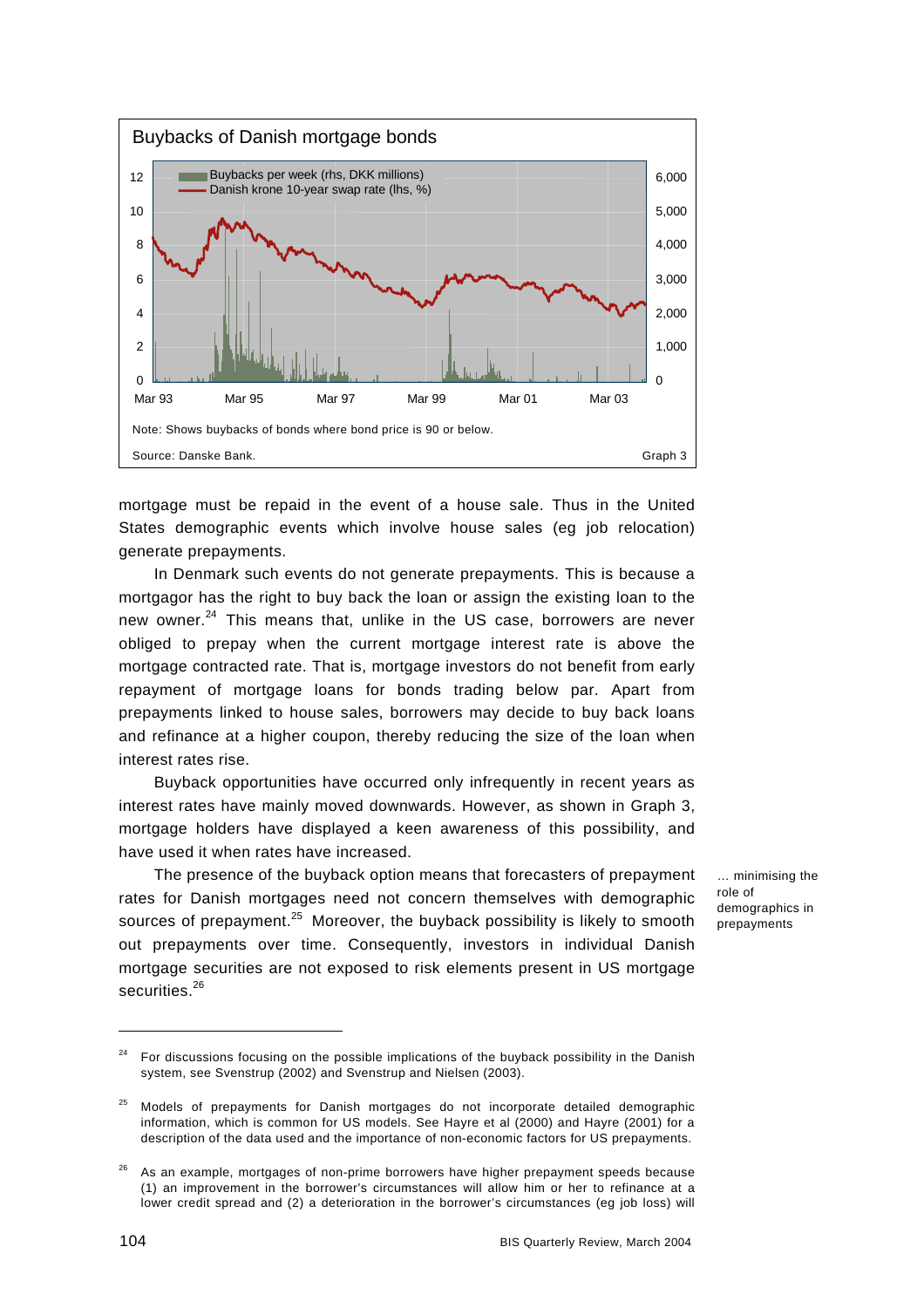### *Forecasting prepayments*

There are Danish versions of standard models

Loan size matters for prepayments

To meet the risk management challenge due to prepayments, investors in Danish mortgage bonds, like US investors, have during the last 10–15 years developed financial-statistical models to forecast borrowers' prepayment behaviour so as to improve the accuracy of bond pricing. The outputs from these models are measures (based on common information) such as optionadjusted duration and option-adjusted spreads to government bonds and swaps. Forecasting of prepayment behaviour is typically done by estimating a prepayment function for borrowers which sets out the conditional prepayment rate as a function of a number of variables, for example borrowers' prepayment gain, loan size, the spread between long and short rates and historical prepayments as explanatory variables.

Table 2 shows the weighted average prepayment rates by loan size and coupon for bonds for the period 1997–2002. Underlying this table are data which show that there are no significant differences in prepayment behaviours across sectors once loan size and coupon are taken into account. Thus, as a result of the high degree of standardisation in the Danish market, the key feature of prepayment modelling for Danish mortgages, for a given coupon, is the relationship between prepayment rates and loan size. These data show, for a given coupon, that borrowers with large loans exercise their prepayment options more often. Thus, the standardisation of Danish mortgage contracts combined with uniform pricing results in the subsidising of larger loans (commercial and higher-income households) by borrowers with smaller loans.<sup>27</sup>

In periods with differences in prepayment rates between individual bonds the result has been price differences. However, mortgage banks are subject to

| Prepayment rates by loan size and bond coupon      |                            |         |           |             |        |
|----------------------------------------------------|----------------------------|---------|-----------|-------------|--------|
| Percentage of mortgage loans prepaid, 1997–2002    |                            |         |           |             |        |
|                                                    | Loan size in DKK thousands |         |           |             |        |
|                                                    | $0 - 200$                  | 200-500 | 500-1,000 | 1,000-3,000 | >3,000 |
| 6% coupon                                          | 3.24                       | 2.55    | 3.35      | 4.33        | 8.13   |
| 7% coupon                                          | 5.14                       | 4.82    | 8.20      | 13.61       | 23.20  |
| 8% coupon                                          | 5.83                       | 7.91    | 15.37     | 22.47       | 30.55  |
| 9% coupon                                          | 8.07                       | 11.21   | 18.07     | 25.53       | 37.92  |
| 10% coupon                                         | 11.17                      | 18.55   | 28.14     | 36.11       | 45.40  |
| Note: Weighted by the outstanding amount of bonds. |                            |         |           |             |        |
| Source: Nykredit.<br>Table 2                       |                            |         |           |             |        |

result in failure to make mortgage payments, which triggers prepayment by the institution that has provided credit insurance on the loans.

 $27$  Based on the analysis in Duffie and DeMarzo (1999), the current structure with very large pools may well be efficient, due to the higher liquidity of the bonds, despite differences in prepayment speeds among borrowers. However, if differences in prepayment propensities increase, it may be optimal for borrowers with large and small loans to issue separate securities. A similar argument applies to credit risk, but, as indicated, we presume that credit risk differences between borrowers are negligible in the Danish system.

l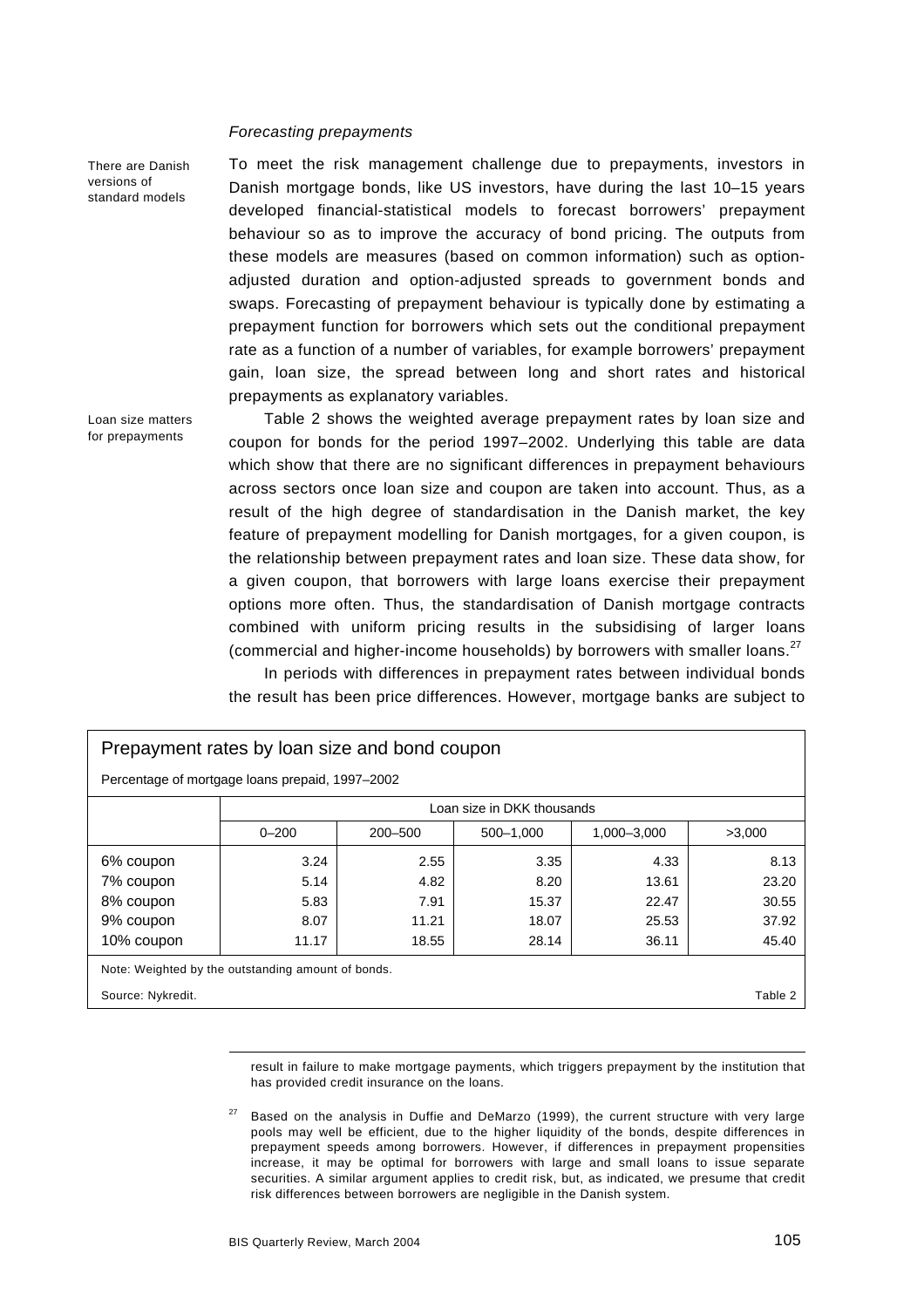powerful incentives to engage in "self-corrective behaviour" to maintain their presence in the unified pricing or market-making scheme. If a given bond is expected to prepay (significantly) faster than other bonds, this bond will fall in price. The consequence may be that borrowers will avoid new bond series from the issuer behind the bond. They may even buy back these bonds, funded by a loan at a lower interest rate from another issuer. From the issuer's perspective the result will be smaller and less liquid bonds. This provides an incentive for an issuer to align the aggregate prepayment behaviour of its borrowers with that of other issuers. Thus, the concentration of the industry is an incentive for strategic behaviour, undertaken in support of the unified pricing scheme.<sup>28</sup> For investors, the effectiveness of these incentives is important since they serve to support substitutability of bonds from different issuers.

The differences in the prepayment risk of the contracts in the US and Danish mortgage markets are reflected in the richness of the information available to investors regarding borrowers and loans. In the Danish setup the information provided is limited. This may be because the relatively less risky Danish securities offer no, or at best very limited, incentives for separate production of information by individual issuers.<sup>29</sup> In contrast, not only is the information provided in the US market more detailed, it is becoming ever more so. New information recently made available to investors led to changes in prepayment models, which resulted in significant adjustments in the pricing of certain bonds.30 Thus, the more complex nature of forecasting prepayments in the US setup appears to be (on average) matched by more disclosure of information relevant to the forecasting of borrowers' prepayment behaviour.

### *Hedging*

 $\overline{a}$ 

Investors who manage the interest rate risk on their investments seek to take account of the fact that a change in interest rates can change the duration of callable bonds quite considerably. In order to maintain the interest rate risk at a given level when interest rates decline, investors must hedge by buying duration. This is typically done using government or other bonds with a higher duration. Another route taken by investors is to hedge both interest rate and prepayment risk using derivatives by creating an asset swap package.<sup>31</sup>

Different contracts require different information to forecast prepayments

The introduction of ratings also influenced issuers' strategic behaviour, prompting them to align their business models further.

<sup>&</sup>lt;sup>29</sup> One of the mortgage banks, Realkredit Danmark, recently introduced a facility whereby borrowers may postpone instalments on a 30-year loan in a more flexible way than with competing products from other mortgage banks. Reflecting this difference, Realkredit Danmark has since announced that it will publish more detailed information on how borrowers have chosen to exercise their rights to postpone instalments.

 $30$  For a description of these changes and their implications, see Hayre et al (2004).

 $31$  A package consists of three components: a mortgage bond, an interest rate swap and a cancellable Bermuda swaption. The interest rate swap is used to swap the bond's fixed rate payments into floating rate. The swaption gives the investor the option to swap (in full or in part) as prepayments occur on the underlying bond. The swaption is cancellable to prevent a mismatch between the balance on the swap and the balance on the bond in the event of prepayments. See Nordea (2002) for a more detailed description.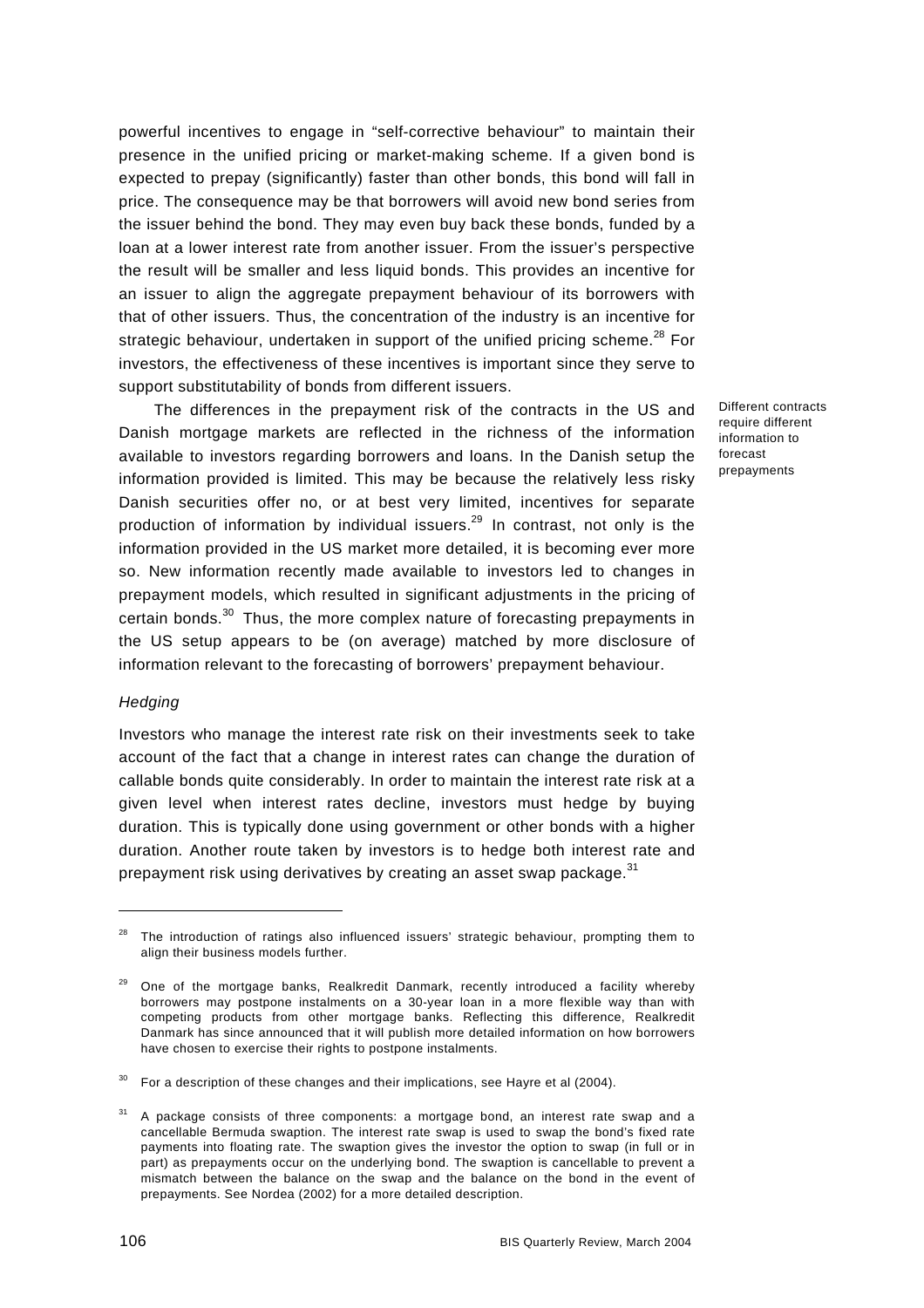An important difference between the US and Danish mortgage markets is that investors in Danish mortgage bonds can hedge prepayment and interest rate risk in both Danish and euro area government bond and swap markets. Since the monetary policy commitment is to have a stable exchange rate between the Danish krone and the euro, market participants may use, without needing to hedge currency risks, the more liquid euro market to hedge their prepayment risk in kroner. In the absence of the monetary policy commitment, pricing of Danish mortgages would presumably incorporate considerably higher term swap spreads. $32$ 

# Concluding remarks

The Danish case is one of a small open economy which has a housing finance market with callable long-term fixed rate loans and bonds – similar to those used in the US market. In particular, US and Danish mortgage contracts share the important characteristic that the borrower can exercise a penalty-free prepayment option. The main consequence of this option element in the US-Danish style contract is that investors assume prepayment and thus reinvestment risk.

However, in the Danish case the institutional structure, the regulatory approach and monetary policy together have resulted in a market which, relative to the US market, has shown little or no stress in periods with significant refinancing. Thus, differences between the institutional characteristics of the two markets appear to have important implications for borrowers, investors and policymakers. Our discussion points to a number of elements that provide possible explanations for the observed differences in market performance.

One element is the tight Danish regulation, requiring a strict matching of cash flows on the loan and funding side. The result of this is that prepayment risk is held by investors who, relative to the US housing agencies, accept larger fluctuations in the duration measures of their bond portfolios. A second element is that Danish investors, due to the fixed exchange rate policy for the Danish krone vis-à-vis the euro, have ample capacity to hedge unwanted interest rate risk on the euro-based markets. The availability of this "outside" option supports the liquidity of the Danish mortgage bond market. $33$ 

Finally, the Danish case also illustrates the institutional structure necessary for a small open economy to put in place a well performing local currency bond market. It is our suspicion that there is a temptation to underestimate the institutional investments that have to be made.

Euro-based markets provide hedging alternatives

Stress in periods with significant refinancing is avoided …

… in part because investors accept larger fluctuations in durations

 $\overline{a}$ 

 $32$  Miles (2003), in a discussion of obstacles to the creation of a callable fixed rate mortgage market in the United Kingdom, compared the size of spreads between 10-year interest rate swaps and yields on 10-year government bonds for sterling-, euro- and US dollardenominated contracts. It found that the spreads were larger for sterling and that they increased strongly with maturity.

<sup>&</sup>lt;sup>33</sup> See Rebonato (2002) for a discussion of the importance of volatility structures for the pricing of interest-sensitive instruments.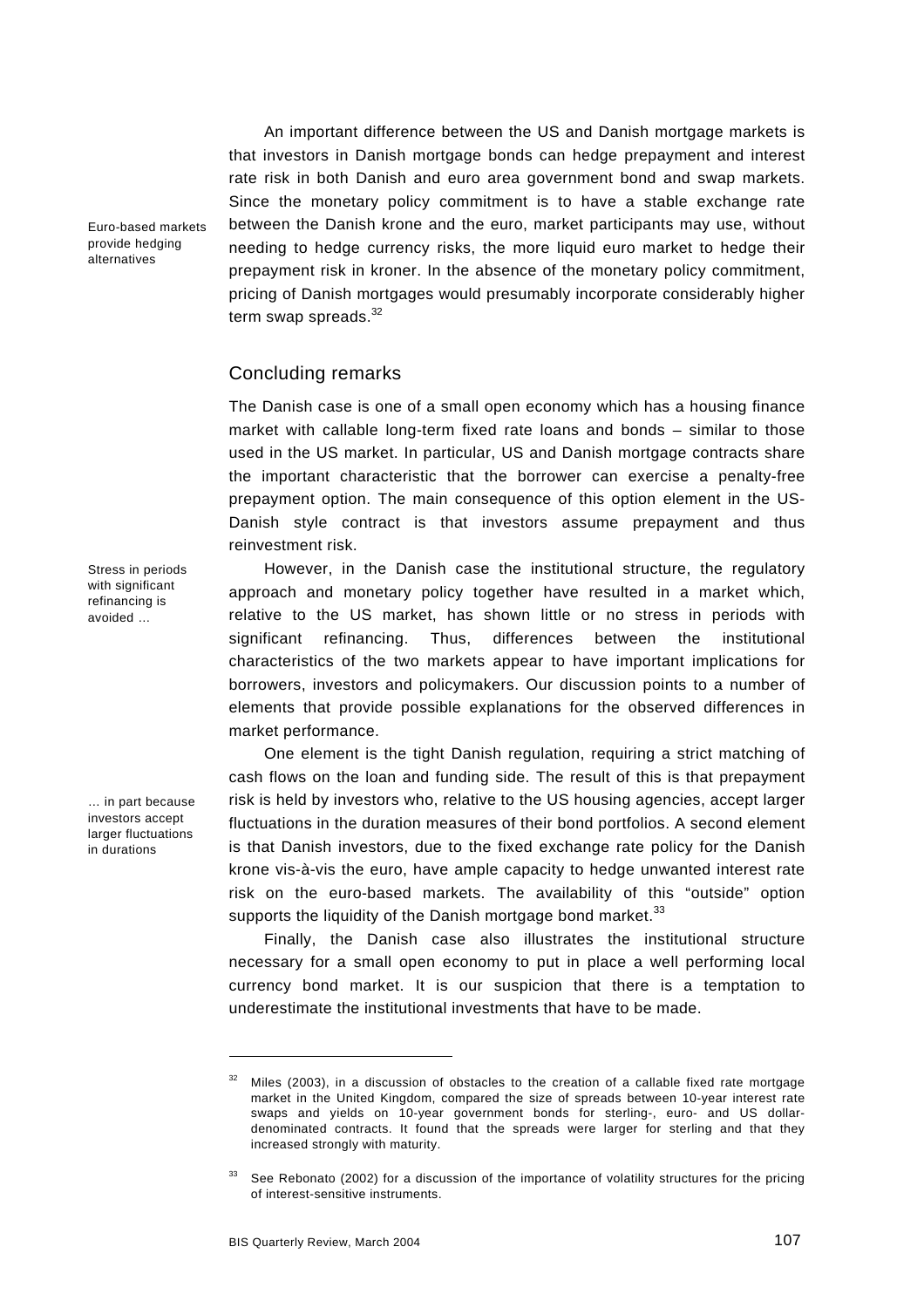# References

Campbell, J Y and J F Cocco (2003): "Household risk management and optimal mortgage choice", *Quarterly Journal of Economics*, November, pp 1449–94.

Christensen, A M and K Kjeldsen (2002): "Adjustable rate mortgages", *Monetary Review*, 2nd Quarter 2002, National Bank of Denmark.

Duffie, D and P DeMarzo (1999): "A liquidity based model of security design", *Econometrica*, pp 65–99.

Fannie Mae (2003), Fannie Mae second quarter earnings conference call, remarks delivered by Tim Howard, Vice Chairman and Chief Financial Officer.

Hayre L S, S Chaudhary and R A Young (2000): "Anatomy of prepayments", *Journal of Fixed Income*, vol 10, pp 19–49.

Hayre, L S (2001): *Salomon Smith Barney guide to mortgage-backed and asset-backed securities*, John Wiley & Sons.

Hayre, L S, R Young, M Teytel and K Cheng (2004): *A new Citigroup prepayment model*, Citigroup, Mortgage Focus, US Fixed Income Strategy.

International Monetary Fund (2003): *Global financial stability report*, September*.* 

LaCour-Little, M (2000): "The evolving role of technology in mortgage finance"*, Journal of Housing Research*, vol 11, p 173–205, Fannie Mae Foundation.

Ladekarl, J (1998): "Safeguarding investment in Danish mortgage bonds"*, Journal of Financial Regulation and Compliance*, vol 6, no 1.

Mercer Oliver Wyman (2003): *Study on the financial integration of European mortgage markets*, report published by the European Mortgage Federation.

Miles, D (2003): "The UK mortgage market: taking a longer-term view. Interim Report. Information, incentives and pricing", report prepared at the request of the UK Treasury.

*National Mortgage News* (2003): "2003 and 2002: the years in review", www.nationalmortgagenews.com.

Nordea (2002): *The Danish mortgage market*.

Nykredit (2003): *Fixed-rate callable deferred annuity – new covered bonds*.

Packer, F and P Wooldridge (2003): "Overview: a sell-off in global financial markets", *BIS Quarterly Review*, September, pp 1–12.

Passmore, W (2003): *The GSE implicit subsidy and value of government ambiguity*, preliminary draft, Board of Governors of the Federal Reserve System.

Perli, R and B Sack (2003): "Does mortgage hedging amplify movements in long-term interest rates?", Federal Reserve Board discussion paper, forthcoming in *Journal of Fixed Income*.

Realkredit Danmark (2003): *Danish mortgage bonds*.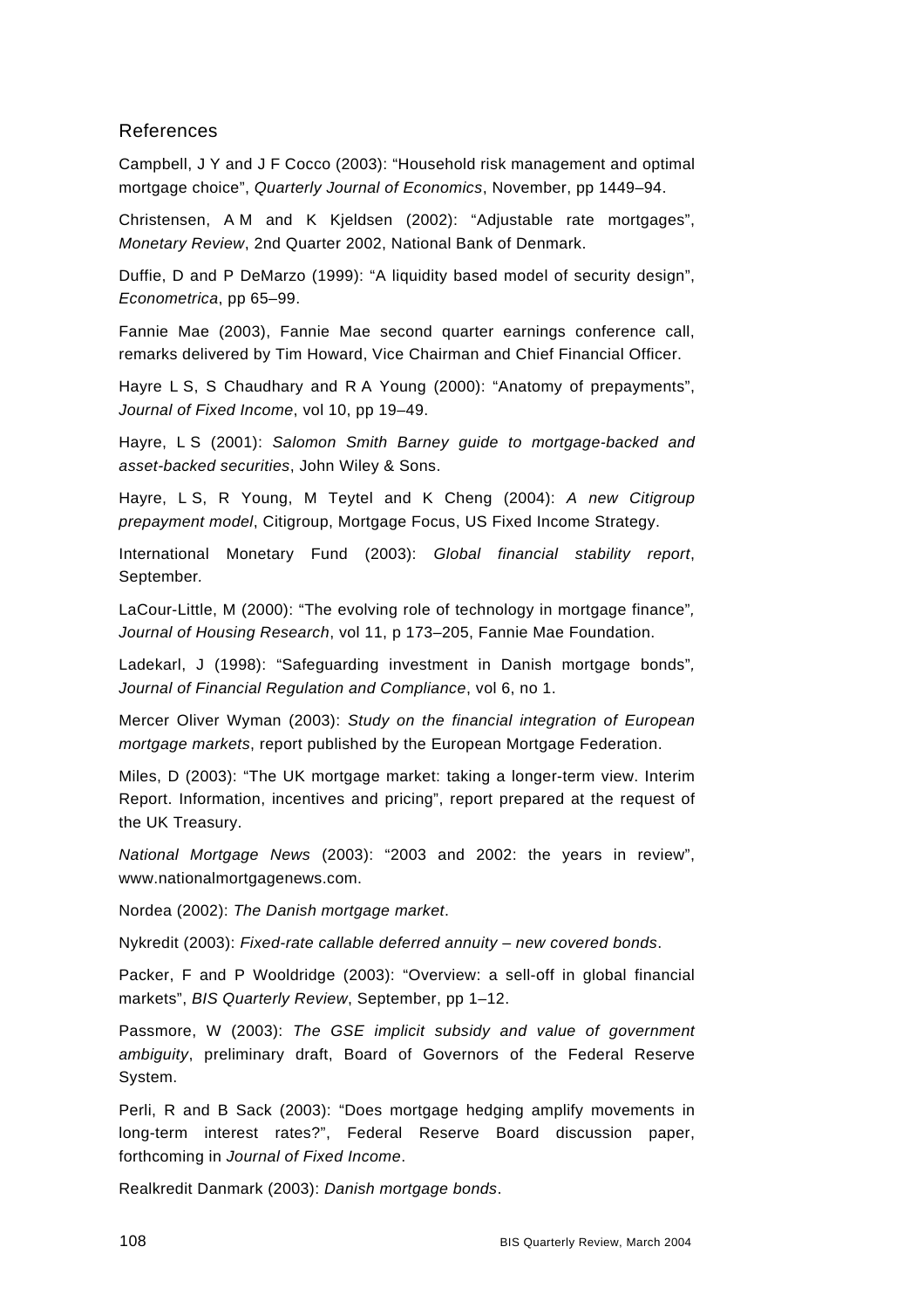Realkreditrådet [association of Danish mortgage banks] (1991): *Annual Report 1991*.

——— (2003): *Mortgage financing in Denmark*.

Rebonato, R (2002): *Modern pricing of interest-rate derivatives – the Libor market model and beyond*, Princeton University Press.

Svenstrup, M (2002): "Mortgage choice – the Danish case", *Working Paper No D 02–22*, Department of Finance, Aarhus Business School.

Svenstrup, M and S V Nielsen (2003): *Reforming housing finance – perspectives from Denmark*, unpublished working paper, Aarhus Business School.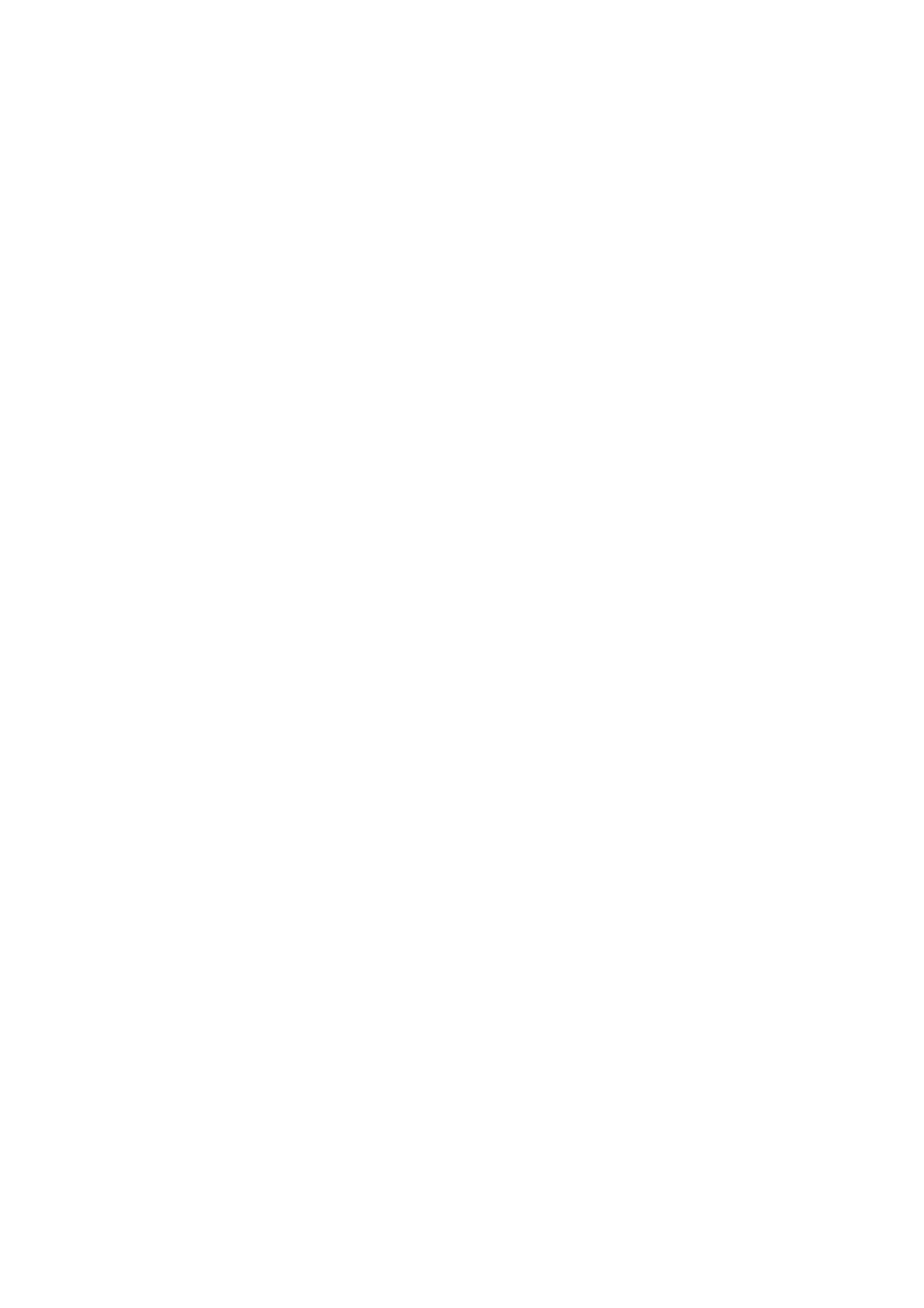# Recent initiatives by Basel-based committees and the Financial Stability Forum

# Basel Committee on Banking Supervision

The BCBS issues a paper on compliance in banks

In October, the Basel Committee on Banking Supervision (BCBS) issued a consultative document entitled *[The compliance function in banks](http://www.bis.org/publ/bcbs103.htm)*. The purpose of such a function is to assist a bank in managing its compliance risk – the risk of legal or regulatory sanctions, or financial or reputational loss that a bank may suffer as a result of its failure to comply with all applicable laws, rules and standards. Compliance risk management has become more formalised within the past few years and has emerged as a distinct risk management discipline. The document provides basic guidance for banks and sets out banking supervisors' views on compliance in banking organisations.

# Committee on Payment and Settlement Systems

The CPSS publishes statistics on payment systems

In November, the Committee on Payment and Settlement Systems (CPSS) published a new document providing statistical data on payments and payment systems in the 13 CPSS member countries. This most recent version of *[Statistics on payment and settlement systems in selected countries](http://www.bis.org/publ/cpss60.pdf)* (otherwise known as the "Red Book") contains data for 2002 and earlier years. The data are presented in detailed tables for each individual country as well as a number of comparative tables.

# Financial Stability Forum

The FSF holds its third Latin American meeting

In November, the Financial Stability Forum (FSF) held its third Latin American Regional Meeting, hosted on this occasion by the Central Bank of Chile. Senior representatives from finance ministries, central banks, and supervisory and regulatory authorities from four FSF member countries and 10 regional nonmember countries attended the meeting. Senior officials from international institutions represented on the FSF also took part.

Participants exchanged views on strengths and vulnerabilities in international and regional financial systems. They shared the opinion that the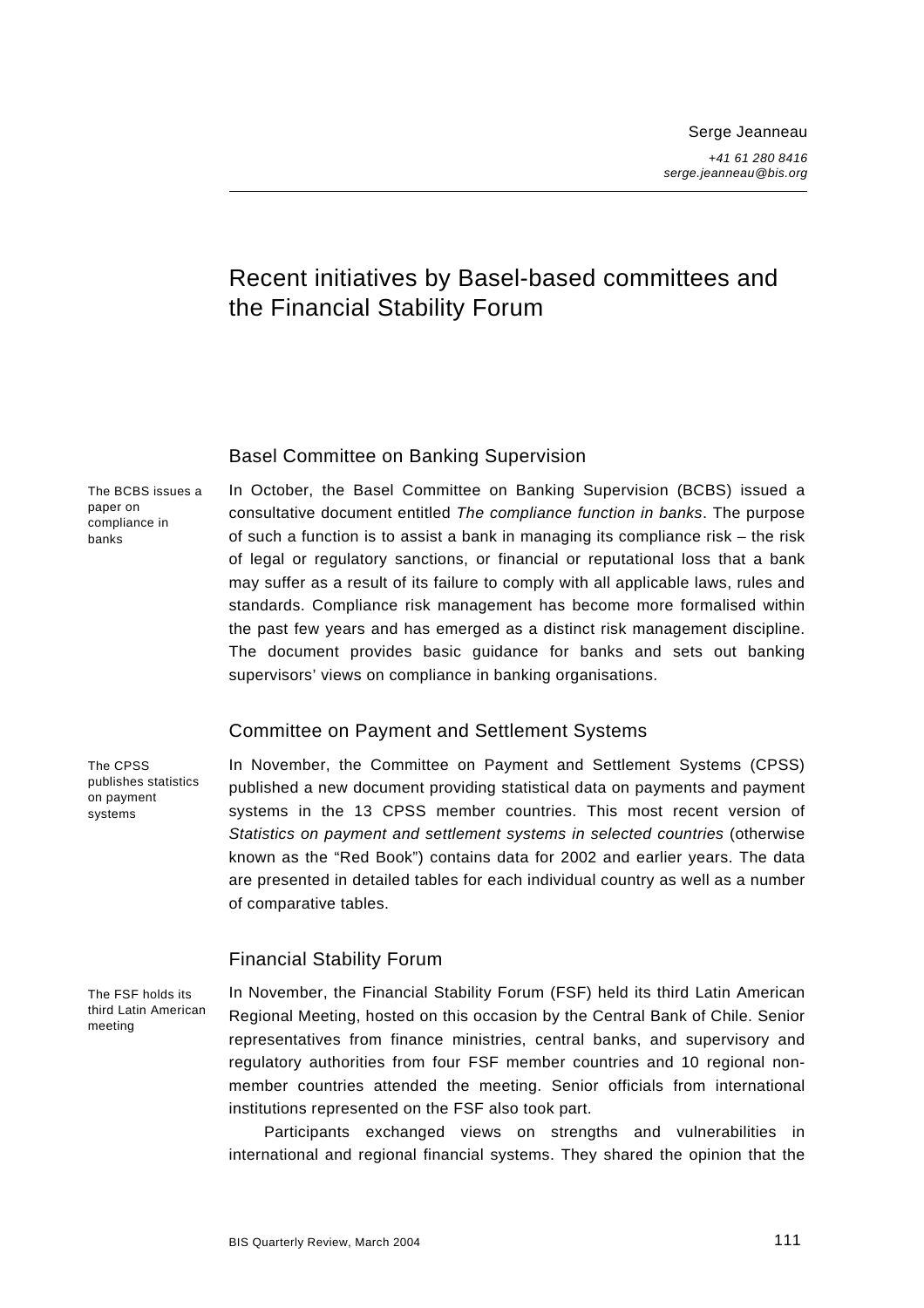# The latest on the New Basel Capital Accord

On 14–15 January, the members of the BCBS met in Basel to discuss responses to public comments received on the New Basel Capital Accord and review progress since the agenda was established in Madrid in October 2003. The BCBS reaffirmed its commitment to finalising the New Accord by mid-2004 and took decisions on a number of key issues.

### *Public comments supported the BCBS's proposal on credit-related losses*

The BCBS received 52 letters of comment from institutions and industry associations on its October 2003 proposal to revise the capital treatment for expected and unexpected credit losses. Respondents generally welcomed the Committee's solution and agreed that it would align regulatory capital more closely with the concepts underpinning leading banks' economic capital modelling processes. The Committee believes that these comments will be instrumental in strengthening the quality of the New Accord. Moreover, it agrees with industry comments that the cap on the recognition of excess provisions should not be based on Tier 2 capital components. Instead, it has decided to convert the cap to a percentage (to be determined) of credit risk-weighted assets. A technical note outlining the concrete modifications necessary to implement this decision was published on 30 January (see *[Modifications to the capital treatment for expected and](http://www.bis.org/publ/bcbs104.pdf)  [unexpected credit losses](http://www.bis.org/publ/bcbs104.pdf)*).

### *Significant progress achieved on the treatment of securitisation exposures*

In response to public comments on the third consultative paper (CP 3) on the New Accord, the Committee agreed to simplify the treatment of securitisation-related exposures and align it more closely with industry practice. Under the new treatment, banks will be allowed to derive the risk weights on unrated exposures to asset-backed commercial paper conduits (mainly liquidity facilities) by mapping their internal risk assessments to external credit ratings; a less complex "supervisory formula" will be available for determining capital for unrated securitisation exposures; and both originating and investing banks will be able to make equivalent use of the "ratings-based approach" (RBA) for rated securitisation exposures. Finally, the Committee reviewed the calibration of the securitisation RBA risk weights to ensure a closer alignment with the level of risk inherent in the positions.

The main points are set out in Attachment A of the press release of 15 January entitled ["Continued progress toward Basel II"](http://www.bis.org/press/p040115.htm) and in a more detailed technical note specifying the revisions to the securitisation proposals published on 30 January (see *[Changes to the securitisation](http://www.bis.org/publ/bcbs105.pdf)  [framework](http://www.bis.org/publ/bcbs105.pdf)*).

### *Advances on credit risk mitigation techniques and related issues*

In response to industry comments, the BCBS agreed to refine the rules for recognising credit risk mitigation techniques. It likewise recognises that the existing treatment of credit risk mitigation must continue to evolve in order to reflect industry practices, particularly as they relate to double default effects. The Committee believes that recognition of these effects is necessary, though it is essential to consider all of the implications, especially those related to measurement, before deciding on a solution. It will continue to work on this topic with the intention of finding a prudentially sound solution as promptly as possible prior to implementation of the New Accord.

Alongside this work, the Committee plans to undertake a review of counterparty credit risk and trading book issues in coordination with the International Organization of Securities Commissions.

# *Pillar 2 implementation clarified*

In response to recent discussions with banking organisations, the Committee agreed on clarifications for implementing the supervisory review of capital, or Pillar 2 of the New Accord. These clarifications are appended as Attachment B to the press release of 15 January entitled ["Continued progress toward Basel II"](http://www.bis.org/press/p040115.htm).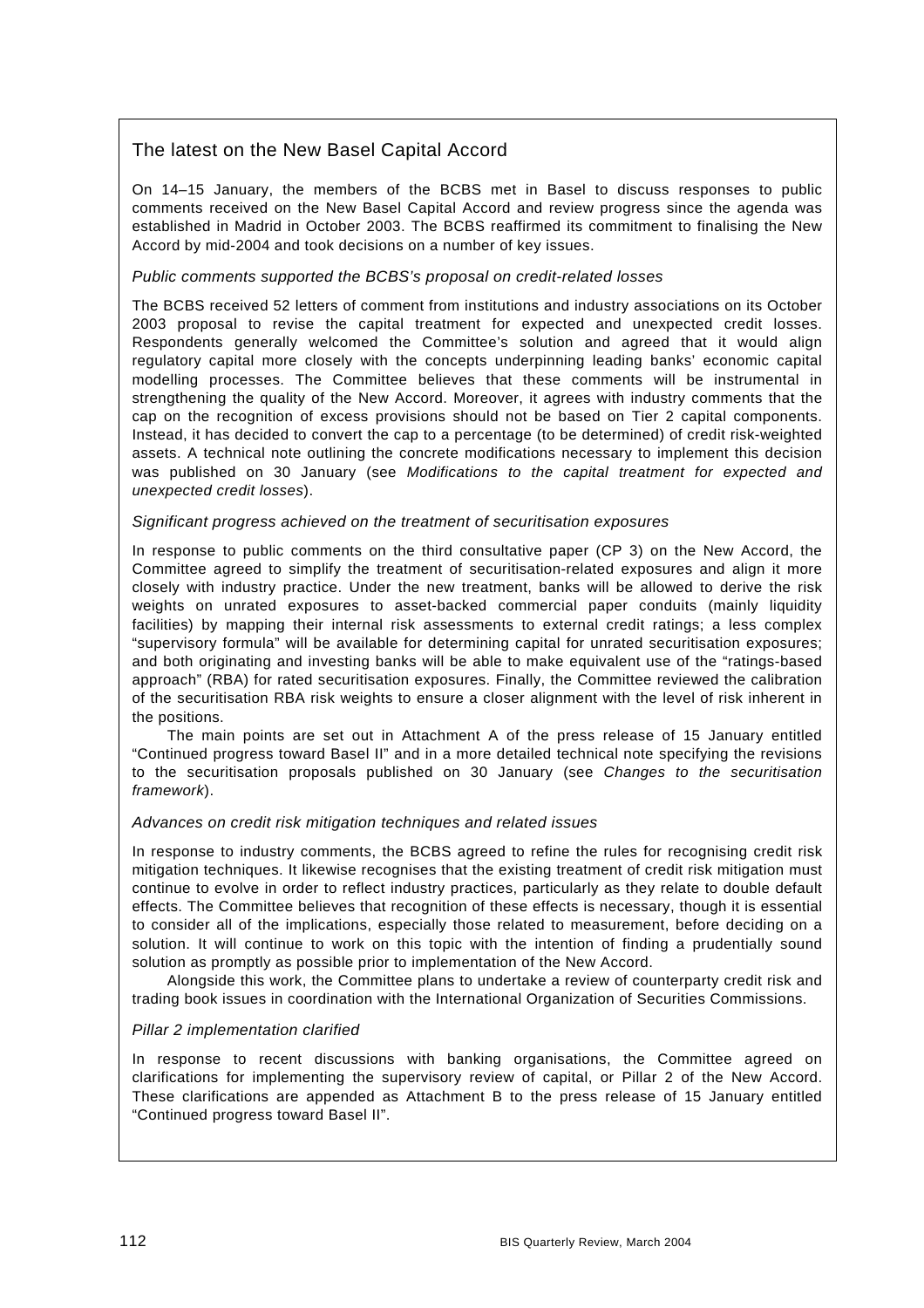### *Cooperation between home and host supervisors*

Building on the principles published in August 2003 (*[High-level principles for the cross-border](http://www.bis.org/publ/bcbs100.htm)  [implementation of the New Accord](http://www.bis.org/publ/bcbs100.htm)*), the Accord Implementation Group (AIG) of the Committee has been evaluating several actual case studies. This exercise is contributing significantly to member authorities' understanding of practical aspects of cross-border implementation.

The Committee has agreed on principles for the cross-border implementation of the advanced measurement approaches (AMAs) for operational risk requirements. These principles balance the need for the adequate capitalisation and sound risk management of significant internationally active entities in cross-border banking groups with the need for the practical application of the AMAs within these groups. The details of the proposal and related principles were published on 30 January (see *[Principles for the home-host recognition of AMA operational](http://www.bis.org/publ/bcbs106.pdf) risk capital*).

#### *Schedule*

Working groups will make recommendations on the outstanding issues at the next meeting of the BCBS in May 2004, where the Committee will additionally address the calibration of capital requirements. Both efforts will allow the Committee to achieve its mid-2004 goal and to ensure that the text will provide a solid basis for national implementation processes and allow the industry's preparations to proceed. In accordance with the decisions announced in October 2003, the Committee will again evaluate the New Accord's calibration prior to implementation.

The BCBS has reaffirmed its objective to maintain broadly the aggregate level of regulatory capital in the banking system. It intends the simpler approaches to produce overall capital requirements that are by and large equivalent to those of the existing rules, while establishing incentives to adopt the more advanced approaches. The Committee will, moreover, continue to work to ensure that the Accord remains up to date with the best practices in risk measurement and management.

> economies in the Latin American region were generally showing signs of recovery, reflecting policy improvements among other factors, but that the region continues to face vulnerabilities.

> Participants discussed the sustainability of current and expected levels of public debt, pointing to the need to manage debt in such a way as to reduce the impact of market shocks. In that regard, it was noted that some countries in the region have taken advantage of the favourable external financing environment to consolidate their debt position. A continuation of favourable financial and economic conditions should be used to improve fiscal positions. Participants also pointed to the reforms already implemented and those still needed to enhance domestic securities markets, in order to facilitate public sector debt management and to provide alternative sources of funding and risk management for the private sector. They discussed the risks posed by currency mismatches and partial dollarisation and considered ways to reduce those risks, including the maintenance of good macroeconomic policies, a floating exchange rate regime and an adequate prudential framework. They also noted the value of foreign direct investment in the financial sector and agreed that a sound and predictable regulatory and legal environment is needed to address the concerns of both parent institutions and host authorities.

... crisis prevention ...

**Participants** exchange views on

management ...

debt

Participants exchanged views on international crisis prevention and resolution, pointing in particular to the successful incorporation of collective action clauses in recent bond issues by countries in the region.